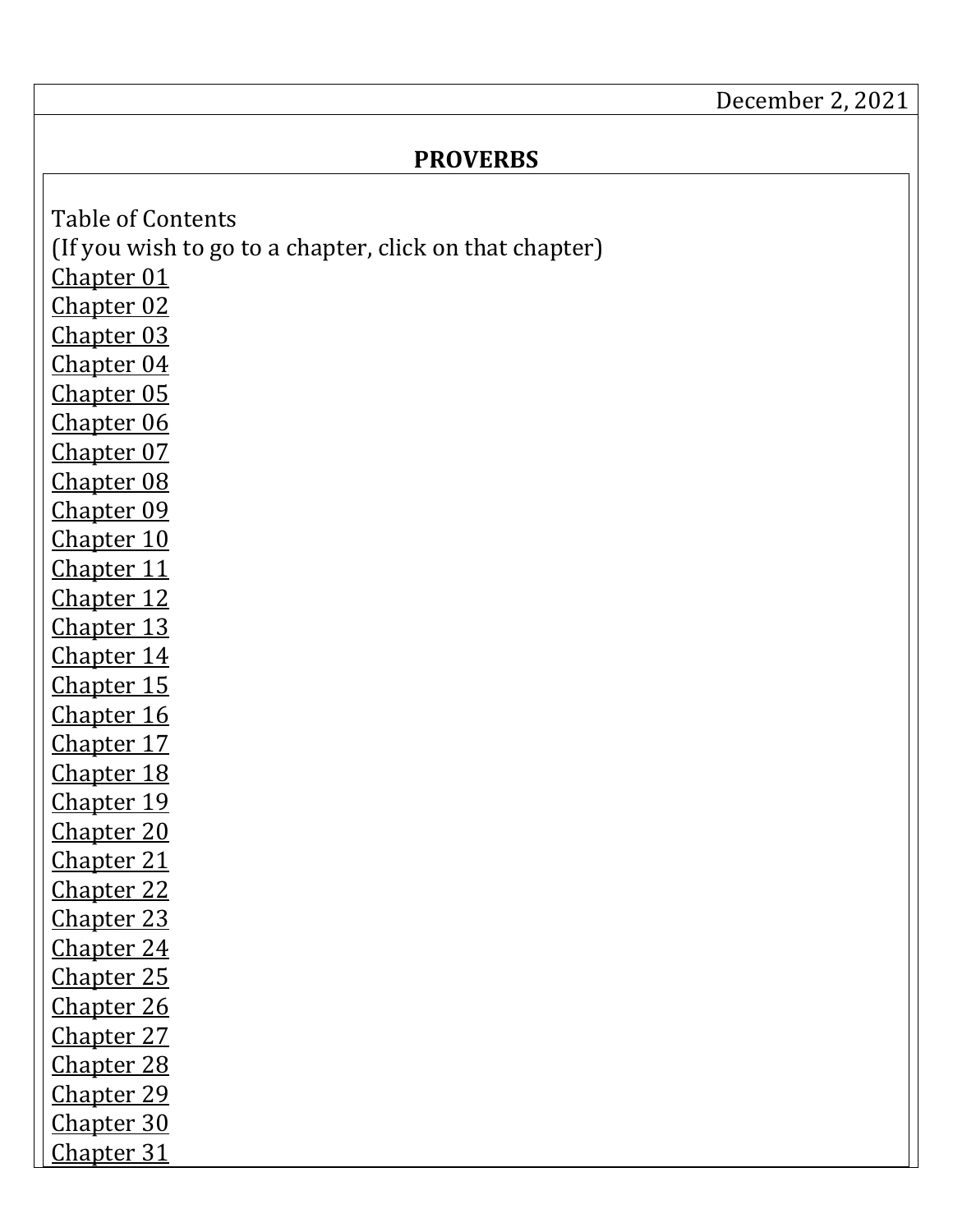A verse can express a spiritual truth even if it is in a story which may not be historical.

> Each time the subject of a verse changes from "Yahweh" to "God" and vice versa, there is a new paragraph.

(Because of Microsoft software problems, verses can independently move from where they have been placed. A `has been placed on each vacant line in order to try to stop the verses from moving so much from where they have been placed.)

<span id="page-1-0"></span>

| 1769 King James Version                    | 1769 King James Version                            |
|--------------------------------------------|----------------------------------------------------|
| $\overline{\phantom{0}}$                   | $\overline{\phantom{0}}$                           |
|                                            | Do not fraternize with sinners                     |
| <b>1:1 The proverbs of Solomon the son</b> | <b>1:1 These are supposedly the proverbs</b>       |
| of David, king of Israel;                  | of Solomon the son of David, king of               |
| 2 To know wisdom and instruction; to       | Israel.                                            |
| perceive the words of understanding;       | 2 To know the wisdom and instruction               |
| 3 To receive the instruction of wisdom,    | of God, to perceive the words of                   |
| justice, and judgment, and equity;         | understanding,                                     |
| 4 To give subtilty to the simple, to the   | 3 to receive the instruction of wisdom,            |
| young man knowledge and discretion.        | righteous-ness, justice, and fairness,             |
|                                            | 4 to give subtlety to the simple, and              |
| 5 A wise man will hear, and will           | knowledge and discretion to the                    |
| increase learning; and a man of            | young, are the aims of the proverbs.               |
| understanding shall attain unto wise       | 5 A wise person will pay attention to              |
| counsels.                                  | them and will increase learning, and a             |
| 6 To understand a proverb, and the         | person of understanding will work to               |
| interpretation; the words of the wise,     | attain the wisdom of God,                          |
| and their dark sayings.                    | 6 learning to understand a proverb                 |
|                                            | and its interpretation, the words of the           |
| 7 The fear of the LORD is the beginning    | wise and their difficult sayings.                  |
| of knowledge: but fools despise            | 7 The fear <sup>1</sup> of Yahweh is the beginning |
| wisdom and instruction.                    | of knowledge, but fools despise                    |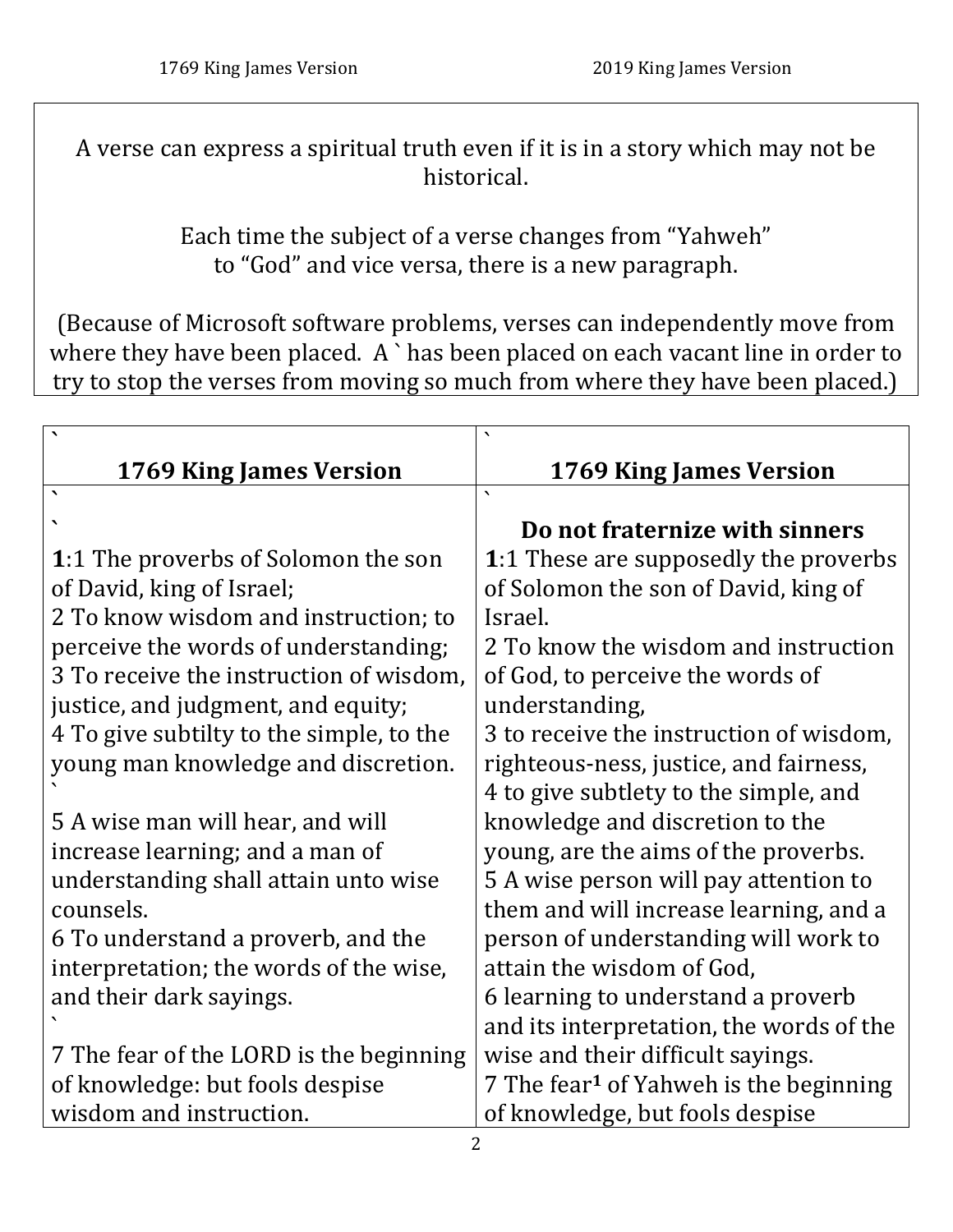| 8 My son, hear the instruction of thy    | wisdom and instruction.                   |
|------------------------------------------|-------------------------------------------|
| father, and forsake not the law of thy   | 8 My child, hear the instruction of your  |
| mother:                                  | father and do not forsake the teaching    |
| 9 For they shall be an ornament of       | of your mother,                           |
| grace unto thy head, and chains about    | 9 for they shall be an ornament of        |
| thy neck.                                | grace on your head and golden chains      |
| 10 My son, if sinners entice thee,       | around your neck.                         |
| consent thou not.                        | 10 My child, if sinners entice you, do    |
| 11 If they say, Come with us, let us lay | not consent.                              |
| wait for blood, let us lurk privily for  | 11 They may say, "Come with us, let us    |
| the innocent without cause:              | lay wait for blood, let us lurk privately |
| 12 Let us swallow them up alive as the   | for the innocent without cause.           |
| grave; and whole, as those that go       | 12 "Let us swallow them up alive as       |
| down into the pit:                       | the grave, and whole as those who go      |
| 13 We shall find all precious            | down into the pit.                        |
| substance, we shall fill our houses with | 13 "We shall take their riches; we shall  |
| spoil:                                   | fill our houses with plunder.             |
| 14 Cast in thy lot among us; let us all  | 14 "Cast in your lot among us; we will    |
| have one purse:                          | share our loot."                          |
| 15 My son, walk not thou in the way      | 15 My child, do not walk in their ways    |
| with them; refrain thy foot from their   | with them; refrain your foot from their   |
| path:                                    | path.                                     |
| 16 For their feet run to evil, and make  | 16 For their feet run to evil and make    |
| haste to shed blood.                     | haste to shed blood.                      |
| 17 Surely in vain the net is spread in   | 17 Surely in vain the net is spread in    |
| the sight of any bird.                   | the sight of any bird.                    |
| 18 And they lay wait for their own       | 18 And they lie in wait for their own     |
| blood; they lurk privily for their own   | blood; they lurk privately for their own  |
| lives.                                   | lives.                                    |
| 19 So are the ways of every one that is  | 19 So are the ways of everyone who is     |
| greedy of gain; which taketh away the    | greedy for gain, who takes away the       |
| life of the owners thereof.              | life of its owners.                       |
| 20 Wisdom crieth without; she            | 20 The wisdom of God cries outside; it    |
| uttereth her voice in the streets:       | utters its voice in the streets.          |
| 21 She crieth in the chief place of      | 21 It cries in the chief sites of the     |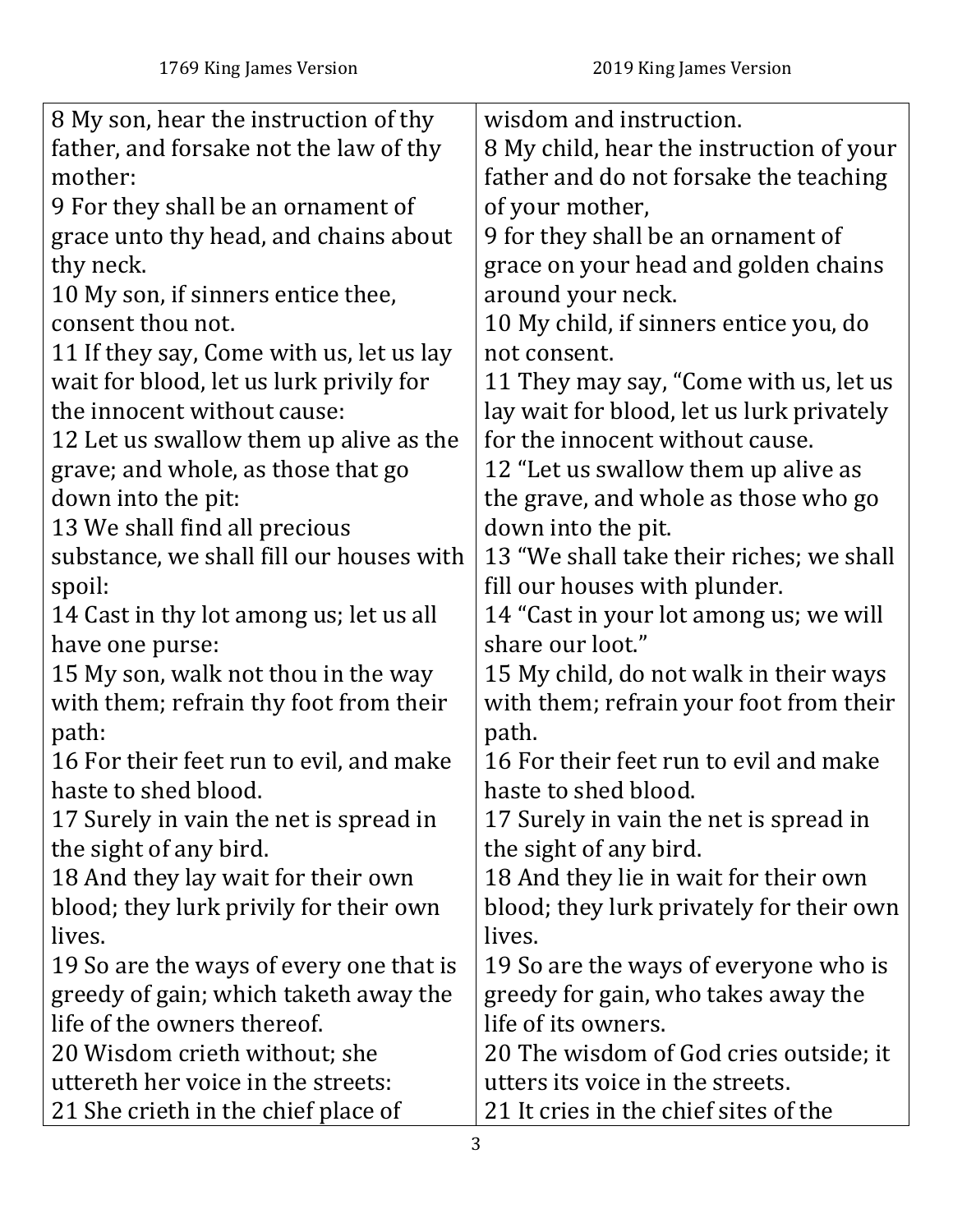| concourse, in the openings of the         | marketplace, in the openings of the     |
|-------------------------------------------|-----------------------------------------|
| gates: in the city she uttereth her       | gates; in the city it utters its words, |
| words, saying,                            | saying:                                 |
| 22 How long, ye simple ones, will ye      | 22 "How long, you stupid ones, will     |
| love simplicity? and the scorners         | you love stupidity? And how long will   |
| delight in their scorning, and fools hate | the scorners delight in their scorning  |
| knowledge?                                | and fools hate knowledge?               |
| 23 Turn you at my reproof: behold, I      | 23 "Turn at my reproof; behold, I will  |
| will pour out my spirit unto you, I will  | pour out my spirit upon you; I will     |
| make known my words unto you.             | make my words known to you.             |
| 24 Because I have called, and ye          | 24 "I, the wisdom of Yahweh, have       |
| refused; I have stretched out my hand,    | called, and you turned away; I have     |
| and no man regarded;                      | stretched out my hand, [reached out to  |
| 25 But ye have set at nought all my       | you] and no one regarded it.            |
| counsel, and would none of my             | 25 "You have called all my counsel      |
| reproof:                                  | worthless and would have none of my     |
| 26 I also will laugh at your calamity; I  | reproofs.                               |
| will mock when your fear cometh;          | 26 "Therefore, I will laugh at your     |
| 27 When your fear cometh as               | calamity; I will mock you when what     |
| desolation, and your destruction          | you fear comes upon you.                |
| cometh as a whirlwind; when distress      | 27 "When your fear comes as             |
| and anguish cometh upon you.              | desolation and your destruction comes   |
| 28 Then shall they call upon me, but I    | like a whirlwind, when distress and     |
| will not answer; they shall seek me       | anguish come upon you,                  |
| early, but they shall not find me:        | 28 "then you shall call upon me,        |
| 29 For that they hated knowledge, and     | wisdom; you shall seek me incorrectly,  |
| did not choose the fear of the LORD:      | and you shall not find me.              |
| 30 They would none of my counsel:         | 29 "For the foolish hated knowledge     |
| they despised all my reproof.             | and did not choose the fear of Yahweh.  |
| 31 Therefore shall they eat of the fruit  | 30 "They would have none of my          |
| of their own way, and be filled with      | counsel; they despised all my reproof.  |
| their own devices.                        | 31 "Therefore, they shall eat of the    |
| 32 For the turning away of the simple     | fruit of their own way and be filled    |
| shall slay them, and the prosperity of    | with their own evil.                    |
| fools shall destroy them.                 | 32 "For the turning away of the foolish |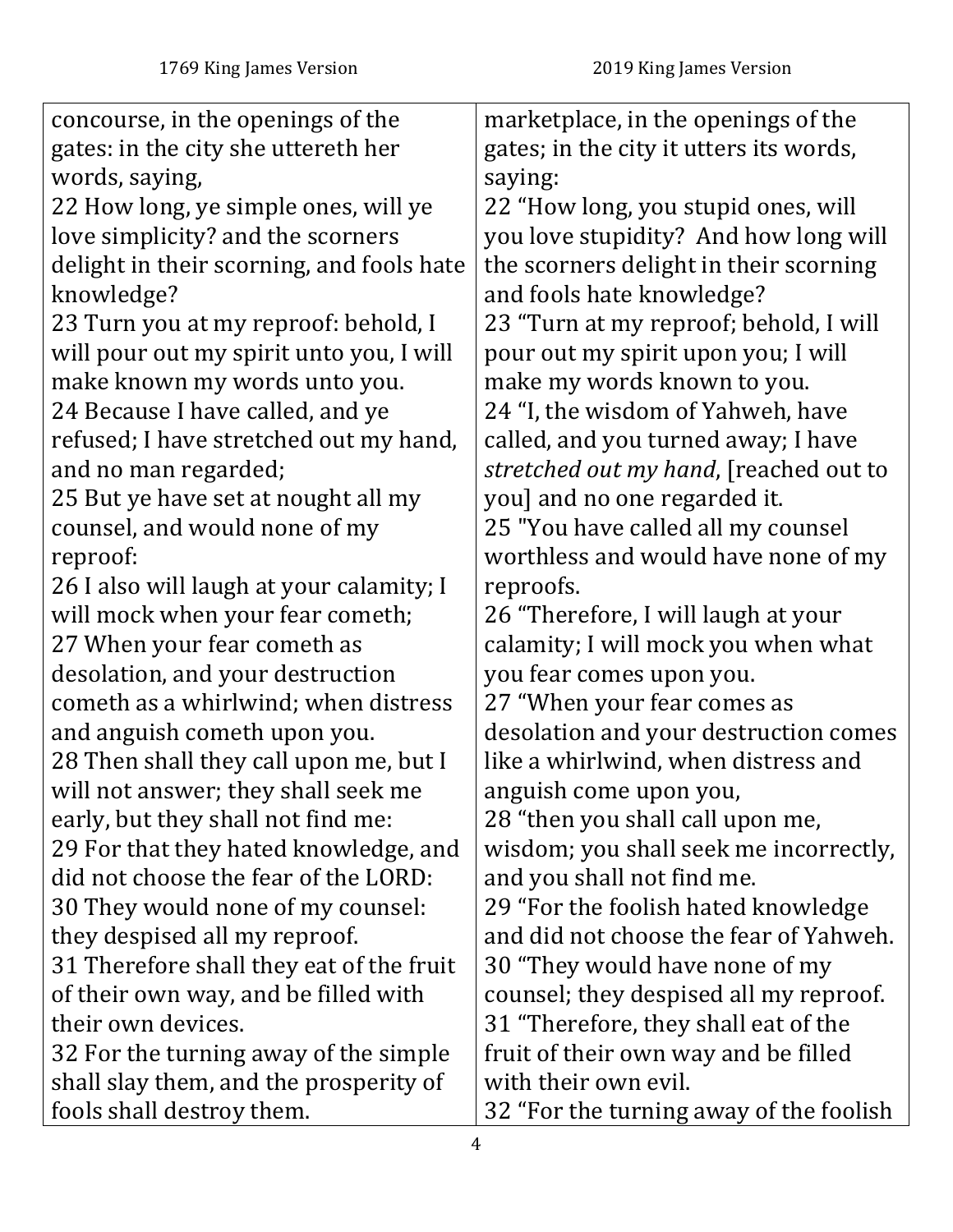<span id="page-4-0"></span>

| 33 But whoso hearkeneth unto me         | shall slay them, and the prosperity of    |
|-----------------------------------------|-------------------------------------------|
| shall dwell safely, and shall be quiet  | fools shall destroy them.                 |
| from fear of evil.                      | 33 "But whoever listens to me, the        |
|                                         | wisdom of God, shall dwell safely and     |
|                                         | shall be kept from fear of evil."         |
|                                         |                                           |
|                                         | Live by the fear of Yahweh                |
| 2:1 My son, if thou wilt receive my     | 2:1 My child, if you will receive my      |
| words, and hide my commandments         | words, and keep my commandments           |
| with thee;                              | safe within you,                          |
| 2 So that thou incline thine ear unto   | 2 so that you incline your ear to the     |
| wisdom, and apply thine heart to        | wisdom of God and apply your heart to     |
| understanding;                          | understanding,                            |
| 3 Yea, if thou criest after knowledge,  | 3 if you seek after knowledge and lift    |
| and liftest up thy voice for            | up your voice for understanding,          |
| understanding;                          | 4 if you seek the wisdom of God as        |
| 4 If thou seekest her as silver, and    | silver and search for it as though for    |
| searchest for her as for hid treasures; | hidden treasures,                         |
| 5 Then shalt thou understand the fear   | 5 then you shall understand the fear of   |
| of the LORD, and find the knowledge of  | Yahweh,                                   |
| God.                                    | and you shall find the knowledge of       |
| 6 For the LORD giveth wisdom: out of    | God.                                      |
| his mouth cometh knowledge and          | 6 For God gives wisdom: <i>out of His</i> |
| understanding.                          | mouth [from Him] comes knowledge          |
| 7 He layeth up sound wisdom for the     | and understanding.                        |
| righteous: he is a buckler to them that | 7 He lays up sound wisdom for the         |
| walk uprightly.                         | righteous; He is a shield to those who    |
| 8 He keepeth the paths of judgment,     | walk uprightly.                           |
| and preserveth the way of his saints.   | 8 He keeps the paths of justice and       |
| 9 Then shalt thou understand            | preserves the way of His saints           |
| righteousness, and judgment, and        | (faithful followers).                     |
| equity; yea, every good path.           | 9 Then you shall understand               |
| 10 When wisdom entereth into thine      | righteousness, justice, and fairness,     |
| heart, and knowledge is pleasant unto   | yes, every good path.                     |
| thy soul;                               | 10 When the wisdom of God enters          |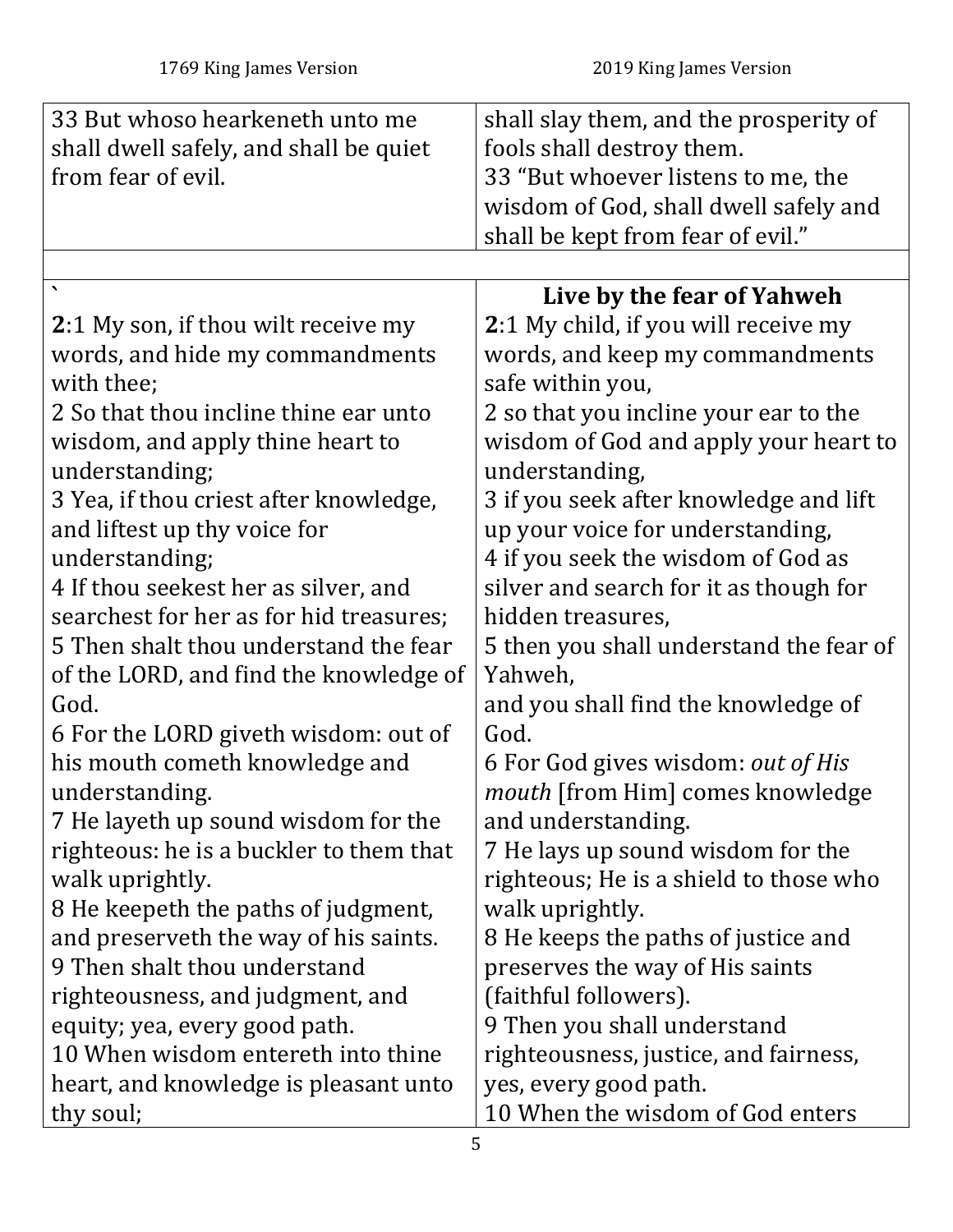|                                           | into your heart and knowledge is          |
|-------------------------------------------|-------------------------------------------|
| 11 Discretion shall preserve thee,        | pleasant to your soul (spiritual sense),  |
| understanding shall keep thee:            | 11 discretion shall preserve you and      |
| 12 To deliver thee from the way of the    | understanding shall keep you safe,        |
| evil man, from the man that speaketh      | 12 to deliver you from the way of the     |
| froward things;                           | evil people, from those who speak         |
| 13 Who leave the paths of uprightness,    | arrogant words,                           |
| to walk in the ways of darkness;          | 13 who leave the paths of uprightness     |
| 14 Who rejoice to do evil, and delight    | to walk in the ways of darkness,          |
| in the frowardness of the wicked;         | 14 who rejoice to do evil and delight in  |
| 15 Whose ways are crooked, and they       | the perverseness of the wicked,           |
| froward in their paths:                   | 15 whose ways are crooked, and who        |
| 16 To deliver thee from the strange       | are stubborn in their paths.              |
| woman, even from the stranger which       | 16 The wisdom of God will keep you        |
| flattereth with her words;                | away from the sinful woman, from the      |
|                                           | loose women who flatters with her         |
| 17 Which forsaketh the guide of her       | words and                                 |
| youth, and forgetteth the covenant of     | 17 who forsakes the guidance of her       |
| her God.                                  | youth                                     |
| 18 For her house inclineth unto death,    | and forgets the covenant of her God.      |
| and her paths unto the dead.              | 18 For her house inclines to death, and   |
| 19 None that go unto her return again,    | her paths to the dead.                    |
| neither take they hold of the paths of    | 19 None who go to her return again;       |
| life.                                     | nor do they take hold of the paths of     |
| 20 That thou mayest walk in the way       | life.                                     |
| of good men, and keep the paths of the    | 20 Take hold, so that you may walk in     |
| righteous.                                | the way of honesty and keep the paths     |
| 21 For the upright shall dwell in the     | of the righteous.                         |
| land, and the perfect shall remain in it. | 21 For the upright shall dwell in the     |
| 22 But the wicked shall be cut off from   | land, and the perfect shall remain in it. |
| the earth, and the transgressors shall    | 22 But the wicked shall be cut off from   |
| be rooted out of it.                      | the earth, and transgressors shall be     |
|                                           | rooted out of it.                         |

<span id="page-5-0"></span>**3**[:1](#page-0-2) My son, forget not my law; but let **3**[:1](#page-0-2) My child, do not forget my law; let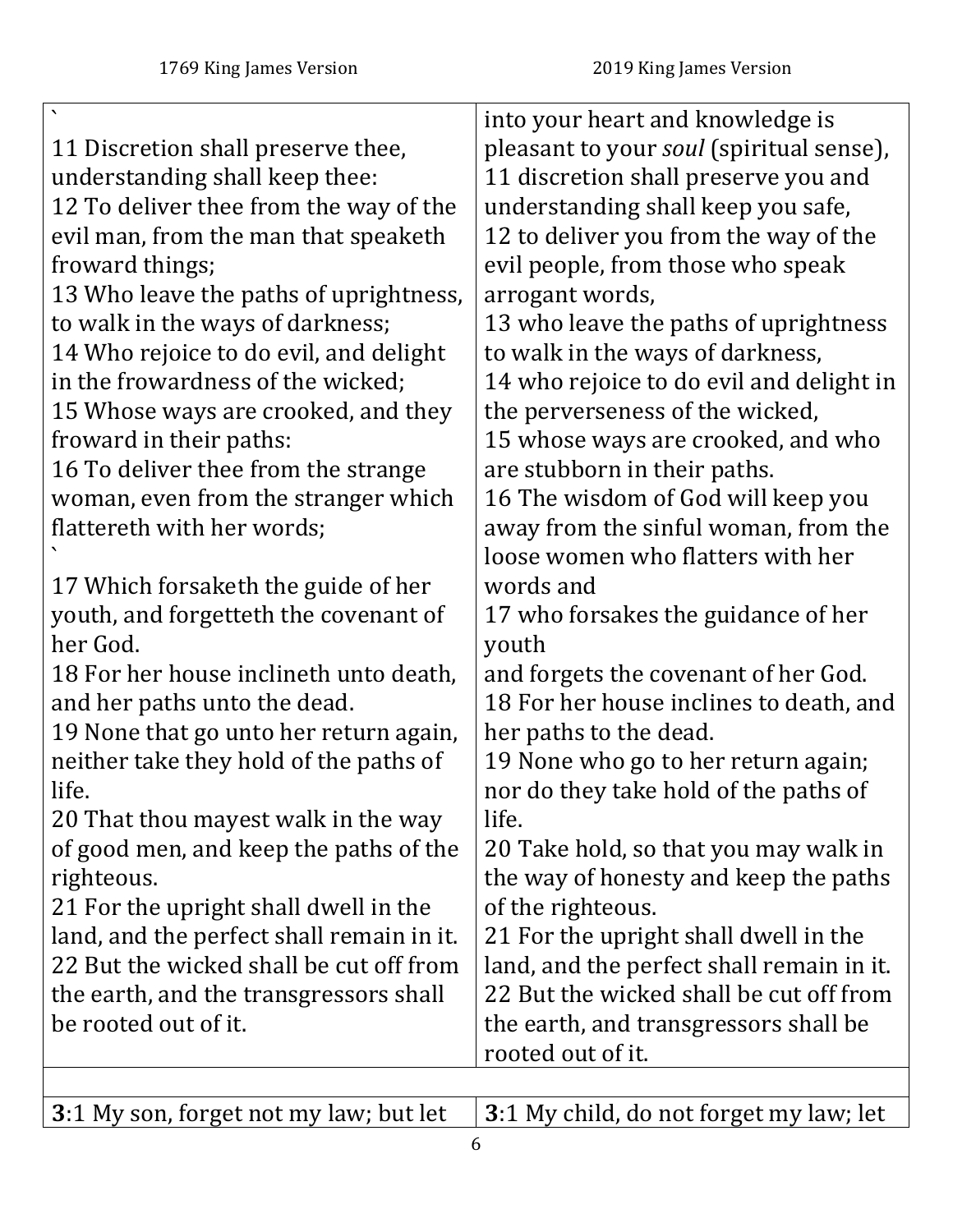| thine heart keep my commandments:        | your heart keep my commandments. =          |
|------------------------------------------|---------------------------------------------|
| 2 For length of days, and long life, and | 2 For they will give you length of days,    |
| peace, shall they add to thee.           | long life, and peace.                       |
| 3 Let not mercy and truth forsake thee:  | 3 Do not let mercy and truth forsake        |
| bind them about thy neck; write them     | you; bind them about your neck; write       |
| upon the table of thine heart:           | them upon the tablet of your heart.         |
| 4 So shalt thou find favour and good     | 4 Thus you will find favor and good         |
| understanding in the sight of God and    | understanding in the sight of God and       |
| man.                                     | humanity.                                   |
| 5 Trust in the LORD with all thine       | 5 Trust in God with all your heart and      |
| heart; and lean not unto thine own       | lean not to your own understanding.         |
| understanding.                           | 6 In all your ways acknowledge Him,         |
| 6 In all thy ways acknowledge him, and   | and He will direct your paths.              |
| he shall direct thy paths.               | 7 Do not be wise in your own eyes;          |
| 7 Be not wise in thine own eyes: fear    | fear Yahweh, and depart from evil.          |
| the LORD, and depart from evil.          | 8 This will be a healing to your body       |
| 8 It shall be health to thy navel, and   | and nourishment to your bones.              |
| marrow to thy bones.                     | 9 Honor God with your substance and         |
| 9 Honour the LORD with thy               | with the first fruits of all your increase. |
| substance, and with the first fruits of  | 10 Thus your barns will be filled with      |
| all thine increase:                      | plenty, and your presses will be            |
| 10 So shall thy barns be filled with     | bursting with new wine.                     |
| plenty, and thy presses shall burst out  | 11 My child, do not despise the             |
| with new wine.                           | chastening of God, nor be weary of His      |
| 11 My son, despise not the chastening    | correction.                                 |
| of the LORD; neither be weary of his     | 12 For whom God loves He corrects,          |
| correction:                              | even as parents the child in whom they      |
| 12 For whom the LORD loveth he           | delight.                                    |
| correcteth; even as a father the son in  | 13 Happy is the person who finds the        |
| whom he delighteth.                      | wisdom of God and the person who            |
| 13 Happy is the man that findeth         | gets understanding.                         |
| wisdom, and the man that getteth         | 14 For the merchandise of wisdom is         |
| understanding.                           | better than the merchandise of silver       |
| 14 For the merchandise of it is better   | and the gain from wisdom is more            |
| than the merchandise of silver, and the  | than from fine gold.                        |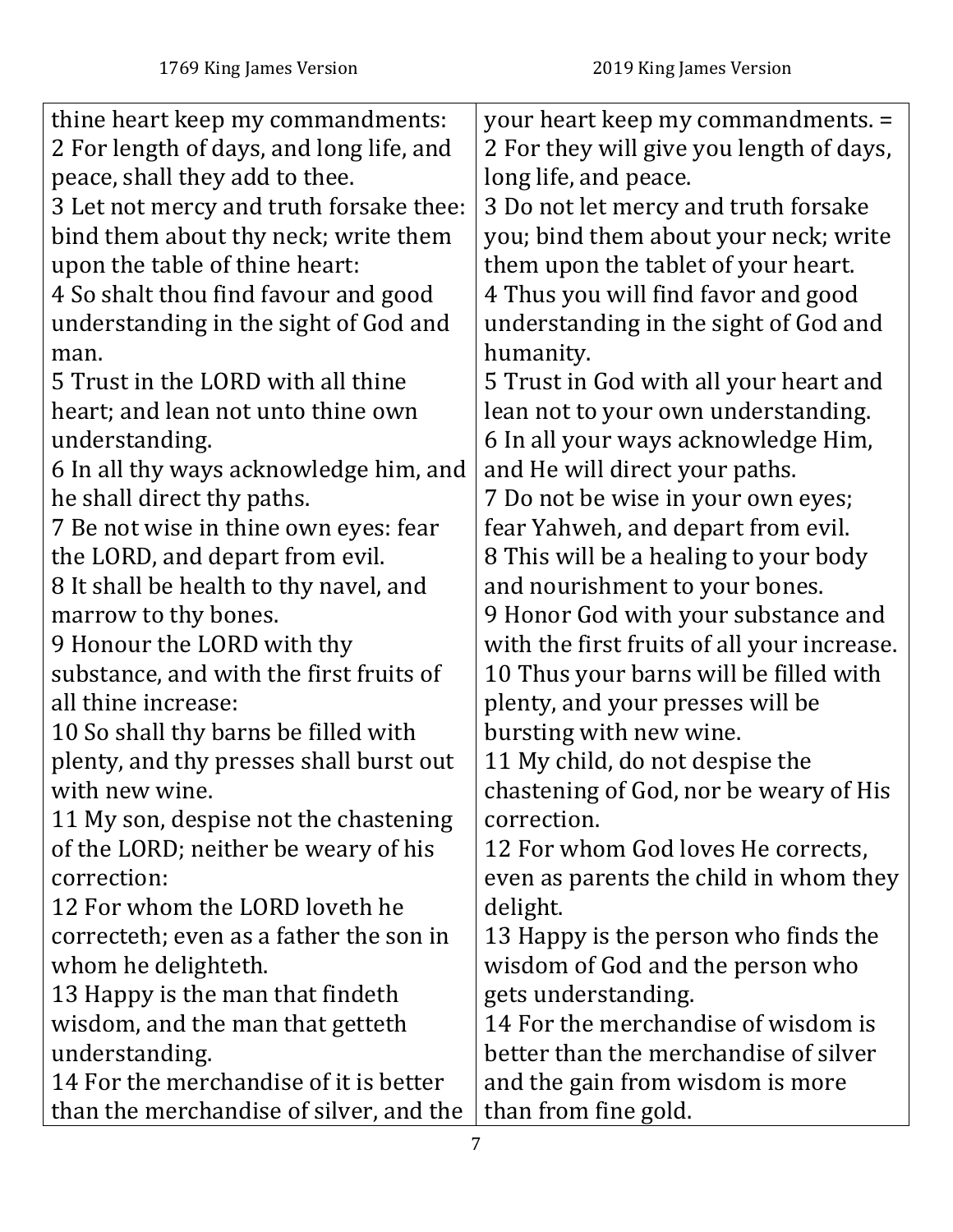| gain thereof than fine gold.              | 15 The wisdom of God is more             |
|-------------------------------------------|------------------------------------------|
| 15 She is more precious than rubies:      | precious than rubies, and all the things |
| and all the things thou canst desire are  | you can desire are not to be compared    |
| not to be compared unto her.              | to her.                                  |
| 16 Length of days is in her right hand;   | 16 Length of days is in her right hand   |
| and in her left hand riches and honour.   | [with here], and in her left hand [as]   |
|                                           | are riches and honor.                    |
| 17 Her ways are ways of pleasantness,     | 17 Its ways are ways of pleasantness,    |
| and all her paths are peace.              | and all its paths are peace.             |
| 18 She is a tree of life to them that lay | 18 The wisdom of God is a tree of life   |
| hold upon her: and happy is every one     | to those who lay hold on it, and happy   |
| that retaineth her.                       | is everyone who retains it.              |
| 19 The LORD by wisdom hath founded        | 19 God by wisdom has founded the         |
| the earth; by understanding hath he       | earth; by understanding He has           |
| established the heavens.                  | established the heavens.                 |
| 20 By his knowledge the depths are        | 20 By His knowledge, the depths are      |
| broken up, and the clouds drop down       | broken up and the clouds drop down       |
| the dew.                                  | the dew.                                 |
| 21 My son, let not them depart from       | 21 My child, do not let sound wisdom     |
| thine eyes: keep sound wisdom and         | and discretion depart from your way      |
| discretion:                               | of life; rather keep them.               |
| 22 So shall they be life unto thy soul,   | 22 So they will be life to your soul     |
| and grace to thy neck.                    | (spiritual sense) and grace to all your  |
|                                           | ways.                                    |
| 23 Then shalt thou walk in thy way        | 23 Then you will walk in your way        |
| safely, and thy foot shall not stumble.   | safely, and your foot will not stumble.  |
| 24 When thou liest down, thou shalt       | 24 When you lie down, you will not be    |
| not be afraid: yea, thou shalt lie down,  | afraid; yes, you will lie down and your  |
| and thy sleep shall be sweet.             | sleep will be sweet.                     |
| 25 Be not afraid of sudden fear, neither  | 25 Do not be afraid of sudden danger     |
| of the desolation of the wicked, when it  | nor of the desolation of the wicked      |
| cometh.                                   | when it comes.                           |
| 26 For the LORD shall be thy              | 26 For God will be your confidence and   |
| confidence, and shall keep thy foot       | will keep you from being trapped by      |
| from being taken.                         | evil.                                    |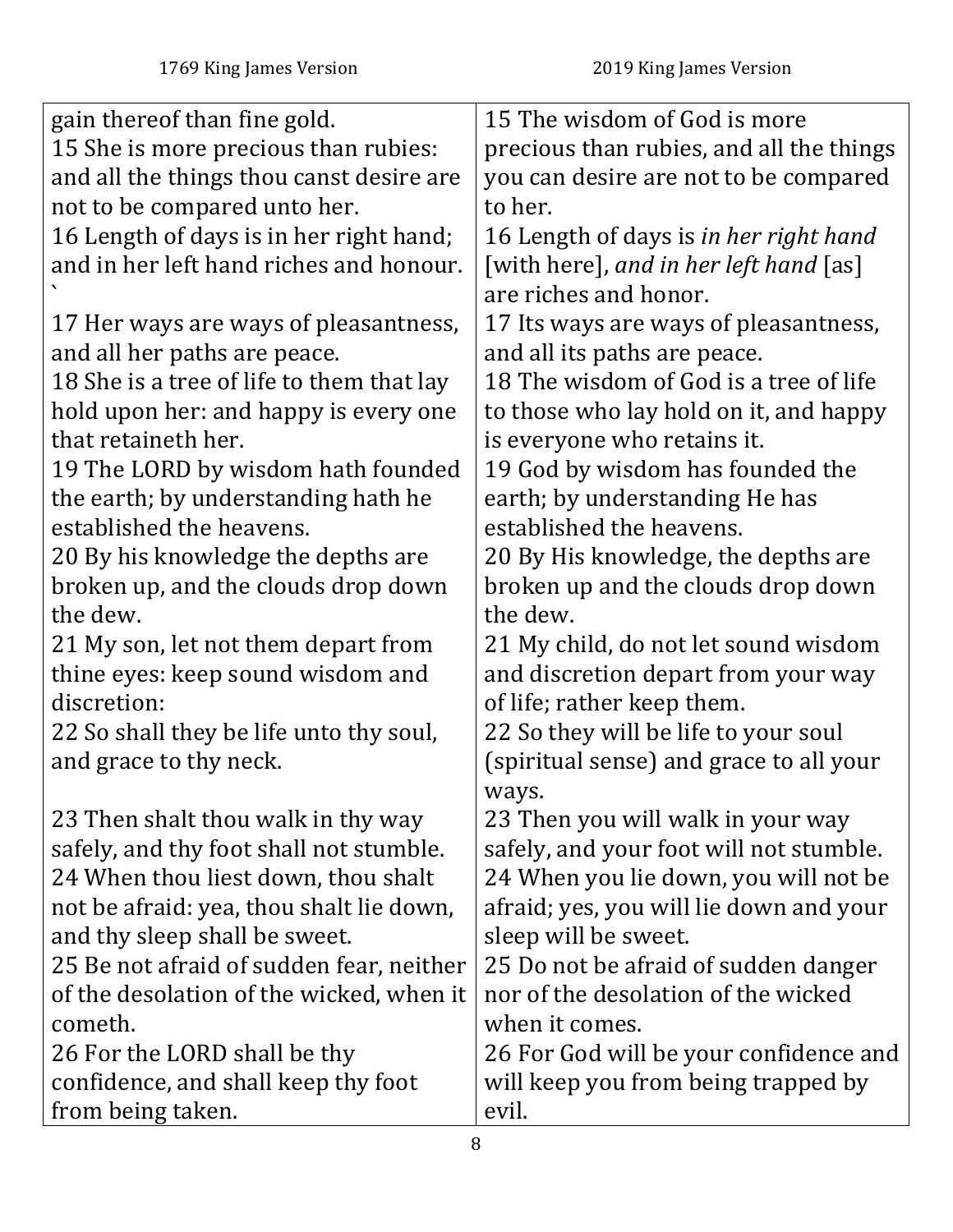<span id="page-8-0"></span>

| 27 Withhold not good from them to         | 27 Do not withhold good from those to     |
|-------------------------------------------|-------------------------------------------|
| whom it is due, when it is in the power   | whom it is due when it is in your         |
| of thine hand to do it.                   | power to give it.                         |
| 28 Say not unto thy neighbour, Go, and    | 28 Do not say to your neighbor, "Go,      |
| come again, and to morrow I will give;    | and come again, and tomorrow I will       |
| when thou hast it by thee.                | give a certain thing to you," when you    |
|                                           | have it with you.                         |
| 29 Devise not evil against thy            | 29 Do not devise evil against your        |
| neighbour, seeing he dwelleth securely    | neighbor if your neighbor dwells          |
| by thee.                                  | peacefully by you.                        |
| 30 Strive not with a man without          | 30 Do not quarrel without a cause with    |
| cause, if he have done thee no harm.      | a person if the person has not harmed     |
| 31 Envy thou not the oppressor, and       | you.                                      |
| choose none of his ways.                  | 31 Do not envy oppressors and choose      |
| 32 For the froward is abomination to      | none of their ways.                       |
| the LORD: but his secret is with the      | 32 For the arrogant person is an          |
| righteous.                                | abomination to Yahweh, but His secret     |
| 33 The curse of the LORD is in the        | is with the righteous.                    |
| house of the wicked: but he blesseth      | 33 The curse of Yahweh is in the house    |
| the habitation of the just.               | of the wicked, but He blesses the         |
| 34 Surely he scorneth the scorners:       | habitation of the just.                   |
| but he giveth grace unto the lowly.       | 34 Surely He scorns the scorners, but     |
| 35 The wise shall inherit glory: but      | He gives grace to the lowly.              |
| shame shall be the promotion of fools.    | 35 The wise will inherit glory, but fools |
|                                           | will acquire shame.                       |
|                                           |                                           |
|                                           | <b>From God get wisdom</b>                |
| 4:1 Hear, ye children, the instruction of | 4:1 Hear, my child, the instruction of a  |
| a father, and attend to know              | parent, and attend to know                |
| understanding.                            | understanding.                            |
| 2 For I give you good doctrine, forsake   | 2 For I give you good doctrine; do not    |
| ye not my law.                            | forsake my law.                           |
| 3 For I was my father's son, tender and   | 3 For I was my father's child and         |
| only beloved in the sight of my mother.   | tender and only beloved in the sight of   |
|                                           | my mother.                                |
|                                           |                                           |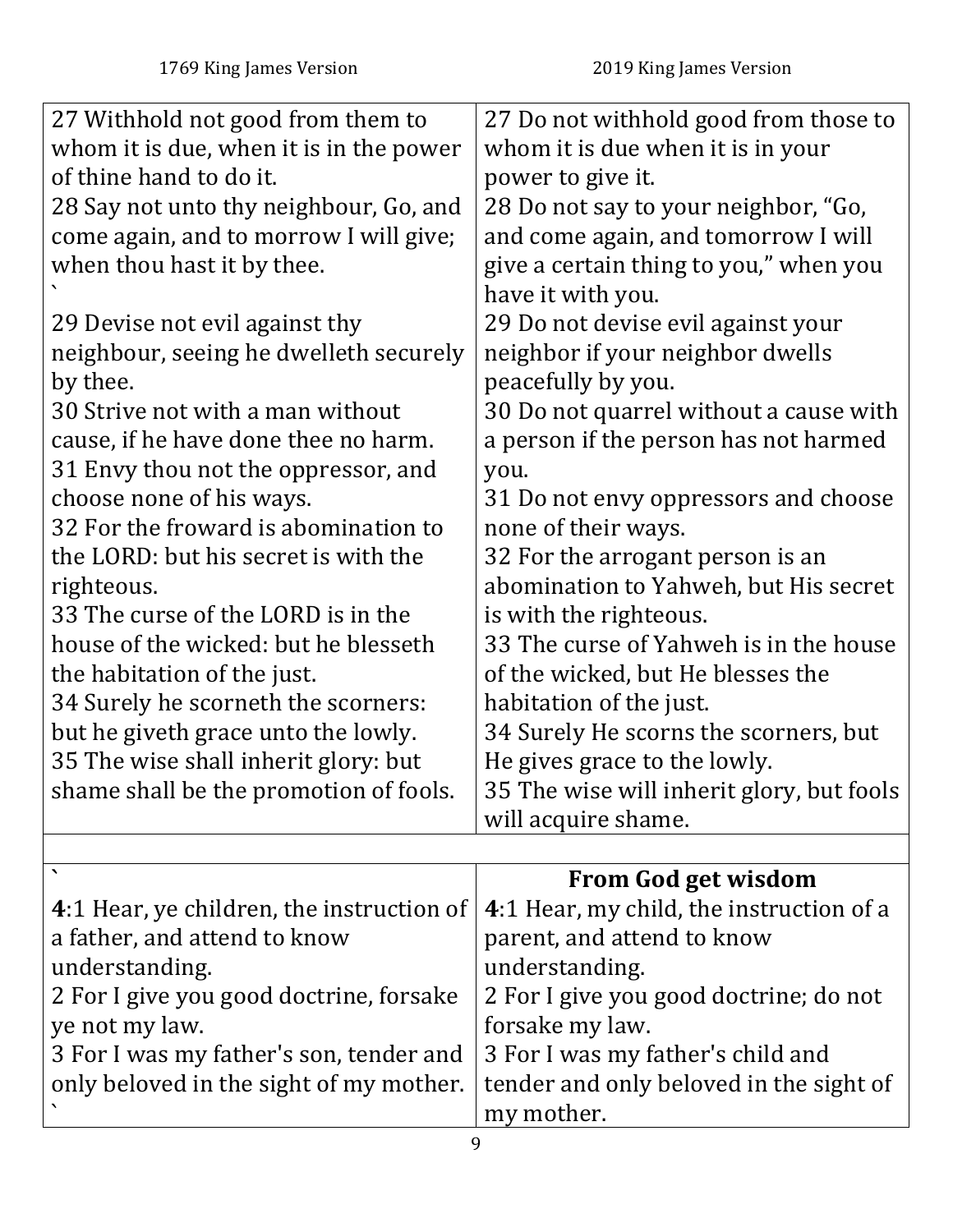| 4 He taught me also, and said unto me,    | 4 My parent taught me also, "Let your     |
|-------------------------------------------|-------------------------------------------|
| Let thine heart retain my words: keep     | heart retain my words; keep my            |
| my commandments, and live.                | commandments and live.                    |
| 5 Get wisdom, get understanding:          | 5 "From God get wisdom, get               |
| forget it not; neither decline from the   | understanding, and do not forget          |
| words of my mouth.                        | them; neither reject the words of my      |
|                                           | mouth.                                    |
| 6 Forsake her not, and she shall          | 6 "Do not forsake the wisdom of God,      |
| preserve thee: love her, and she shall    | and it will preserve you; love it and it  |
| keep thee.                                | will protect you.                         |
| 7 Wisdom is the principal thing;          | 7 "The wisdom of God is the principal     |
| therefore get wisdom: and with all thy    | thing; therefore, get wisdom, and with    |
| getting get understanding.                | all your getting, strive to get the       |
|                                           | understanding of God.                     |
| 8 Exalt her, and she shall promote        | 8 "Exalt it and it will promote you; it   |
| thee: she shall bring thee to honour,     | will lead you to honor when you           |
| when thou dost embrace her.               | embrace it.                               |
| 9 She shall give to thine head an         | 9 "It will give to your head an           |
| ornament of grace: a crown of glory       | ornament of grace; it will deliver to     |
| shall she deliver to thee.                | you a crown of glory."                    |
| 10 Hear, O my son, and receive my         | 10 Hear, my child, and receive my         |
| sayings; and the years of thy life shall  | sayings, and the years of your life will  |
| be many.                                  | be many.                                  |
| 11 I have taught thee in the way of       | 11 I have taught you in the way of the    |
| wisdom; I have led thee in right paths.   | wisdom of God; I have led you in right    |
|                                           | paths.                                    |
| 12 When thou goest, thy steps shall not   | 12 When you walk, your steps will not     |
| be straitened; and when thou runnest,     | meet obstruction, and when you run,       |
| thou shalt not stumble.                   | you will not stumble.                     |
| 13 Take fast hold of instruction; let her | 13 Take fast hold of the instruction of   |
| not go: keep her; for she is thy life.    | God; do not let it go; keep it, for it is |
|                                           | your life.                                |
| 14 Enter not into the path of the         | 14 Do not enter into the path of the      |
| wicked, and go not in the way of evil     | wicked, and do not go in the way of       |
| men.                                      | evil people.                              |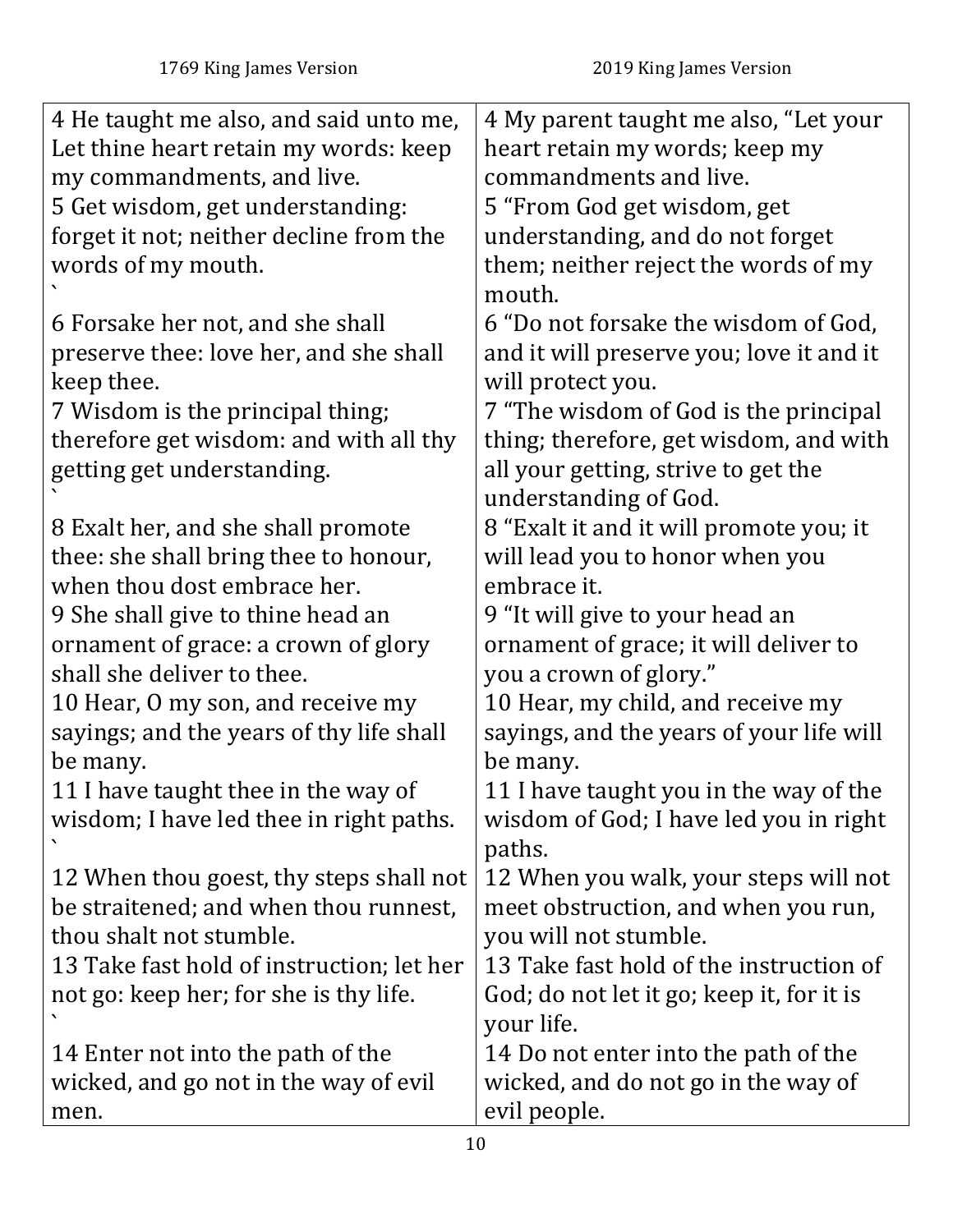| 15 Avoid it, pass not by it, turn from it, | 15 Avoid them; do not pass by them;      |
|--------------------------------------------|------------------------------------------|
| and pass away.                             | turn from them and pass away from        |
|                                            | them.                                    |
| 16 For they sleep not, except they have    | 16 For the wicked do not sleep until     |
| done mischief; and their sleep is taken    | they have created trouble; they cannot   |
| away, unless they cause some to fall.      | sleep unless they cause some to fall.    |
| 17 For they eat the bread of               | 17 For they eat the food of wickedness   |
| wickedness, and drink the wine of          | and drink the wine of violence.          |
| violence.                                  | 18 But the path of the just is like the  |
| 18 But the path of the just is as the      | dawning light that shines brighter and   |
| shining light, that shineth more and       | brighter until the perfect day.          |
| more unto the perfect day.                 | 19 The way of the wicked is like         |
| 19 The way of the wicked is as             | darkness: they do not know what they     |
| darkness: they know not at what they       | stumble at.                              |
| stumble.                                   | 20 My children, attend to my words;      |
| 20 My son, attend to my words; incline     | listen to my sayings.                    |
| thine ear unto my sayings.                 | 21 Do not let them depart from your      |
| 21 Let them not depart from thine          | eyes; keep them in the midst of your     |
| eyes; keep them in the midst of thine      | heart.                                   |
| heart.                                     | 22 For they are life to those who find   |
| 22 For they are life unto those that find  | them and health to all their flesh.      |
| them, and health to all their flesh.       | 23 Keep your heart with all diligence,   |
| 23 Keep thy heart with all diligence;      | for from it are all the issues of life.  |
| for out of it are the issues of life.      | 24 Put away from you a stubborn          |
| 24 Put away from thee a froward            | mouth, and put far from you perverse     |
| mouth, and perverse lips put far from      | lips.                                    |
| thee.                                      | 25 Let your eyes see correctly, and let  |
| 25 Let thine eyes look right on, and let   | them look straight before you.           |
| thine eyelids look straight before thee.   | 26 Ponder the path of your feet, and let |
| 26 Ponder the path of thy feet, and let    | all your ways be proven good.            |
| all thy ways be established.               | 27 Do not turn to the right hand nor     |
| 27 Turn not to the right hand nor to       | the left; remove your foot from evil.    |
| the left: remove thy foot from evil.       |                                          |
|                                            |                                          |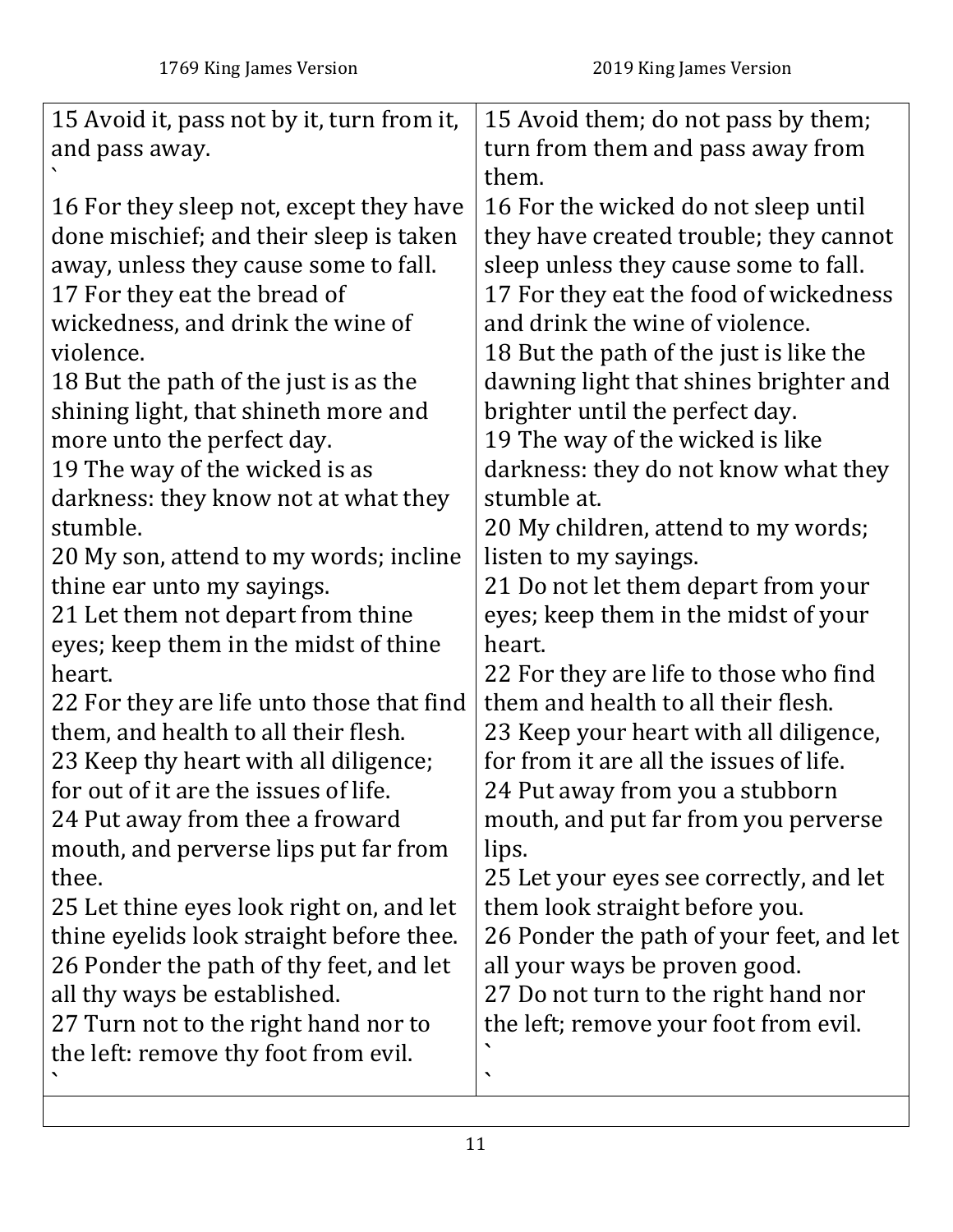<span id="page-11-0"></span>

|                                            | <b>Beware of immoral persons</b>          |
|--------------------------------------------|-------------------------------------------|
| <b>5</b> :1 My son, attend unto my wisdom, | 5:1 My child, attend to my wisdom,        |
| and bow thine ear to my                    | and humbly reflect on my                  |
| understanding:                             | understanding                             |
| 2 That thou mayest regard discretion,      | 2 so that you may not forget discretion   |
| and that thy lips may keep knowledge.      | and so that your lips may utter           |
|                                            | knowledge.                                |
| 3 For the lips of a strange woman drop     | 3 For the lips of a loose woman drop      |
| as an honeycomb, and her mouth is          | sweetness like a honeycomb, and her       |
| smoother than oil:                         | mouth is smoother than oil.               |
| 4 But her end is bitter as wormwood,       | 4 But her end is bitter as wormwood,      |
| sharp as a twoedged sword.                 | sharp as a two-edged sword.               |
| 5 Her feet go down to death; her steps     | 5 Her feet go down to death; her steps    |
| take hold on hell.                         | take hold on hell.                        |
| 6 Lest thou shouldest ponder the path      | 6 She has missed the path that leads to   |
| of life, her ways are moveable, that       | life and does not even know it.           |
| thou canst not know them.                  | 7 Therefore hear me now, you young        |
| 7 Hear me now therefore, O ye              | people, and do not disregard the          |
| children, and depart not from the          | words of my mouth.                        |
| words of my mouth.                         | 8 Remove your way far from her, and       |
| 8 Remove thy way far from her, and         | do not come near the door of her          |
| come not nigh the door of her house:       | house,                                    |
| 9 Lest thou give thine honour unto         | 9 lest you give your honor to others      |
| others, and thy years unto the cruel:      | and your years to one who is cruel,       |
| 10 Lest strangers be filled with thy       | 10 and lest strangers be filled with      |
| wealth; and thy labours be in the          | your wealth, and you have to labor in     |
| house of a stranger;                       | the house of a stranger,                  |
| 11 And thou mourn at the last, when        | 11 and you mourn at last when your        |
| thy flesh and thy body are consumed,       | flesh and your body are consumed          |
| 12 And say, How have I hated               | 12 and say, "I have hated instruction     |
| instruction, and my heart despised         | and my heart despised reproof,            |
| reproof;                                   | 13 and I have not obeyed the voice of     |
| 13 And have not obeyed the voice of        | my teachers, nor listened to those who    |
| my teachers, nor inclined mine ear to      | instructed me!                            |
| them that instructed me!                   | 14 "I was almost in all evil in the midst |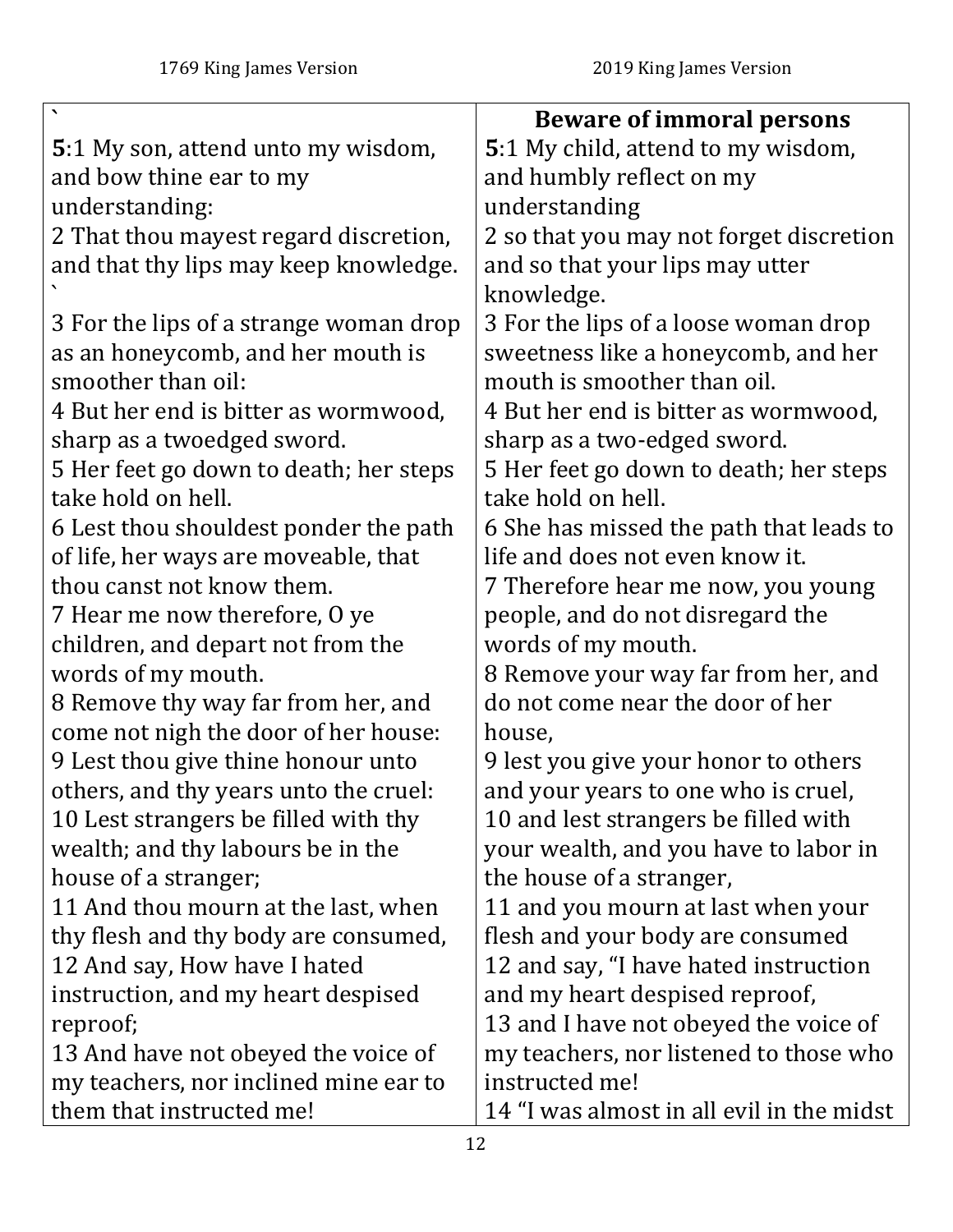<span id="page-12-0"></span>

| 14 I was almost in all evil in the midst | of the congregation and assembly."       |
|------------------------------------------|------------------------------------------|
| of the congregation and assembly.        | 15 Drink water out of your own cistern   |
| 15 Drink waters out of thine own         | and running waters out of your own       |
| cistern, and running waters out of       | well.                                    |
| thine own well.                          | 16 Do not let your personal fountains    |
| 16 Let thy fountains be dispersed        | flow abroad nor your own streams         |
| abroad, and rivers of waters in the      | flow in the streets.                     |
| streets.                                 | 17 Let them be only your own and not     |
| 17 Let them be only thine own, and not   | given to strangers.                      |
| strangers' with thee.                    | 18 Let your fountain be blessed, and     |
| 18 Let thy fountain be blessed: and      | rejoice with the wife of your youth.     |
| rejoice with the wife of thy youth.      | 19 Let her be like the loving and        |
| 19 Let her be as the loving hind and     | pleasant deer; let her breasts satisfy   |
| pleasant roe; let her breasts satisfy    | you at all times and be always thrilled  |
| thee at all times; and be thou ravished  | by her love.                             |
| always with her love.                    | 20 And why would you, my son, be         |
| 20 And why wilt thou, my son, be         | ravished by a loose woman and            |
| ravished with a strange woman, and       | embrace her bosom?                       |
| embrace the bosom of a stranger?         | 21 For the acts of all people are before |
| 21 For the ways of man are before the    | the eyes [sight] of God, and He knows    |
| eyes of the LORD, and he pondereth all   | and understands all their actions.       |
| his goings.                              | 22 Their own sins will catch the         |
| 22 His own iniquities shall take the     | wicked, and they will be imprisoned by   |
| wicked himself, and he shall be holden   | their sins.                              |
| with the cords of his sins.              | 23 They will die without knowledge,      |
| 23 He shall die without instruction;     | and in the greatness of their            |
| and in the greatness of his folly he     | foolishness they will be lost.           |
| shall go astray.                         |                                          |
|                                          |                                          |
|                                          | The things Yahweh hates                  |
| 6:1 My son, if thou be surety for thy    | 6:1 My child, if you guarantee payment   |
| friend, if thou hast stricken thy hand   | of a friend's debt, if you have shaken   |
| with a stranger,                         | hands in agreement with a stranger,      |
| 2 Thou art snared with the words of      | 2 you have been snared by the words      |
| thy mouth, thou art taken with the       | of your mouth, you have been trapped     |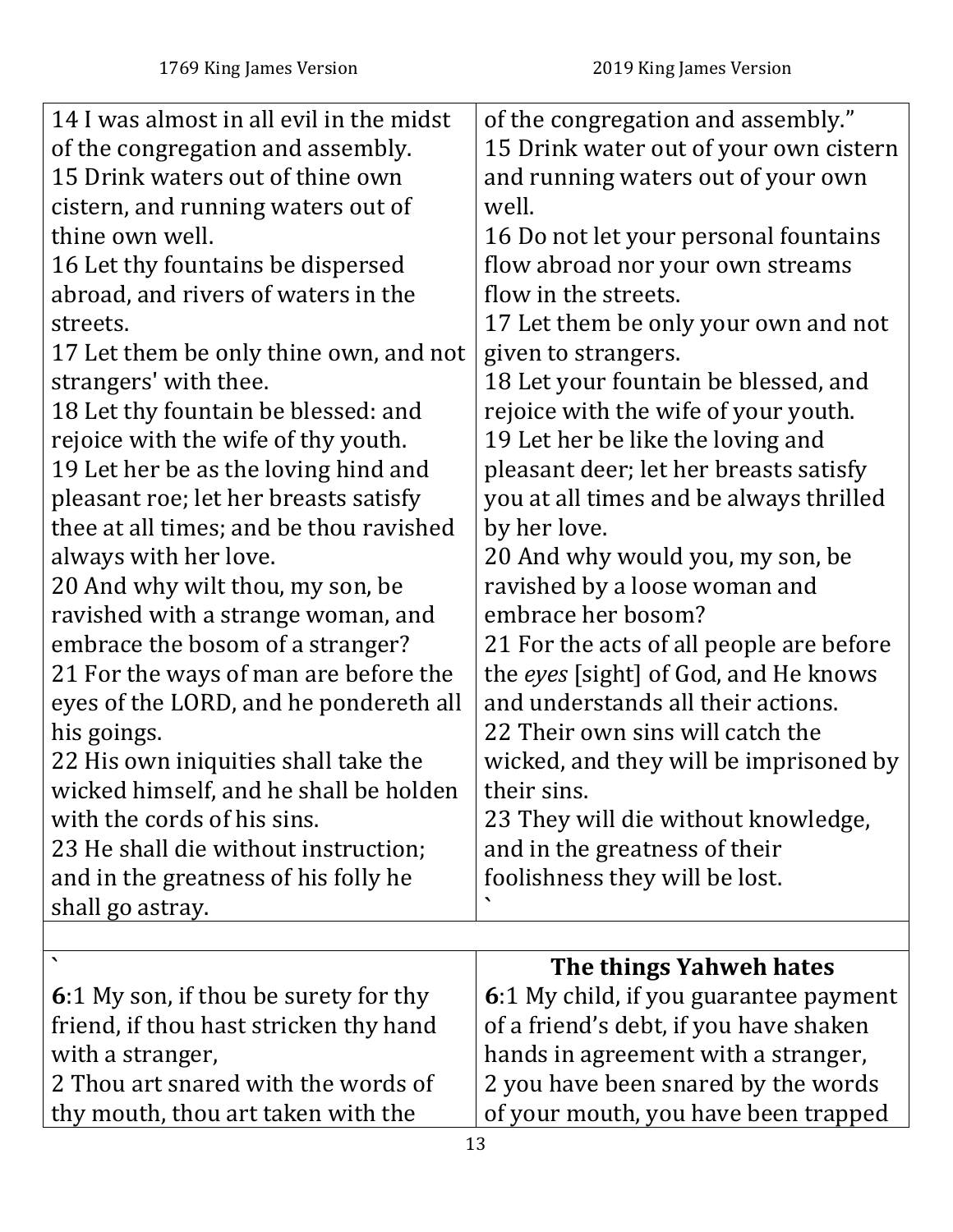| words of thy mouth.                        | by the words of your mouth.                 |
|--------------------------------------------|---------------------------------------------|
| 3 Do this now, my son, and deliver         | 3 Do this now, my child, and save           |
| thyself, when thou art come into the       | yourself out of the hand of your friend;    |
| hand of thy friend; go, humble thyself,    | go, humble yourself, and ask your           |
| and make sure thy friend.                  | friend to release you from your             |
| 4 Give not sleep to thine eyes, nor        | promise.                                    |
| slumber to thine eyelids.                  | 4 Do not allow sleep to your eyes, nor      |
| 5 Deliver thyself as a roe from the        | slumber to yourself                         |
| hand of the hunter, and as a bird from     | 5 until you have saved yourself, like a     |
| the hand of the fowler.                    | deer from the hand of the hunter, and       |
|                                            | like a bird from the hand of the hunter.    |
| 6 Go to the ant, thou sluggard; consider   | 6 Go to the ant, you sluggard; consider     |
| her ways, and be wise:                     | her ways and be wise.                       |
| 7 Which having no guide, overseer, or      | 7 The ant, without any guide, overseer,     |
| ruler,                                     | or ruler,                                   |
| 8 Provideth her meat in the summer,        | 8 provides her food in the summer and       |
| and gathereth her food in the harvest.     | gathers her food in the harvest.            |
| 9 How long wilt thou sleep, O              | 9 How long will you sleep, O sluggard?      |
| sluggard? when wilt thou arise out of      | When will you arise out of your sleep?      |
| thy sleep?                                 | 10 Just a little sleep, a little slumber, a |
| 10 Yet a little sleep, a little slumber, a | little folding of the hands to sleep, and   |
| little folding of the hands to sleep:      | 11 your poverty will come like a            |
| 11 So shall thy poverty come as one        | robber, and lack like an enemy soldier.     |
| that travelleth, and thy want as an        | 12 Worthless people and wicked              |
| armed man.                                 | people walk around with crooked             |
| 12 A naughty person, a wicked man,         | speech.                                     |
| walketh with a froward mouth.              | 13 They make deceiving gestures; they       |
| 13 He winketh with his eyes, he            | shuffle their feet; they signal with their  |
| speaketh with his feet, he teacheth        | fingers.                                    |
| with his fingers;                          | 14 Perverseness is in their hearts; they    |
| 14 Frowardness is in his heart, he         | devise mischief continually and sow         |
| deviseth mischief continually; he          | discord.                                    |
| soweth discord.                            | 15 Therefore their calamity will come       |
| 15 Therefore shall his calamity come       | suddenly; suddenly they will be             |
| suddenly; suddenly shall he be broken      | broken without remedy.                      |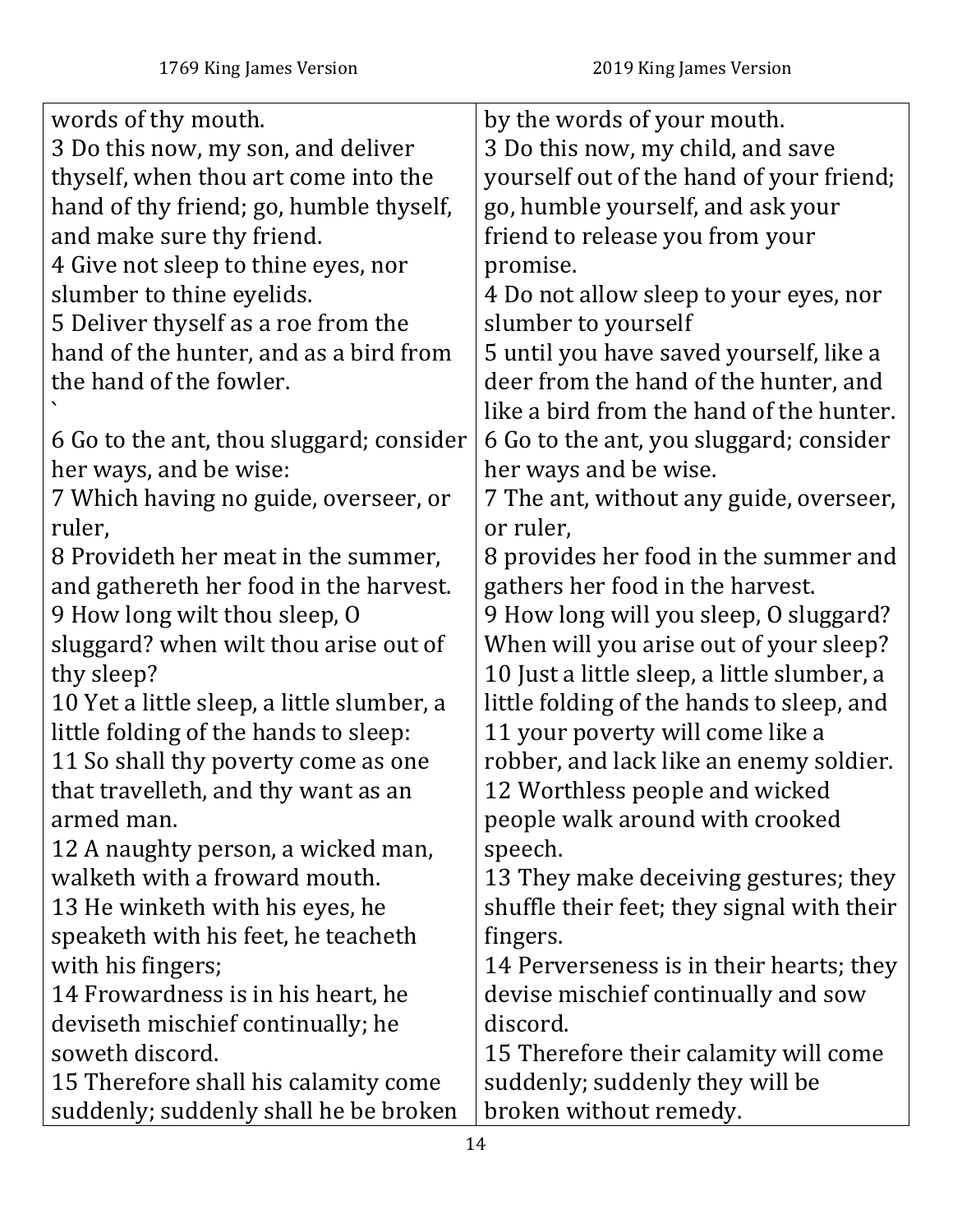| without remedy.                         | 16 These six things Yahweh hates; yes,    |
|-----------------------------------------|-------------------------------------------|
| 16 These six things doth the LORD       | seven are an abomination to Him:          |
| hate: yea, seven are an abomination     | 17 a proud look, a lying tongue, hands    |
| unto him:                               | that shed innocent blood,                 |
| 17 A proud look, a lying tongue, and    | 18 a heart that devises wicked plans,     |
| hands that shed innocent blood,         | feet that are swift in running to evil,   |
| 18 An heart that deviseth wicked        | 19 a false witness who speaks lies, and   |
| imaginations, feet that be swift in     | all those who sows discord among          |
| running to mischief,                    | their friends and relatives.              |
| 19 A false witness that speaketh lies,  | 20 My child, keep your father's           |
| and he that soweth discord among        | commands and do not forsake the law       |
| brethren.                               | of your mother.                           |
| 20 My son, keep thy father's            | 21 Bind them continually on your          |
| commandment, and forsake not the        | heart, and tie them about your neck.      |
| law of thy mother:                      | 22 Wherever you go, they will lead        |
| 21 Bind them continually upon thine     | you; when you sleep, they will protect    |
| heart, and tie them about thy neck.     | you, and when you awaken, they will       |
| 22 When thou goest, it shall lead thee; | talk with you.                            |
| when thou sleepest, it shall keep thee; | 23 For the commands are a lamp, and       |
| and when thou awakest, it shall talk    | the law is light; and the reproofs of     |
| with thee.                              | instruction are the way of life           |
| 23 For the commandment is a lamp;       | 24 to keep you away from the evil         |
| and the law is light; and reproofs of   | woman, from the flattery of the tongue    |
| instruction are the way of life:        | of someone else's wife.                   |
| 24 To keep thee from the evil woman,    | 25 Do not lust after her beauty in your   |
| from the flattery of the tongue of a    | heart; neither let her enchant you with   |
| strange woman.                          | her eyes.                                 |
| 25 Lust not after her beauty in thine   | 26 For a prostitute can be hired with a   |
| heart; neither let her take thee with   | loaf of bread, but adultery will cost you |
| her eyelids.                            | your precious life.                       |
| 26 For by means of a whorish woman      | 27 Can one take fire in their bosom       |
| a man is brought to a piece of bread:   | and their clothes not be burned?          |
| and the adulteress will hunt for the    | 28 Can one walk upon hot coals and        |
| precious life.                          | their feet not be burned?                 |
| 27 Can a man take fire in his bosom,    | 29 So he who goes in to his neighbor's    |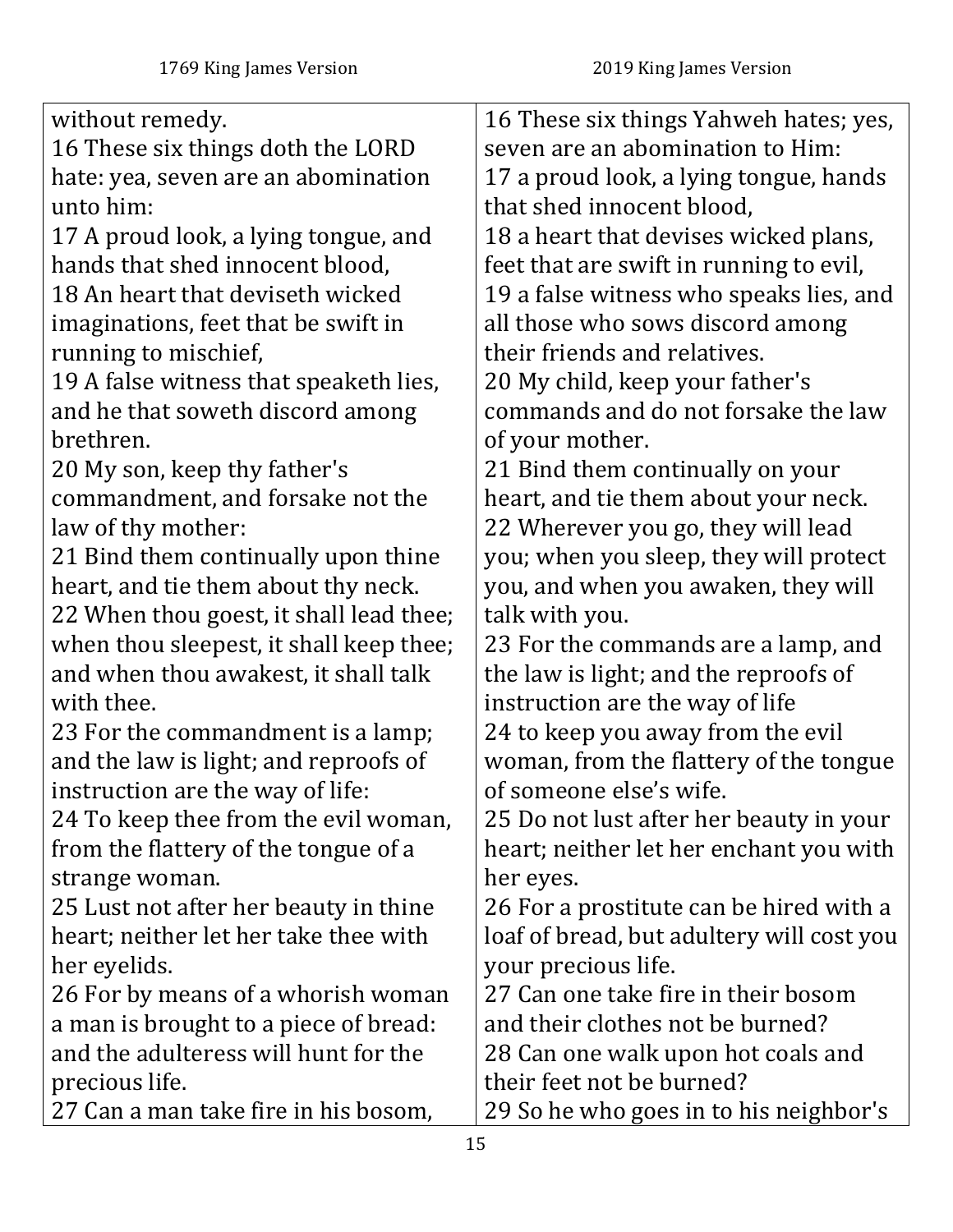| and his clothes not be burned?          | wife and gropes her will not be           |
|-----------------------------------------|-------------------------------------------|
| 28 Can one go upon hot coals, and his   | innocent.                                 |
| feet not be burned?                     | 30 People do not despise thieves if       |
| 29 So he that goeth in to his           | they steal to satisfy their hunger,       |
| neighbour's wife; whosoever toucheth    | 31 but if they are found out, they will   |
| her shall not be innocent.              | restore sevenfold; they will give all the |
| 30 Men do not despise a thief, if he    | substance of their house to do so.        |
| steal to satisfy his soul when he is    | 32 But whoever commits adultery with      |
| hungry;                                 | someone forbidden lacks                   |
| 31 But if he be found, he shall restore | understanding; the person who does it     |
| sevenfold; he shall give all the        | destroys their own soul (spirit).         |
| substance of his house.                 | 33 The person will get a wound and        |
| 32 But whoso committeth adultery        | dishonor and their shame will never be    |
| with a woman lacketh understanding:     | wiped away.                               |
| he that doeth it destroyeth his own     | 34 Jealousy throws a spouseinto a         |
| soul.                                   | rage; therefore, the spouse will not      |
| 33 A wound and dishonour shall he       | spare an adulterer in the day of          |
| get; and his reproach shall not be      | vengeance.                                |
| wiped away.                             | 35 The spouse will not regard any guilt   |
| 34 For jealousy is the rage of a man:   | payment; neither will the spouse rest     |
| therefore he will not spare in the day  | content, though the adulterer offers      |
| of vengeance.                           | money to settle the matter.               |
| 35 He will not regard any ransom;       |                                           |
| neither will he rest content, though    |                                           |
| thou givest many gifts.                 |                                           |
|                                         |                                           |
|                                         |                                           |

<span id="page-15-0"></span>

|                                        | <b>Stay away from immoral persons</b> |
|----------------------------------------|---------------------------------------|
| 7:1 My son, keep my words, and lay up  | 7:1 My offspring, keep my words, and  |
| my commandments with thee.             | store up my commands within you.      |
| 2 Keep my commandments, and live;      | 2 Keep my commands and live and my    |
| and my law as the apple of thine eye.  | law as the apple of your eye.         |
| 3 Bind them upon thy fingers, write    | 3 Tie them upon your fingers; write   |
| them upon the table of thine heart.    | them upon the tablet of your heart.   |
| 4 Say unto wisdom, Thou art my sister; | 4 Say to the wisdom of God, "You are  |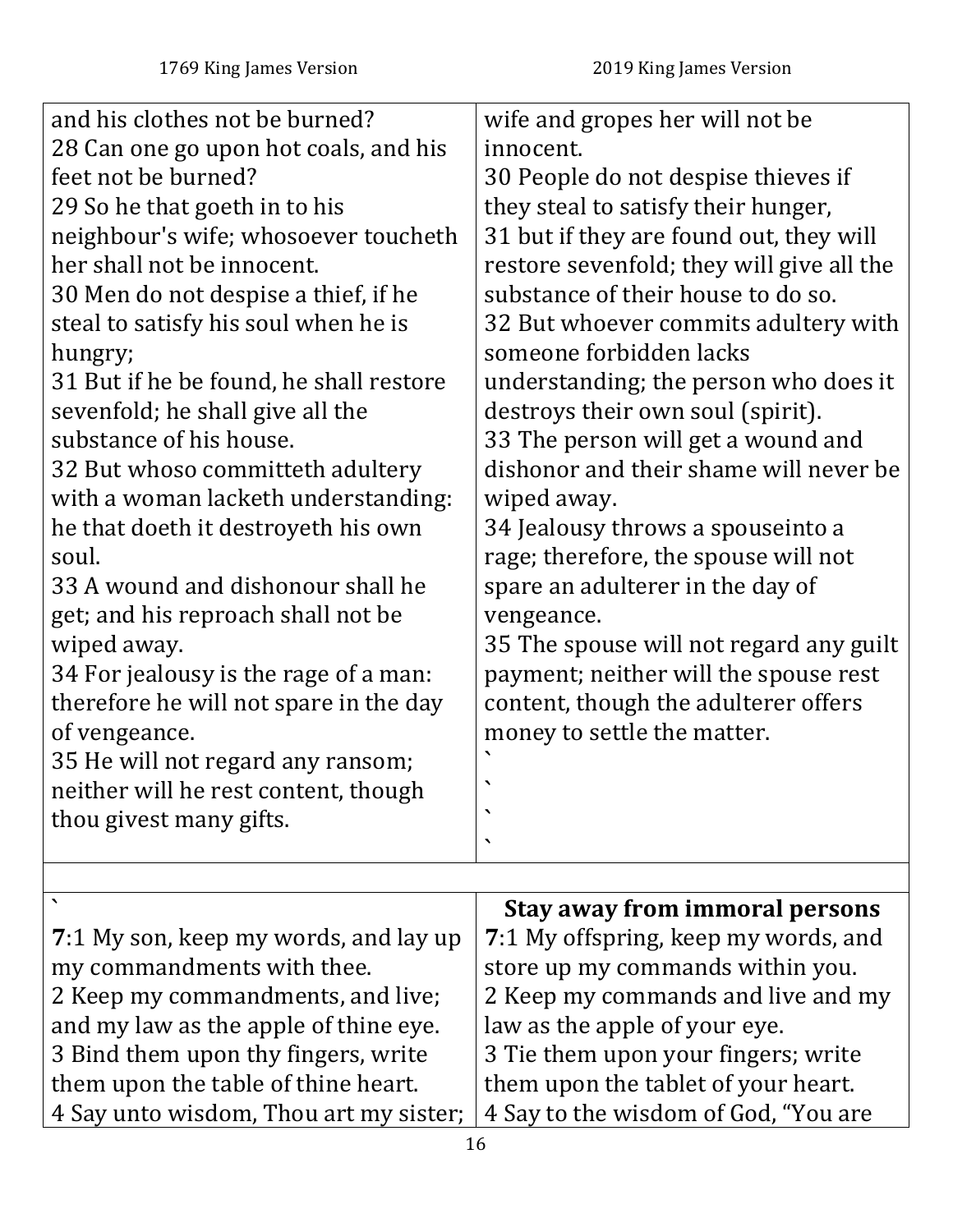| and call understanding thy                | my sister," and call the understanding    |
|-------------------------------------------|-------------------------------------------|
| kinswoman:                                | of God your near relative,                |
| 5 That they may keep thee from the        | 5 so that they can keep you from the      |
| strange woman, from the stranger          | loose woman, from the loose woman         |
| which flattereth with her words.          | who flatters with her words.              |
| 6 For at the window of my house I         | 6 For at my house I looked through a      |
| looked through my casement,               | window,                                   |
| 7 And beheld among the simple ones, I     | 7 and I saw among the simple youths a     |
| discerned among the youths, a young       | young man without understanding           |
| man void of understanding,                | 8 passing through the street near her     |
| 8 Passing through the street near her     | corner, and he made his way to her        |
| corner; and he went the way to her        | house                                     |
| house,                                    | 9 in the twilight, in the evening, in the |
| 9 In the twilight, in the evening, in the | black and dark night.                     |
| black and dark night:                     | 10 And, behold, a woman with the          |
| 10 And, behold, there met him a           | attire of a prostitute, subtle of heart,  |
| woman with the attire of an harlot, and   | meets him.                                |
| subtil of heart.                          | 11 She is loud and stubborn, and her      |
| 11 (She is loud and stubborn; her feet    | feet do not stay in her house.            |
| abide not in her house:                   | 12 She goes out now in the streets and    |
| 12 Now is she without, now in the         | lies in wait at every corner.             |
| streets, and lieth in wait at every       | 13 So she catches him and kisses him,     |
| corner.)                                  | and with an impudent face says to him,    |
| 13 So she caught him, and kissed him,     | 14 "I have made an offering today; I      |
| and with an impudent face said unto       | have paid my vows.                        |
| him,                                      | 15 "Therefore I came forth to meet        |
| 14 I have peace offerings with me; this   | you, diligently to seek your face; and I  |
| day have I payed my vows.                 | have found you.                           |
| 15 Therefore came I forth to meet thee,   | 16 "I have decked my bed with             |
| diligently to seek thy face, and I have   | coverings of tapestry, with carved        |
| found thee.                               | works, with fine linen from Egypt.        |
| 16 I have decked my bed with              | 17 "I have perfumed my bed with           |
| coverings of tapestry, with carved        | myrrh, aloes, and cinnamon.               |
| works, with fine linen of Egypt.          | 18 "Come, let us take our fill of love    |
| 17 I have perfumed my bed with            | until the morning; let us enjoy           |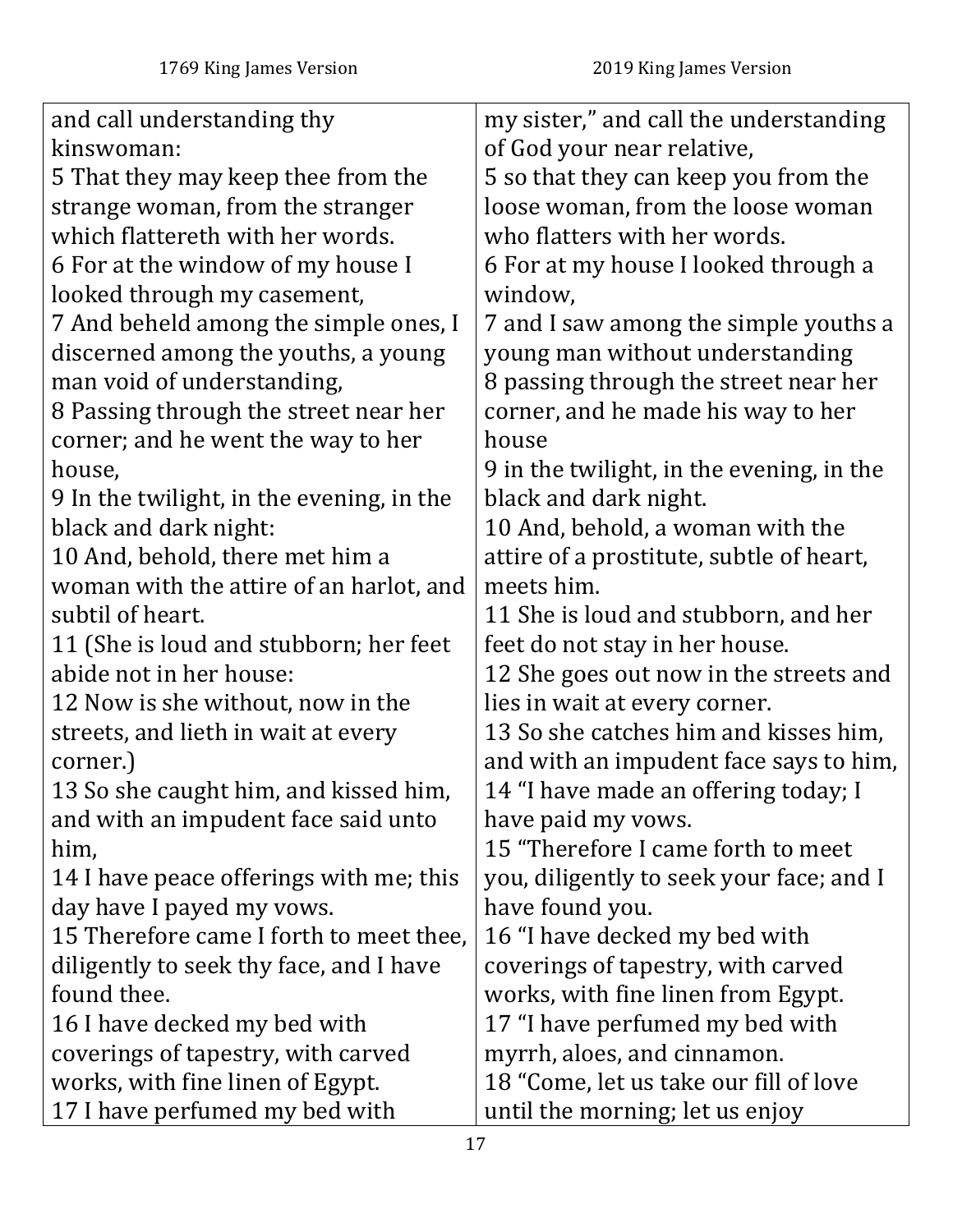<span id="page-17-0"></span>

| myrrh, aloes, and cinnamon.              | ourselves with love.                       |
|------------------------------------------|--------------------------------------------|
| 18 Come, let us take our fill of love    | 19 "For my husband is not at home: he      |
| until the morning: let us solace         | has gone on a long journey.                |
| ourselves with loves.                    | 20 "He has taken a large sum of money      |
| 19 For the goodman is not at home, he    | with him and will not come home for a      |
| is gone a long journey:                  | while."                                    |
| 20 He hath taken a bag of money with     | 21 With her fair speech she causes him     |
| him, and will come home at the day       | to yield, with the flattering of her lips  |
| appointed.                               | she entices him.                           |
| 21 With her much fair speech she         | 22 He goes after her immediately, as       |
| caused him to yield, with the flattering | an ox goes to the slaughter or as a fool   |
| of her lips she forced him.              | goes to the correction of the stocks,      |
| 22 He goeth after her straightway, as    | 23 till a dart strikes through his liver,  |
| an ox goeth to the slaughter, or as a    | or as a bird hastens to the snare and      |
| fool to the correction of the stocks;    | does not know that the snare will take     |
| 23 Till a dart strike through his liver; | its life.                                  |
| as a bird hasteth to the snare, and      | 24 Therefore, listen to me now, you        |
| knoweth not that it is for his life.     | young people, and attend to the words      |
| 24 Hearken unto me now therefore, O      | of my mouth.                               |
| ye children, and attend to the words of  | 25 Do not let your heart turn to the       |
| my mouth.                                | ways of this woman. Do not go astray       |
| 25 Let not thine heart decline to her    | in her paths.                              |
| ways, go not astray in her paths.        | 26 For she has left many wounded;          |
| 26 For she hath cast down many           | yes, many strong men have been slain       |
| wounded: yea, many strong men have       | by her.                                    |
| been slain by her.                       | 27 Her house is the way to hell, going     |
| 27 Her house is the way to hell, going   | down to the places of death.               |
| down to the chambers of death.           |                                            |
|                                          |                                            |
|                                          | The wisdom of God is calling to you        |
| <b>8</b> :1 Doth not wisdom cry? and     | <b>8</b> :1 Does not the wisdom of God cry |
| understanding put forth her voice?       | out and the understanding of God lift      |
|                                          | up its voice?                              |
| 2 She standeth in the top of high        | 2 It stands on high places beside the      |
| places, by the way in the places of the  | way where paths cross where all may        |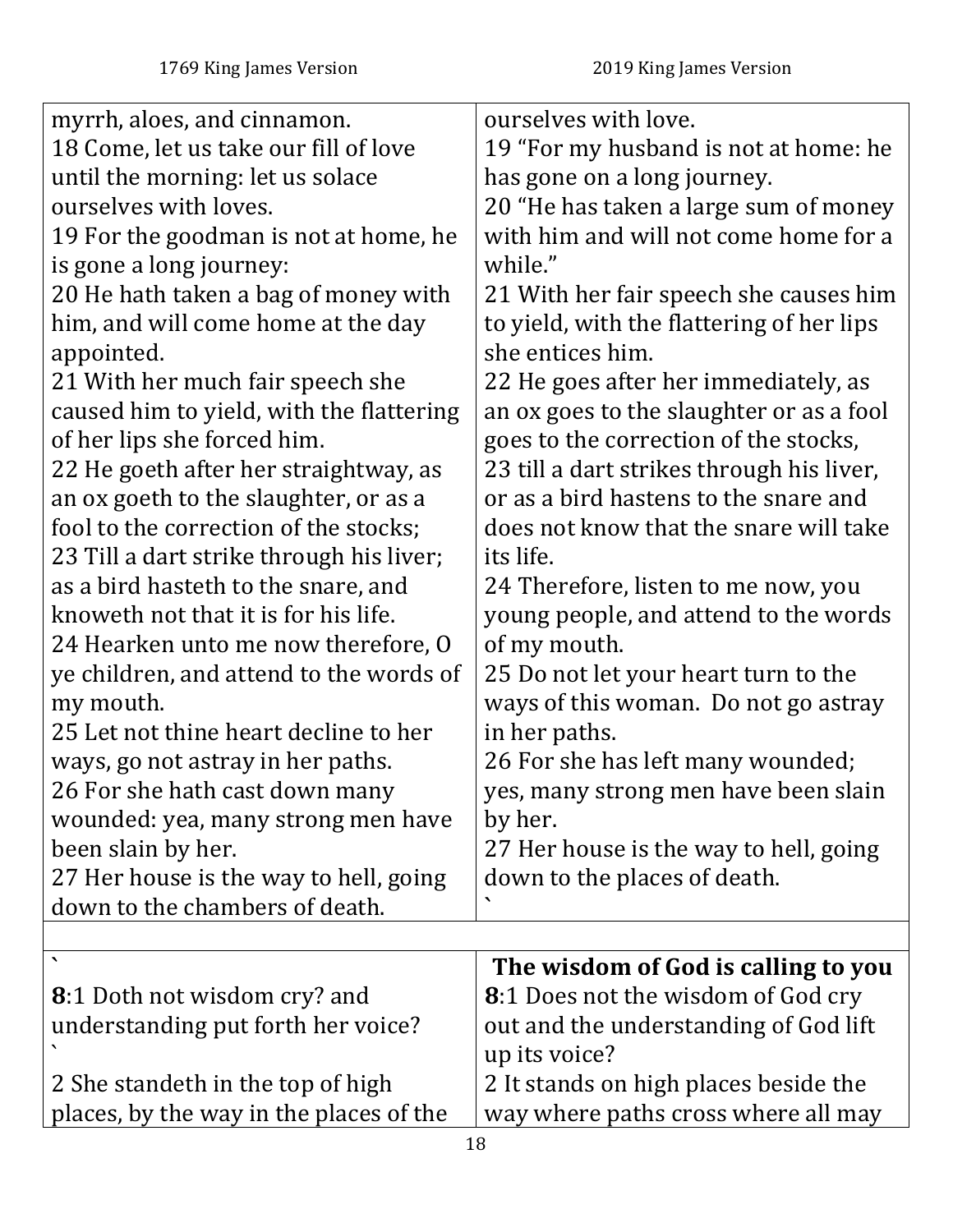| paths.                                     | hear it.                                    |
|--------------------------------------------|---------------------------------------------|
| 3 She crieth at the gates, at the entry of | 3 It cries out at the gates at the entry of |
| the city, at the coming in at the doors.   | the city, at the doors of the city.         |
| 4 Unto you, O men, I call; and my voice    | 4 "To you, people, I, the wisdom of         |
| is to the sons of man.                     | God, call; and my words are to all          |
|                                            | people.                                     |
| 50 ye simple, understand wisdom:           | 5 "You simple ones, understand              |
| and, ye fools, be ye of an                 | wisdom; and, you fools, get an              |
| understanding heart.                       | understanding heart.                        |
| 6 Hear; for I will speak of excellent      | 6 "Hear, for I will speak of excellent      |
| things; and the opening of my lips shall   | things, and the opening of my lips will     |
| be right things.                           | be about true things.                       |
| 7 For my mouth shall speak truth; and      | 7 "For my mouth will speak the truth        |
| wickedness is an abomination to my         | and wickedness is an abomination to         |
| lips.                                      | my lips.                                    |
| 8 All the words of my mouth are in         | 8 "All the words of my mouth are            |
| righteousness; there is nothing            | righteous; there is nothing crooked or      |
| froward or perverse in them.               | twisted in them.                            |
| 9 They are all plain to him that           | 9 "They are all plain to those who          |
| understandeth, and right to them that      | understand and correct to those who         |
| find knowledge.                            | find knowledge.                             |
| 10 Receive my instruction, and not         | 10 "Receive my instruction rather than      |
| silver; and knowledge rather than          | silver, and knowledge rather than           |
| choice gold.                               | choice gold.                                |
| 11 For wisdom is better than rubies;       | 11 "For the wisdom of God is better         |
| and all the things that may be desired     | than rubies, and all the things that may    |
| are not to be compared to it.              | be desired are not to be compared to        |
|                                            | it.                                         |
| 12 I wisdom dwell with prudence, and       | 12 "I, wisdom, dwell with prudence          |
| find out knowledge of witty inventions.    | and possess knowledge and discretion.       |
| 13 The fear of the LORD is to hate evil:   | 13 "The fear of Yahweh is to hate evil:     |
| pride, and arrogancy, and the evil way,    | pride, arrogance, the evil way, and the     |
| and the froward mouth, do I hate.          | stubborn mouth.                             |
| 14 Counsel is mine, and sound              | 14 "Counsel and sound wisdom are            |
| wisdom: I am understanding; I have         | mine. I am understanding; I have            |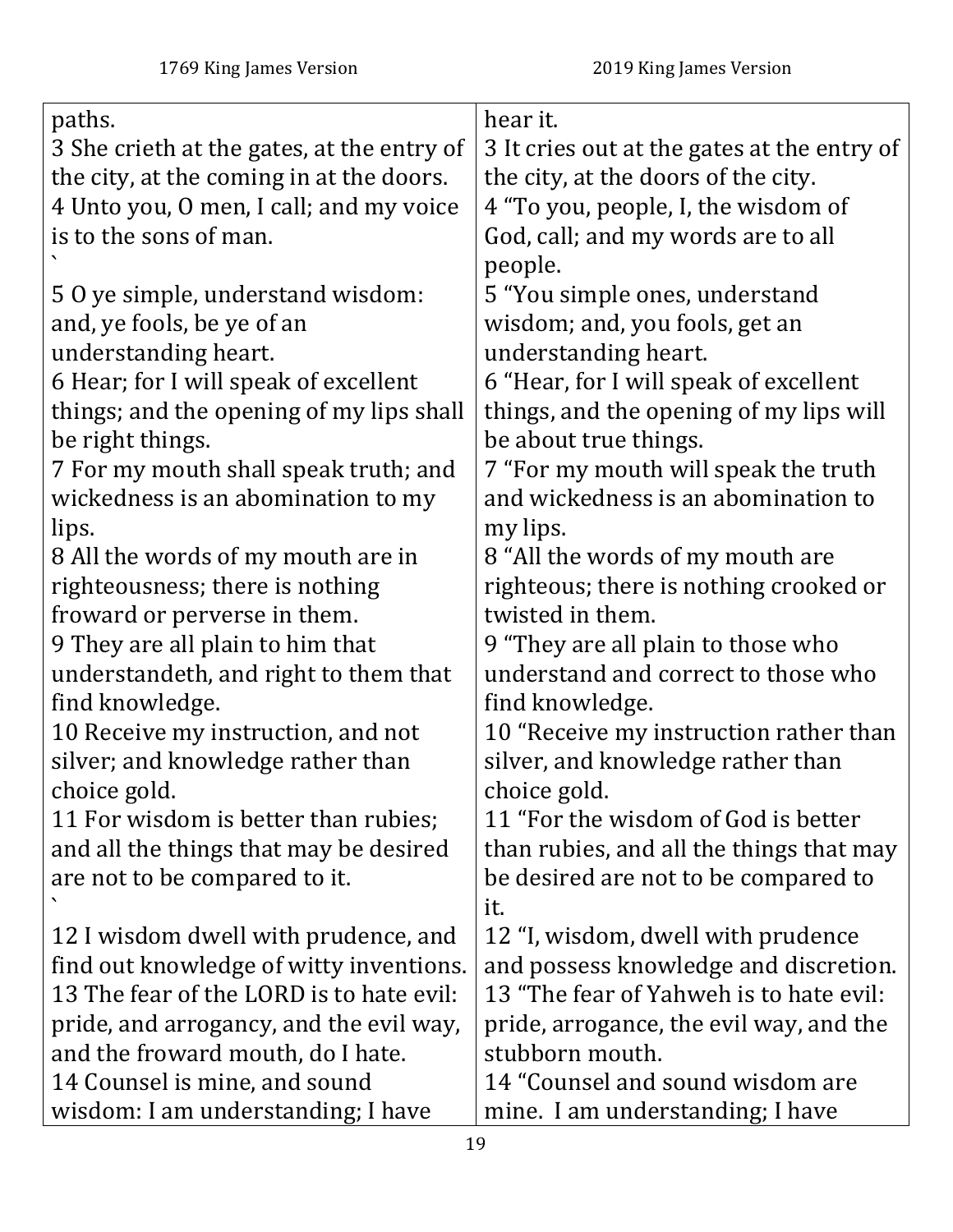| strength.                                   | strength.                                                  |
|---------------------------------------------|------------------------------------------------------------|
| 15 By me kings reign, and princes           | 15 "By me kings reign and nobles                           |
| decree justice.                             | decree justice.                                            |
| 16 By me princes rule, and nobles,          | 16 "By me nobles rule and all the                          |
| even all the judges of the earth.           | judges of the earth.                                       |
| 17 I love them that love me; and those      | 17 "I, the wisdom of God, love those                       |
| that seek me early shall find me.           | who love me, and those who seek me<br>early shall find me. |
| 18 Riches and honour are with me;           | 18 "Riches and honor come through                          |
| yea, durable riches and righteousness.      | me; yes, durable riches and<br>righteousness.              |
| 19 My fruit is better than gold, yea,       | 19 "My fruit is better than gold, yes,                     |
| than fine gold; and my revenue than         | than fine gold and my revenue better                       |
| choice silver.                              | than choice silver.                                        |
| 20 I lead in the way of righteousness,      | 20 "I, the wisdom of God, lead in the                      |
| in the midst of the paths of judgment:      | way of righteousness in the midst of                       |
| 21 That I may cause those that love me      | the paths of justice,                                      |
| to inherit substance; and I will fill their | 21 so that I may cause those who love                      |
| treasures.                                  | me to inherit substance and I will fill                    |
|                                             | their treasuries.                                          |
| 22 The LORD possessed me in the             | 22 "God possessed me at the beginning                      |
| beginning of his way, before his works      | of His way, before He began His works.                     |
| of old.                                     | 23 "I, the wisdom of God, was                              |
| 23 I was set up from everlasting, from      | established from everlasting, from the                     |
| the beginning, or ever the earth was.       | beginning before the earth was.                            |
| 24 When there were no depths, I was         | 24 "When there were no depths and                          |
| brought forth; when there were no           | when there were no fountains                               |
| fountains abounding with water.             | abounding with water, I was brought<br>forth.              |
| 25 Before the mountains were settled,       | 25 "Before the mountains were settled                      |
| before the hills was I brought forth:       | and before there were hills, I, wisdom,                    |
| 26 While as yet he had not made the         | was brought forth                                          |
| earth, nor the fields, nor the highest      | 26 while God had not yet made the                          |
| part of the dust of the world.              | earth, nor the fields, nor the soil of the                 |
|                                             | world.                                                     |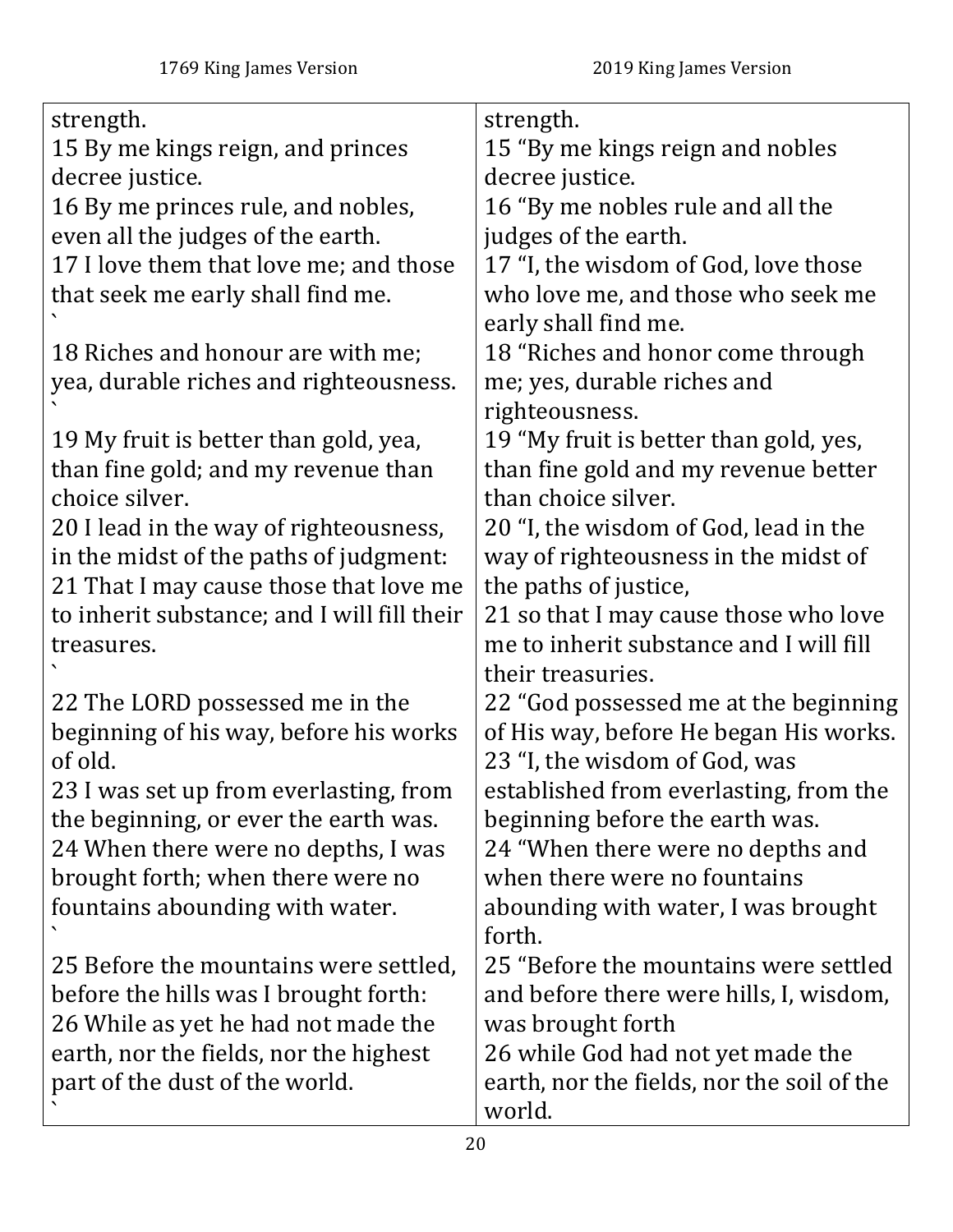| 27 When he prepared the heavens, I        | 27 "When He prepared the heavens, I,      |
|-------------------------------------------|-------------------------------------------|
| was there: when he set a compass          | the wisdom of God, was there. When        |
| upon the face of the depth:               | He stretched a horizon across the face    |
|                                           | of the deep,                              |
| 28 When he established the clouds         | 28 when He established the clouds         |
| above: when he strengthened the           | above, when He strengthened the           |
| fountains of the deep:                    | fountains of the deep,                    |
| 29 When he gave to the sea his decree,    | 29 "when He gave to the sea His decree    |
| that the waters should not pass his       | that the waters should not go beyond      |
| commandment: when he appointed            | where He commanded when He                |
| the foundations of the earth:             | appointed the foundations of the earth,   |
| 30 Then I was by him, as one brought      | 30 then I, the wisdom of God, was by      |
| up with him: and I was daily his          | Him, working with Him; and I was          |
| delight, rejoicing always before him;     | daily His delight, always rejoicing       |
| 31 Rejoicing in the habitable part of his | before Him,                               |
| earth; and my delights were with the      | 31 rejoicing in the habitable part of His |
| sons of men.                              | earth. And my delights were with          |
|                                           | humanity.                                 |
| 32 Now therefore hearken unto me, O       | 32 "Therefore, listen to me now, you      |
| ye children: for blessed are they that    | young people, for blessed are those       |
| keep my ways.                             | who keep my ways, the ways of the         |
|                                           | wisdom of God.                            |
| 33 Hear instruction, and be wise, and     | 33 "Hear instruction and be wise and      |
| refuse it not.                            | do not refuse it.                         |
| 34 Blessed is the man that heareth me,    | 34 "Blessed are those who hear me,        |
| watching daily at my gates, waiting at    | watching daily at my gates and waiting    |
| the posts of my doors.                    | at the posts of my doors.                 |
| 35 For whoso findeth me findeth life,     | 35 "For whoever finds me finds life       |
| and shall obtain favour of the LORD.      | and will obtain the favor of God.         |
| 36 But he that sinneth against me         | 36 "But those who sin against me          |
| wrongeth his own soul: all they that      | wrong their own souls (spirit); all       |
| hate me love death.                       | those who hate me love death."            |
|                                           |                                           |

<span id="page-20-0"></span>

| The love of God is the real beginning a |
|-----------------------------------------|
| of wisdom                               |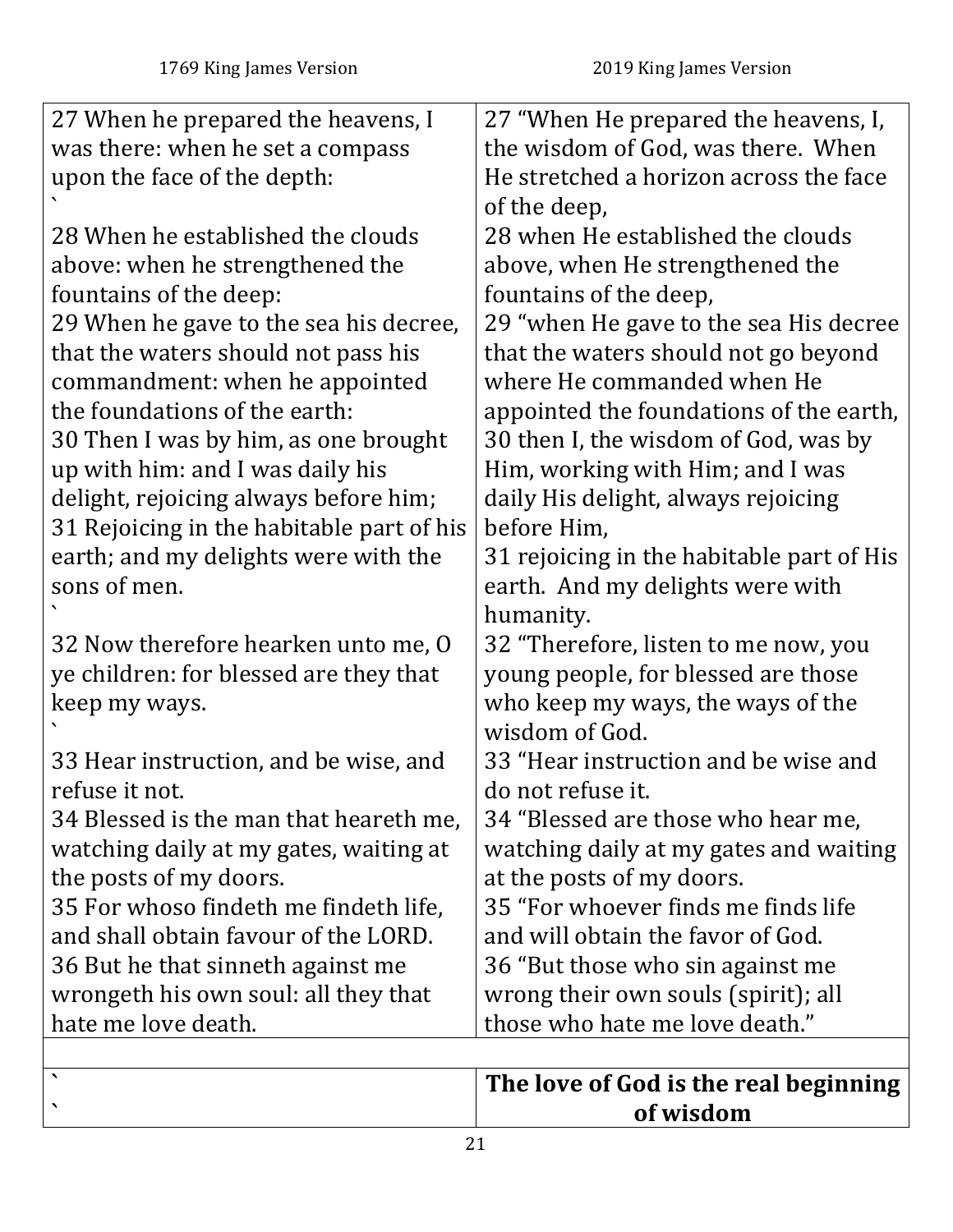| 9:1 Wisdom hath builded her house,      | <b>9:1 The wisdom of God has built its</b> |
|-----------------------------------------|--------------------------------------------|
| she hath hewn out her seven pillars:    | house, it has set up its seven pillars.    |
| 2 She hath killed her beasts; she hath  | 2 It has not killed any sacrificial        |
| mingled her wine; she hath also         | animals; it has not blended wine; it has   |
| furnished her table.                    | not furnished a table.                     |
| 3 She hath sent forth her maidens: she  | 3 It has sent forth its female servants;   |
| crieth upon the highest places of the   | it cries out upon the highest places of    |
| city,                                   | the city,                                  |
| 4 Whoso is simple, let him turn in      | 4 "Those who are ignorant, let them        |
| hither: as for him that wanteth         | turn in here." To the person who lacks     |
| understanding, she saith to him,        | understanding, it says,                    |
| 5 Come, eat of my bread, and drink of   | 5 "Come and eat my food and drink the      |
| the wine which I have mingled.          | wine which I have prepared.                |
| 6 Forsake the foolish, and live; and go | 6 "Forsake the foolish and live and        |
| in the way of understanding.            | follow the way of understanding."          |
| 7 He that reproveth a scorner getteth   | 7 One who criticizes a scorner will only   |
| to himself shame: and he that rebuketh  | receive scorn, and one who rebukes a       |
| a wicked man getteth himself a blot.    | wicked person will be hurt.                |
| 8 Reprove not a scorner, lest he hate   | 8 If you reprove scorners, they will       |
| thee: rebuke a wise man, and he will    | hate you, but if you rebuke the wise,      |
| love thee.                              | they will love you.                        |
| 9 Give instruction to a wise man, and   | 9 Give instruction to the wise, and they   |
| he will be yet wiser: teach a just man, | will become wiser; teach the righteous     |
| and he will increase in learning.       | and they will increase in wisdom.          |
| 10 The fear of the LORD is the          | 10 The fear of Yahweh is the beginning     |
| beginning of wisdom: and the            | of wisdom, and the knowledge of the        |
| knowledge of the holy is                | holy is understanding.                     |
| understanding.                          | 11 For by me, the wisdom of God, your      |
| 11 For by me thy days shall be          | days will be multiplied, and the years     |
| multiplied, and the years of thy life   | of your life will be increased.            |
| shall be increased.                     | 12 If you are wise, you will be            |
| 12 If thou be wise, thou shalt be wise  | benefitted; but if you are scornful, you   |
| for thyself: but if thou scornest, thou | will bear the consequences.                |
| alone shalt bear it.                    | 13 A foolish woman is loud; she is         |
| 13 A foolish woman is clamorous: she    | ignorant and knows nothing.                |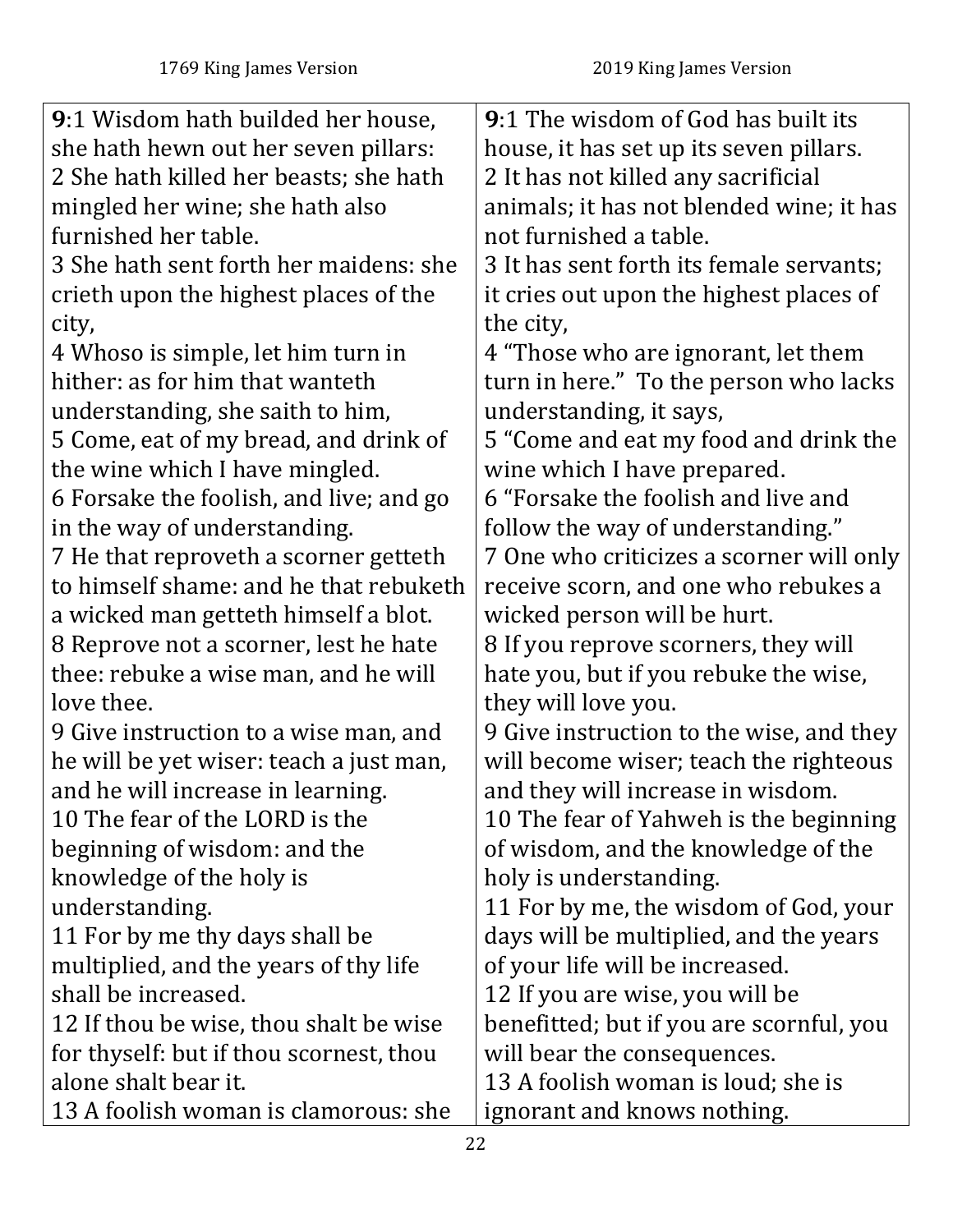<span id="page-22-0"></span>

| is simple, and knoweth nothing.<br>14 For she sitteth at the door of her<br>house, on a seat in the high places of<br>the city,<br>15 To call passengers who go right on<br>their ways:<br>16 Whoso is simple, let him turn in<br>hither: and as for him that wanteth<br>understanding, she saith to him,<br>17 Stolen waters are sweet, and bread<br>eaten in secret is pleasant.<br>18 But he knoweth not that the dead<br>are there; and that her guests are in<br>the depths of hell. | 14 For she sits at the door of her house<br>on a seat in the high places of the city<br>15 calling to those passing by, saying,<br>16 "Those who are ignorant, let them<br>turn in here." And to those who lack<br>understanding, she says,<br>17 "Stolen waters are sweet and bread<br>eaten in secret is pleasant."<br>18 But they do not know that the dead<br>are there and that her guests are in the<br>world of the dead.<br>↖<br>$\blacktriangledown$ |
|-------------------------------------------------------------------------------------------------------------------------------------------------------------------------------------------------------------------------------------------------------------------------------------------------------------------------------------------------------------------------------------------------------------------------------------------------------------------------------------------|---------------------------------------------------------------------------------------------------------------------------------------------------------------------------------------------------------------------------------------------------------------------------------------------------------------------------------------------------------------------------------------------------------------------------------------------------------------|
|                                                                                                                                                                                                                                                                                                                                                                                                                                                                                           |                                                                                                                                                                                                                                                                                                                                                                                                                                                               |
|                                                                                                                                                                                                                                                                                                                                                                                                                                                                                           | Love covers all sins                                                                                                                                                                                                                                                                                                                                                                                                                                          |
| <b>10:1</b> The proverbs of Solomon. A wise                                                                                                                                                                                                                                                                                                                                                                                                                                               | <b>10:1 Supposedly the proverbs of</b>                                                                                                                                                                                                                                                                                                                                                                                                                        |
| son maketh a glad father: but a foolish                                                                                                                                                                                                                                                                                                                                                                                                                                                   | Solomon: Wise children make a glad                                                                                                                                                                                                                                                                                                                                                                                                                            |
| son is the heaviness of his mother.                                                                                                                                                                                                                                                                                                                                                                                                                                                       | father, but foolish children are the                                                                                                                                                                                                                                                                                                                                                                                                                          |
|                                                                                                                                                                                                                                                                                                                                                                                                                                                                                           | sorrow of their mother.                                                                                                                                                                                                                                                                                                                                                                                                                                       |
| 2 Treasures of wickedness profit                                                                                                                                                                                                                                                                                                                                                                                                                                                          | 2 Treasures gained by wickedness are                                                                                                                                                                                                                                                                                                                                                                                                                          |
| nothing: but righteousness delivereth                                                                                                                                                                                                                                                                                                                                                                                                                                                     | no profit, but righteousness saves one                                                                                                                                                                                                                                                                                                                                                                                                                        |
| from death.                                                                                                                                                                                                                                                                                                                                                                                                                                                                               | from death.                                                                                                                                                                                                                                                                                                                                                                                                                                                   |
| 3 The LORD will not suffer the soul of                                                                                                                                                                                                                                                                                                                                                                                                                                                    | 3 Yahweh will not allow the righteous                                                                                                                                                                                                                                                                                                                                                                                                                         |
| the righteous to famish: but he casteth                                                                                                                                                                                                                                                                                                                                                                                                                                                   | to starve, but He destroys the                                                                                                                                                                                                                                                                                                                                                                                                                                |
| away the substance of the wicked.                                                                                                                                                                                                                                                                                                                                                                                                                                                         | substance of the wicked.                                                                                                                                                                                                                                                                                                                                                                                                                                      |
| 4 He becometh poor that dealeth with                                                                                                                                                                                                                                                                                                                                                                                                                                                      | 4 Those who are lazy become poor, but                                                                                                                                                                                                                                                                                                                                                                                                                         |
| a slack hand: but the hand of the                                                                                                                                                                                                                                                                                                                                                                                                                                                         | the hands of the diligent create riches.                                                                                                                                                                                                                                                                                                                                                                                                                      |
| diligent maketh rich.                                                                                                                                                                                                                                                                                                                                                                                                                                                                     | 5 Those who gather food in the                                                                                                                                                                                                                                                                                                                                                                                                                                |
| 5 He that gathereth in summer is a                                                                                                                                                                                                                                                                                                                                                                                                                                                        | summer are wise, but those who sleep                                                                                                                                                                                                                                                                                                                                                                                                                          |
| wise son: but he that sleepeth in                                                                                                                                                                                                                                                                                                                                                                                                                                                         | during harvest season awake ashamed.                                                                                                                                                                                                                                                                                                                                                                                                                          |
| harvest is a son that causeth shame.                                                                                                                                                                                                                                                                                                                                                                                                                                                      | 6 Blessings are upon the head of the                                                                                                                                                                                                                                                                                                                                                                                                                          |
| 6 Blessings are upon the head of the                                                                                                                                                                                                                                                                                                                                                                                                                                                      | just, but violence comes out of the                                                                                                                                                                                                                                                                                                                                                                                                                           |
| just: but violence covereth the mouth                                                                                                                                                                                                                                                                                                                                                                                                                                                     | mouth of the wicked.                                                                                                                                                                                                                                                                                                                                                                                                                                          |
| of the wicked.                                                                                                                                                                                                                                                                                                                                                                                                                                                                            | 7 The memory of the just is blessed,                                                                                                                                                                                                                                                                                                                                                                                                                          |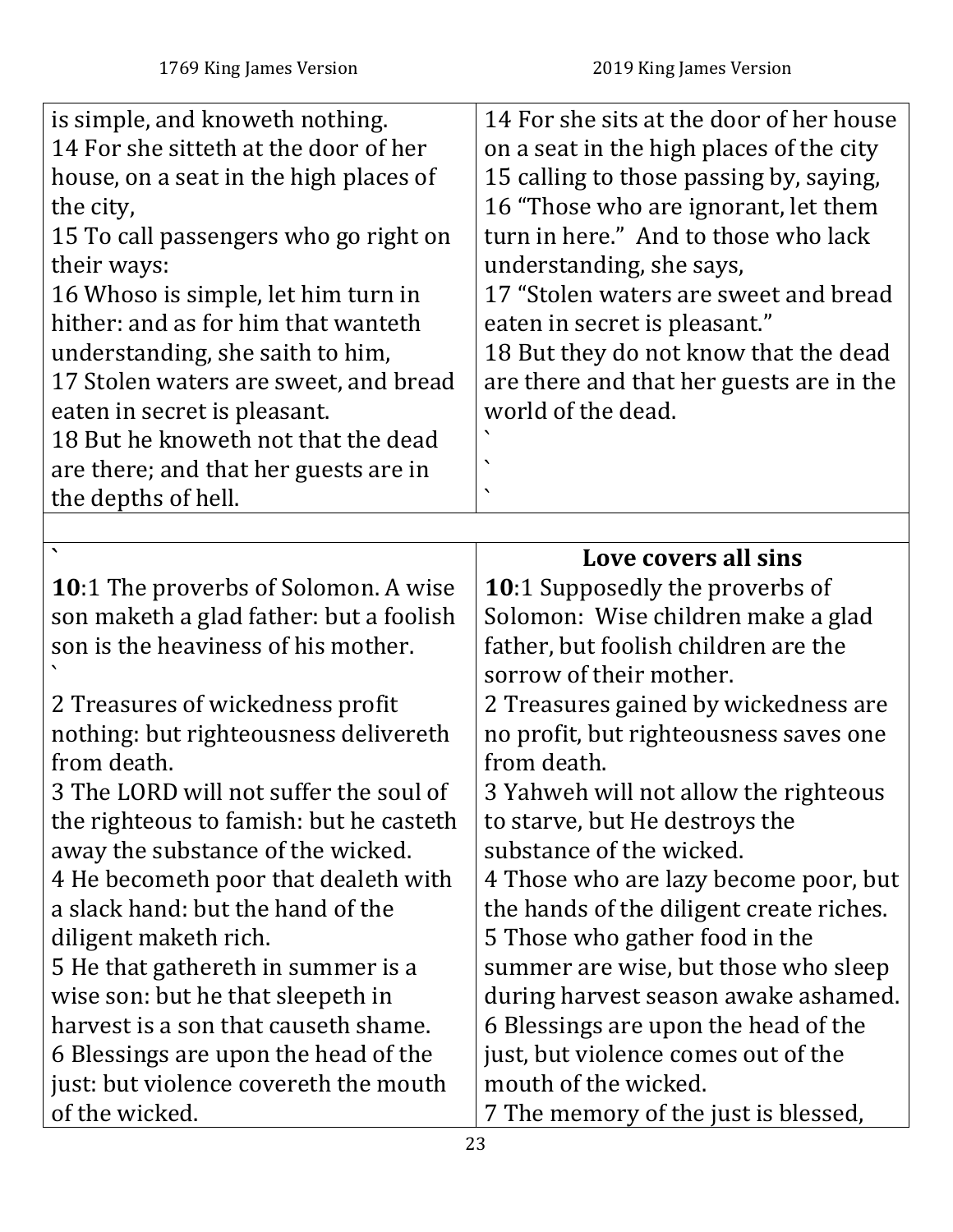| 7 The memory of the just is blessed:       | but the name of the wicked shall rot.     |
|--------------------------------------------|-------------------------------------------|
| but the name of the wicked will rot.       | 8 The wise in heart will honor            |
| 8 The wise in heart will receive           | commands, but a chattering fool will      |
| commandments: but a prating fool           | fail.                                     |
| shall fall.                                | 9 Those who walk uprightly walk           |
| 9 He that walketh uprightly walketh        | surely, but criminals will be found out.  |
| surely: but he that perverteth his ways    | 10 Evil plotting causes sorrow, and       |
| shall be known.                            | one who speaks foolishly will come to     |
| 10 He that winketh with the eye            | ruin.                                     |
| causeth sorrow: but a prating fool shall   | 11 The mouth of a righteous person is     |
| fall.                                      | a well of life, but violence comes out of |
| 11 The mouth of a righteous person is      | the mouth of the wicked.                  |
| a well of life: but violence covereth the  | 12 Hatred stirs up strife, but love       |
| mouth of the wicked.                       | covers all sins.                          |
| 12 Hatred stirreth up strifes: but love    | 13 The wisdom of God is found on the      |
| covereth all sins.                         | lips of the person who has understand-    |
| 13 In the lips of him that hath            | ing, but a rod is for the back of the     |
| understanding wisdom is found: but a       | person who is void of understanding.      |
| rod is for the back of him that is void of | 14 Wise people store up knowledge,        |
| understanding.                             | but the mouths of the foolish bring       |
| 14 Wise men lay up knowledge: but          | them to destruction.                      |
| the mouth of the foolish is near           | 15 The wealth of rich people is their     |
| destruction.                               | strong city; the destruction of the poor  |
| 15 The rich man's wealth is his strong     | is their poverty.                         |
| city: the destruction of the poor is their | 16 The labor of the righteous tends to    |
| poverty.                                   | life, the fruit of the wicked leads       |
| 16 The labour of the righteous tendeth     | towards sin.                              |
| to life: the fruit of the wicked to sin.   | 17 Those in the way of life keep          |
| 17 He is in the way of life that keepeth   | instruction, but those who refuse         |
| instruction: but he that refuseth          | correction make mistakes.                 |
| reproof erreth.                            | 18 Those who hide hatred with lying       |
| 18 He that hideth hatred with lying        | lips and those who utter slanders are     |
| lips, and he that uttereth a slander, is a | fools.                                    |
| fool.                                      | 19 In a multitude of words there may      |
| 19 In the multitude of words there         | be sin, but those who restrain their      |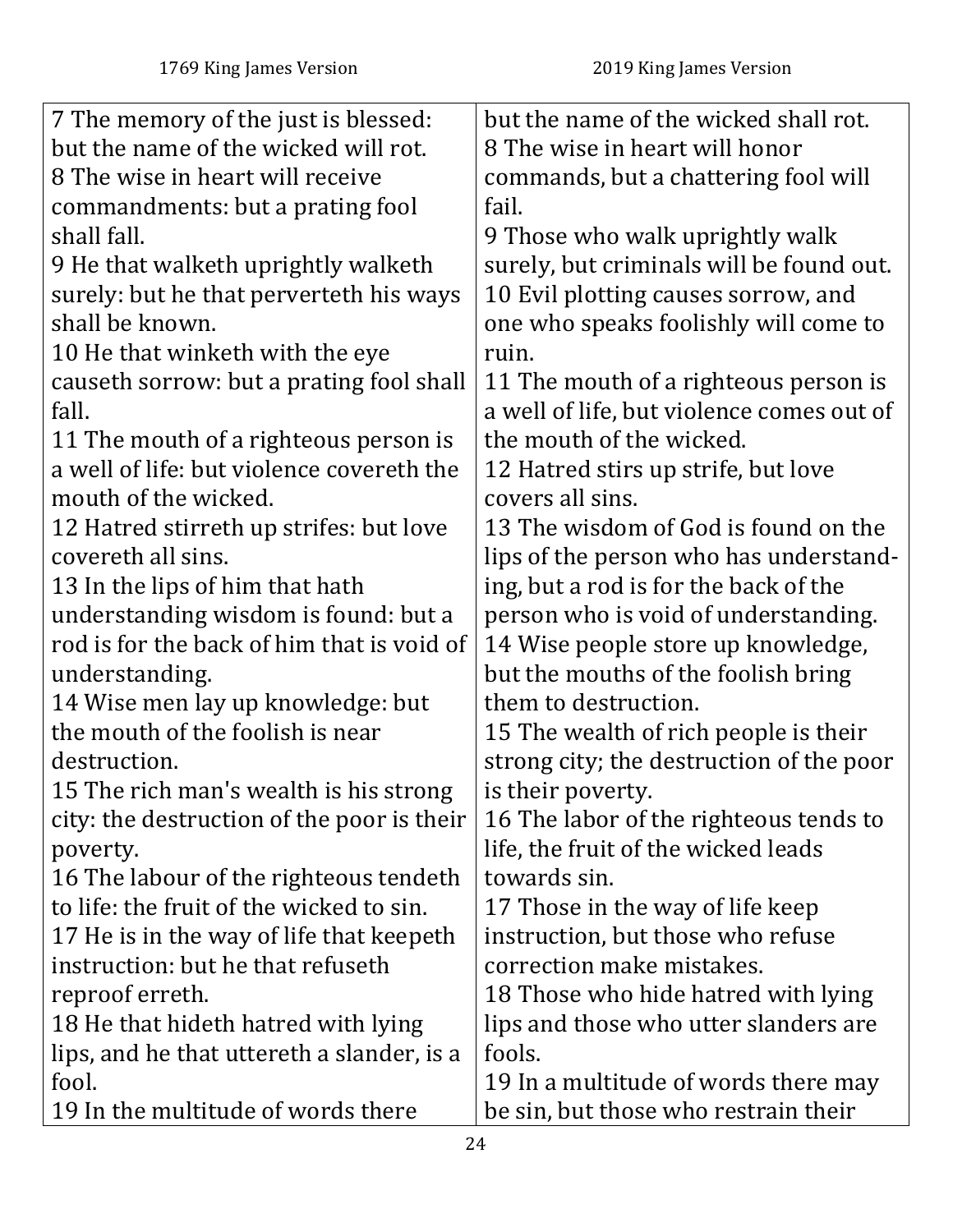| wanteth not sin: but he that refraineth     | speech are wise.                         |
|---------------------------------------------|------------------------------------------|
| his lips is wise.                           | 20 The tongue of the just is like choice |
| 20 The tongue of the just is as choice      | silver; the heart of the wicked is of    |
| silver: the heart of the wicked is little   | little worth.                            |
| worth.                                      | 21 The lips of the righteous feed many,  |
| 21 The lips of the righteous feed many:     | but fools die for lack of wisdom.        |
| but fools die for want of wisdom.           | 22 The blessing of God enriches, and     |
| 22 The blessing of the LORD, it maketh      | He adds no sorrow with it.               |
| rich, and he addeth no sorrow with it.      | 23 It is like sport to a fool to make    |
| 23 It is as sport to a fool to do mischief: | mischief, but a person of understand-    |
| but a man of understanding hath             | ing has wisdom.                          |
| wisdom.                                     | 24 The fears of the wicked will come     |
| 24 The fear of the wicked, it shall come    | upon them, but the desire of the         |
| upon him: but the desire of the             | righteous will be granted.               |
| righteous shall be granted.                 | 25 Like a whirlwind passing, the         |
| 25 As the whirlwind passeth, so is the      | wicked are no more; but the righteous    |
| wicked no more: but the righteous is        | have an everlasting foundation.          |
| an everlasting foundation.                  | 26 Like vinegar to the teeth and like    |
| 26 As vinegar to the teeth, and as          | smoke to the eyes are the lazy to those  |
| smoke to the eyes, so is the sluggard to    | who employ them.                         |
| them that send him.                         | 27 The fear of Yahweh prolongs days,     |
| 27 The fear of the LORD prolongeth          | but the years of the wicked will be      |
| days: but the years of the wicked shall     | shortened.                               |
| be shortened.                               | 28 The hopes of the righteous will       |
| 28 The hope of the righteous shall be       | come to pass, but the expectation of     |
| gladness: but the expectation of the        | the wicked will perish.                  |
| wicked shall perish.                        | 29 The way of Yahweh is strength to      |
| 29 The way of the LORD is strength to       | the upright, but destruction will come   |
| the upright: but destruction shall be to    | to the workers of iniquity.              |
| the workers of iniquity.                    | 30 The righteous will never be           |
| 30 The righteous shall never be             | removed, but the wicked will not         |
| removed: but the wicked shall not           | inherit the earth.                       |
| inhabit the earth.                          | 31 The mouth of the just brings forth    |
| 31 The mouth of the just bringeth forth     | wisdom, but the arrogant tongue will     |
| wisdom: but the froward tongue shall        | be silenced.                             |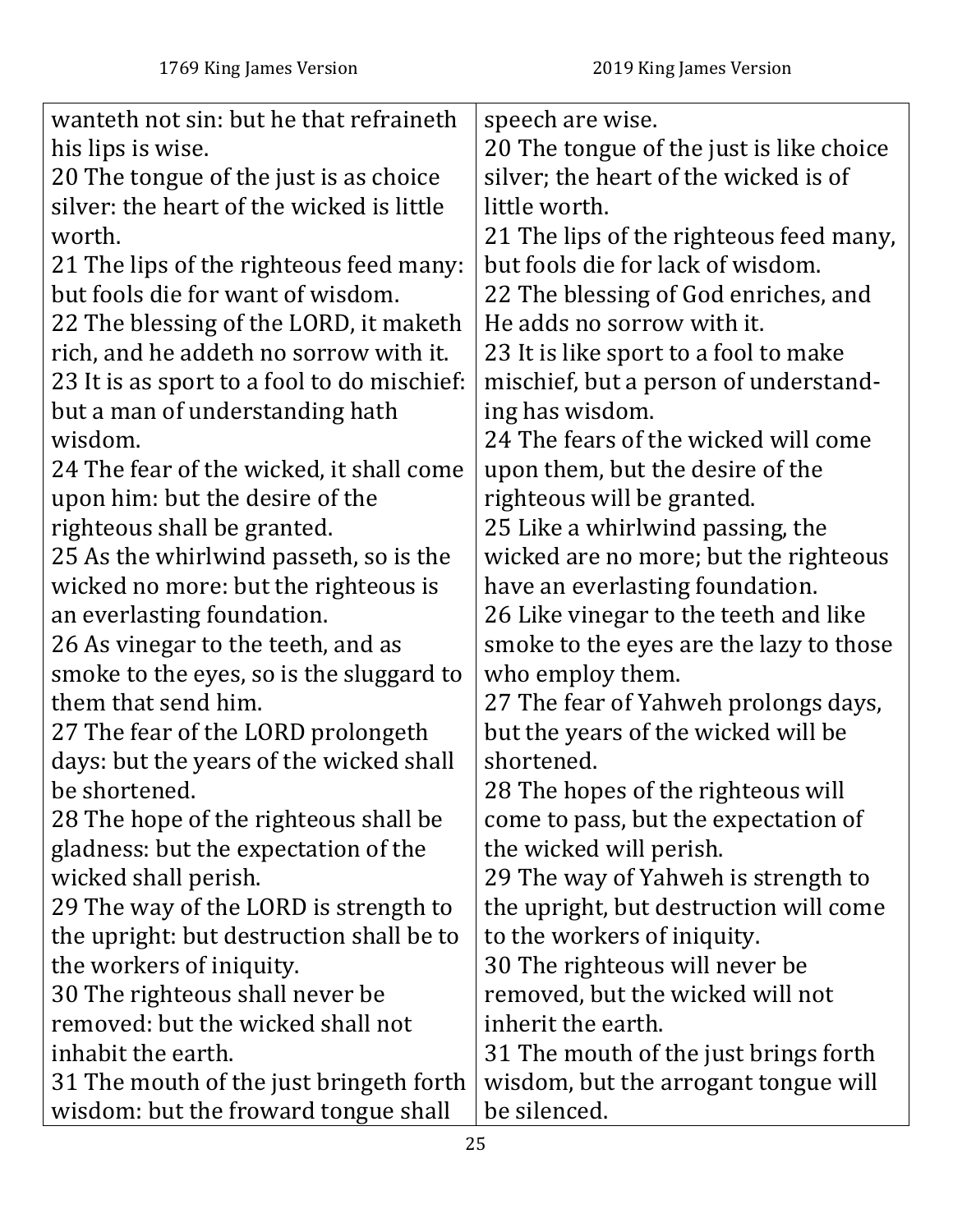<span id="page-25-0"></span>

| be cut out.                                   | 32 The lips of the righteous know what    |
|-----------------------------------------------|-------------------------------------------|
| 32 The lips of the righteous know what        | is acceptable, but the mouths of the      |
| is acceptable: but the mouth of the           | wicked only know what is evil.            |
| wicked speaketh frowardness.                  |                                           |
|                                               |                                           |
| $\ddot{\phantom{1}}$                          | The righteousness of the perfect          |
|                                               | directs their way                         |
| <b>11:1 A false balance is abomination to</b> | 11:1 A false balance is an abomination    |
| the LORD: but a just weight is his            | to God, but a just weight is His delight. |
| delight.                                      | 2 When pride comes, then comes            |
| 2 When pride cometh, then cometh              | shame, but the lowly can have wisdom.     |
| shame: but with the lowly is wisdom.          | 3 The integrity of the upright will       |
| 3 The integrity of the upright shall          | guide them, but the crookedness of        |
| guide them: but the perverseness of           | transgressors will destroy them.          |
| transgressors shall destroy them.             | 4 Riches do not profit in the day of      |
| 4 Riches profit not in the day of wrath:      | wrath, but righteousness delivers from    |
| but righteousness delivereth from             | death.                                    |
| death.                                        | 5 The righteousness of the perfect        |
| 5 The righteousness of the perfect            | directs their way, but the wicked fall    |
| shall direct his way: but the wicked          | by their own wickedness.                  |
| shall fall by his own wickedness.             | 6 The righteousness of the upright will   |
| 6 The righteousness of the upright            | save them, but lawbreakers will be        |
| shall deliver them: but transgressors         | caught by their own desires.              |
| shall be taken in their own                   | 7 When wicked people die, their           |
| naughtiness.                                  | expectations perish, and the hopes of     |
| 7 When a wicked man dieth, his                | unjust people perish.                     |
| expectation shall perish: and the hope        | 8 The righteous person is delivered       |
| of unjust men perisheth.                      | out of trouble, and the wicked person     |
| 8 The righteous is delivered out of           | gets into it instead.                     |
| trouble, and the wicked cometh in his         | 9 Hypocrites destroy their neighbors      |
| stead.                                        | with their mouths, but through            |
| 9 An hypocrite with his mouth                 | knowledge the just will be saved.         |
| destroyeth his neighbour: but through         | 10 When it goes well with the             |
| knowledge shall the just be delivered.        | righteous, the city rejoices; and when    |
| 10 When it goeth well with the                | the wicked perish, there is joyful        |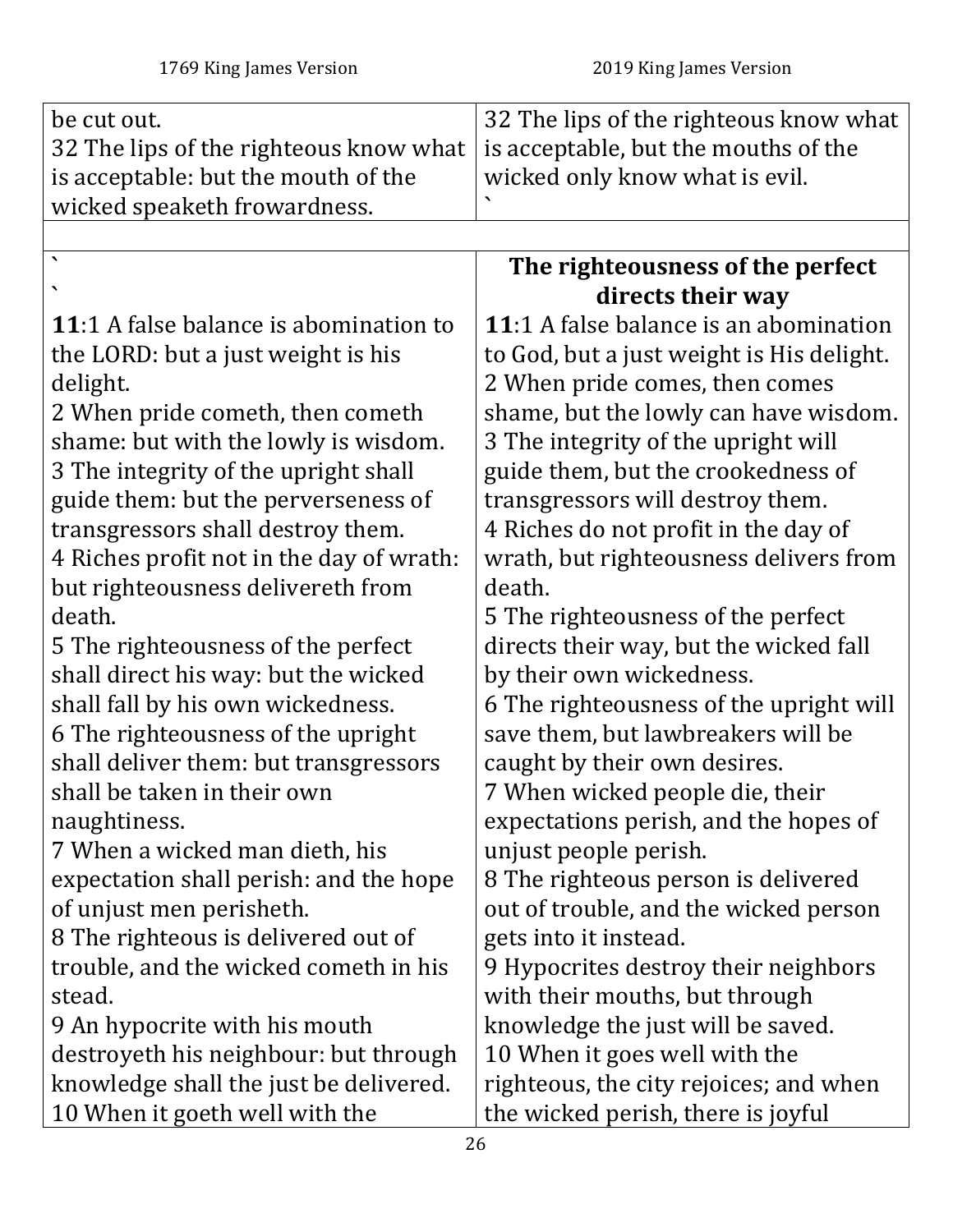| righteous, the city rejoiceth: and when    | shouting.                                 |
|--------------------------------------------|-------------------------------------------|
| the wicked perish, there is shouting.      | 11 The city is exalted by the blessing of |
| 11 By the blessing of the upright the      | the upright but may be overthrown by      |
| city is exalted: but it is overthrown by   | the mouths of the wicked.                 |
| the mouth of the wicked.                   | 12 Those who are void of the wisdom       |
| 12 He that is void of wisdom despiseth     | of God despise their neighbors, but       |
| his neighbour: but a man of                | people of understanding maintain          |
| understanding holdeth his peace.           | peace.                                    |
| 13 A talebearer revealeth secrets: but     | 13 A talebearer reveals secrets, but      |
| he that is of a faithful spirit concealeth | those who have a faithful spirit say      |
| the matter.                                | nothing about the matter.                 |
| 14 Where no counsel is, the people fall:   | 14 The people will fall without           |
| but in the multitude of counsellors        | guidance, but with a multitude of         |
| there is safety.                           | counselors, there is safety.              |
| 15 He that is surety for a stranger shall  | 15 One who guarantees the debt of a       |
| smart for it: and he that hateth           | stranger will regret it, and there is     |
| suretiship is sure.                        | safety in not getting involved.           |
| 16 A gracious woman retaineth              | 16 A gracious person retains honor,       |
| honour: and strong men retain riches.      | and strong people retain riches.          |
| 17 The merciful man doeth good to his      | 17 The merciful do good to their own      |
| own soul: but he that is cruel troubleth   | souls (spirit), but those who are cruel   |
| his own flesh.                             | harm their own flesh.                     |
| 18 The wicked worketh a deceitful          | 18 The work of the wicked is deceitful,   |
| work: but to him that soweth               | but the one who sows righteousness        |
| righteousness shall be a sure reward.      | will have a sure reward.                  |
| 19 As righteousness tendeth to life: so    | 19 As righteousness tends to life, so     |
| he that pursueth evil pursueth it to his   | those who pursue evil pursue it to        |
| own death.                                 | their own death.                          |
| 20 They that are of a froward heart are    | 20 Those who have a willful, stubborn     |
| abomination to the LORD: but such as       | heart are an abomination to Yahweh,       |
| are upright in their way are his delight.  | but those who are upright in their        |
| 21 Though hand join in hand, the           | ways are God's delight.                   |
| wicked shall not be unpunished: but        | 21 Though hand joins in hand, the         |
| the seed of the righteous shall be         | wicked will not be unpunished, but the    |
| delivered.                                 | descendants of the righteous will be      |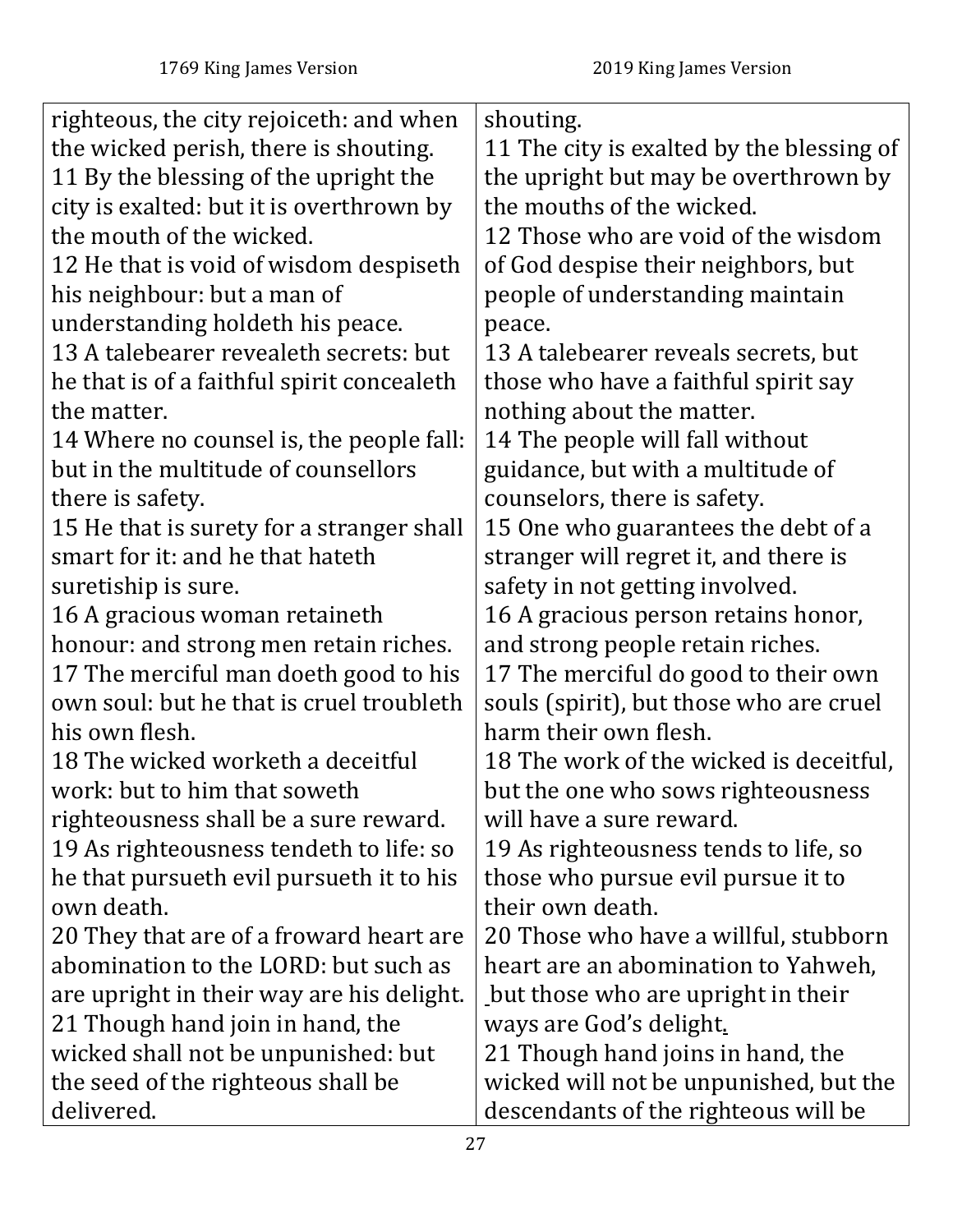<span id="page-27-0"></span>

| 22 As a jewel of gold in a swine's          | delivered.                                   |
|---------------------------------------------|----------------------------------------------|
| snout, so is a fair woman which is          | 22 A pretty woman who is without             |
| without discretion.                         | discretion is like a jewel of gold in a      |
| 23 The desire of the righteous is only      | pigs' snout.                                 |
| good: but the expectation of the            | 23 The desire of the righteous is only       |
| wicked is wrath.                            | good, but the wicked can expect wrath.       |
| 24 There is that scattereth, and yet        | 24 There are those who give freely and       |
| increaseth; and there is that               | yet increase, and there are those who        |
| withholdeth more than is meet, but it       | withhold more than is right, and it          |
| tendeth to poverty.                         | tends to poverty.                            |
| 25 The liberal soul shall be made fat:      | 25 The liberal soul (spirit) will be         |
| and he that watereth shall be watered       | enriched, and the people who water           |
| also himself.                               | will also be watered themselves.             |
| 26 He that withholdeth corn, the            | 26 Curses will be upon the person who        |
| people shall curse him: but blessing        | withholds grain, but blessing will be        |
| shall be upon the head of him that          | upon the head of the person who sells        |
| selleth it.                                 | it.                                          |
| 27 He that diligently seeketh good          | 27 One who diligently seeks good             |
| procureth favour: but he that seeketh       | gains favor, but the person who seeks        |
| mischief, it shall come unto him.           | mischief will find trouble.                  |
| 28 He that trusteth in his riches shall     | 28 Those who trust in their riches will      |
| fall: but the righteous shall flourish as   | fall, but the righteous will flourish like   |
| a branch.                                   | a green branch.                              |
| 29 He that troubleth his own house          | 29 Those who trouble their own house         |
| shall inherit the wind: and the fool        | will inherit the wind, and the fool will     |
| shall be servant to the wise of heart.      | be a servant to the wise of heart.           |
| 30 The fruit of the righteous is a tree of  | 30 The fruit of the righteous is a tree of   |
| life; and he that winneth souls is wise.    | life, and the person who wins souls          |
| 31 Behold, the righteous shall be           | (the spirit of people) is wise.              |
| recompensed in the earth: much more         | 31 Behold, the righteous will be repaid      |
| the wicked and the sinner.                  | upon the earth, but even more the            |
|                                             | wicked and the sinner.                       |
|                                             |                                              |
| $\blacktriangledown$                        | No evil will happen to just persons          |
| <b>12:1 Whoso loveth instruction loveth</b> | <b>12:1 The person who loves instruction</b> |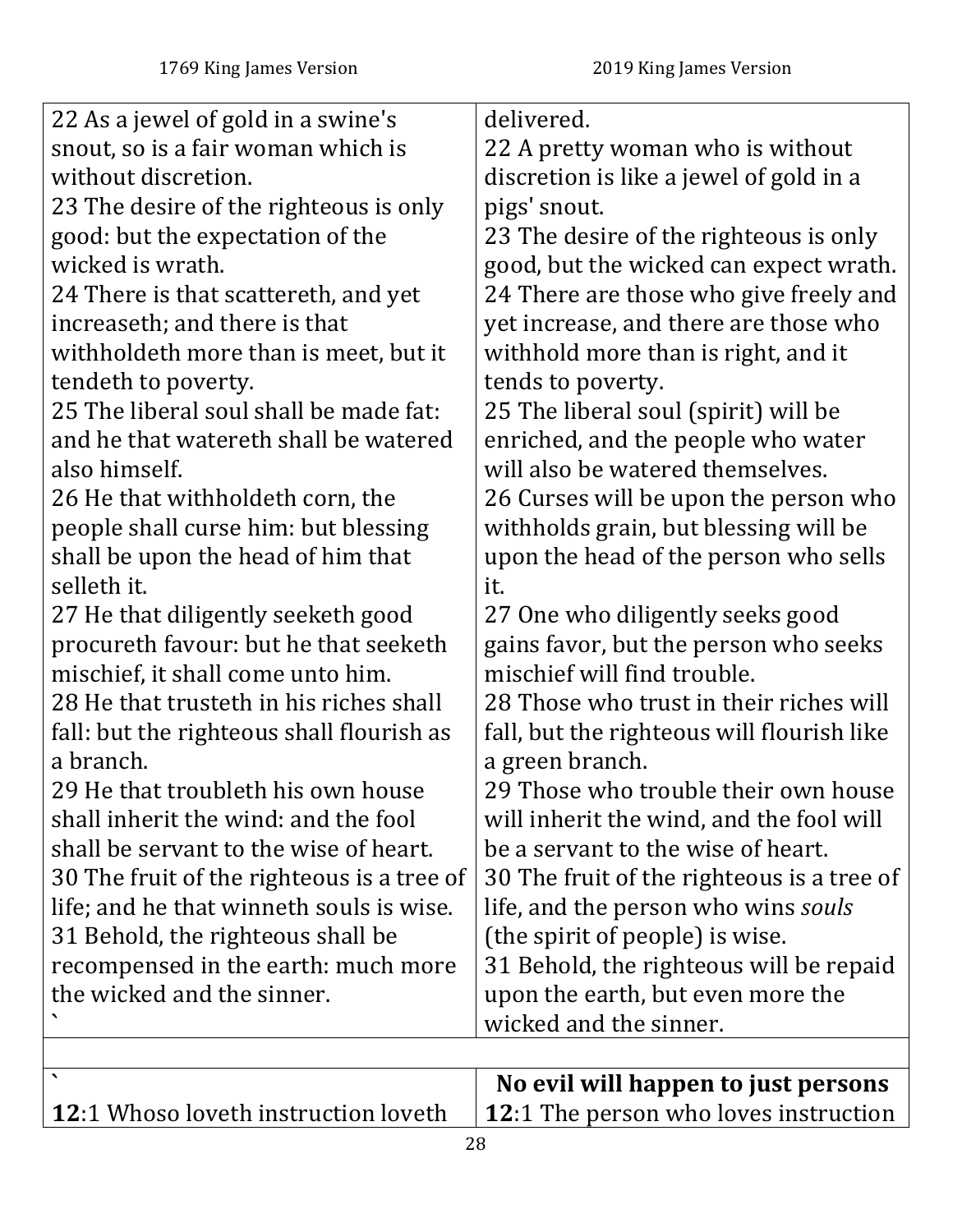| knowledge: but he that hateth reproof   | loves knowledge, but the person who      |
|-----------------------------------------|------------------------------------------|
| is brutish.                             | will not listen to correction is like an |
|                                         | animal.                                  |
| 2 A good man obtaineth favour of the    | 2 A good person obtains the favor of     |
| LORD: but a man of wicked devices       | God,                                     |
| will he condemn.                        | but Yahweh will condemn a person         |
|                                         | who makes wicked plans.                  |
| 3 A man shall not be established by     | 3 No one can be established by           |
| wickedness: but the root of the         | wickedness, but the roots of the         |
| righteous shall not be moved.           | righteous will not be moved.             |
| 4 A virtuous woman is a crown to her    | 4 A virtuous woman is a crown to her     |
| husband: but she that maketh            | husband, but the wife who makes her      |
| ashamed is as rottenness in his bones.  | husband ashamed is like rottenness in    |
|                                         | his bones.                               |
| 5 The thoughts of the righteous are     | 5 The thoughts of the righteous are      |
| right: but the counsels of the wicked   | right, but the guidance of the wicked is |
| are deceit.                             | deceit.                                  |
| 6 The words of the wicked are to lie in | 6 The wicked advise lying in wait for    |
| wait for blood: but the mouth of the    | blood, but the wisdom of God of the      |
| upright shall deliver them.             | upright will save them.                  |
| 7 The wicked are overthrown, and are    | 7 The wicked are overthrown and are      |
| not: but the house of the righteous     | no more, but the house of the right-     |
| shall stand.                            | eous will stand.                         |
| 8 A man shall be commended              | 8 People will be commended according     |
| according to his wisdom: but he that is | to their wisdom, but the person who      |
| of a perverse heart shall be despised.  | has a crooked heart will be despised.    |
| 9 He that is despised, and hath a       | 9 Those who are despised and have a      |
| servant, is better than he that         | servant are better than those who        |
| honoureth himself, and lacketh bread.   | honor themselves and lack bread.         |
| 10 A righteous man regardeth the life   | 10 Righteous persons are concerned       |
| of his beast: but the tender mercies of | about the welfare of their animals, but  |
| the wicked are cruel.                   | the actions by the wicked are cruel.     |
| 11 He that tilleth his land shall be    | 11 Those who till their land will be     |
| satisfied with bread: but he that       | satisfied with food, but those who       |
| followeth vain persons is void of       | follow profitless plans are void of      |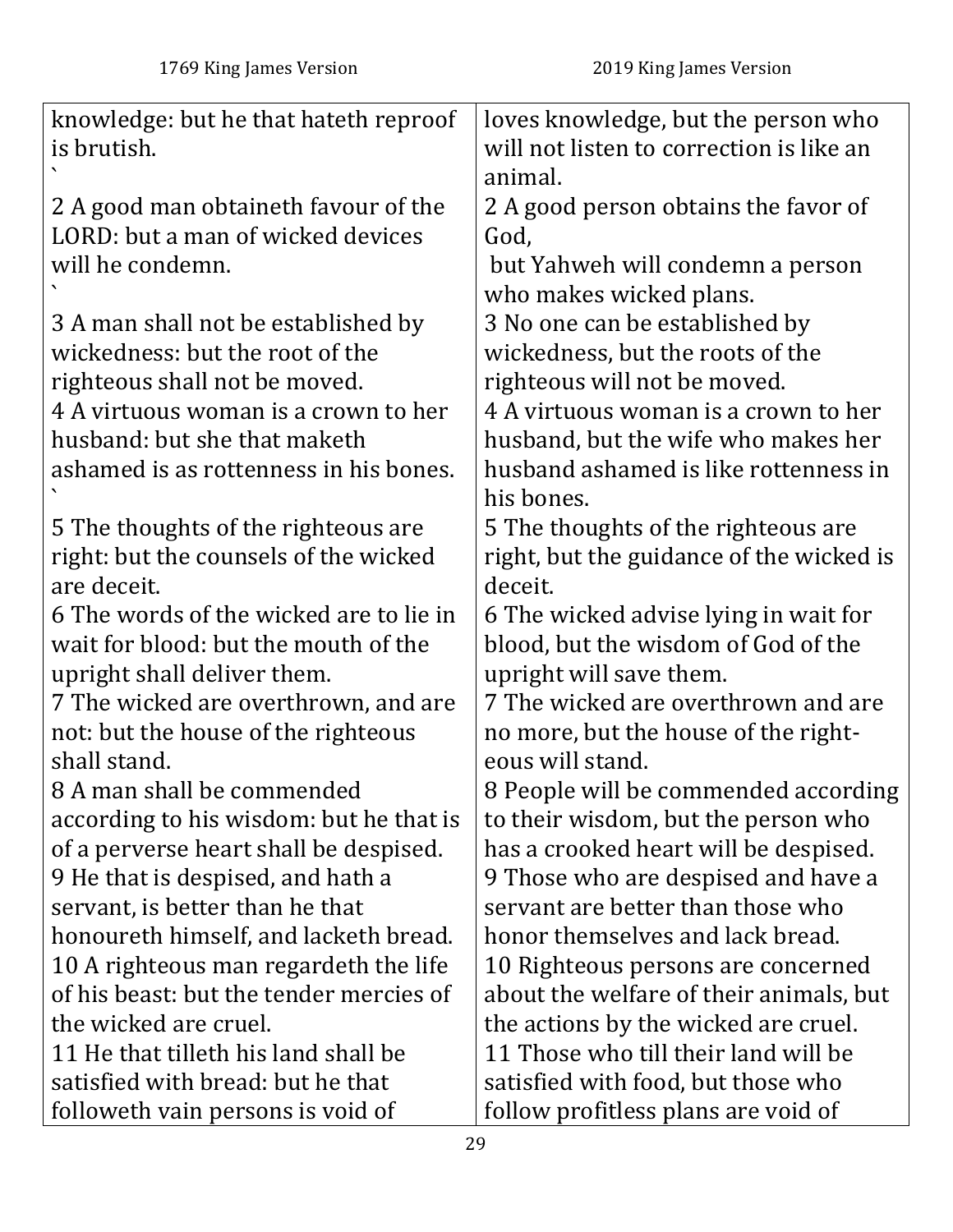| understanding.                            | understanding.                            |
|-------------------------------------------|-------------------------------------------|
| 12 The wicked desireth the net of evil    | 12 Evil is a trap for the wicked, but the |
| men: but the root of the righteous        | root of the righteous yields fruit.       |
| yieldeth fruit.                           | 13 The wicked are snared by the sins      |
| 13 The wicked is snared by the            | of their lips, but the just will come out |
| transgression of his lips: but the just   | of trouble.                               |
| shall come out of trouble.                | 14 People will be satisfied with good     |
| 14 A man shall be satisfied with good     | by the fruit of their mouths and will     |
| by the fruit of his mouth: and the        | receive a reward for their work.          |
| recompence of a man's hands shall be      | 15 The way of a fool is right in the eyes |
| rendered unto him.                        | of fools, but those who listen to         |
| 15 The way of a fool is right in his own  | counsel are wise.                         |
| eyes: but he that hearkeneth unto         | 16 A fool's anger is immediately          |
| counsel is wise.                          | known, but a prudent person hides         |
| 16 A fool's wrath is presently known:     | annoyance.                                |
| but a prudent man covereth shame.         | 17 The person who speaks truth            |
| 17 He that speaketh truth sheweth         | shows forth righteousness, but a false    |
| forth righteousness: but a false witness  | witness shows forth deceit.               |
| deceit.                                   | 18 There is speech which is like the      |
| 18 There is that speaketh like the        | piercings of a sword, but the tongue of   |
| piercings of a sword: but the tongue of   | the wise is health.                       |
| the wise is health.                       | 19 Lips which speak truth will be         |
| 19 The lip of truth shall be established  | established forever, but a lying tongue   |
| for ever: but a lying tongue is but for a | is but for a moment.                      |
| moment.                                   | 20 Deceit is in the heart of those who    |
| 20 Deceit is in the heart of them that    | plan evil, but to the counselors of       |
| imagine evil: but to the counsellors of   | peace there is joy.                       |
| peace is joy.                             | 21 No evil will happen to the just, but   |
| 21 There shall no evil happen to the      | the wicked will be filled with trouble.   |
| just: but the wicked shall be filled with | 22 Lying lips are an abomination to       |
| mischief.                                 | God, but those who deal truly are God's   |
| 22 Lying lips are abomination to the      | delight.                                  |
| LORD: but they that deal truly are his    | 23 A prudent person proclaims know-       |
| delight.                                  | ledge, but the heart of a fool proclaims  |
| 23 A prudent man concealeth               | foolishness.                              |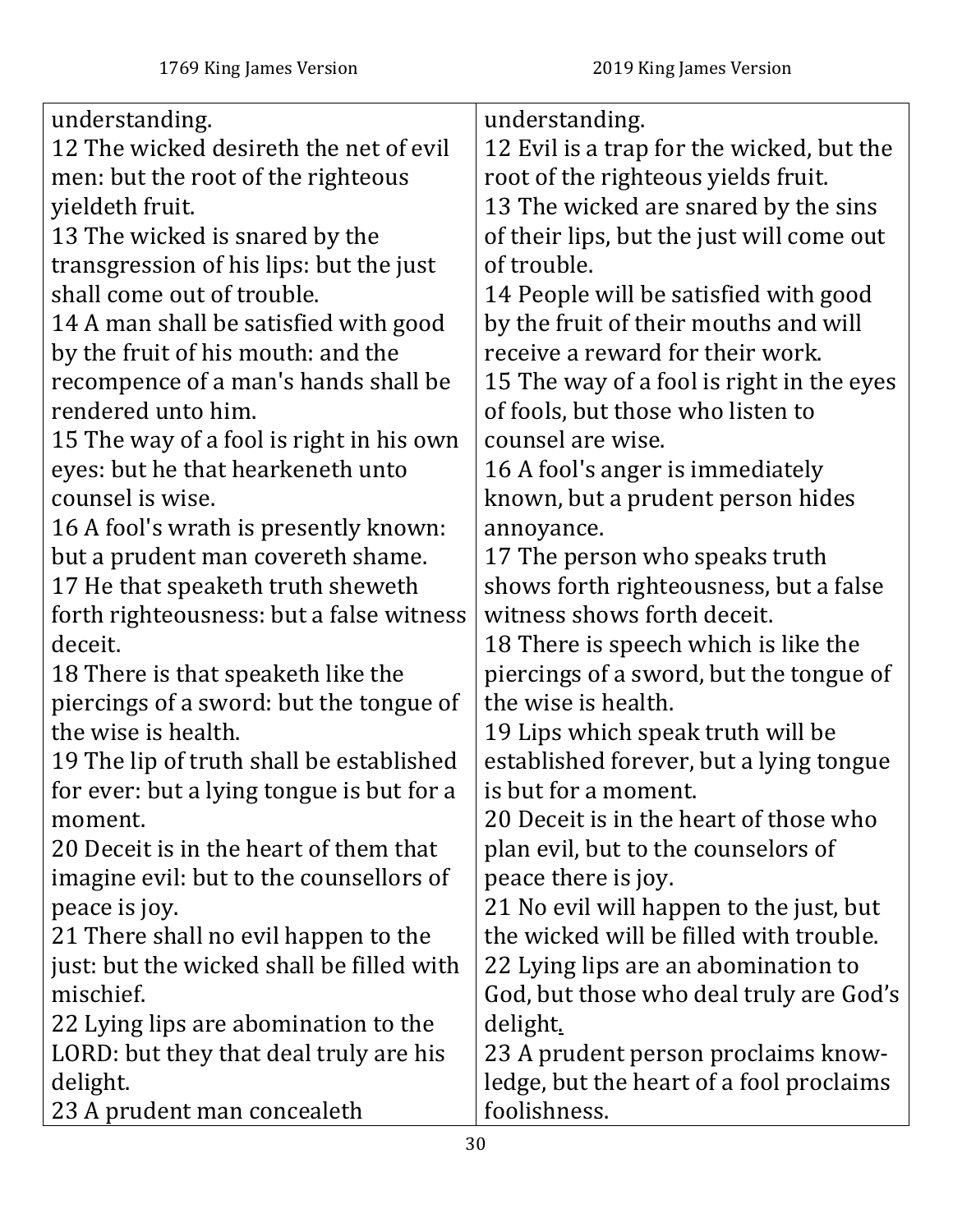| knowledge: but the heart of fools        | 24 The hand of the diligent will rule,  |
|------------------------------------------|-----------------------------------------|
| proclaimeth foolishness.                 | but the slothful will become slaves.    |
| 24 The hand of the diligent shall bear   | 25 Sorrow in the hearts of persons      |
| rule: but the slothful shall be under    | makes them stoop, but a good word       |
| tribute.                                 | makes them glad.                        |
| 25 Heaviness in the heart of man         | 26 The righteous do good to their       |
| maketh it stoop: but a good word         | neighbors, but the way of the wicked    |
| maketh it glad.                          | seduces the people.                     |
| 26 The righteous is more excellent       | 27 Lazy people do not roast that which  |
| than his neighbour: but the way of the   | they take while hunting, but the        |
| wicked seduceth them.                    | substance of a diligent person is       |
| 27 The slothful man roasteth not that    | precious.                               |
| which he took in hunting: but the        | 28 In the way of righteousness is life, |
| substance of a diligent man is precious. | and in its pathway there is no death.   |
| 28 In the way of righteousness is life;  |                                         |
| and in the pathway thereof there is no   | ◥                                       |
| death.                                   | $\blacktriangledown$                    |

<span id="page-30-0"></span>

| $\overline{\phantom{0}}$                    | Wise children hear their parent's             |
|---------------------------------------------|-----------------------------------------------|
| $\blacktriangledown$                        | instruction                                   |
| <b>13:1 A wise son heareth his father's</b> | <b>13:1 Wise children hear their parent's</b> |
| instruction: but a scorner heareth not      | instruction, but a scorner does not           |
| rebuke.                                     | listen to rebuke.                             |
| 2 A man shall eat good by the fruit of      | 2 Persons will eat well by the fruit of       |
| his mouth: but the soul of the              | their mouths, but the soul (spirit) of        |
| transgressors shall eat violence.           | sinners will eat violence.                    |
| 3 He that keepeth his mouth keepeth         | 3 Those who control their mouths              |
| his life: but he that openeth wide his      | keep their life, but those who open           |
| lips shall have destruction.                | their lips wide will meet with                |
|                                             | destruction.                                  |
| 4 The soul of the sluggard desireth,        | 4 The sluggard desires but has nothing,       |
| and hath nothing: but the soul of the       | but the diligent will be enriched.            |
| diligent shall be made fat.                 | 5 A righteous person hates lying, but a       |
| 5 A righteous man hateth lying: but a       | wicked person is loathsome and comes          |
| wicked man is loathsome, and cometh         | to shame.                                     |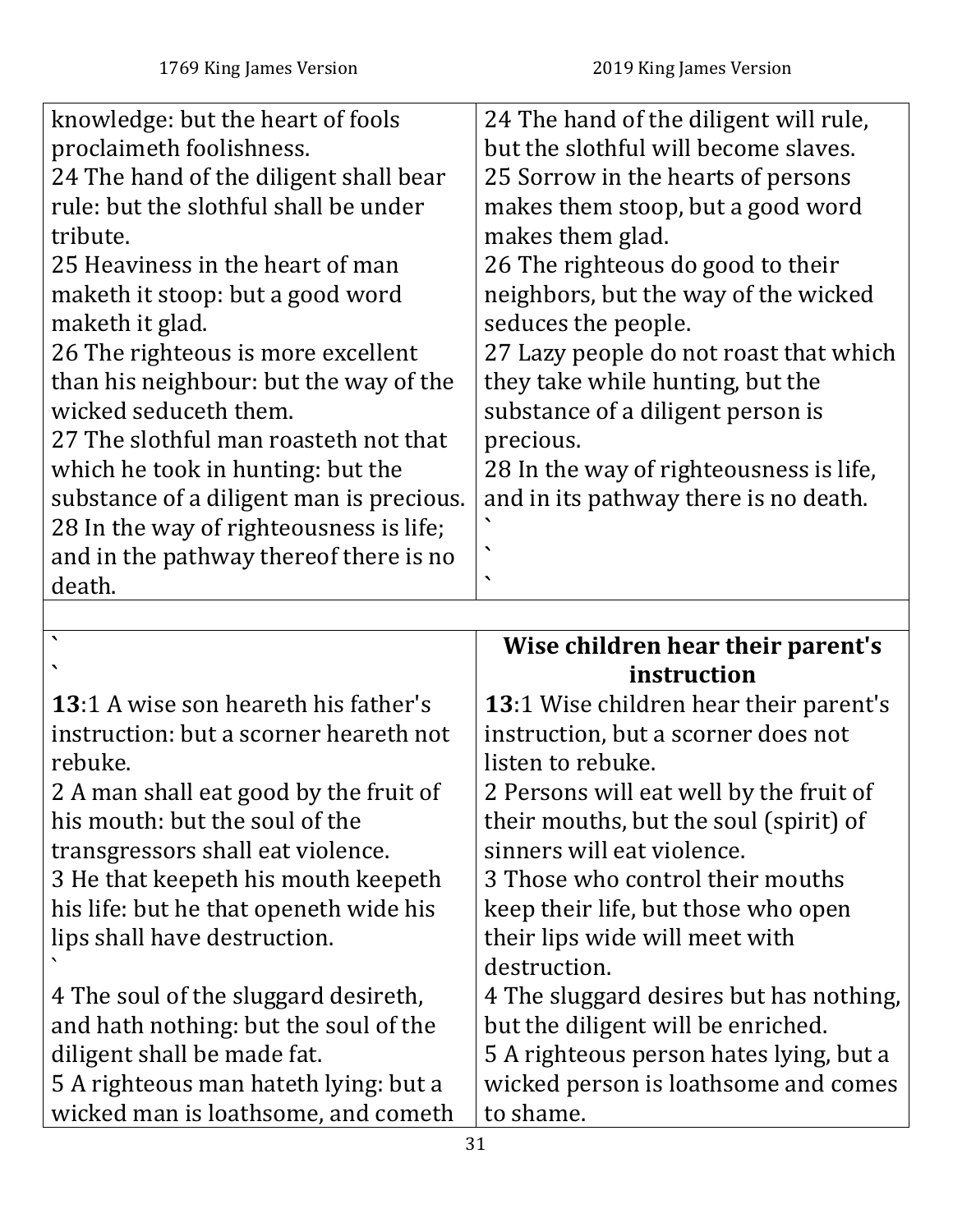| to shame.                                 | 6 Righteousness keeps the honest           |
|-------------------------------------------|--------------------------------------------|
| 6 Righteousness keepeth him that is       | person in the right way, but               |
| upright in the way: but wickedness        | wickedness overthrows the sinner.          |
| overthroweth the sinner.                  | 7 There are those who make                 |
| 7 There is that maketh himself rich, yet  | themselves rich yet have nothing, and      |
| hath nothing: there is that maketh        | there are those who become poor yet        |
| himself poor, yet hath great riches.      | have great riches.                         |
| 8 The ransom of a man's life are his      | 8 A person's life may be saved by          |
| riches: but the poor heareth not          | riches, but the poor are not threatened.   |
| rebuke.                                   | 9 The light of the righteous rejoices,     |
| 9 The light of the righteous rejoiceth:   | but the lamp of the wicked will be put     |
| but the lamp of the wicked shall be put   | out.                                       |
| out.                                      | 10 From pride come quarrels, but with      |
| 10 Only by pride cometh contention:       | the well advised is wisdom.                |
| but with the well advised is wisdom.      | 11 Wealth gotten by trickery will          |
| 11 Wealth gotten by vanity shall be       | vanish away, but thay which is             |
| diminished: but he that gathereth by      | gathered by labor will increase.           |
| labour shall increase.                    | 12 Hope deferred makes the heart sick,     |
| 12 Hope deferred maketh the heart         | but when desire is fulfilled, it is a tree |
| sick: but when the desire cometh, it is   | of life.                                   |
| a tree of life.                           | 13 Whoever despises the word of            |
| 13 Whoso despiseth the word shall be      | Yahweh will be destroyed, but the one      |
| destroyed: but he that feareth the        | who fears Yahweh and reveres His           |
| commandment shall be rewarded             | commandments will be rewarded              |
| 14 The law of the wise is a fountain of   | 14 The law of the wise is a fountain of    |
| life, to depart from the snares of death. | life to escape from the snares of death.   |
| 15 Good understanding giveth favour:      | 15 Good understanding brings reward,       |
| but the way of transgressors is hard.     | but the way of transgressors is hard.      |
| 16 Every prudent man dealeth with         | 16 Every prudent person deals with         |
| knowledge: but a fool layeth open his     | knowledge, but fools reveal their folly.   |
| folly.                                    | 17 A wicked messenger falls into           |
| 17 A wicked messenger falleth into        | trouble, but a faithful ambassador is      |
| mischief: but a faithful ambassador is    | healthy.                                   |
| health.                                   | 18 Poverty and shame will come to          |
| 18 Poverty and shame shall be to him      | one who refuses instruction, but the       |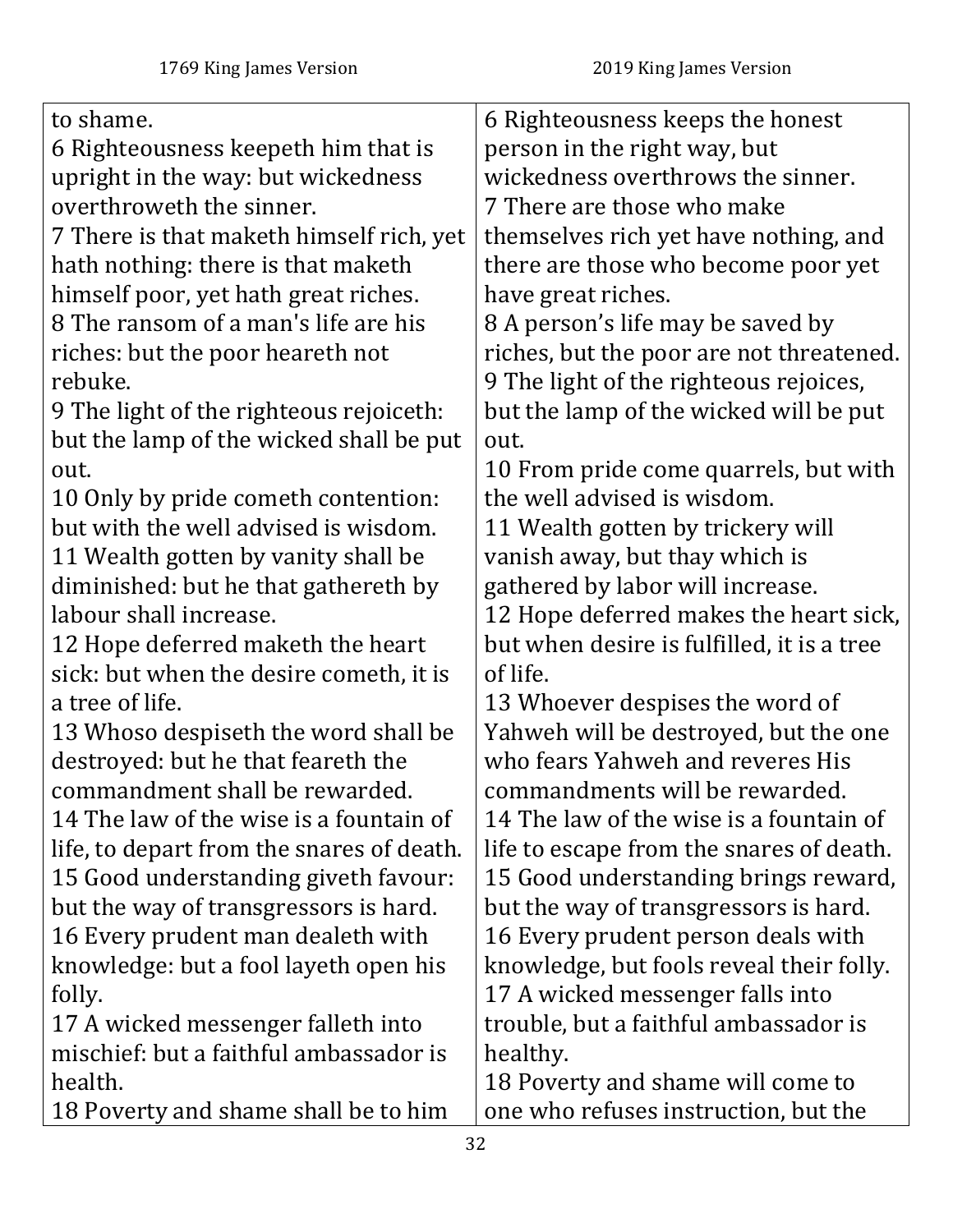<span id="page-32-0"></span>

| that refuseth instruction: but he that    | person who listens to correction will       |
|-------------------------------------------|---------------------------------------------|
| regardeth reproof shall be honoured.      | be honored.                                 |
| 19 The desire accomplished is sweet to    | 19 A good thing accomplished is sweet       |
| the soul: but it is abomination to fools  | to the soul (spirit), but it is an          |
| to depart from evil.                      | abomination to fools to depart from         |
|                                           | evil.                                       |
| 20 He that walketh with wise men          | 20 The person who walks with those          |
| shall be wise: but a companion of fools   | who are wise will be wise, but a            |
| shall be destroyed.                       | companion of fools will be destroyed.       |
| 21 Evil pursueth sinners: but to the      | 21 Evil pursues sinners, but to the         |
| righteous good shall be repayed.          | righteous, good will be repaid.             |
| 22 A good man leaveth an inheritance      | 22 Good people leave an inheritance to      |
| to his children's children: and the       | their children's children, but the          |
| wealth of the sinner is laid up for the   | wealth of the sinner benefits no one.       |
| just.                                     | 23 The poor by hard labor may grow          |
| 23 Much food is in the tillage of the     | much food, but it may be destroyed for      |
| poor: but there is that is destroyed for  | lack of wisdom.                             |
| want of judgment.                         | 24 Those who do not correct their           |
| 24 He that spareth his rod hateth his     | children, hate them, but those who          |
| son: but he that loveth him chasteneth    | love their children chasten them at         |
| him betimes.                              | times.                                      |
| 25 The righteous eateth to the            | 25 The righteous eat to the satisfying      |
| satisfying of his soul: but the belly of  | of their soul (spirit, but the belly of the |
| the wicked shall want.                    | wicked will lack food                       |
|                                           |                                             |
|                                           | There is a way which seems right to         |
|                                           | a person, but its end is death              |
| <b>14:1 Every wise woman buildeth her</b> | <b>14:1 Every wise woman is a careful</b>   |
| house: but the foolish plucketh it down   | housekeeper, but the foolish do not         |
| with her hands.                           | maintain their homes.                       |
| 2 He that walketh in his uprightness      | 2 Those who walk in their uprightness       |
| feareth the LORD: but he that is          | fear Yahweh, but those who are              |
| perverse in his ways despiseth him.       | crooked in their ways despise Him.          |
| 3 In the mouth of the foolish is a rod of | 3 In the mouth of the foolish is a rod of   |
| pride: but the lips of the wise shall     | pride, but words from the lips of the       |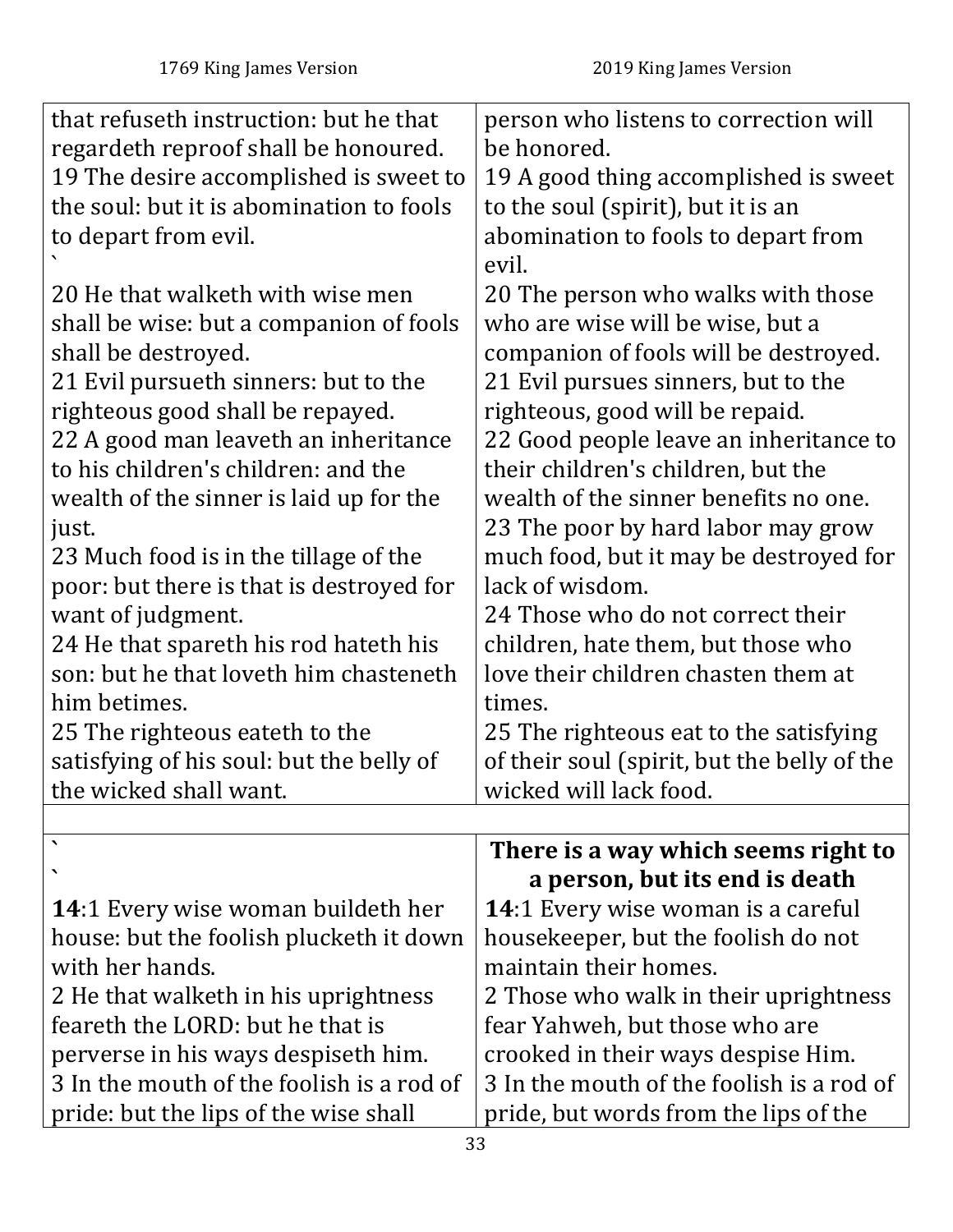| preserve them.                           | wise will preserve them.                  |
|------------------------------------------|-------------------------------------------|
| 4 Where no oxen are, the crib is clean:  | 4 Where no oxen are, the barn is          |
| but much increase is by the strength of  | empty of grain; but the strength of the   |
| the ox.                                  | ox brings much increase.                  |
| 5 A faithful witness will not lie: but a | 5 A faithful witness will not lie, but a  |
| false witness will utter lies.           | false witness will utter lies.            |
| 6 A scorner seeketh wisdom, and          | 6 A scorner seeks wisdom and does         |
| findeth it not: but knowledge is easy    | not find it, but knowledge comes easily   |
| unto him that understandeth.             | to one who honors learning.               |
| 7 Go from the presence of a foolish      | 7 Go from the presence of a foolish       |
| man, when thou perceivest not in him     | person when you do not perceive           |
| the lips of knowledge.                   | knowledge in this person.                 |
| 8 The wisdom of the prudent is to        | 8 With the wisdom of God, the prudent     |
| understand his way: but the folly of     | understand where they are going, but      |
| fools is deceit.                         | the folly of fools is deceit.             |
| 9 Fools make a mock at sin: but among    | 9 Fools laugh at talk of sin, but to the  |
| the righteous there is favour.           | righteous comes God's favor.              |
| 10 The heart knoweth his own             | 10 The heart knows its own bitterness,    |
| bitterness; and a stranger doth not      | nor can another share its joy.            |
| intermeddle with his joy.                | 11 The house of the wicked will be        |
| 11 The house of the wicked shall be      | overthrown, but the tabernacle of the     |
| overthrown: but the tabernacle of the    | upright will flourish.                    |
| upright shall flourish.                  | 12 There is a way which seems right to    |
| 12 There is a way which seemeth right    | a person, but the end of it is the way of |
| unto a man, but the end thereof are the  | death.                                    |
| ways of death.                           | 13 Even in laughter the heart may be      |
| 13 Even in laughter the heart is         | sorrowful, and the end of mirth may be    |
| sorrowful; and the end of that mirth is  | sorrow.                                   |
| heaviness.                               | 14 Backsliders in heart will be filled    |
| 14 The backslider in heart shall be      | with their own wrongdoing, but good       |
| filled with his own ways: and a good     | people will be satisfied with them-       |
| man shall be satisfied from himself.     | selves.                                   |
| 15 The simple believeth every word:      | 15 The simple person believes every       |
| but the prudent man looketh well to      | word, but the wise examine every-         |
| his going.                               | thing.                                    |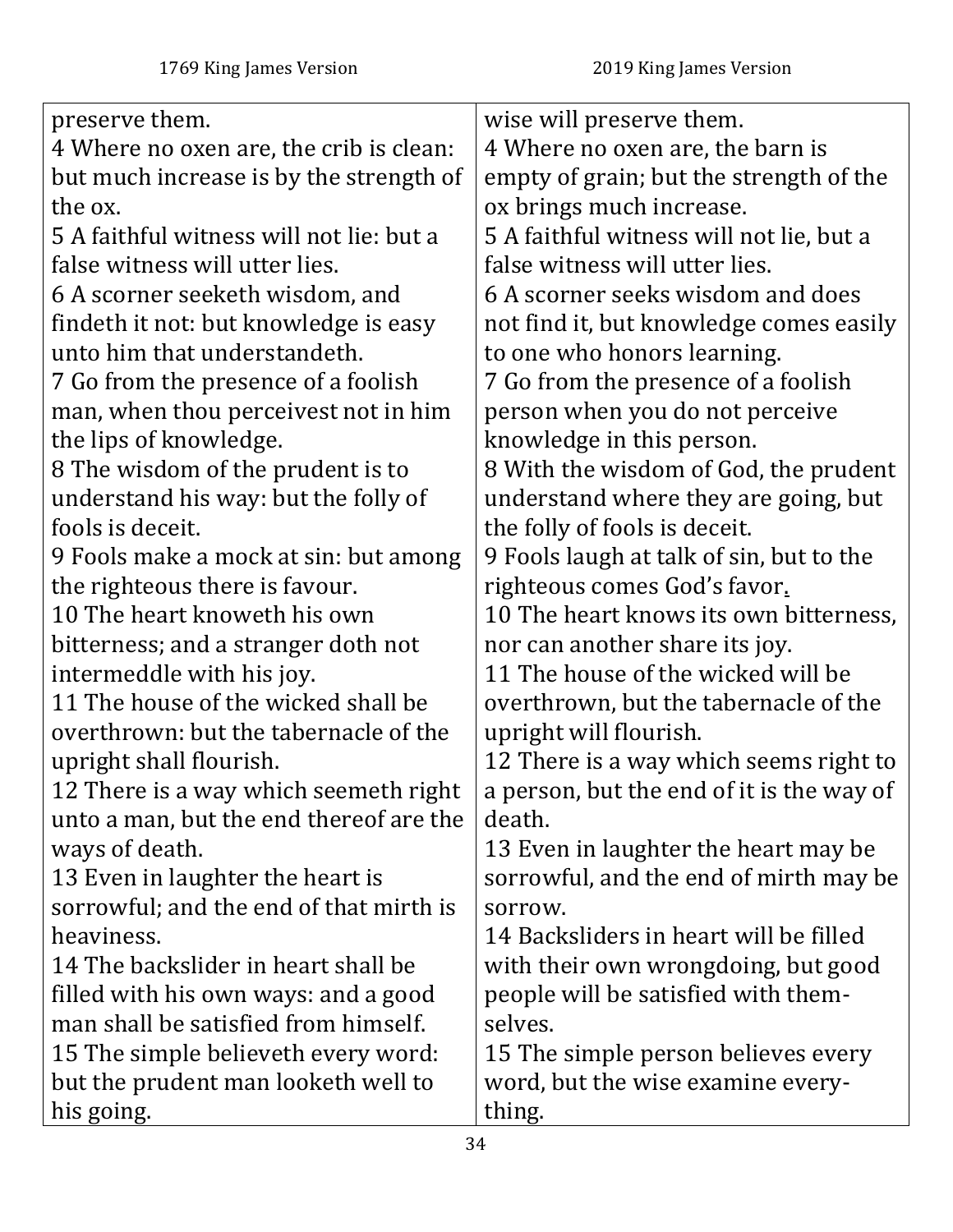| 16 A wise man feareth, and departeth      | 16 A wise person fears the power of      |
|-------------------------------------------|------------------------------------------|
| from evil: but the fool rageth, and is    | Yahweh and departs from evil, but the    |
| confident.                                | fool rages and is confident.             |
| 17 He that is soon angry dealeth          | 17 He who is quickly angry deals         |
| foolishly: and a man of wicked devices    | foolishly, and a person of wicked        |
| is hated.                                 | devices is hated.                        |
| 18 The simple inherit folly: but the      | 18 The simple inherit folly, but the     |
| prudent are crowned with knowledge.       | prudent are crowned with knowledge.      |
| 19 The evil bow before the good; and      | 19 The evil bow before the good, and     |
| the wicked at the gates of the            | the wicked bow at the gates of the       |
| righteous.                                | righteous.                               |
| 20 The poor is hated even of his own      | 20 The poor are avoided even by their    |
| neighbour: but the rich hath many         | own neighbors, but the rich have many    |
| friends.                                  | friends.                                 |
| 21 He that despiseth his neighbour        | 21 People who despise their neighbor     |
| sinneth: but he that hath mercy on the    | sin, but those who have mercy on the     |
| poor, happy is he.                        | poor are happy.                          |
| 22 Do they not err that devise evil? but  | 22 Do they not err who devise evil?      |
| mercy and truth shall be to them that     | But mercy and truth will come to those   |
| devise good.                              | who devise good.                         |
| 23 In all labour there is profit: but the | 23 In all labor there is profit, but the |
| talk of the lips tendeth only to penury.  | talk of the lips tends only to poverty.  |
| 24 The crown of the wise is their         | 24 The crown of the wise is their        |
| riches: but the foolishness of fools is   | riches, but the foolishness of fools     |
| folly.                                    | leads to lack.                           |
| 25 A true witness delivereth souls: but   | 25 A true witness delivers souls (the    |
| a deceitful witness speaketh lies.        | spirit), but a deceitful witness speaks  |
|                                           | lies.                                    |
| 26 In the fear of the LORD is strong      | 26 Those who fear Yahweh have            |
| confidence: and his children shall have   | strong confidence, and their children    |
| a place of refuge.                        | will have a place of refuge.             |
| 27 The fear of the LORD is a fountain     | 27 The fear of Yahweh is a fountain of   |
| of life, to depart from the snares of     | life which saves from the snares of      |
| death.                                    | death.                                   |
| 28 In the multitude of people is the      | 28 In the multitude of people ruled by   |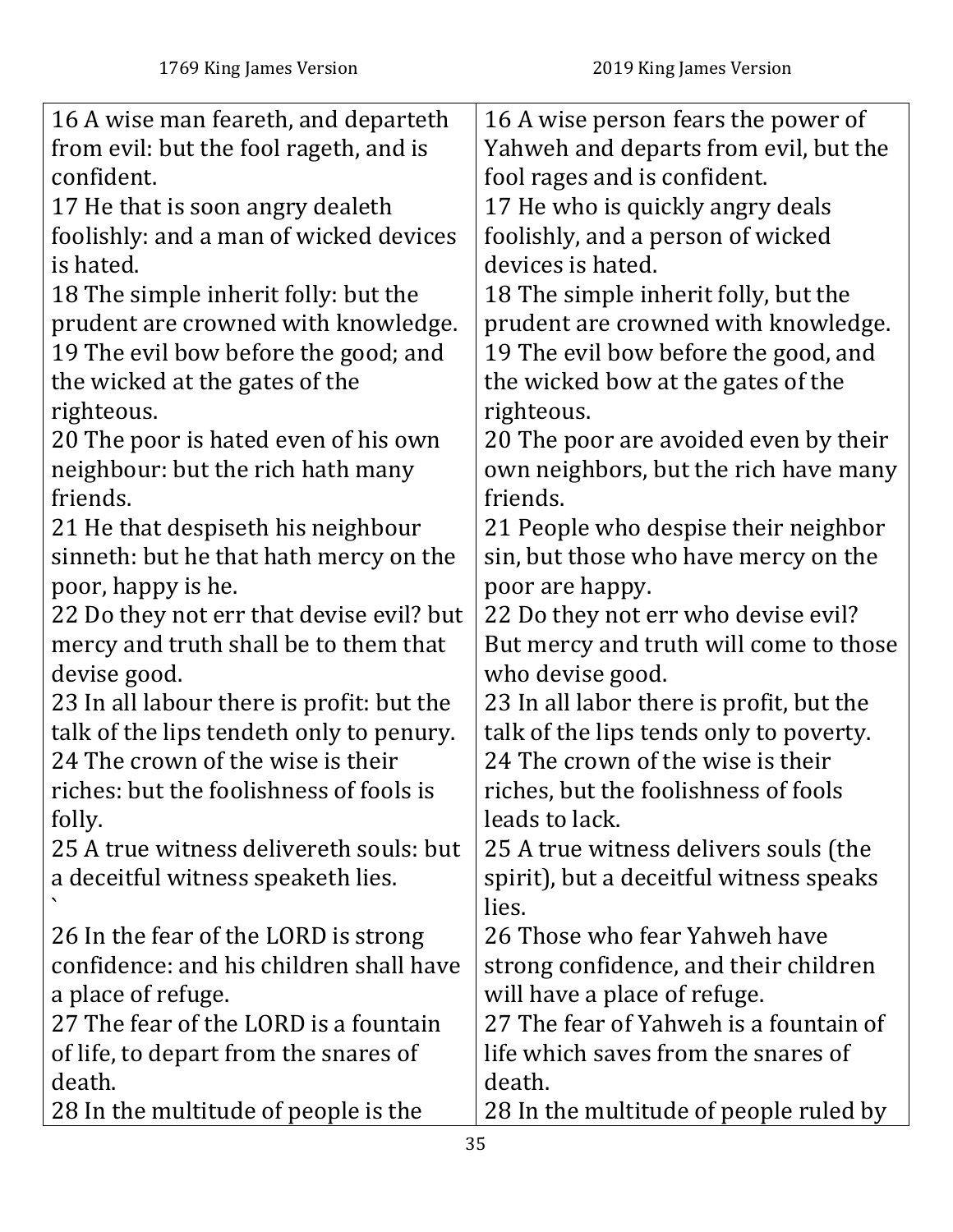<span id="page-35-0"></span>

| king's honour: but in the want of          | him is the king's honor, but in the lack        |
|--------------------------------------------|-------------------------------------------------|
| people is the destruction of the prince.   | of people is the destruction of the             |
|                                            | prince.                                         |
| 29 He that is slow to wrath is of great    | 29 One who is slow to anger is of great         |
| understanding: but he that is hasty of     | understanding, but one who is hasty of          |
| spirit exalteth folly.                     | spirit exalts folly.                            |
| 30 A sound heart is the life of the flesh: | 30 A sound heart is the life of the flesh,      |
| but envy the rottenness of the bones.      | but envy causes rottenness of the               |
| 31 He that oppresseth the poor             | bones.                                          |
| reproacheth his Maker: but he that         | 31 Those who oppress the poor                   |
| honoureth him hath mercy on the            | dishonor their Maker, but those who             |
| poor.                                      | honor Him have mercy on the poor.               |
| 32 The wicked is driven away in his        | 32 The wicked are driven away in their          |
| wickedness: but the righteous hath         | wickedness, but the righteous have              |
| hope in his death.                         | hope even in their passing.                     |
| 33 Wisdom resteth in the heart of him      | 33 The wisdom of God rests in the               |
| that hath understanding: but that          | heart of the person who has                     |
| which is in the midst of fools is made     | understanding, but what is in the heart         |
| known.                                     | of a fool?                                      |
| 34 Righteousness exalteth a nation:        | 34 Righteousness exalts a nation, but           |
| but sin is a reproach to any people.       | sin is a reproach to any people.                |
| 35 The king's favour is toward a wise      | 35 The king's favor is toward a wise            |
| servant: but his wrath is against him      | servant, but his wrath is against a             |
| that causeth shame.                        | servant who causes shame.                       |
|                                            |                                                 |
|                                            | A soft answer turns away wrath                  |
| <b>15:1 A soft answer turneth away</b>     | <b>15:1</b> A soft answer turns away wrath,     |
| wrath: but grievous words stir up          | but grievous words stir up anger.               |
| anger.                                     | 2 The tongue of the wise uses                   |
| 2 The tongue of the wise useth             | knowledge rightly, but the mouth of             |
| knowledge aright: but the mouth of         | fools pours out foolishness.                    |
| fools poureth out foolishness.             | 3 The eyes [sight] of Yahweh <i>are</i> [is] in |
| 3 The eyes of the LORD are in every        | every place, seeing the evil and the            |
| place, beholding the evil and the good.    | good.                                           |
| 4 A wholesome tongue is a tree of life:    | 4 A wholesome tongue is a tree of life,         |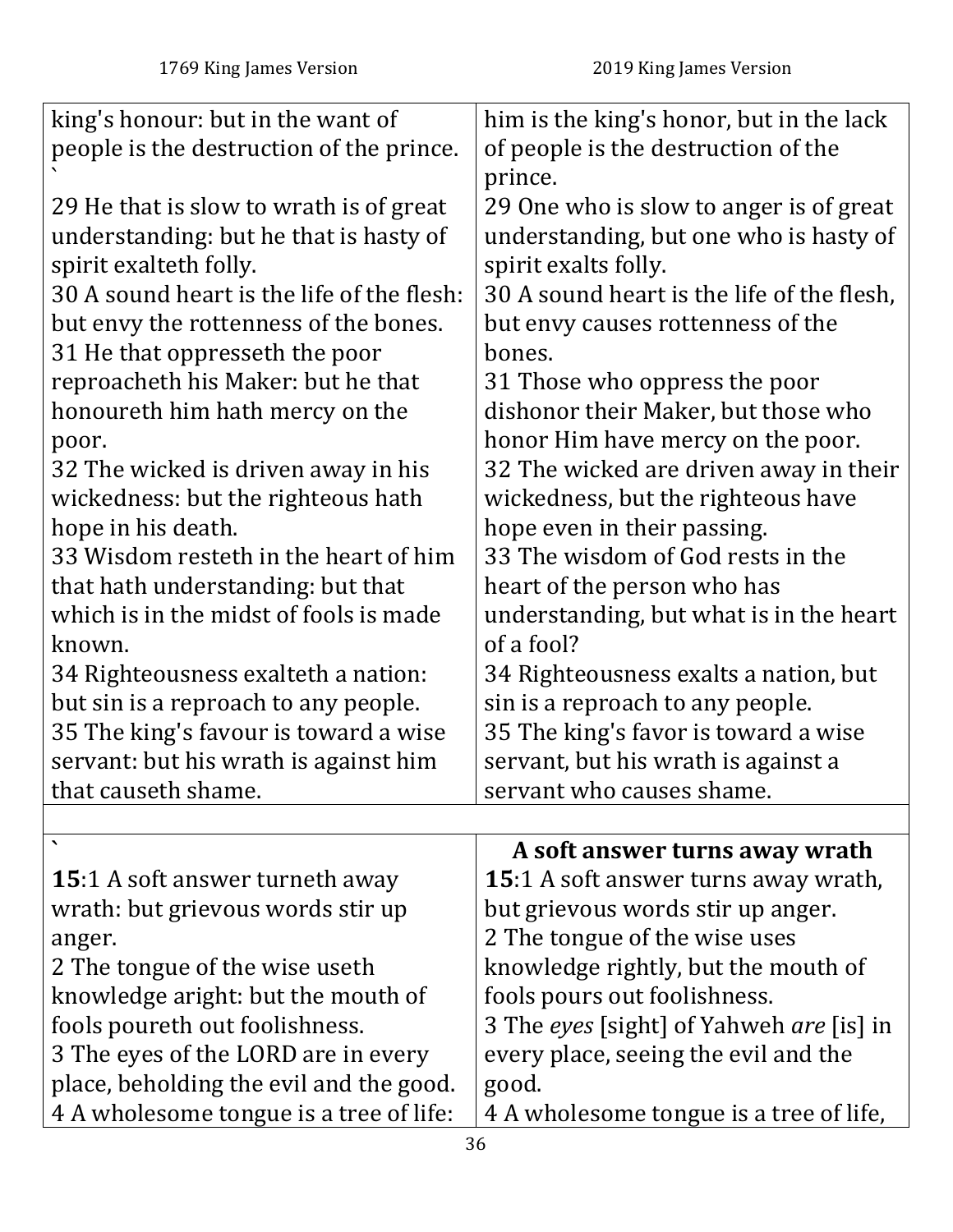| but perverseness therein is a breach in    | but falsehood from a tongue breaks the   |
|--------------------------------------------|------------------------------------------|
| the spirit.                                | spirit.                                  |
| 5 A fool despiseth his father's            | 5 Fools despise their parents' instruct- |
| instruction: but he that regardeth         | tion, but not those who are prudent.     |
| reproof is prudent.                        | 6 In the house of the righteous is much  |
| 6 In the house of the righteous is much    | treasure, but in the revenues of the     |
| treasure: but in the revenues of the       | wicked is trouble.                       |
| wicked is trouble.                         | 7 The lips of the wise disperse          |
| 7 The lips of the wise disperse            | knowledge, but the heart of the foolish  |
| knowledge: but the heart of the foolish    | does not do so.                          |
| doeth not so.                              | 8 A sacrifice made by a wicked person    |
| 8 The sacrifice of the wicked is an        | is an abomination to Yahweh,             |
| abomination to the LORD: but the           | but the prayer of the upright is God's   |
| prayer of the upright is his delight.      | delight.                                 |
| 9 The way of the wicked is an              | 9 The way of the wicked is an            |
| abomination unto the LORD: but he          | abomination to Yahweh,                   |
| loveth him that followeth after            | but God loves those who follow after     |
| righteousness.                             | righteousness.                           |
| 10 Correction is grievous unto him         | 10 Correction is hated by the person     |
| that forsaketh the way: and he that        | who forsakes the righteous way, and      |
| hateth reproof shall die.                  | the person who hates reproof will die.   |
| 11 Hell and destruction are before the     | 11 Even hell and destruction are well    |
| LORD: how much more then the hearts        | known to Yahweh; how much more           |
| of the children of men?                    | then the hearts of mortals?              |
| 12 A scorner loveth not one that           | 12 Scorners do not love one who          |
| reproveth him: neither will he go unto     | reproves them, neither will they go to   |
| the wise.                                  | the one who is wise.                     |
| 13 A merry heart maketh a cheerful         | 13 A merry heart makes for a cheerful    |
| countenance: but by sorrow of the          | face, but by sorrow of the heart, the    |
| heart the spirit is broken.                | spirit is broken.                        |
| 14 The heart of him that hath              | 14 The heart of one who has              |
| understanding seeketh knowledge: but       | understanding seeks knowledge, but       |
| the mouth of fools feedeth on              | the mouth of fools feeds on foolish-     |
| foolishness.                               | ness.                                    |
| 15 All the days of the afflicted are evil: | 15 All the days of the oppressed are     |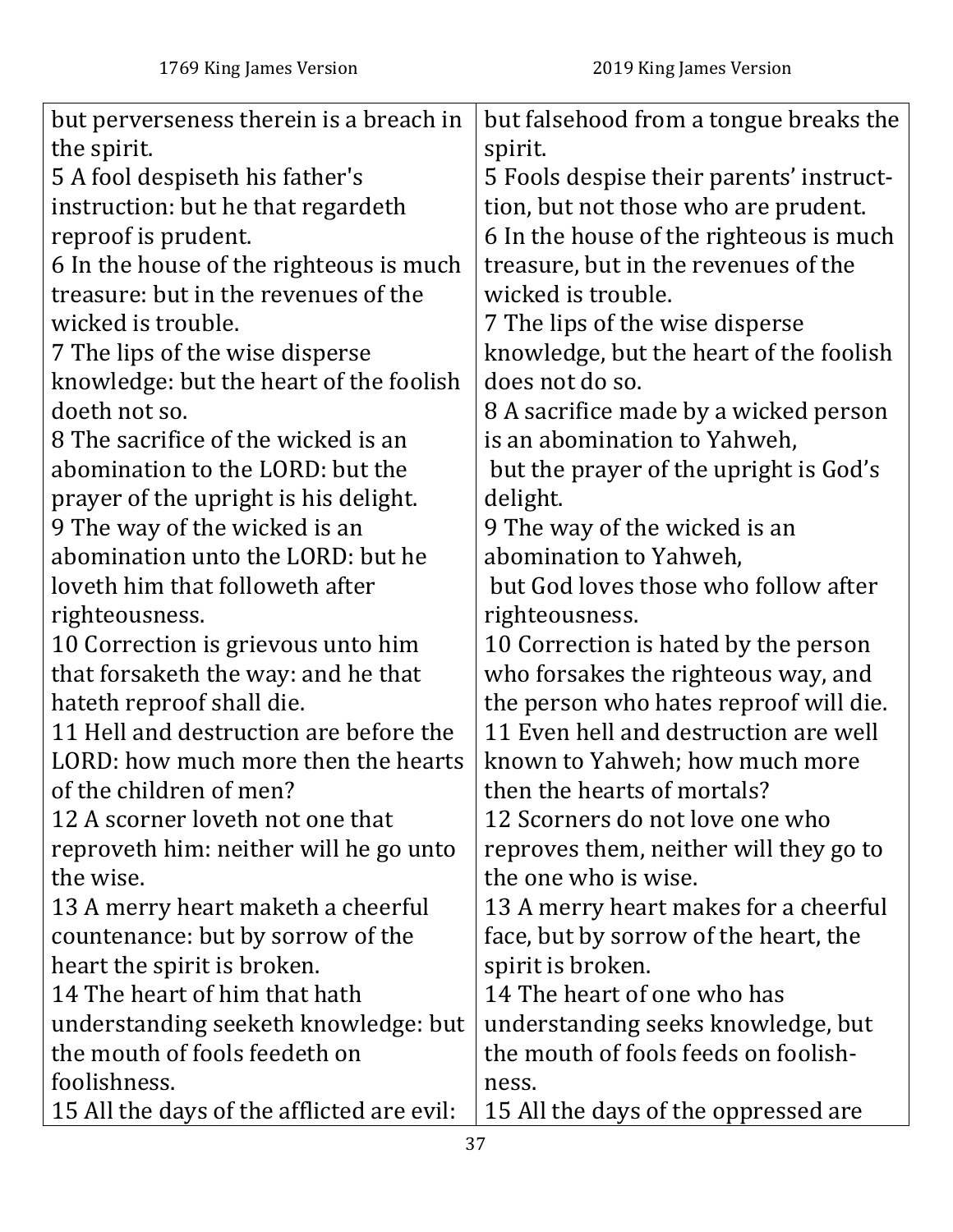| but he that is of a merry heart hath a   | hard, but one who has a merry heart       |
|------------------------------------------|-------------------------------------------|
| continual feast.                         | has a continual feast.                    |
| 16 Better is little with the fear of the | 16 Better is little with the fear of      |
| LORD than great treasure and trouble     | Yahweh than great treasure and the        |
| therewith.                               | trouble that attends it.                  |
| 17 Better is a dinner of herbs where     | 17 Better is a dinner of herbs where      |
| love is, than a stalled ox and hatred    | love is, than to dine on a well-fed ox in |
| therewith.                               | the presence of hatred.                   |
| 18 A wrathful man stirreth up strife:    | 18 A wrathful person stirs up strife,     |
| but he that is slow to anger appeaseth   | but the person who is slow to anger       |
| strife.                                  | appeases strife.                          |
| 19 The way of the slothful man is as an  | 19 The path of the slothful is like a     |
| hedge of thorns: but the way of the      | hedge of thorns, but the path of the      |
| righteous is made plain.                 | righteous is clear and open.              |
| 20 A wise son maketh a glad father:      | 20 Wise offspring make a glad father,     |
| but a foolish man despiseth his          | but foolish ones despise their mother.    |
| mother.                                  | 21 Folly is a joy to one who is destitute |
| 21 Folly is joy to him that is destitute | of the wisdom of God, but a person of     |
| of wisdom: but a man of                  | understanding walks uprightly.            |
| understanding walketh uprightly.         | 22 Without guidance, purposes are         |
| 22 Without counsel purposes are          | disappointed, but with a multitude of     |
| disappointed: but in the multitude of    | counselors, purposes are established.     |
| counsellors they are established.        | 23 Good words well said bring joy, and    |
| 23 A man hath joy by the answer of his   | how good is a wise word spoken in due     |
| mouth: and a word spoken in due          | season!                                   |
| season, how good is it!                  | 24 The path of life leads upward for      |
| 24 The way of life is above to the wise, | the wise away from hell below.            |
| that he may depart from hell beneath.    | 25 Yahweh will destroy the house of       |
| 25 The LORD will destroy the house of    | the proud, but He will establish the      |
| the proud: but he will establish the     | property rights of the widow.             |
| border of the widow.                     | 26 The thoughts of the wicked are an      |
| 26 The thoughts of the wicked are an     | abomination to Yahweh, but the words      |
| abomination to the LORD: but the         | of the pure are pleasant to Him.          |
| words of the pure are pleasant words.    | 27 Those who are greedy of gain           |
| 27 He that is greedy of gain troubleth   | trouble their own house, but the one      |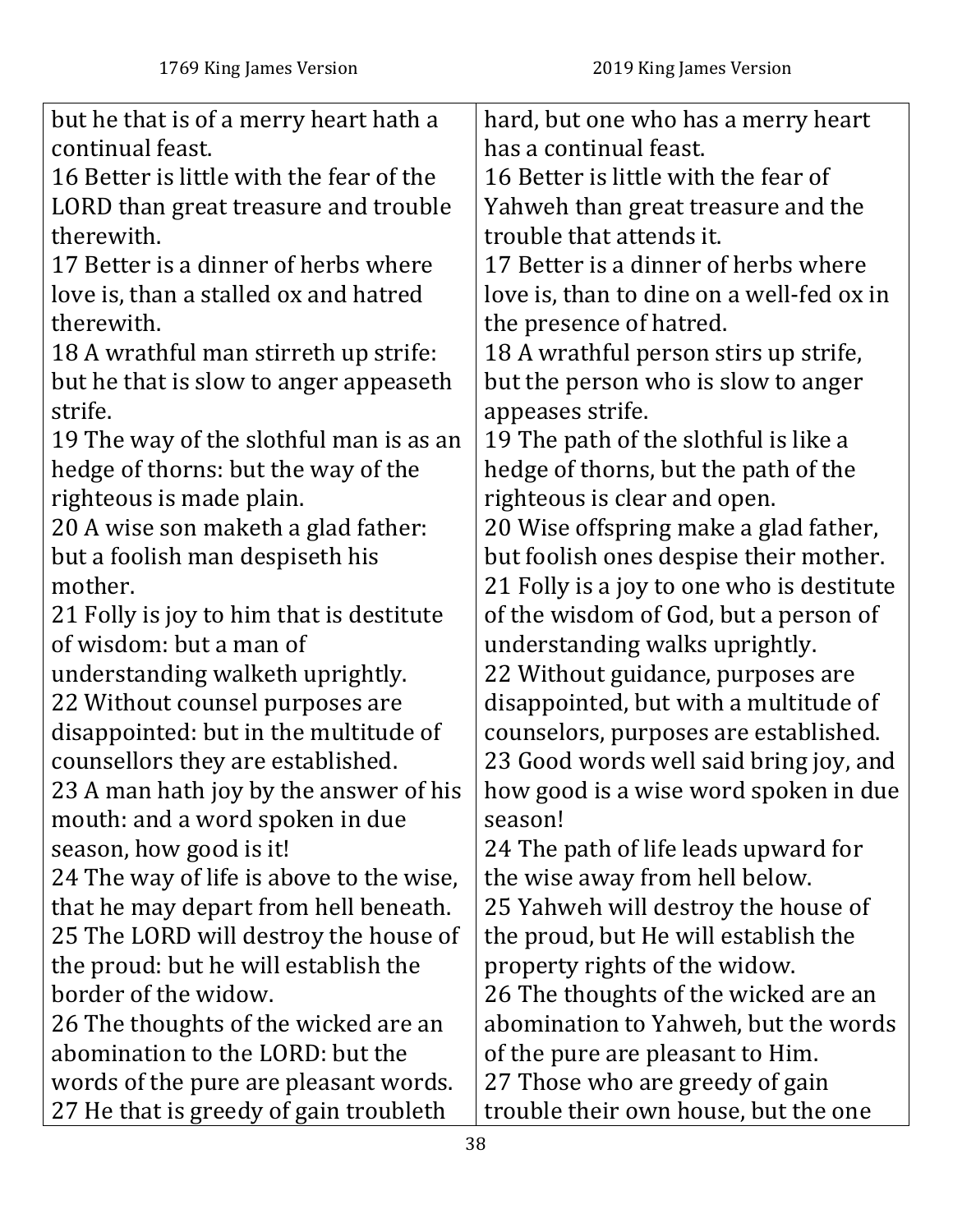their own eyes, but God weighs the

3 Commit your works to God, and your

4 Yahweh has made all things for

Himself, yes, even the wicked for the

spirit of each person.

thoughts will be established.

| his own house; but he that hateth gifts<br>shall live.<br>28 The heart of the righteous studieth<br>to answer: but the mouth of the<br>wicked poureth out evil things.<br>29 The LORD is far from the wicked:<br>but he heareth the prayer of the<br>righteous.<br>30 The light of the eyes rejoiceth the<br>heart: and a good report maketh the<br>bones fat.<br>31 The ear that heareth the reproof of<br>life abideth among the wise.<br>32 He that refuseth instruction<br>despiseth his own soul: but he that | who hates bribes will live.<br>28 The heart of the righteous is careful<br>in answering, but the mouth of the<br>wicked pours out evil things.<br>29 Yahweh is far from the wicked, but<br>He hears the prayer of the righteous.<br>30 Smiling eyes rejoice the heart, and<br>good news makes the bones healthy.<br>31 The ear that listens to correction<br>has a place among the wise.<br>32 Those who refuse instruction<br>despise their own souls (spirit), but<br>those who value reproof get<br>understanding.<br>33 The fear of Yahweh is the |
|--------------------------------------------------------------------------------------------------------------------------------------------------------------------------------------------------------------------------------------------------------------------------------------------------------------------------------------------------------------------------------------------------------------------------------------------------------------------------------------------------------------------|-------------------------------------------------------------------------------------------------------------------------------------------------------------------------------------------------------------------------------------------------------------------------------------------------------------------------------------------------------------------------------------------------------------------------------------------------------------------------------------------------------------------------------------------------------|
| heareth reproof getteth                                                                                                                                                                                                                                                                                                                                                                                                                                                                                            | instruction of wisdom, and humility is                                                                                                                                                                                                                                                                                                                                                                                                                                                                                                                |
| understanding.                                                                                                                                                                                                                                                                                                                                                                                                                                                                                                     | necessary before honor.                                                                                                                                                                                                                                                                                                                                                                                                                                                                                                                               |
| 33 The fear of the LORD is the                                                                                                                                                                                                                                                                                                                                                                                                                                                                                     |                                                                                                                                                                                                                                                                                                                                                                                                                                                                                                                                                       |
| instruction of wisdom; and before                                                                                                                                                                                                                                                                                                                                                                                                                                                                                  | $\overline{\phantom{0}}$                                                                                                                                                                                                                                                                                                                                                                                                                                                                                                                              |
| honour is humility.                                                                                                                                                                                                                                                                                                                                                                                                                                                                                                |                                                                                                                                                                                                                                                                                                                                                                                                                                                                                                                                                       |
|                                                                                                                                                                                                                                                                                                                                                                                                                                                                                                                    |                                                                                                                                                                                                                                                                                                                                                                                                                                                                                                                                                       |
|                                                                                                                                                                                                                                                                                                                                                                                                                                                                                                                    | God should direct one's paths                                                                                                                                                                                                                                                                                                                                                                                                                                                                                                                         |
| <b>16:1</b> The preparations of the heart in                                                                                                                                                                                                                                                                                                                                                                                                                                                                       | <b>16:1</b> The preparations of the heart                                                                                                                                                                                                                                                                                                                                                                                                                                                                                                             |
| man, and the answer of the tongue, is                                                                                                                                                                                                                                                                                                                                                                                                                                                                              | in people, and the answer of the                                                                                                                                                                                                                                                                                                                                                                                                                                                                                                                      |
| from the LORD.                                                                                                                                                                                                                                                                                                                                                                                                                                                                                                     | tongue, are from God.                                                                                                                                                                                                                                                                                                                                                                                                                                                                                                                                 |
| 2 All the ways of a man are clean in his                                                                                                                                                                                                                                                                                                                                                                                                                                                                           | 2 All the ways of people are right in                                                                                                                                                                                                                                                                                                                                                                                                                                                                                                                 |

2 All the ways of a man are clean in his own eyes; but the LORD weigheth the spirits.

3 Commit thy works unto the LORD, and thy thoughts shall be established. 4 The LORD hath made all things for himself: yea, even the wicked for the

day of evil.

5 Every one that is proud in heart is an abomination to the LORD: though hand day of evil. 5 Everyone who is proud in heart is an abomination to Yahweh; even though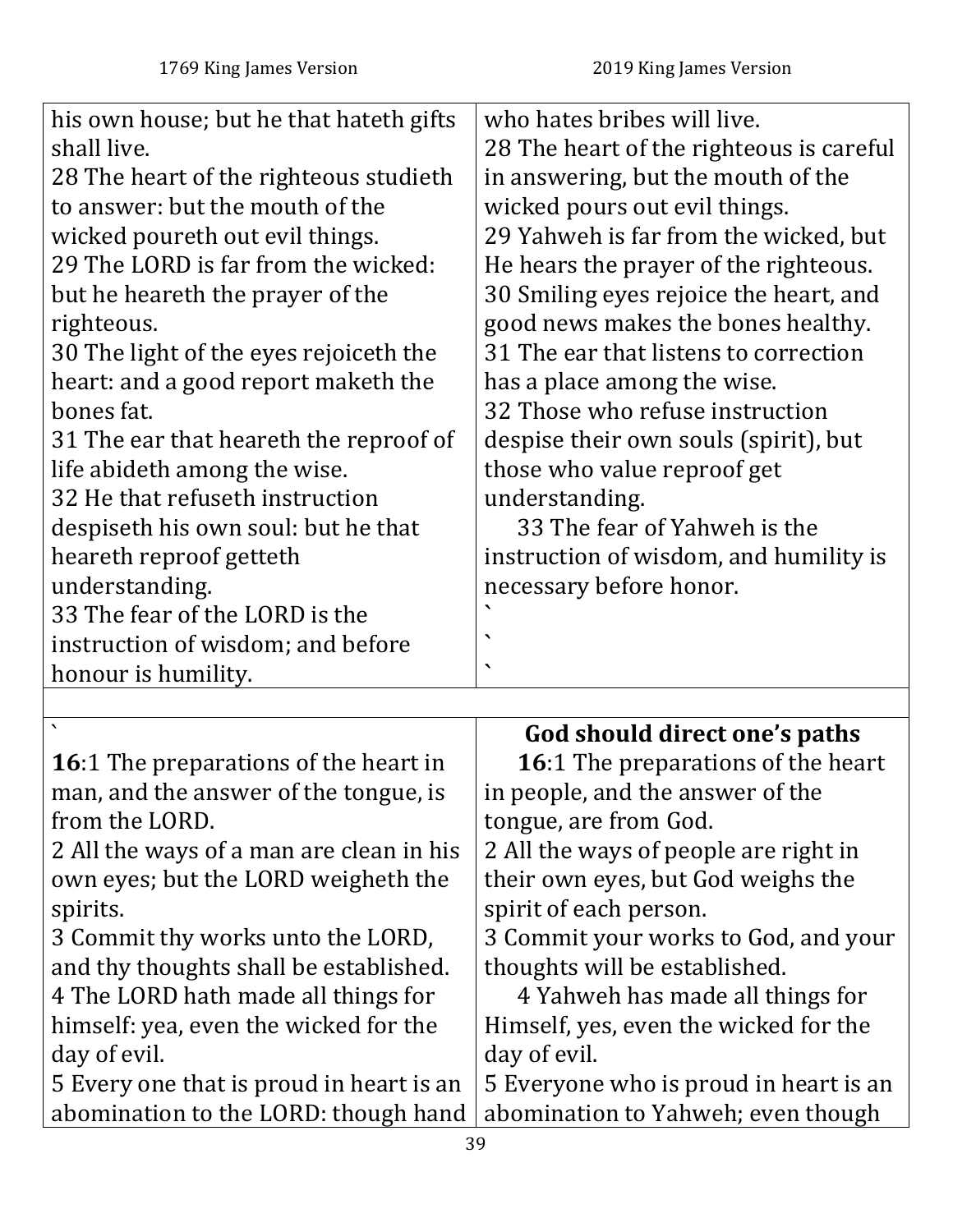| join in hand, he shall not be             | they attempt to hide their wickedness,  |
|-------------------------------------------|-----------------------------------------|
| unpunished.                               | the wicked will not go unpunished.      |
| 6 By mercy and truth iniquity is          | 6 By mercy and truth iniquity is        |
| purged: and by the fear of the LORD       | purged,                                 |
| men depart from evil.                     | as a result of the fear of Yahweh,      |
|                                           | people depart from evil.                |
| 7 When a man's ways please the LORD,      | 7 When the ways of people please        |
| he maketh even his enemies to be at       | God, He makes even some of their        |
| peace with him.                           | enemies to be at peace with them.       |
| 8 Better is a little with righteousness   | 8 Better is a little with righteousness |
| than great revenues without right.        | than great revenues without right.      |
| 9 A man's heart deviseth his way: but     | 9 A person's heart makes decisions,     |
| the LORD directeth his steps.             | but God directs their steps.            |
| 10 A divine sentence is in the lips of    | 10 A divine sentence is on the lips of  |
| the king: his mouth transgresseth not     | the king; his mouth does not sin in     |
| in judgment.                              | judgment.                               |
| 11 A just weight and balance are the      | 11 A just weight and balance are        |
| LORD's: all the weights of the bag are    | Yahweh's. All the weights of the bag    |
| his work.                                 | are His work.                           |
| 12 It is an abomination to kings to       | 12 It is an abomination for kings to    |
| commit wickedness: for the throne is      | commit wickedness, for the throne is    |
| established by righteousness.             | established by righteousness.           |
| 13 Righteous lips are the delight of      | 13 Righteous lips are the delight of    |
| kings; and they love him that speaketh    | kings, and they love those who speak    |
| right.                                    | truth.                                  |
| 14 The wrath of a king is as              | 14 The wrath of a king is like a        |
| messengers of death: but a wise man       | messenger of death, but a wise person   |
| will pacify it.                           | will pacify it.                         |
| 15 In the light of the king's             | 15 In the light of the king's counte-   |
| countenance is life; and his favour is as | nance is life, and his favor is like a  |
| a cloud of the latter rain.               | cloud of the latter rain.               |
| 16 How much better is it to get           | 16 How much better is it to get         |
| wisdom than gold! and to get              | wisdom than gold, and to get            |
| understanding rather to be chosen         | understanding rather than silver!       |
| than silver!                              | 17 The true path of the upright is to   |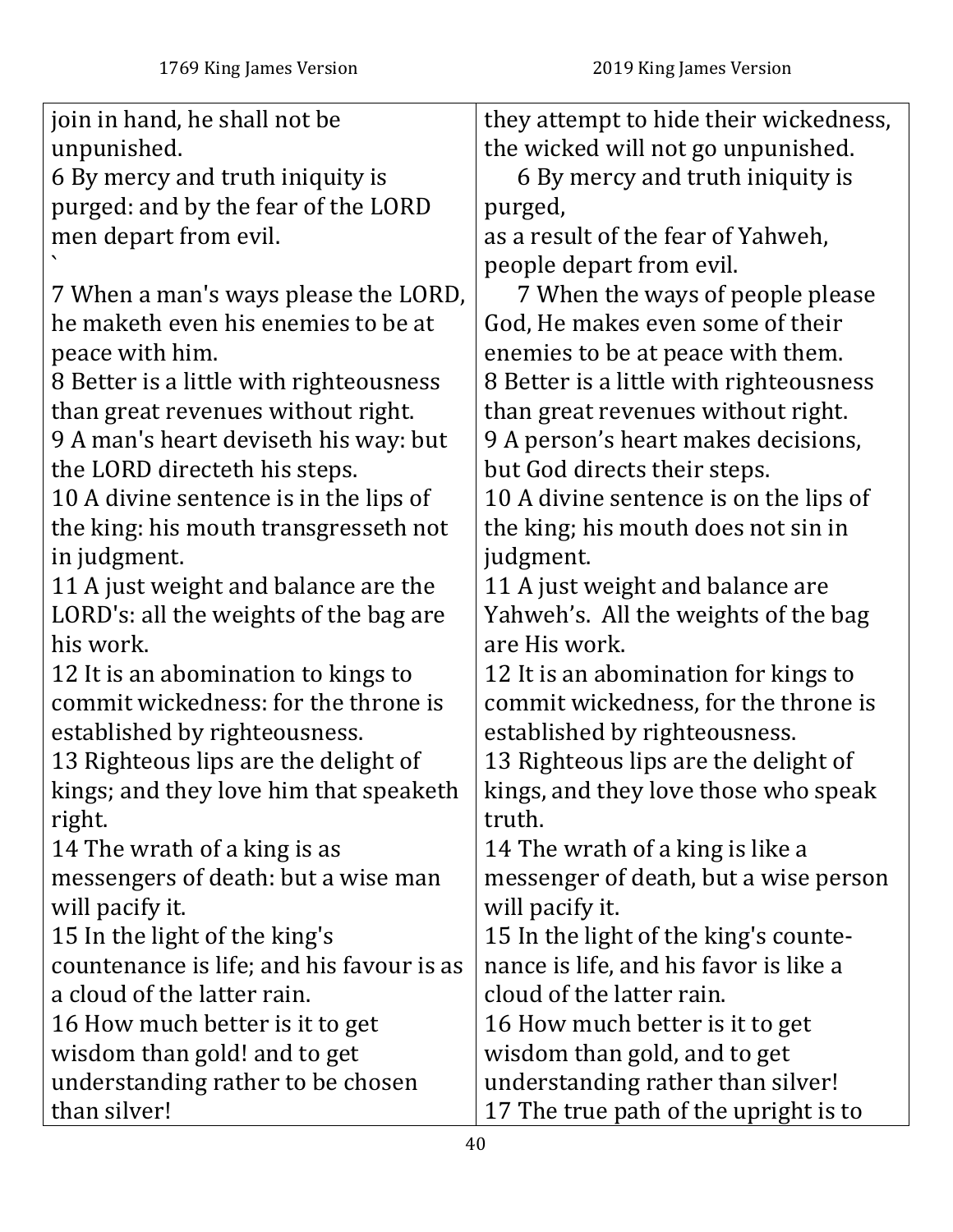| 17 The highway of the upright is to         | depart from evil. Those who steer the    |
|---------------------------------------------|------------------------------------------|
| depart from evil: he that keepeth his       | correct course preserve their soul       |
| way preserveth his soul.                    | (spirit).                                |
| 18 Pride goeth before destruction, and      | 18 Pride goes before destruction and a   |
| an haughty spirit before a fall.            | haughty spirit before a fall.            |
| 19 Better it is to be of an humble spirit   | 19 It is better to be of a humble spirit |
| with the lowly, than to divide the spoil    | with the lowly than to divide plunder    |
| with the proud.                             | with the proud.                          |
| 20 He that handleth a matter wisely         | 20 The person who handles a matter       |
| shall find good: and whoso trusteth in      | wisely will find good, and happy is the  |
| the LORD, happy is he.                      | person who trusts in God.                |
| 21 The wise in heart shall be called        | 21 The wise in heart will be called      |
| prudent: and the sweetness of the lips      | prudent, and pleasant speech             |
| increaseth learning.                        | increases learning.                      |
| 22 Understanding is a wellspring of life    | 22 Understanding is a wellspring of life |
| unto him that hath it: but the              | to the person who has it, but the folly  |
| instruction of fools is folly.              | of fools brings punishment.              |
| 23 The heart of the wise teacheth his       | 23 The good heart of the wise teaches    |
| mouth, and addeth learning to his lips.     | their mouth and adds learning to their   |
|                                             | lips.                                    |
| 24 Pleasant words are as an                 | 24 Pleasant words are like a             |
| honeycomb, sweet to the soul, and           | honeycomb, sweet to the soul (spirit)    |
| health to the bones.                        | and health to the bones.                 |
| 25 There is a way that seemeth right        | 25 There is a path that seems right to a |
| unto a man, but the end thereof are the     | person, but the end of it is the way of  |
| ways of death.                              | death.                                   |
| 26 He that laboureth laboureth for          | 26 Those who labor, labor for them-      |
| himself; for his mouth craveth it of        | selves, for their mouth craves it for    |
| him.                                        | them.                                    |
| 27 An ungodly man diggeth up evil:          | 27 Ungodly people dig up evil, and       |
| and in his lips there is as a burning fire. | from their mouths evil comes forth like  |
|                                             | burning fire.                            |
| 28 A froward man soweth strife: and a       | 28 A stubborn person sows strife, and    |
| whisperer separateth chief friends.         | a gossiper separates close friends.      |
| 29 A violent man enticeth his               | 29 Violent people entice their           |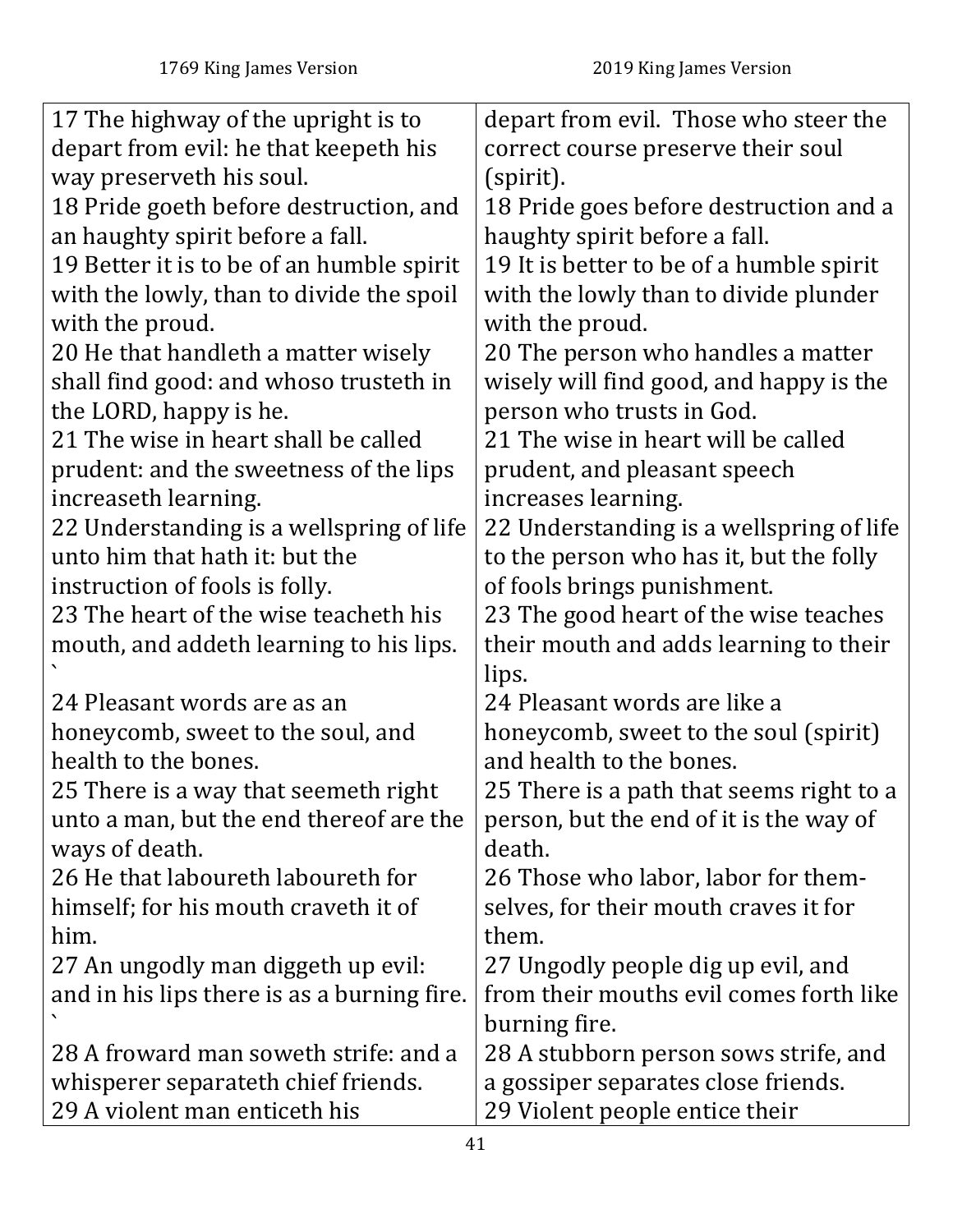| neighbour, and leadeth him into the      | neighbors and lead them into ways           |
|------------------------------------------|---------------------------------------------|
| way that is not good.                    | that are not good.                          |
| 30 He shutteth his eyes to devise        | 30 They shut their eyes to devise           |
| froward things: moving his lips he       | crooked things. Moving their lips, they     |
| bringeth evil to pass.                   | bring evil to pass.                         |
| 31 The hoary head is a crown of glory,   | 31 The gray head is a crown of glory if     |
| if it be found in the way of             | it is found in the way of righteousness.    |
| righteousness.                           | 32 Those who are slow to anger are          |
| 32 He that is slow to anger is better    | better than the mighty, and those who       |
| than the mighty; and he that ruleth his  | rule their spirit are better than those     |
| spirit than he that taketh a city.       | who take a city.                            |
| 33 The lot is cast into the lap; but the | 33 The lot is cast into the lap, but the    |
| whole disposing thereof is of the        | outcome of the whole matter is of God.      |
| LORD.                                    |                                             |
|                                          |                                             |
|                                          | God tests the hearts                        |
| <b>17:1 Better is a dry morsel, and</b>  | <b>17:1 Better is a dry morsel of food</b>  |
| quietness therewith, than an house full  | with quietness than a house full of         |
| of sacrifices with strife.               | sacrifices with fighting.                   |
| 2 A wise servant shall have rule over a  | 2 Wise servants will be promoted over       |
| son that causeth shame, and shall have   | their master's children who cause           |
| part of the inheritance among the        | shame and will have part of the             |
| brethren.                                | inheritance among the children.             |
| 3 The fining pot is for silver, and the  | 3 The refining pot is for silver, and the   |
| furnace for gold: but the LORD trieth    | furnace for gold, but God tests the         |
| the hearts.                              | hearts.                                     |
| 4 A wicked doer giveth heed to false     | 4 A wicked doer gives heed to false         |
| lips; and a liar giveth ear to a naughty | lips, and a liar listens to a lying tongue. |
| tongue.                                  | 5 Those who mock the poor reproach          |
| 5 Whoso mocketh the poor                 | their Maker, and those who are glad at      |
| reproacheth his Maker: and he that is    | calamities will not be unpunished.          |
| glad at calamities shall not be          | 6 Grandchildren are the crown of the        |
| unpunished.                              | old, and the glory of children are their    |
| 6 Children's children are the crown of   |                                             |
|                                          | parents.                                    |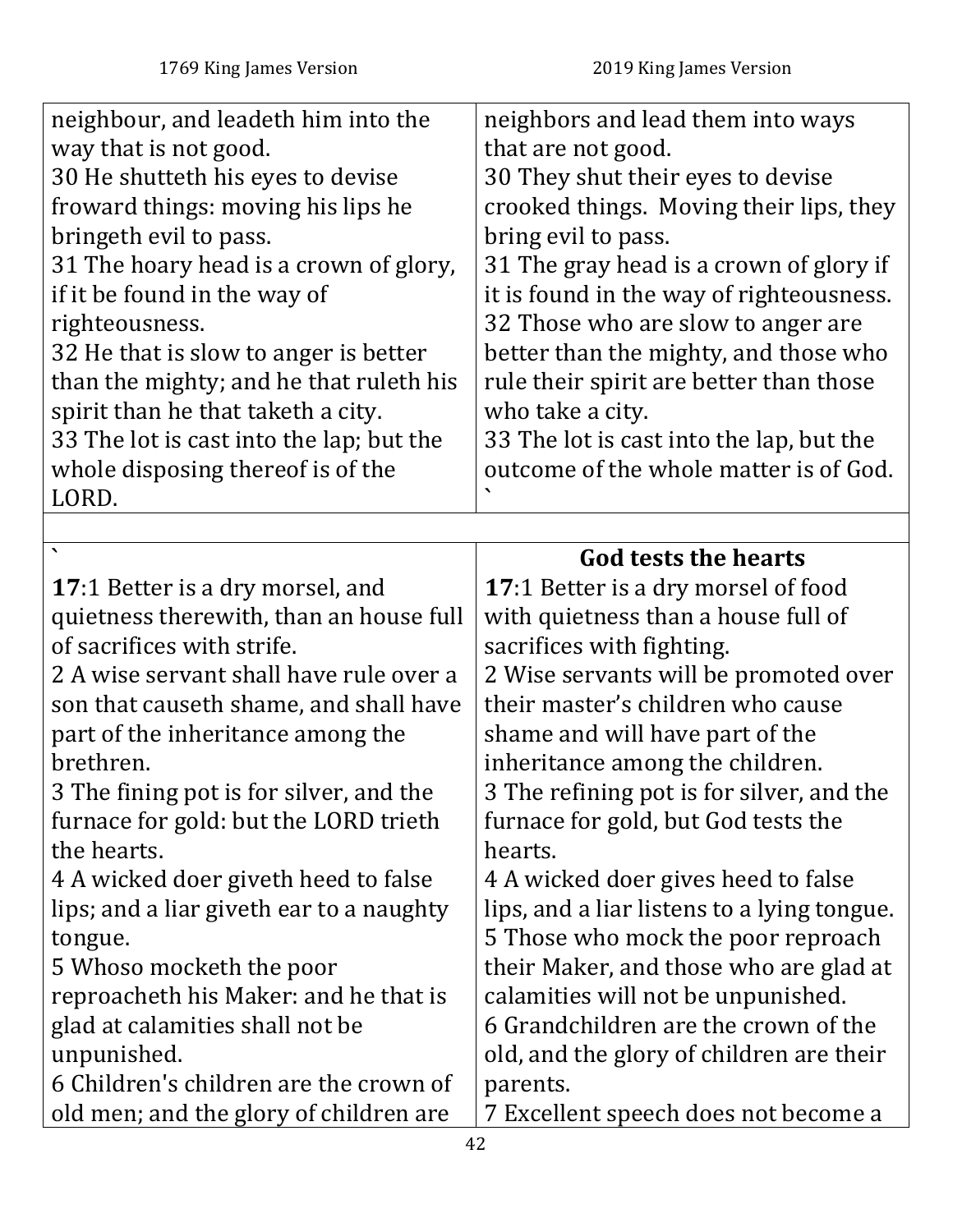| their fathers.                           | fool, much less do lying lips become a   |
|------------------------------------------|------------------------------------------|
| 7 Excellent speech becometh not a        | prince.                                  |
| fool: much less do lying lips a prince.  | 8 A gift is like a precious stone in the |
| 8 A gift is as a precious stone in the   | eyes of the person who receives it;      |
| eyes of him that hath it: whithersoever  | wherever it turns it prospers.           |
| it turneth, it prospereth.               | 9 The person who forgives a sin seeks    |
| 9 He that covereth a transgression       | love, but the person who repeats a       |
| seeketh love; but he that repeateth a    | wrong act divides friends.               |
| matter separateth very friends.          | 10 A reproof has more effect on a wise   |
| 10 A reproof entereth more into a wise   | person than a hundred lashes on a fool.  |
| man than an hundred stripes into a       | 11 An evil person seeks only rebellion;  |
| fool.                                    | therefore, a cruel messenger will be     |
| 11 An evil man seeketh only rebellion:   | sent against him.                        |
| therefore a cruel messenger shall be     | 12 It is better to meet a bear robbed of |
| sent against him.                        | her cubs than to have dealings with      |
| 12 Let a bear robbed of her whelps       | fools in their folly.                    |
| meet a man, rather than a fool in his    | 13 If people reward evil for good, evil  |
| folly.                                   | will not depart from their house.        |
| 13 Whoso rewardeth evil for good, evil   | 14 The beginning of strife is as when a  |
| shall not depart from his house.         | dam begins to leak water; therefore,     |
| 14 The beginning of strife is as when    | stop contention before it becomes        |
| one letteth out water: therefore leave   | destructive.                             |
| off contention, before it be meddled     | 15 The person who justifies the wicked   |
| with.                                    | and the person who condemns the just     |
| 15 He that justifieth the wicked, and he | are both abominations to Yahweh.         |
| that condemneth the just, even they      | 16 Of what use is money in the hand of   |
| both are abomination to the LORD.        | fools to get wisdom, seeing they have    |
| 16 Wherefore is there a price in the     | no heart in it?                          |
| hand of a fool to get wisdom, seeing he  | 17 A friend loves at all times, and a    |
| hath no heart to it?                     | brother or sister is born to share       |
| 17 A friend loveth at all times, and a   | adversity.                               |
| brother is born for adversity.           | 18 Only one void of understanding will   |
| 18 A man void of understanding           | guarantee the debt of another person.    |
| striketh hands, and becometh surety in   | 19 The person who loves strife loves     |
| the presence of his friend.              | sin, and the person who builds a high    |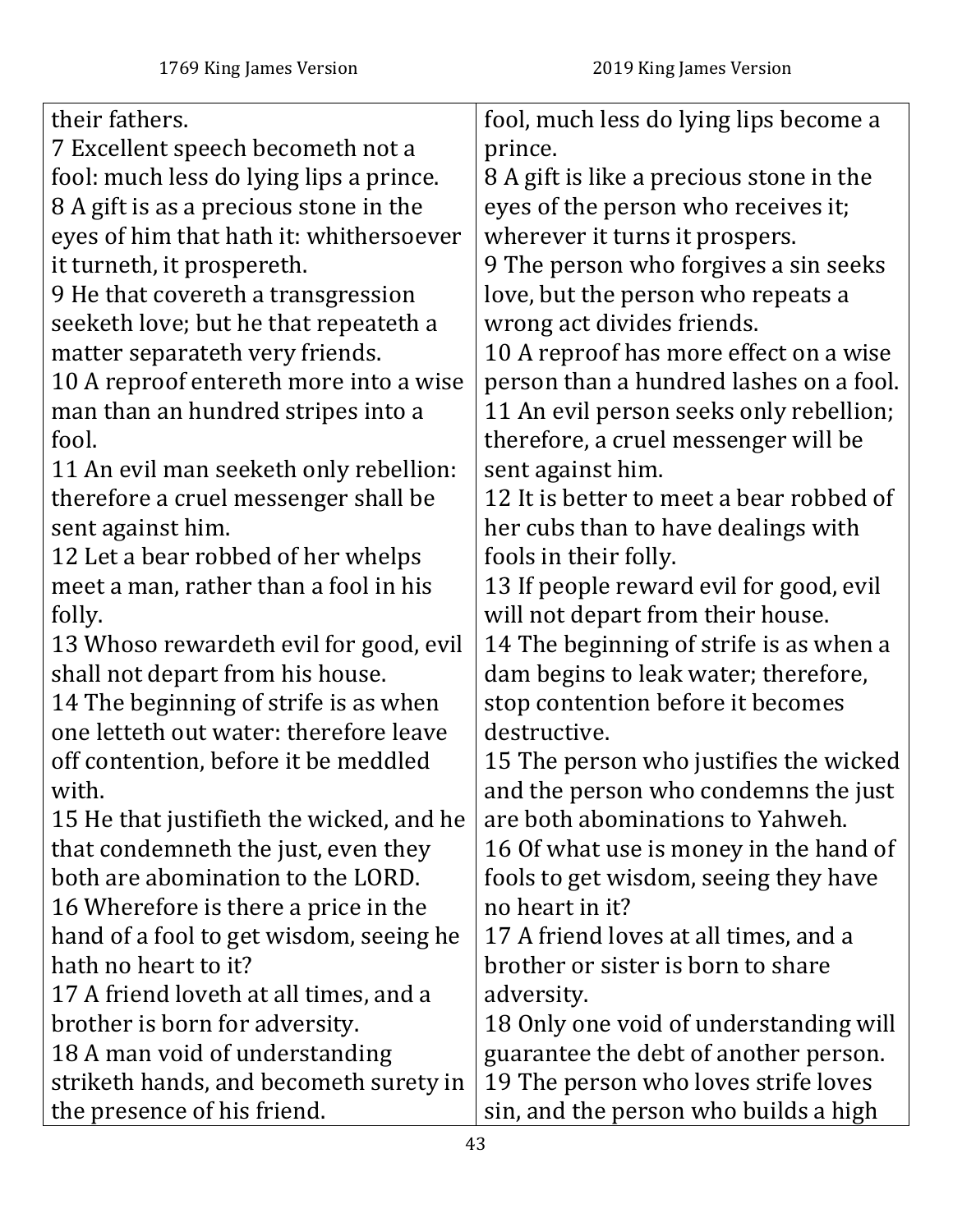| 19 He loveth transgression that loveth     |                                          |
|--------------------------------------------|------------------------------------------|
|                                            | gate is asking for trouble.              |
| strife: and he that exalteth his gate      | 20 The person who has a dishonest        |
| seeketh destruction.                       | heart finds no good, and the person      |
| 20 He that hath a froward heart            | who has a crooked tongue falls into      |
| findeth no good: and he that hath a        | mischief.                                |
| perverse tongue falleth into mischief.     | 21 Having a fool for an offspring brings |
| 21 He that begetteth a fool doeth it to    | sorrow, and the parents of a fool have   |
| his sorrow: and the father of a fool       | no joy.                                  |
| hath no joy.                               | 22 A merry heart does good like a        |
| 22 A merry heart doeth good like a         | medicine, but a broken spirit dries the  |
| medicine: but a broken spirit drieth       | bones.                                   |
| the bones.                                 | 23 A wicked person takes a secret        |
| 23 A wicked man taketh a gift out of       | bribe to pervert the ways of justice.    |
| the bosom to pervert the ways of           | 24 Wisdom is the goal of the person      |
| judgment.                                  | who has understanding, but the eyes of   |
| 24 Wisdom is before him that hath          | a fool wander all over the place.        |
| understanding; but the eyes of a fool      | 25 Foolish children are a grief to their |
| are in the ends of the earth.              | father and bitterness to the woman       |
| 25 A foolish son is a grief to his father, | who bore them.                           |
| and bitterness to her that bare him.       | 26 Also, to punish the just is not good, |
| 26 Also to punish the just is not good,    | nor to flog nobles who are righteous.    |
| nor to strike princes for equity.          | 27 The person who has knowledge          |
| 27 He that hath knowledge spareth his      | speaks sparingly, and a person of        |
| words: and a man of understanding is       | understanding has an excellent spirit.   |
| of an excellent spirit.                    | 28 Even fools, when silent, are counted  |
| 28 Even a fool, when he holdeth his        | wise. The person who remains silent      |
| peace, is counted wise: and he that        | is considered to be a person of          |
| shutteth his lips is esteemed a man of     | understanding.                           |
| understanding.                             |                                          |
|                                            |                                          |
|                                            | <b>Before honor is humility</b>          |
| <b>18:1 Through desire a man, having</b>   | 18:1 Through selfishness some, having    |
| separated himself, seeketh and             | isolated themselves, refuse to seek      |
| intermeddleth with all wisdom.             | wisdom.                                  |
| 2 A fool hath no delight in                | 2 A fool has no delight in understand-   |
|                                            | 44                                       |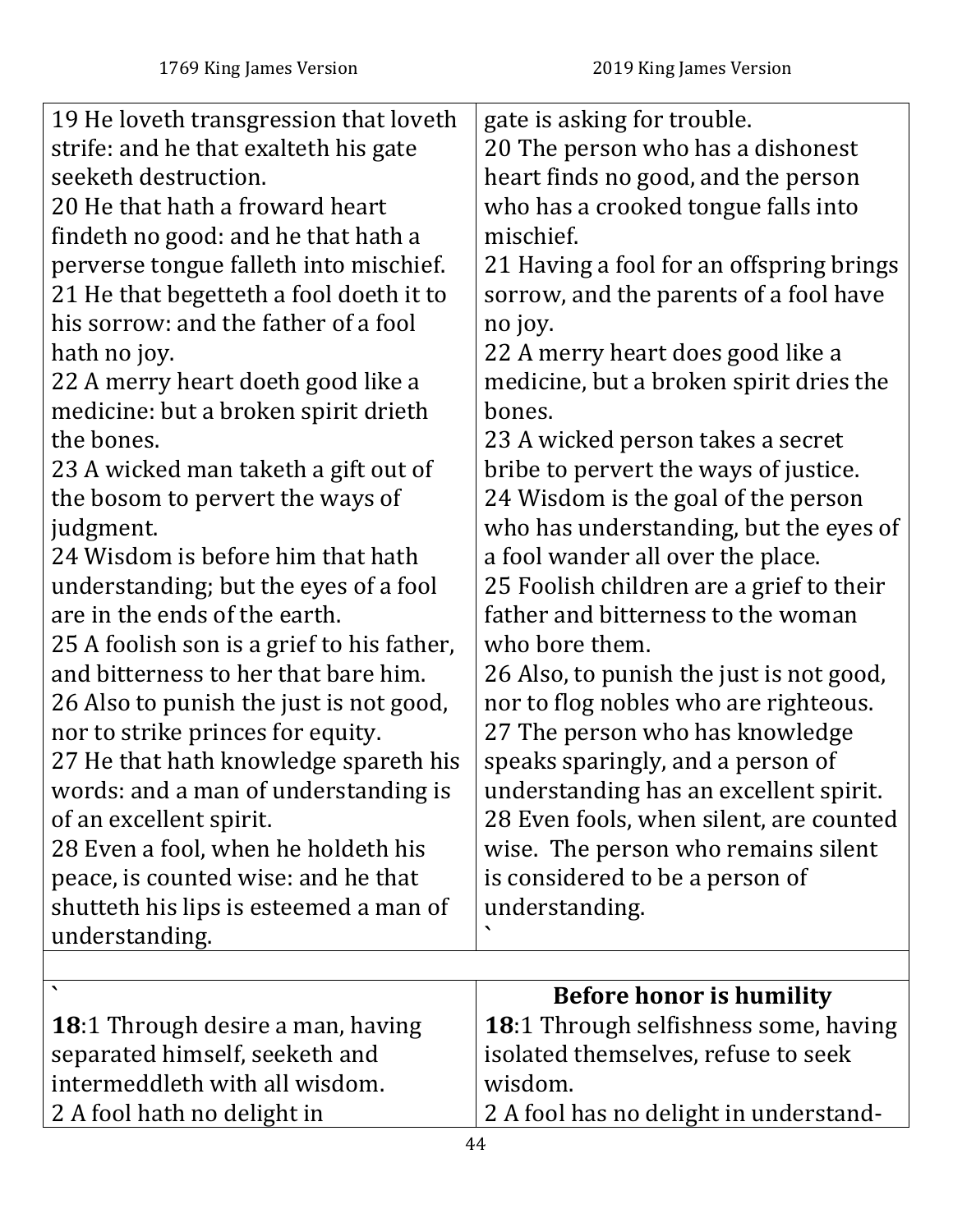| understanding, but that his heart may     | ing, only in expressing their own heart.  |
|-------------------------------------------|-------------------------------------------|
| discover itself.                          | 3 When the wicked come, then also         |
| 3 When the wicked cometh, then            | comes contempt, and with shame            |
| cometh also contempt, and with            | comes disgrace.                           |
| ignominy reproach.                        | 4 The words of a wise person's mouth      |
| 4 The words of a man's mouth are as       | are like deep waters, and the well-       |
| deep waters, and the wellspring of        | spring of wisdom like a flowing brook.    |
| wisdom as a flowing brook.                | 5 It is not good to be partial to the     |
| 5 It is not good to accept the person of  | wicked or to deprive the righteous of     |
| the wicked, to overthrow the righteous    | justice.                                  |
| in judgment.                              | 6 A fool's lips enter into contention,    |
| 6 A fool's lips enter into contention,    | and their mouth calls for strokes on      |
| and his mouth calleth for strokes.        | their back.                               |
| 7 A fool's mouth is his destruction, and  | 7 A fool's mouth is their destruction,    |
| his lips are the snare of his soul.       | and their lips are the snare of their     |
|                                           | soul (spirit).                            |
| 8 The words of a talebearer are as        | 8 The words of a talebearer are like      |
| wounds, and they go down into the         | wounds, and they may strike into the      |
| innermost parts of the belly.             | innermost parts of the heart.             |
| 9 He also that is slothful in his work is | 9 Those who are slothful in their work    |
| brother to him that is a great waster.    | are related to those who are great        |
|                                           | wasters.                                  |
| 10 The name of the LORD is a strong       | 10 The name (nature) of God is a          |
| tower: the righteous runneth into it,     | strong tower; the righteous person        |
| and is safe.                              | runs into it and is safe.                 |
| 11 The rich man's wealth is his strong    | 11 The wealth of rich people is their     |
| city, and as an high wall in his own      | strong city, like a high wall in their    |
| conceit.                                  | imagination.                              |
| 12 Before destruction the heart of man    | 12 Before destruction the heart of a      |
| is haughty, and before honour is          | person is haughty, but before honor is    |
| humility.                                 | humility.                                 |
| 13 He that answereth a matter before      | 13 If a person decides a matter before    |
| he heareth it, it is folly and shame unto | fully hearing it, this is folly and shame |
| him.                                      | to the person.                            |
| 14 The spirit of a man will sustain his   | 14 A strong spirit can win over illness,  |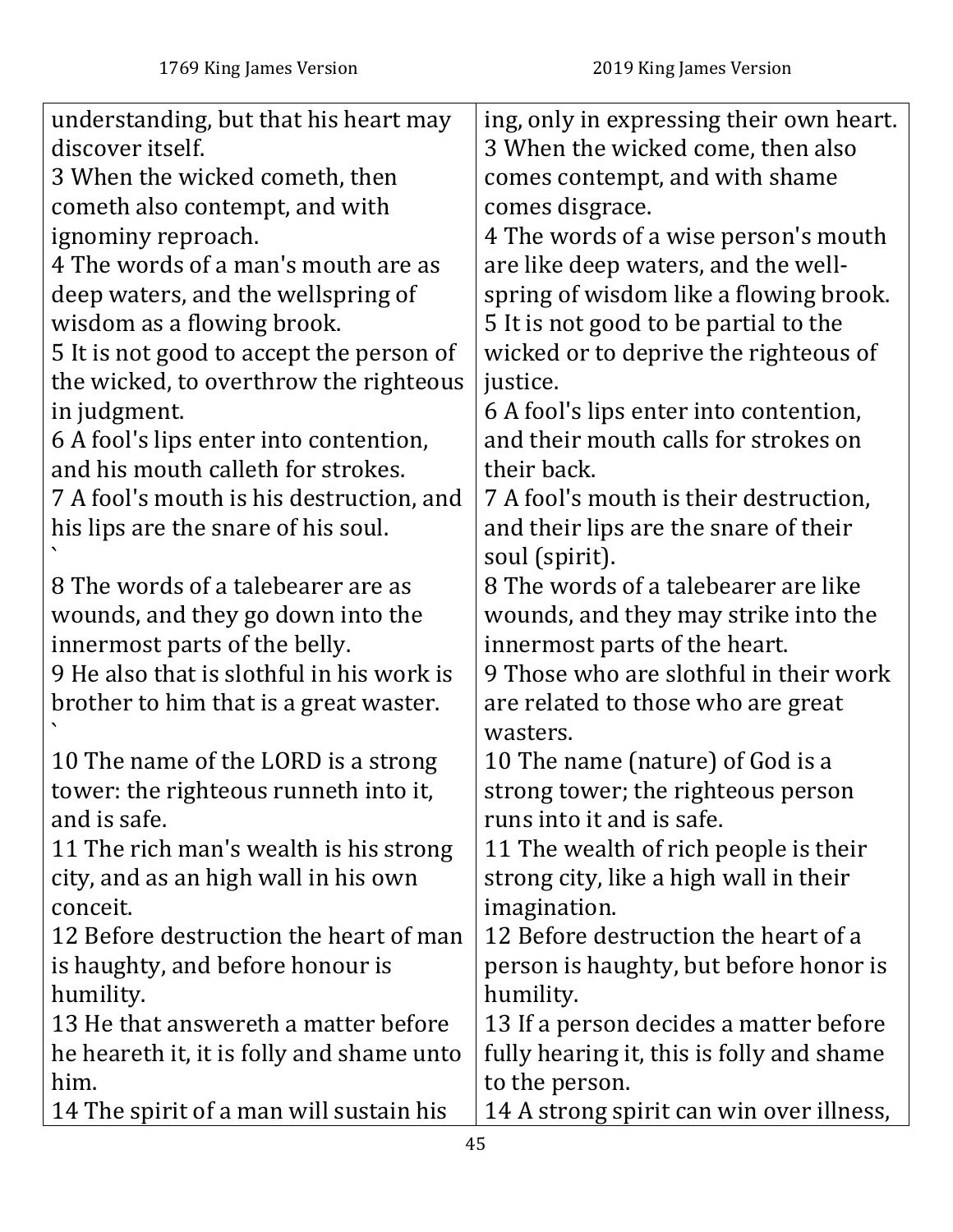| infirmity; but a wounded spirit who      | but who can bear a wounded spirit?           |
|------------------------------------------|----------------------------------------------|
| can bear?                                | 15 The heart of the prudent gets             |
| 15 The heart of the prudent getteth      | knowledge, and the ear of the wise           |
| knowledge; and the ear of the wise       | seeks knowledge.                             |
| seeketh knowledge.                       | 16 A person's gift makes room for the        |
| 16 A man's gift maketh room for him,     | person and brings the person before          |
| and bringeth him before great men.       | great people.                                |
| 17 He that is first in his own cause     | 17 Those who speak first in their own        |
| seemeth just; but his neighbour          | cause seem to be right, until their          |
| cometh and searcheth him.                | neighbor comes and questions them.           |
| 18 The lot causeth contentions to        | 18 Casting lots causes contentions to        |
| cease, and parteth between the mighty.   | cease and keeps the mighty from              |
|                                          | fighting.                                    |
| 19 A brother offended is harder to be    | 19 An offended relative is harder to be      |
| won than a strong city: and their        | won over than a strong city, and their       |
| contentions are like the bars of a       | contentions are like the bars of a           |
| castle.                                  | castle.                                      |
| 20 A man's belly shall be satisfied with | 20 Some people will be satisfied with        |
| the fruit of his mouth; and with the     | the fruit of their mouth; and with the       |
| increase of his lips shall he be filled. | increase of their lips, they will be filled. |
| 21 Death and life are in the power of    | 21 Death and life are in the power of        |
| the tongue: and they that love it shall  | the tongue, and those who love it will       |
| eat the fruit thereof.                   | eat its fruit.                               |
| 22 Whoso findeth a wife findeth a good   | 22 Whoever finds a wife finds a good         |
| thing, and obtaineth favour of the       | thing and obtains the favor of Yahweh.       |
| LORD.                                    | 23 The poor have to beg, but the rich        |
| 23 The poor useth intreaties; but the    | person answers roughly.                      |
| rich answereth roughly.                  | 24 To have friends, one must be              |
| 24 A man that hath friends must shew     | friendly, and some friends stick closer      |
| himself friendly: and there is a friend  | than a relative.                             |
| that sticketh closer than a brother.     |                                              |
|                                          |                                              |

|                                                                                                    | Get the wisdom of God |
|----------------------------------------------------------------------------------------------------|-----------------------|
| <b>19:1</b> Better is the poor that walketh in $\vert$ <b>19:1</b> Better are the poor who walk in |                       |
| his integrity, than he that is perverse in $\vert$ their integrity, than those who are             |                       |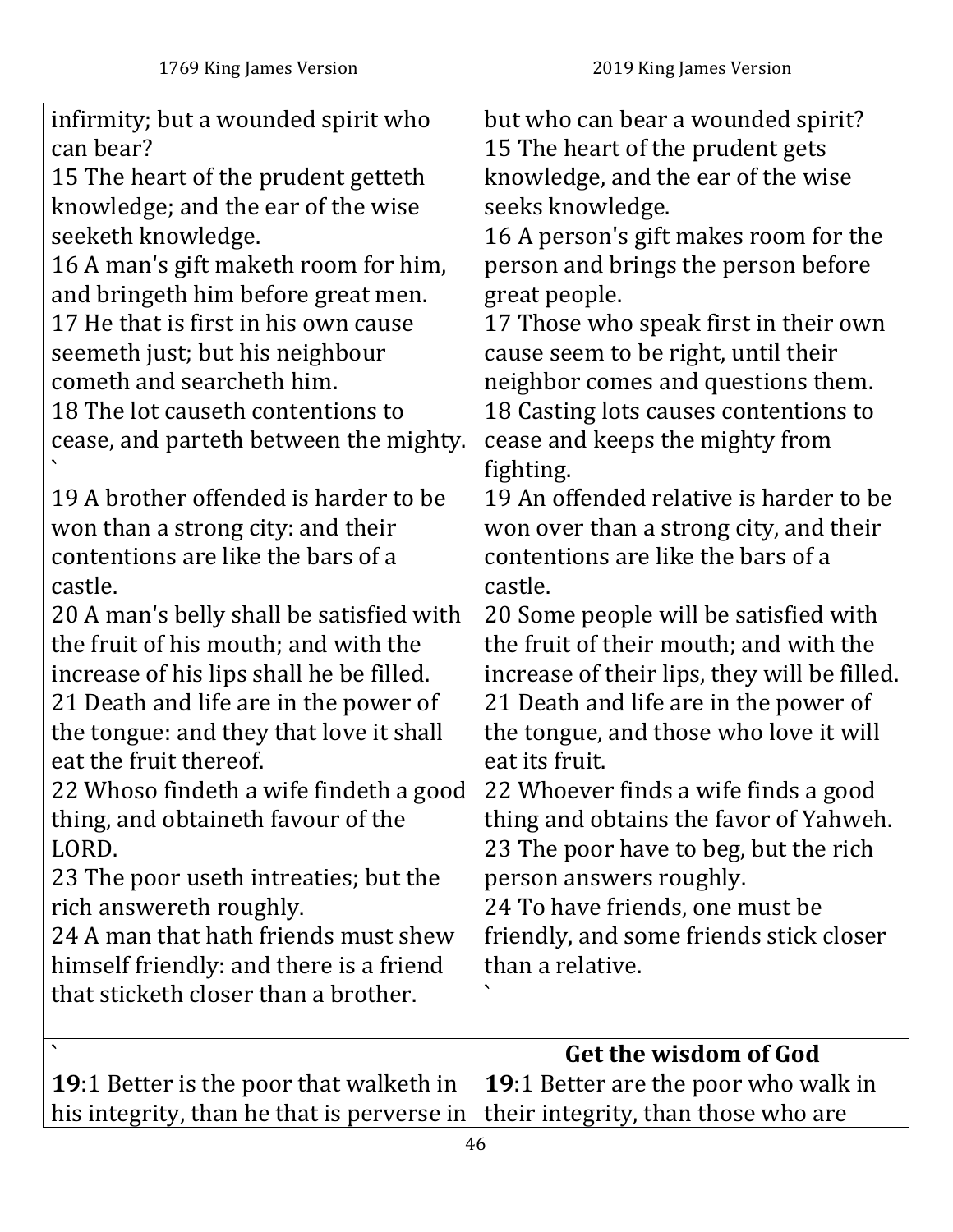| his lips, and is a fool.                 | crooked in their talk and are fools.      |
|------------------------------------------|-------------------------------------------|
| 2 Also, that the soul be without         | 2 The soul (spirit) in a hurry for        |
| knowledge, it is not good; and he that   | knowledge is not good, and those who      |
| hasteth with his feet sinneth.           | run after it too fast get lost.           |
| 3 The foolishness of man perverteth      | 3 The foolishness of people perverts      |
| his way: and his heart fretteth against  | their way, and their hearts fret against  |
| the LORD.                                | Yahweh.                                   |
| 4 Wealth maketh many friends; but the    | 4 Wealth makes many friends, but the      |
| poor is separated from his neighbour.    | poor are avoided by their neighbors.      |
| 5 A false witness shall not be           | 5 A false witness will not be             |
| unpunished, and he that speaketh lies    | unpunished, and those who speak lies      |
| shall not escape.                        | will not escape.                          |
| 6 Many will intreat the favour of the    | 6 Many will entreat the favor of the      |
| prince: and every man is a friend to     | prince, and every person is a friend to   |
| him that giveth gifts.                   | the person who gives gifts.               |
| 7 All the brethren of the poor do hate   | 7 All the relatives of the poor hate the  |
| him: how much more do his friends go     | poor, and their friends go far from       |
| far from him? he pursueth them with      | them. The poor pursue them with           |
| words, yet they are wanting to him.      | words, yet they flee.                     |
| 8 He that getteth wisdom loveth his      | 8 The people who get the wisdom of        |
| own soul: he that keepeth                | God love their own soul (spirit). Those   |
| understanding shall find good.           | who value understanding will find         |
|                                          | good.                                     |
| 9 A false witness shall not be           | 9 A false witness will not be             |
| unpunished, and he that speaketh lies    | unpunished, and the person who            |
| shall perish.                            | speaks lies will perish.                  |
| 10 Delight is not seemly for a fool;     | 10 Luxury is not fitting for a fool, much |
| much less for a servant to have rule     | less for a servant to rule over princes.  |
| over princes.                            | 11 The discretion of a person turns       |
| 11 The discretion of a man deferreth     | away anger, and it is gracious to         |
| his anger; and it is his glory to pass   | forgive a sin.                            |
| over a transgression.                    | 12 The king's wrath is like the roaring   |
| 12 The king's wrath is as the roaring of | of a lion, but his favor is like dew upon |
| a lion; but his favour is as dew upon    | the grass.                                |
| the grass.                               | 13 A foolish child is the calamity of     |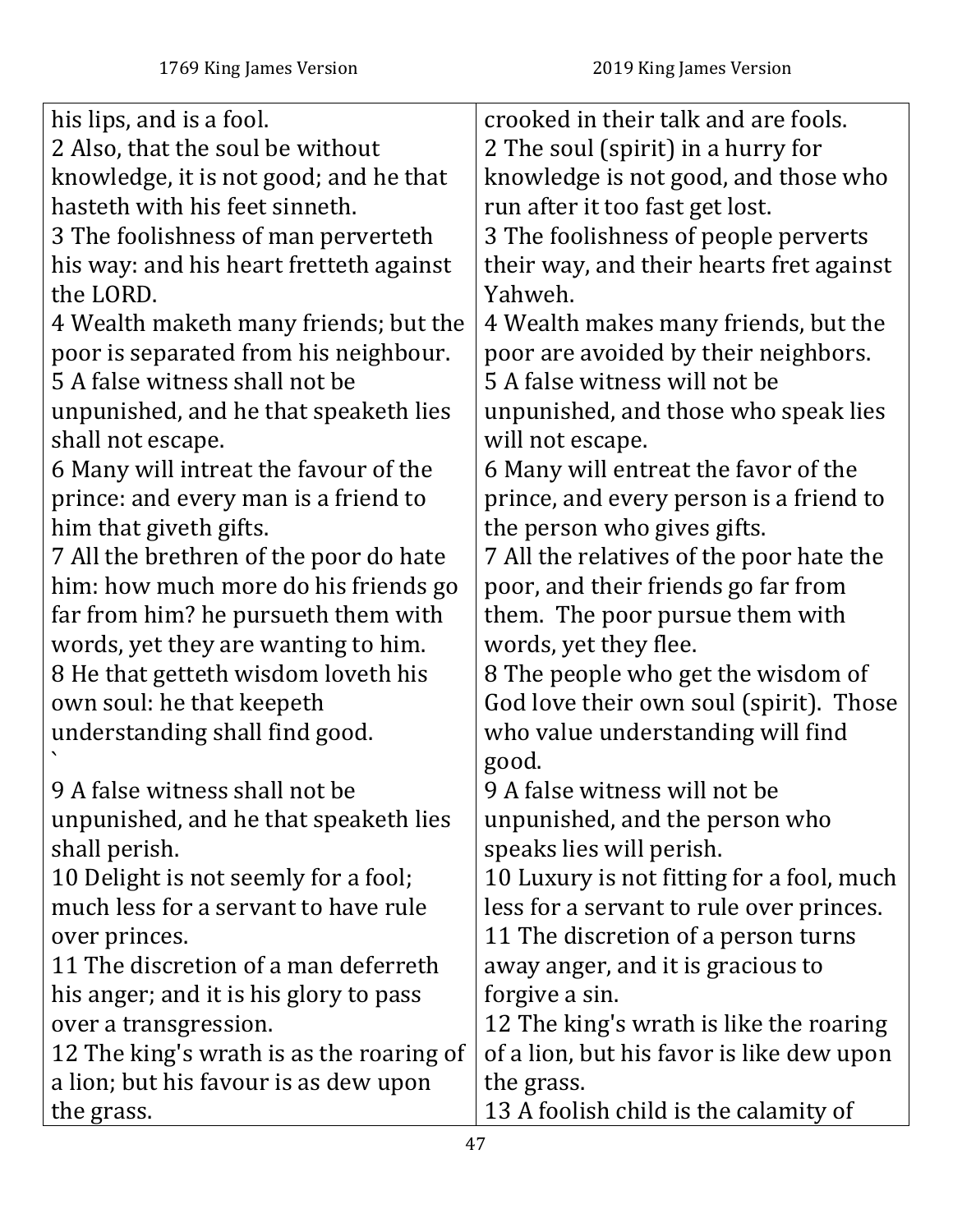| 13 A foolish son is the calamity of his<br>father: and the contentions of a wife<br>are a continual dropping. | their parents, and the quarreling of a<br>spouse is like the torture of continual<br>dripping water. |
|---------------------------------------------------------------------------------------------------------------|------------------------------------------------------------------------------------------------------|
| 14 House and riches are the                                                                                   | 14 House and riches are the                                                                          |
| inheritance of fathers: and a prudent                                                                         | inheritance of people, and a prudent                                                                 |
| wife is from the LORD.                                                                                        | wife is from Yahweh.                                                                                 |
| 15 Slothfulness casteth into a deep                                                                           | 15 Laziness casts into a deep sleep,                                                                 |
| sleep; and an idle soul shall suffer                                                                          | and an idle person will suffer hunger.                                                               |
| hunger.                                                                                                       | 16 People who keep the                                                                               |
| 16 He that keepeth the commandment                                                                            | commandments keep their own soul                                                                     |
| keepeth his own soul; but he that                                                                             | (spirit), but those who despise                                                                      |
| despiseth his ways shall die.                                                                                 | Yahweh's ways will die.                                                                              |
| 17 He that hath pity upon the poor                                                                            | 17 The person who has pity upon the                                                                  |
| lendeth unto the LORD; and that which                                                                         | poor lends to Yahweh, and that which                                                                 |
| he hath given will he pay him again.                                                                          | is given to Yahweh will be paid back.                                                                |
| 18 Chasten thy son while there is hope,                                                                       | 18 Chasten your children while there                                                                 |
| and let not thy soul spare for his                                                                            | is hope, and do not spare them because                                                               |
| crying.                                                                                                       | of their crying.                                                                                     |
| 19 A man of great wrath shall suffer                                                                          | 19 A person of great wrath will suffer                                                               |
| punishment: for if thou deliver him,                                                                          | punishment; and if you help the                                                                      |
| yet thou must do it again.                                                                                    | person, you will have to do it again.                                                                |
| 20 Hear counsel, and receive                                                                                  | 20 Listen to righteous advice, and                                                                   |
| instruction, that thou mayest be wise                                                                         | receive instruction, so that you may be                                                              |
| in thy latter end.                                                                                            | wise in your later years.                                                                            |
| 21 There are many devices in a man's                                                                          | 21 There are many conflicting                                                                        |
| heart; nevertheless the counsel of the                                                                        | thoughts in a person's heart;                                                                        |
| LORD, that shall stand.                                                                                       | nevertheless, the counsel of God will                                                                |
|                                                                                                               | stand.                                                                                               |
| 22 The desire of a man is his kindness:                                                                       | 22 The desire of a person is for                                                                     |
| and a poor man is better than a liar.                                                                         | faithfulness, and a poor person is                                                                   |
|                                                                                                               | better than a liar.                                                                                  |
| 23 The fear of the LORD tendeth to life:                                                                      | 23 The fear of Yahweh tends to life,                                                                 |
| and he that hath it shall abide satisfied;                                                                    | and the person who has it will abide                                                                 |
| he shall not be visited with evil.                                                                            | satisfied; they will not be visited by                                                               |
|                                                                                                               | evil.                                                                                                |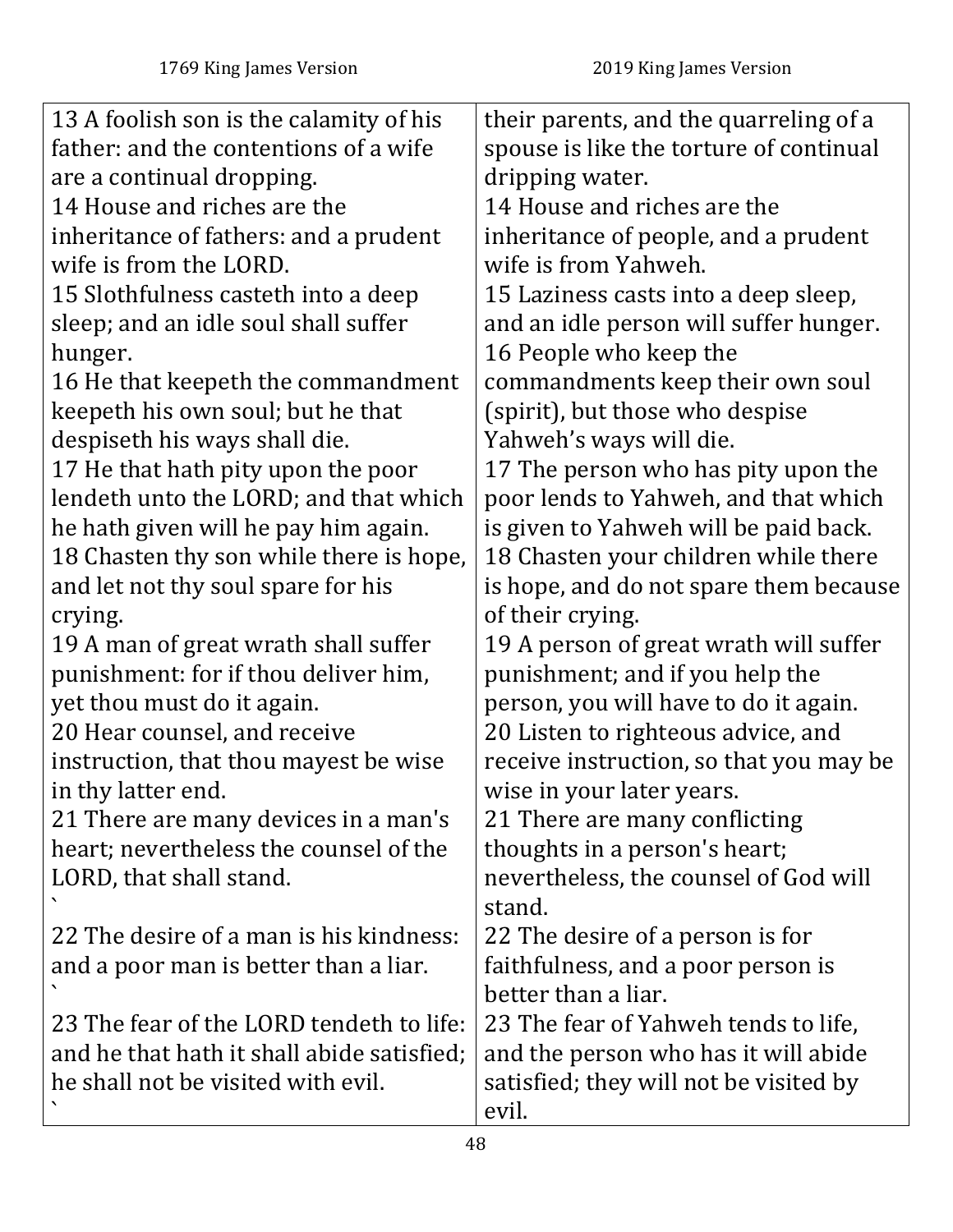| 24 A slothful man hideth his hand in          | 24 A Lazy person hides their hand in      |
|-----------------------------------------------|-------------------------------------------|
| his bosom, and will not so much as            | their bosom and will not so much as       |
| bring it to his mouth again.                  | bring it to their mouth again.            |
| 25 Smite a scorner, and the simple will       | 25 Strike down a scorner, and the         |
| beware: and reprove one that hath             | simple will beware; and reprove one       |
| understanding, and he will understand         | who has understanding, and this           |
| knowledge.                                    | person will understand knowledge.         |
| 26 He that wasteth his father, and            | 26 Those who steal from their father      |
| chaseth away his mother, is a son that        | and chase away their mother cause         |
| causeth shame, and bringeth reproach.         | shame and disgrace.                       |
| 27 Cease, my son, to hear the                 | 27 Cease, my children, to hear the        |
| instruction that causeth to err from the      | instruction that causes you to err from   |
| words of knowledge.                           | the words of knowledge.                   |
| 28 An ungodly witness scorneth                | 28 An ungodly witness scorns justice,     |
| judgment: and the mouth of the                | and the mouth of the wicked eagerly       |
| wicked devoureth iniquity.                    | drinks evil.                              |
| 29 Judgments are prepared for                 | 29 Judgments are prepared for             |
| scorners, and stripes for the back of         | scorners and whippings for the backs      |
| fools.                                        | of fools.                                 |
|                                               |                                           |
|                                               | Whoever is deceived by strong             |
|                                               | drink is not wise                         |
| <b>20:1</b> Wine is a mocker, strong drink is | 20:1 Wine is a mocker, strong drink is    |
| raging: and whosoever is deceived             | raging, and whoever is deceived by        |
| thereby is not wise.                          | them is not wise.                         |
| 2 The fear of a king is as the roaring of     | 2 The anger of a king is like the roaring |
| a lion: whoso provoketh him to anger          | of a lion; those who provoke him to       |
| sinneth against his own soul.                 | anger sin against their own soul          |
|                                               | (spirit).                                 |
| 3 It is an honour for a man to cease          | 3 It is honorable to cease from strife,   |
| from strife: but every fool will be           | but fools do not stop quarreling.         |
| meddling.                                     | 4 Lazy people will not plow because of    |
| 4 The sluggard will not plow by reason        | the cold; therefore, they will beg at     |
| of the cold; therefore shall he beg in        | harvest time and have nothing.            |
| harvest, and have nothing.                    | 5 Counsel in one's heart is like deep     |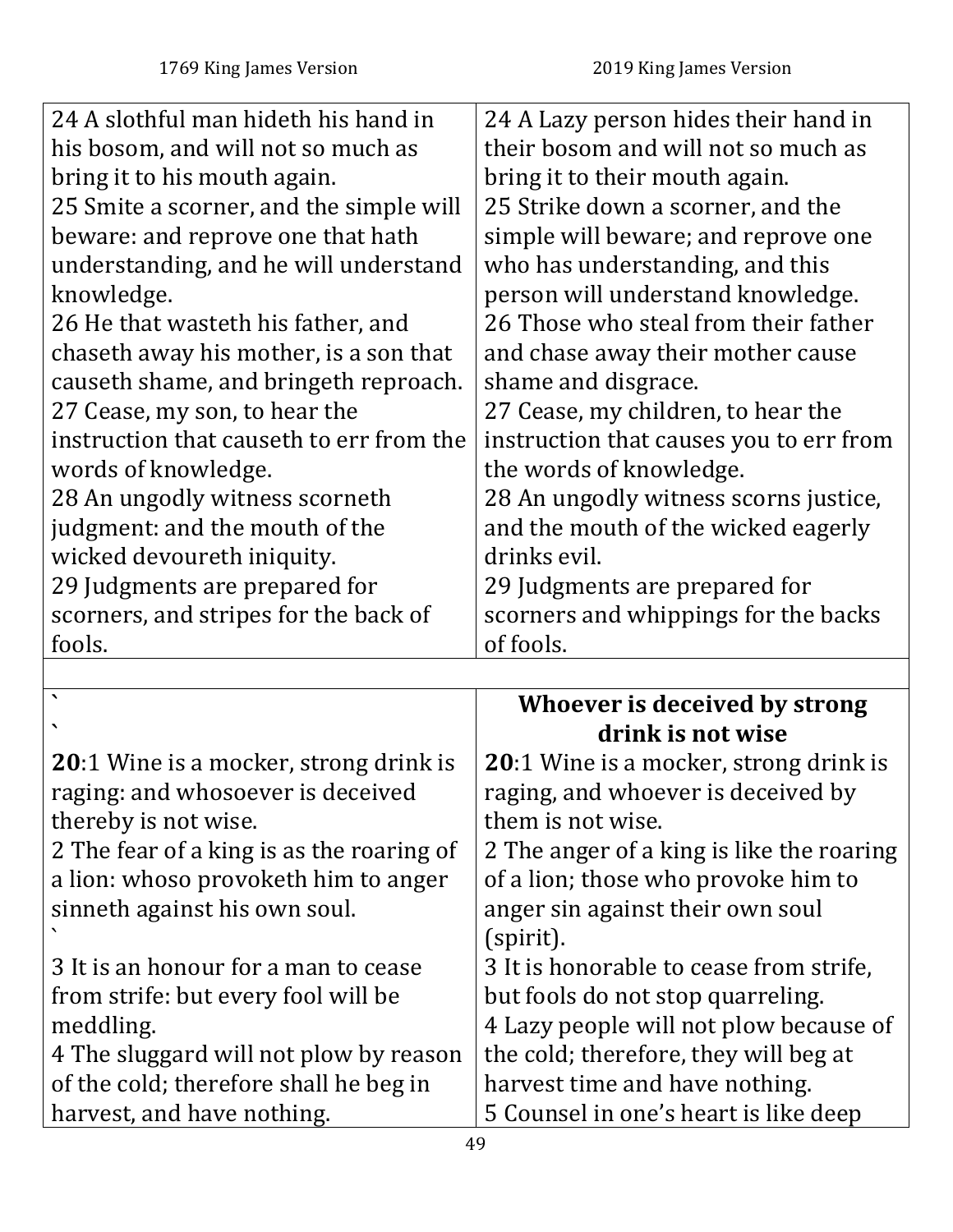| 5 Counsel in the heart of man is like    | water, but a person of understanding       |
|------------------------------------------|--------------------------------------------|
| deep water; but a man of                 | will draw it out.                          |
| understanding will draw it out.          | 6 Most people will proclaim their own      |
| 6 Most men will proclaim every one       | goodness, but who can find a wholly        |
| his own goodness: but a faithful man     | virtuous person?                           |
| who can find?                            | 7 The just walk in their integrity, and    |
| 7 The just man walketh in his integrity: | their children are blessed after them.     |
| his children are blessed after him.      | 8 A king sitting on the throne of          |
| 8 A king that sitteth in the throne of   | judgment sifts all the evil with his eyes. |
| judgment scattereth away all evil with   | 9 Who can say, "I have made my heart       |
| his eyes.                                | clean; I am pure from sin?"                |
| 9 Who can say, I have made my heart      | 10 Different weights and measures for      |
| clean, I am pure from my sin?            | buying versus for selling are an           |
| 10 Divers weights, and divers            | abomination to God.                        |
| measures, both of them are alike         | 11 Even children are known by their        |
| abomination to the LORD.                 | actions, whether their work is pure        |
| 11 Even a child is known by his doings,  | and whether it is right.                   |
| whether his work be pure, and            | 12 Both the hearing ear and the seeing     |
| whether it be right.                     | eye have been made by God.                 |
| 12 The hearing ear, and the seeing eye,  | 13 Do not love sleep lest you come to      |
| the LORD hath made even both of          | poverty; open your eyes, and you will      |
| them.                                    | be satisfied with food.                    |
| 13 Love not sleep, lest thou come to     | 14 "It is not worth much; it is not        |
| poverty; open thine eyes, and thou       | worth much," say the buyers, but           |
| shalt be satisfied with bread.           | afterward they boast of clever             |
| 14 It is naught, it is naught, saith the | bargaining.                                |
| buyer: but when he is gone his way,      | 15 There are gold and a multitude of       |
| then he boasteth.                        | rubies, but the lips of knowledge are a    |
| 15 There is gold, and a multitude of     | precious jewel.                            |
| rubies: but the lips of knowledge are a  | 16 Take a person's garment that has        |
| precious jewel.                          | given surety for a stranger, and take      |
| 16 Take his garment that is surety for   | the pledge of a person for a stranger.     |
| a stranger: and take a pledge of him for | 17 The food of deceit is sweet to some,    |
| a strange woman.                         | but afterward their mouths will be         |
| 17 Bread of deceit is sweet to a man;    | filled with gravel.                        |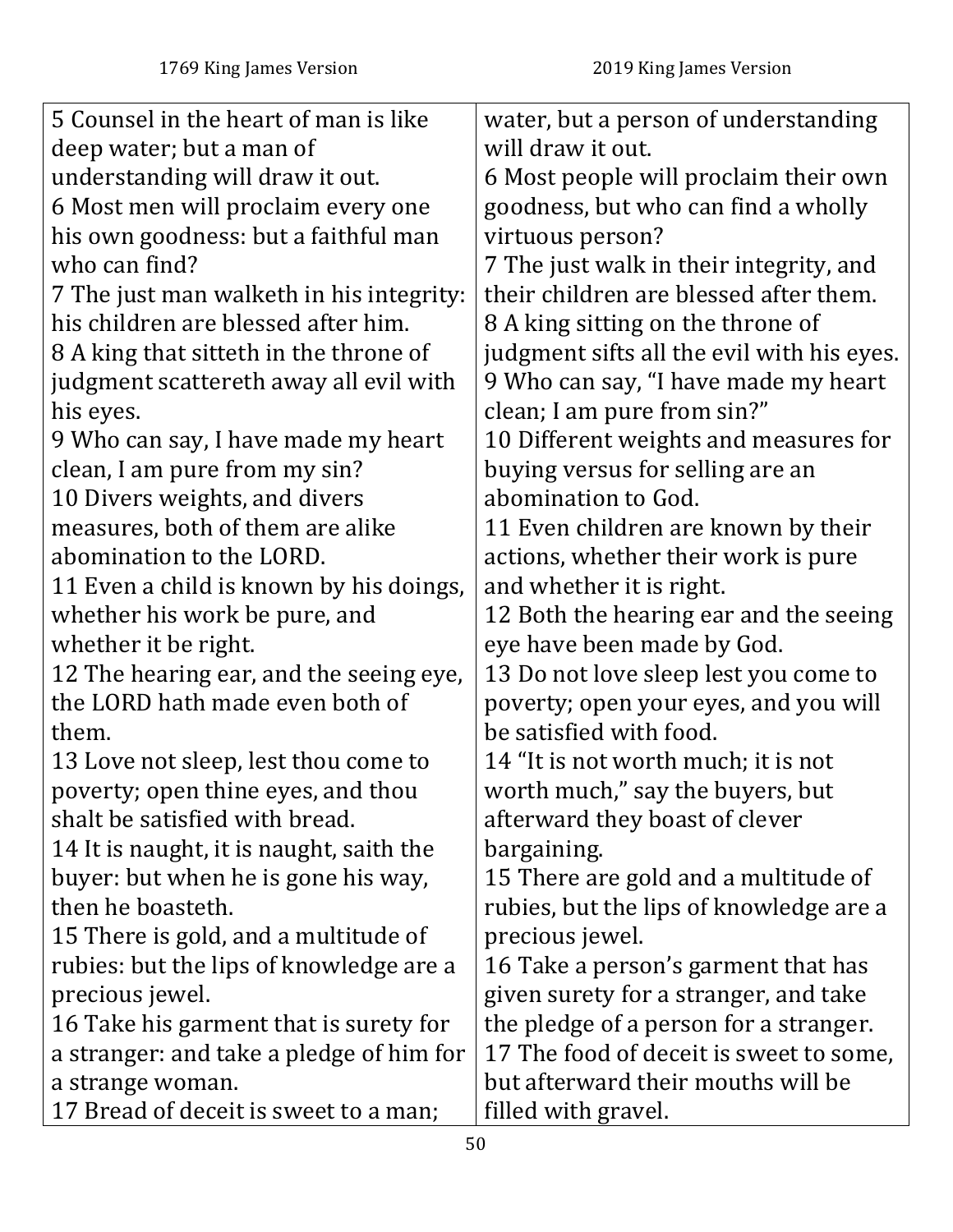| but afterwards his mouth shall be        | 18 Wise purposes are established by      |
|------------------------------------------|------------------------------------------|
| filled with gravel.                      | wise discussion, and only with good      |
| 18 Every purpose is established by       | advice make war.                         |
| counsel: and with good advice make       | 19 The person who goes about as a        |
| war.                                     | talebearer reveals secrets; therefore,   |
| 19 He that goeth about as a talebearer   | do not meddle with the person who is     |
| revealeth secrets: therefore meddle      | a flatterer.                             |
| not with him that flattereth with his    | 20 Those who curse their father or       |
| lips.                                    | their mother will have their lamp put    |
| 20 Whoso curseth his father or his       | out in obscure darkness.                 |
| mother, his lamp shall be put out in     | 21 An inheritance may be gotten          |
| obscure darkness.                        | hastily at the beginning, but the end of |
| 21 An inheritance may be gotten          | the matter will not be a blessing.       |
| hastily at the beginning; but the end    | 22 Do not say, "I will repay evil." But  |
| thereof shall not be blessed.            | wait on God, and He will save you.       |
| 22 Say not thou, I will recompense evil; | 23 The use of different weights when     |
| but wait on the LORD, and he shall       | buying than when selling is an           |
| save thee.                               | abomination to God, and a false          |
| 23 Divers weights are an abomination     | balance is not good.                     |
| unto the LORD; and a false balance is    | 24 Our lives are of God. How then can    |
| not good.                                | anyone understand their own way?         |
| 24 Man's goings are of the LORD; how     | 25 It is a mistake for a person to       |
| can a man then understand his own        | devour that which is holy and            |
| way?                                     | afterward make an inquiry.               |
| 25 It is a snare to the man who          | 26 A wise king winnows the wicked        |
| devoureth that which is holy, and after  | like chaff and drives the winnowing      |
| vows to make enquiry.                    | wheel over them.                         |
| 26 A wise king scattereth the wicked,    | 27 The spirit of a person is the lamp of |
| and bringeth the wheel over them.        | God, searching all the inward parts of   |
| 27 The spirit of man is the candle of    | the person.                              |
| the LORD, searching all the inward       | 28 Mercy and truth preserve the king,    |
| parts of the belly.                      | and his throne is upheld by mercy.       |
| 28 Mercy and truth preserve the king:    | 29 The glory of the young is their       |
| and his throne is upholden by mercy.     | strength, and the dignity of the old is  |
| 29 The glory of young men is their       | their gray heads.                        |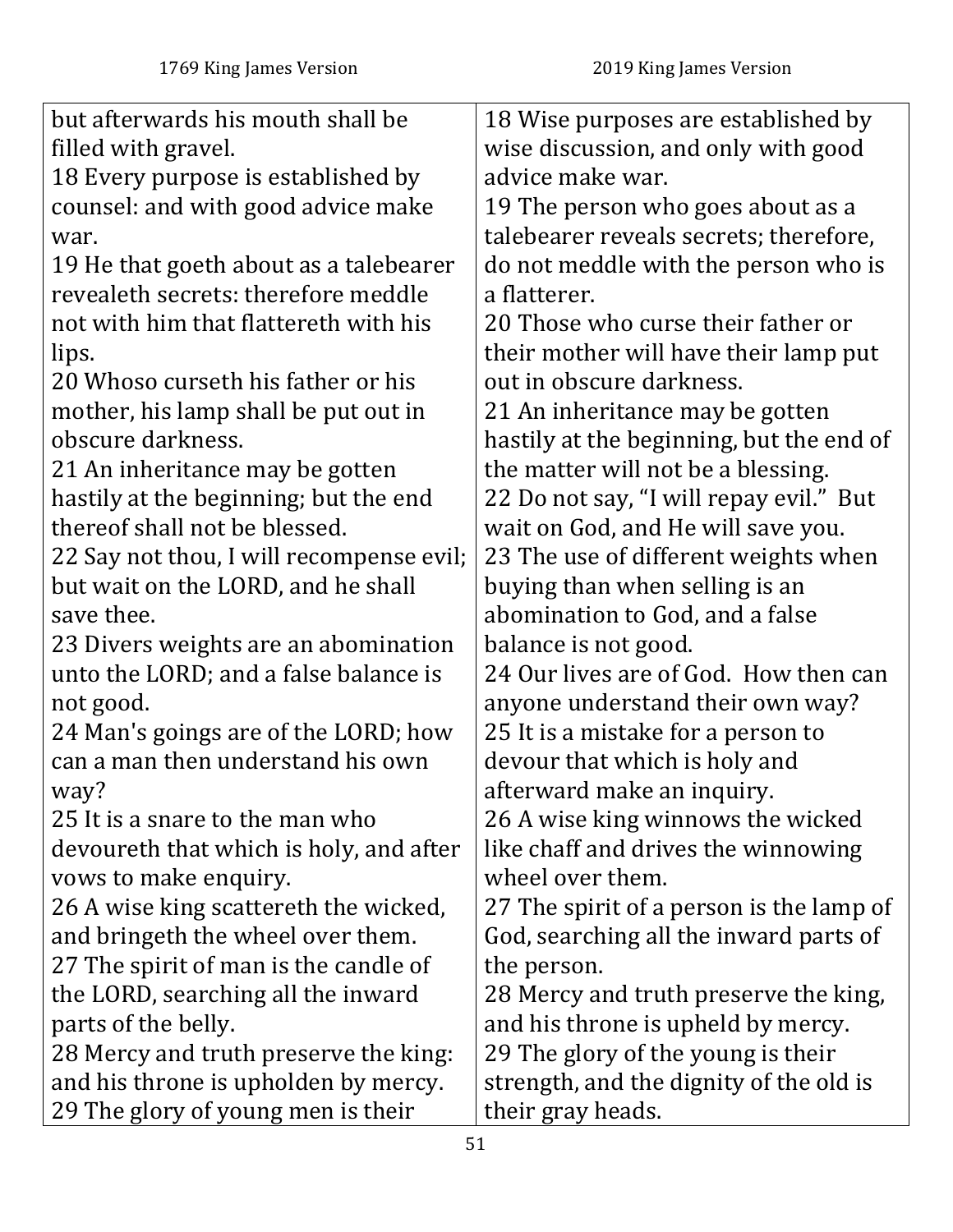| strength: and the beauty of old men is         | 30 The blueness of a wound cleanses         |
|------------------------------------------------|---------------------------------------------|
| the gray head.                                 | away evil, so do whippings the inward       |
| 30 The blueness of a wound cleanseth           | parts of the mind.                          |
| away evil: so do stripes the inward            |                                             |
| parts of the belly.                            |                                             |
|                                                |                                             |
| $\bar{\phantom{a}}$                            | To do justice and righteousness is          |
|                                                | more acceptable to God than animal          |
|                                                | sacrifice                                   |
| <b>21:1 The king's heart is in the hand of</b> | <b>21:1</b> The king's heart is in the hand |
| the LORD, as the rivers of water: he           | [care] of God like a river of water; He     |
| turneth it whithersoever he will.              | directs it wherever He will.                |
| 2 Every way of a man is right in his           | 2 Every act is right in one's own eyes,     |
| own eyes: but the LORD pondereth the           | but God ponders the hearts.                 |
| hearts.                                        | 3 To do justice and righteousness is        |
| 3 To do justice and judgment is more           | more acceptable to God than animal          |
| acceptable to the LORD than sacrifice.         | sacrifice.                                  |
| 4 An high look, and a proud heart, and         | 4 A haughty look, a proud heart, and        |
| the plowing of the wicked, is sin.             | the plowing of the wicked are sins.         |
| 5 The thoughts of the diligent tend            | 5 The plans of the diligent tend only       |
| only to plenteousness; but of every one        | toward plenty, but for everyone who is      |
| that is hasty only to want.                    | too hasty, plans tend to lead to lack.      |
| 6 The getting of treasures by a lying          | 6 The getting of treasures by a lying       |
| tongue is a vanity tossed to and fro of        | tongue is a vanity tossed to and fro by     |
| them that seek death.                          | those who seek death.                       |
| 7 The robbery of the wicked shall              | 7 The crimes of the wicked will             |
| destroy them; because they refuse to           | destroy them because they refuse to         |
| do judgment.                                   | do what is right.                           |
| 8 The way of man is froward and                | 8 The way of a wicked person is             |
| strange: but as for the pure, his work is      | stubborn and strange, but the work of       |
| right.                                         | the pure is right.                          |
| 9 It is better to dwell in a corner of the     | 9 It is better to dwell in a corner of the  |
| housetop, than with a brawling woman           | housetop than with a brawling sprouse       |
| in a wide house.                               | in a large house.                           |
| 10 The soul of the wicked desireth evil:       | 10 The soul (spirit) of the wicked          |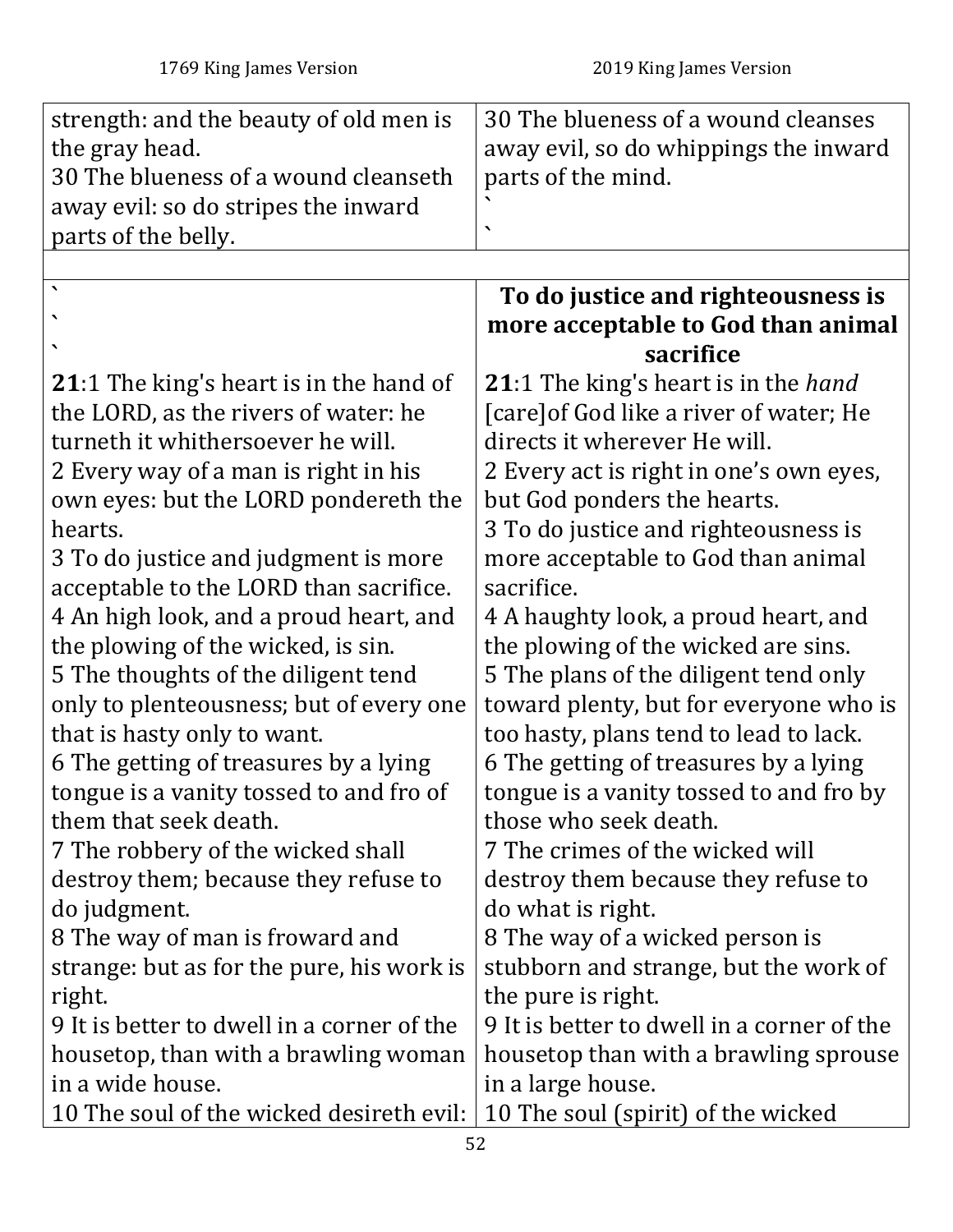| his neighbour findeth no favour in his   | desires evil; their neighbor finds no     |
|------------------------------------------|-------------------------------------------|
| eyes.                                    | favor in their eyes.                      |
| 11 When the scorner is punished, the     | 11 The scorner who is punished is         |
| simple is made wise: and when the        | made wise, and the wise person who is     |
| wise is instructed, he receiveth         | instructed receives knowledge.            |
| knowledge.                               | 12 The righteous person wisely            |
| 12 The righteous man wisely              | considers the end of the wicked           |
| considereth the house of the wicked:     | person, but Yahweh overthrows the         |
| but God overthroweth the wicked for      | wicked because of their wickedness.       |
| their wickedness.                        | 13 Those who shut their ears at the cry   |
| 13 Whoso stoppeth his ears at the cry    | of the poor also will cry themselves      |
| of the poor, he also shall cry himself,  | but will not be heard.                    |
| but shall not be heard.                  | 14 A gift in secret pacifies anger, and a |
| 14 A gift in secret pacifieth anger: and | reward in the bosom pacifies strong       |
| a reward in the bosom strong wrath.      | wrath.                                    |
| 15 It is joy to the just to do judgment: | 15 It is a joy to the just to do justice, |
| but destruction shall be to the workers  | but destruction will come eventually to   |
| of iniquity.                             | the workers of iniquity.                  |
| 16 The man that wandereth out of the     | 16 The one who wanders out of the         |
| way of understanding shall remain in     | way of understanding will remain in       |
| the congregation of the dead.            | the congregation of the dead.             |
| 17 He that loveth pleasure shall be a    | 17 The person who loves pleasure will     |
| poor man: he that loveth wine and oil    | be poor, and the person who loves         |
| shall not be rich.                       | wine and olive oil will not be rich.      |
| 18 The wicked shall be a ransom for      | 18 The wicked will be a ransom for the    |
| the righteous, and the transgressor for  | righteous and the sinner for the          |
| the upright.                             | upright.                                  |
| 19 It is better to dwell in the          | 19 It is better to dwell in the           |
| wilderness, than with a contentious      | wilderness than with a quarrelsome        |
| and an angry woman.                      | and angry spouse.                         |
| 20 There is treasure to be desired and   | 20 There is always money and olive oil    |
| oil in the dwelling of the wise; but a   | in the dwelling of the wise, but a        |
| foolish man spendeth it up.              | foolish person spends it all up quickly.  |
| 21 He that followeth after               | 21 The person who follows after           |
| righteousness and mercy findeth life,    | righteousness and mercy finds life,       |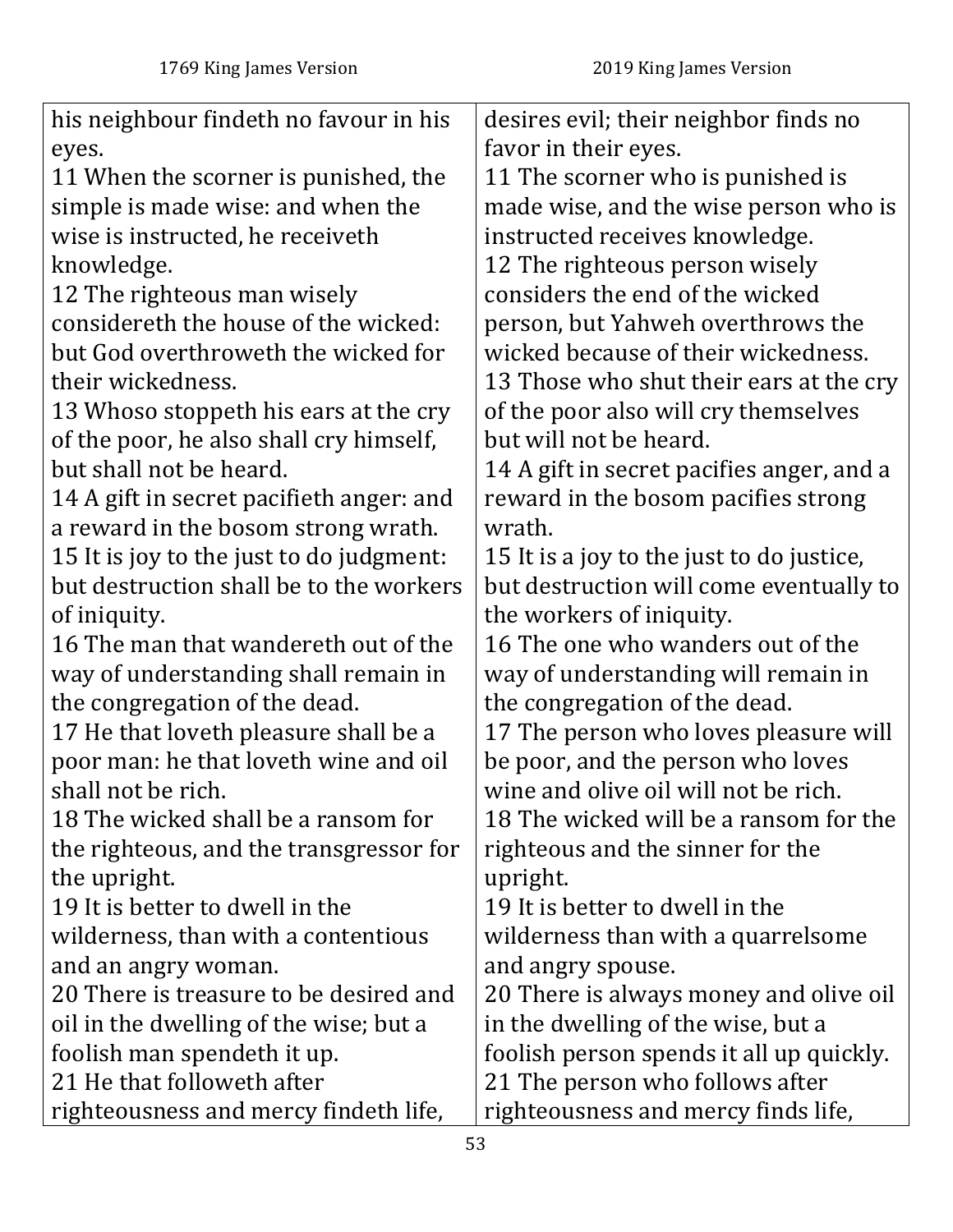| righteousness, and honour.                | righteousness, and honor.                |
|-------------------------------------------|------------------------------------------|
| 22 A wise man scaleth the city of the     | 22 A wise person besieges the city of    |
| mighty, and casteth down the strength     | the mighty and casts down the            |
| of the confidence thereof.                | strength of its confidence.              |
| 23 Whoso keepeth his mouth and his        | 23 Those who control their mouth and     |
| tongue keepeth his soul from troubles.    | their tongue keep their soul (spirit)    |
|                                           | from troubles.                           |
| 24 Proud and haughty scorner is his       | 24 A proud and haughty scorner is the    |
| name, who dealeth in proud wrath.         | name of the person who deals in proud    |
|                                           | wrath.                                   |
| 25 The desire of the slothful killeth     | 25 The desire not to work kills the lazy |
| him; for his hands refuse to labour.      | ones, for their hands refuse to labor.   |
| 26 He coveteth greedily all the day       | 26 Some greedily want more all day       |
| long: but the righteous giveth and        | long, but the righteous give and do not  |
| spareth not.                              | spare.                                   |
| 27 The sacrifice of the wicked is         | 27 The sacrifices of the wicked are an   |
| abomination: how much more, when          | abomination; how much more, when         |
| he bringeth it with a wicked mind?        | they bring them to the temple with a     |
|                                           | wicked mind?                             |
| 28 A false witness shall perish: but the  | 28 A false witness will perish, but the  |
| man that heareth speaketh constantly.     | person who listened carefully will       |
|                                           | testify faithfully.                      |
| 29 A wicked man hardeneth his face:       | 29 The wicked harden their face, but     |
| but as for the upright, he directeth his  | the upright carefully direct their way.  |
| way.                                      | 30 There is no wisdom nor under-         |
| 30 There is no wisdom nor                 | standing nor counsel against God.        |
| understanding nor counsel against the     | 31 The horse is prepared for the day of  |
| LORD.                                     | battle, but safety is only from God.     |
| 31 The horse is prepared against the      |                                          |
| day of battle: but safety is of the LORD. | $\blacktriangledown$                     |
|                                           |                                          |
|                                           | Do not guarantee someone's debts         |
| <b>22:1</b> A good name is rather to be   | 22:1 A good name is better than great    |
| chosen than great riches, and loving      | riches, and loving favor than silver and |
| favour rather than silver and gold.       | $gold =$                                 |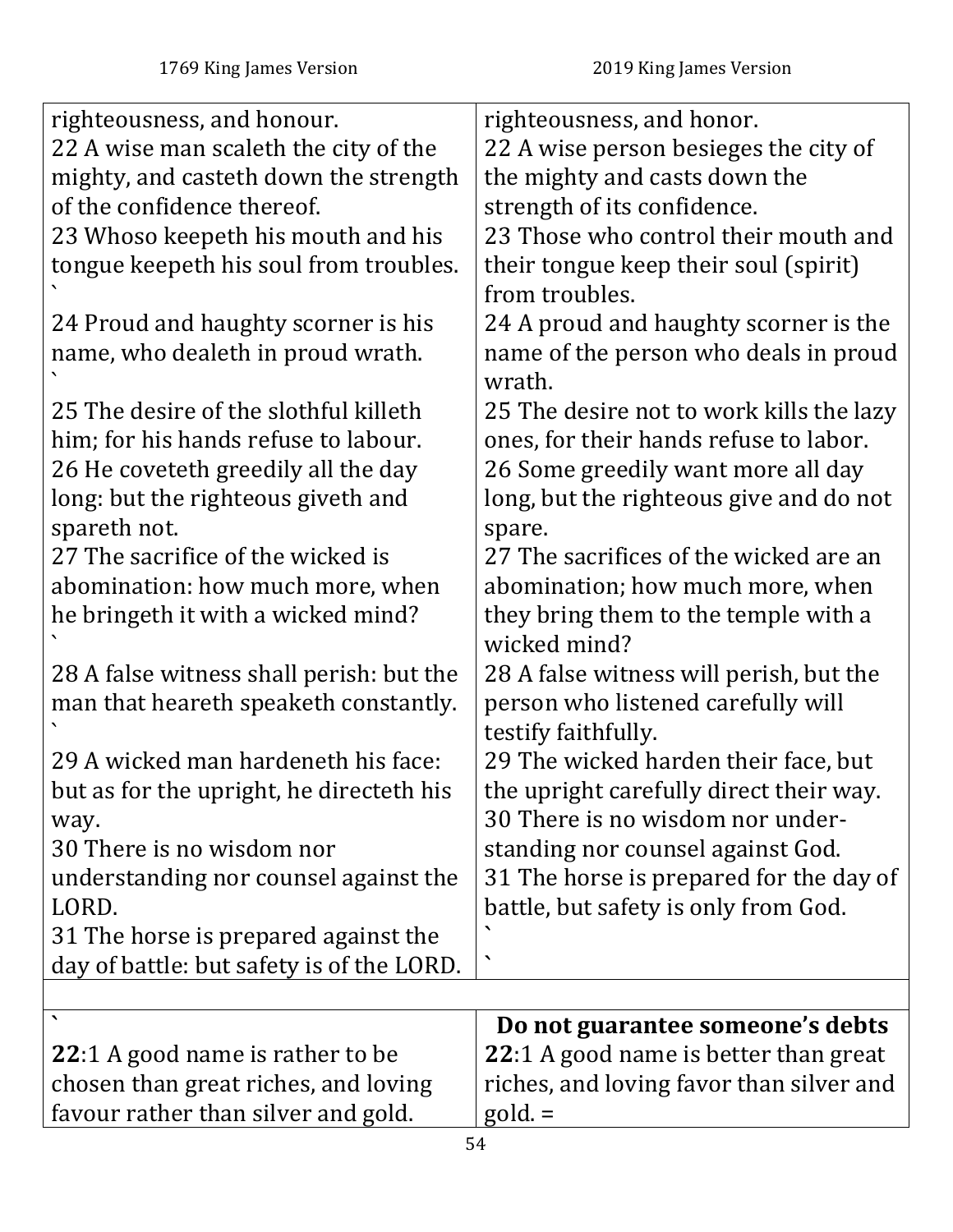| 2 The rich and poor meet together: the   | 2 The rich and poor meet together;        |
|------------------------------------------|-------------------------------------------|
| LORD is the maker of them all.           | God is the maker of them all.             |
| 3 A prudent man foreseeth the evil,      | 3 The prudent foresee danger and hide     |
| and hideth himself: but the simple pass  | themselves, but the simple minded go      |
| on, and are punished.                    | on and suffer.                            |
| 4 By humility and the fear of the LORD   | 4 By humility and fear of Yahweh,         |
| are riches, and honour, and life.        | riches and honor and life are gained.     |
| 5 Thorns and snares are in the way of    | 5 Thorns and snares are in the way of     |
| the froward: he that doth keep his soul  | the stubborn; people who guard their      |
| shall be far from them.                  | soul (spirit) will be far from them.      |
| 6 Train up a child in the way he should  | 6 Train a child in the right way to go,   |
| go: and when he is old, he will not      | and the child will not depart from it     |
| depart from it.                          | throughout life.                          |
| 7 The rich ruleth over the poor, and     | 7 The rich rule over the poor, and the    |
| the borrower is servant to the lender.   | borrower is a servant to the lender.      |
| 8 He that soweth iniquity shall reap     | 8 Those who sow sin will reap nothing,    |
| vanity: and the rod of his anger shall   | and the power of their anger will fail.   |
| fail.                                    | 9 Those who have a bountiful eye will     |
| 9 He that hath a bountiful eye shall be  | be blessed, for they give food to the     |
| blessed; for he giveth of his bread to   | poor.                                     |
| the poor.                                | 10 Cast out the scorner, and fighting     |
| 10 Cast out the scorner, and             | will be greatly reduced; yes, quarreling  |
| contention shall go out; yea, strife and | and insults will cease.                   |
| reproach shall cease.                    | 11 Those who love pureness of heart,      |
| 11 He that loveth pureness of heart, for | for the grace of their lips will have the |
| the grace of his lips the king shall be  | king as a friend.                         |
| his friend.                              | 12 The eyes [sight] of Yahweh             |
| 12 The eyes of the LORD preserve         | preserves knowledge, and He               |
| knowledge, and he overthroweth the       | overthrows the words of the sinner.       |
| words of the transgressor.               | 13 The slothful person says, "There is a  |
| 13 The slothful man saith, There is a    | lion at large; I cannot go out; I will be |
| lion without, I shall be slain in the    | slain in the streets."                    |
| streets.                                 | 14 The mouth of a strange woman is a      |
| 14 The mouth of strange women is a       | deep pit; the man who is abhorred by      |
| deep pit: he that is abhorred of the     | Yahweh will fall into it.                 |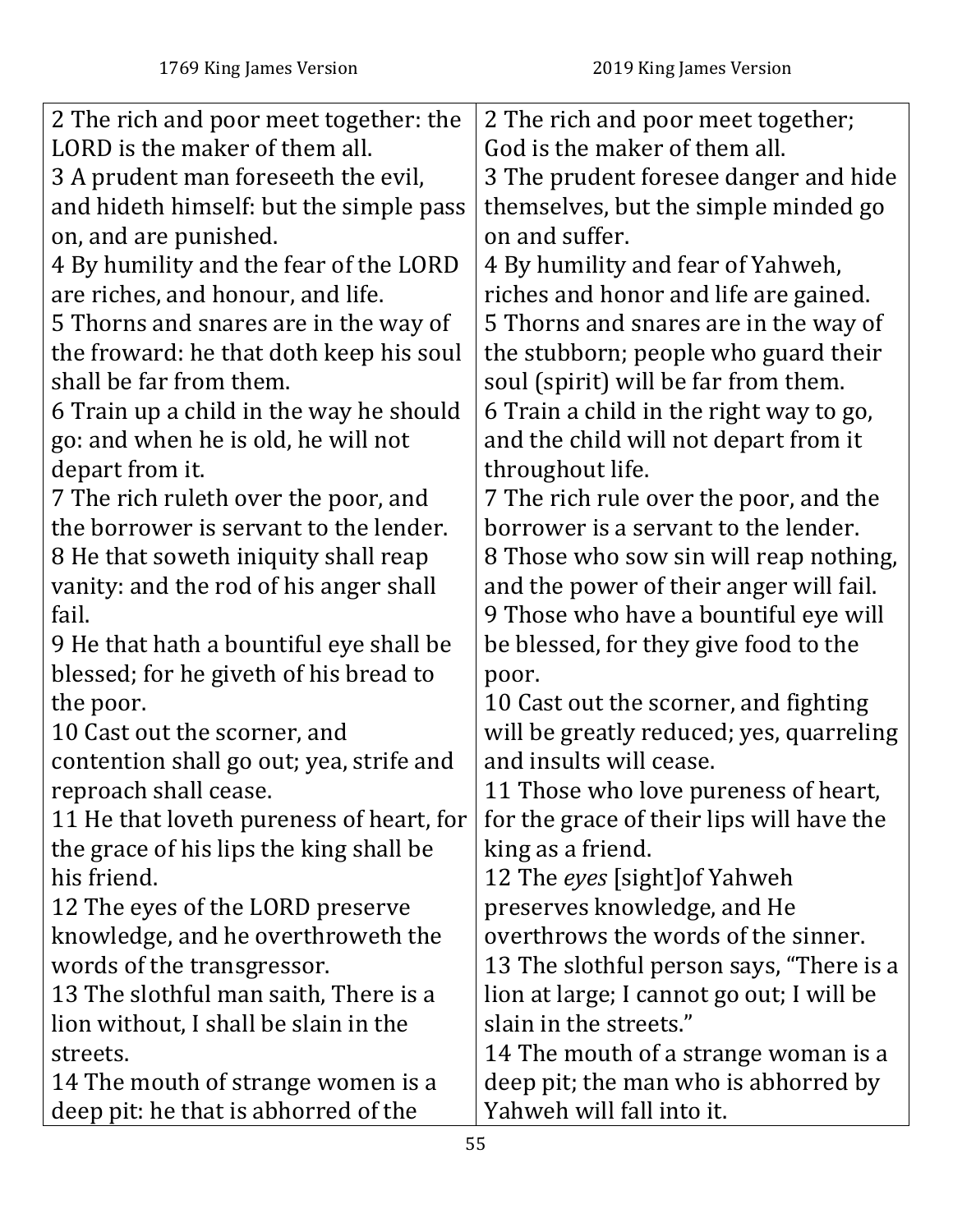| LORD shall fall therein.                 | 15 Foolishness is bound in the heart of   |
|------------------------------------------|-------------------------------------------|
| 15 Foolishness is bound in the heart of  | children, but the rod of correction will  |
| a child; but the rod of correction shall | drive it far from them.                   |
| drive it far from him.                   | 16 Those who oppress the poor to          |
| 16 He that oppresseth the poor to        | increase their riches and those who       |
| increase his riches, and he that giveth  | give to the rich will surely end up       |
| to the rich, shall surely come to want.  | impoverished.                             |
| 17 Bow down thine ear, and hear the      | 17 Bow down your ear and hear the         |
| words of the wise, and apply thine       | words of the wise, and apply your         |
| heart unto my knowledge.                 | heart to my knowledge.                    |
| 18 For it is a pleasant thing if thou    | 18 For it is a pleasant thing if you keep |
| keep them within thee; they shall        | these words within you, and they will     |
| withal be fitted in thy lips.            | be fitted to your own lips.               |
| 19 That thy trust may be in the LORD, I  | 19 So that your trust may be in God, I    |
| have made known to thee this day,        | have made this known to you today.        |
| even to thee.                            | 20 Have not I written to you excellent    |
| 20 Have not I written to thee excellent  | things in counsels and knowledge,         |
| things in counsels and knowledge,        | 21 to make you know the certainty of      |
| 21 That I might make thee know the       | words of truth so that you could          |
| certainty of the words of truth; that    | answer with words of truth to those       |
| thou mightest answer the words of        | who ask you?                              |
| truth to them that send unto thee?       | 22 Do not rob the poor because they       |
| 22 Rob not the poor, because he is       | are poor; neither oppress the afflicted   |
| poor: neither oppress the afflicted in   | in the gate.                              |
| the gate:                                | 23 For Yahweh will plead their cause      |
| 23 For the LORD will plead their cause,  | and punish the soul (material senses)     |
| and spoil the soul of those that spoiled | of those who stole from them.             |
| them.                                    | 24 Do not become a friend of an angry     |
| 24 Make no friendship with an angry      | person, and do not become a company-      |
| man; and with a furious man thou shalt   | ion of a hot-tempered person,             |
| not go:                                  | 25 lest you adopt their ways and get a    |
| 25 Lest thou learn his ways, and get a   | snare to your soul (spirit).              |
| snare to thy soul.                       | 26 Do not be one of those who             |
| 26 Be not thou one of them that strike   | guarantee someone's debts.                |
| hands, or of them that are sureties for  | 27 If you have nothing to pay, you risk   |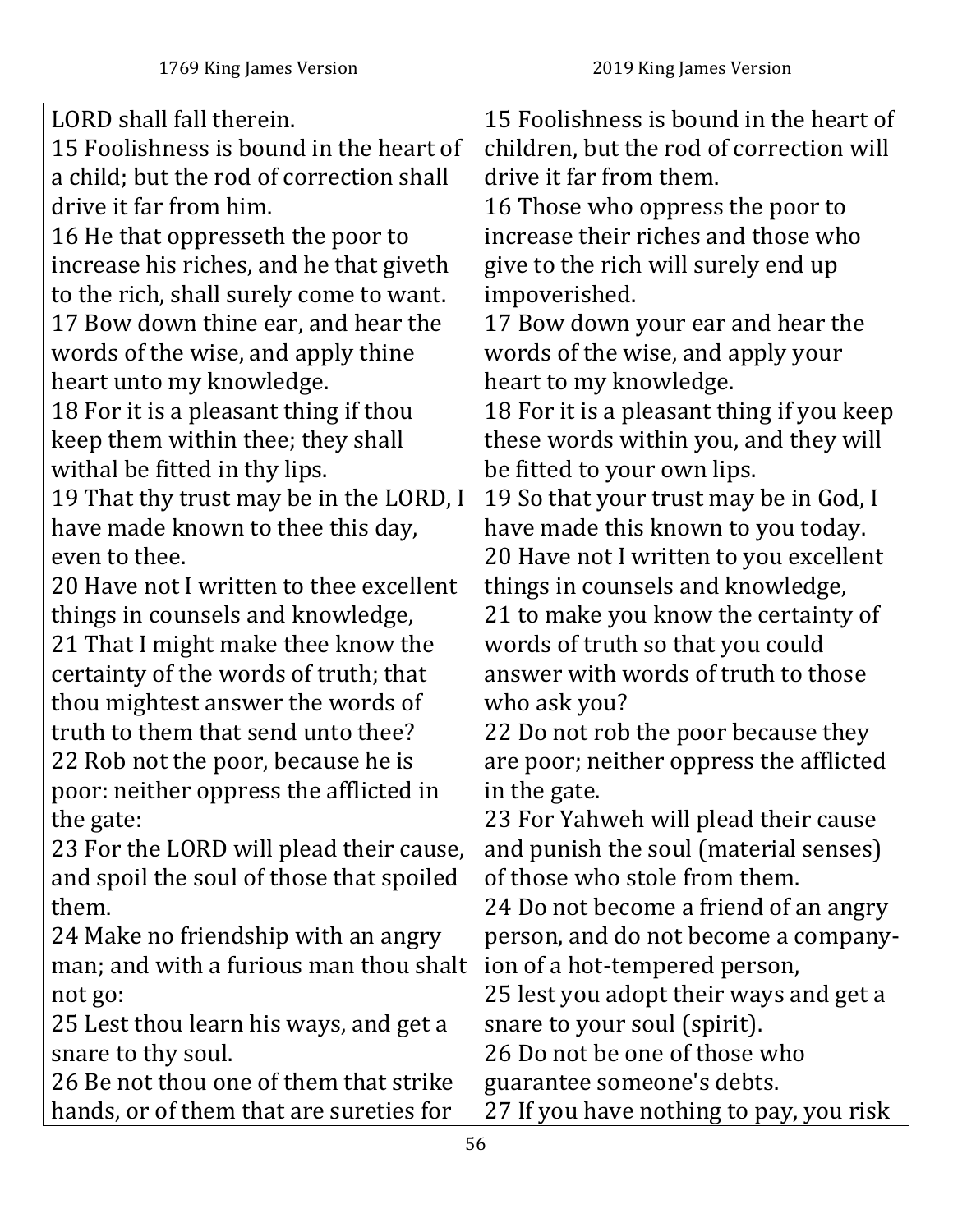| debts.                                    | a creditor taking away your bed from      |
|-------------------------------------------|-------------------------------------------|
| 27 If thou hast nothing to pay, why       | under you.                                |
| should he take away thy bed from          | 28 Do not remove the ancient              |
| under thee?                               | boundary markers which your               |
| 28 Remove not the ancient landmark,       | ancestors have set in place.              |
| which thy fathers have set.               | 29 Do you see people who are diligent     |
| 29 Seest thou a man diligent in his       | in their business? They will be           |
| business? he shall stand before kings;    | employed by kings. They will not be       |
| he shall not stand before mean men.       | dependent upon low people.                |
|                                           |                                           |
| $\blacktriangledown$                      | As people think in their heart, so        |
|                                           | are they                                  |
| 23:1 When thou sittest to eat with a      | 23:1 When you sit to eat with rulers,     |
| ruler, consider diligently what is        | consider carefully what is before you,    |
| before thee:                              | 2 and put a knife to your throat if you   |
| 2 And put a knife to thy throat, if thou  | are a person given to gluttony.           |
| be a man given to appetite.               | 3 Do not desire their dainties, for they  |
| 3 Be not desirous of his dainties: for    | may not be what they seem.                |
| they are deceitful meat.                  | 4 Do not labor wearily to be rich; be     |
| 4 Labour not to be rich: cease from       | moderate, using your own wisdom.          |
| thine own wisdom.                         | 5 Will you set your eyes upon that        |
| 5 Wilt thou set thine eyes upon that      | which is not? For riches certainly        |
| which is not? for riches certainly make   | make themselves wings: they fly away      |
| themselves wings; they fly away as an     | like an eagle toward the heavens.         |
| eagle toward heaven.                      | 6 Do not eat the bread of those who       |
| 6 Eat thou not the bread of him that      | have an evil eye, nor desire their        |
| hath an evil eye, neither desire thou     | delicacies.                               |
| his dainty meats:                         | 7 For as they think in their heart, so    |
| 7 For as he thinketh in his heart, so is  | are they. "Eat and drink," they say to    |
| he: Eat and drink, saith he to thee; but  | you; but their heart is not with you.     |
| his heart is not with thee.               | 8 The morsel which you have eaten,        |
| 8 The morsel which thou hast eaten        | you shall vomit up and lose your sweet    |
| shalt thou vomit up, and lose thy sweet   | words.                                    |
| words.                                    | 9 Do not speak in the ears of a fool, for |
| 9 Speak not in the ears of a fool: for he | a fool will despise the wisdom of your    |
|                                           | 57                                        |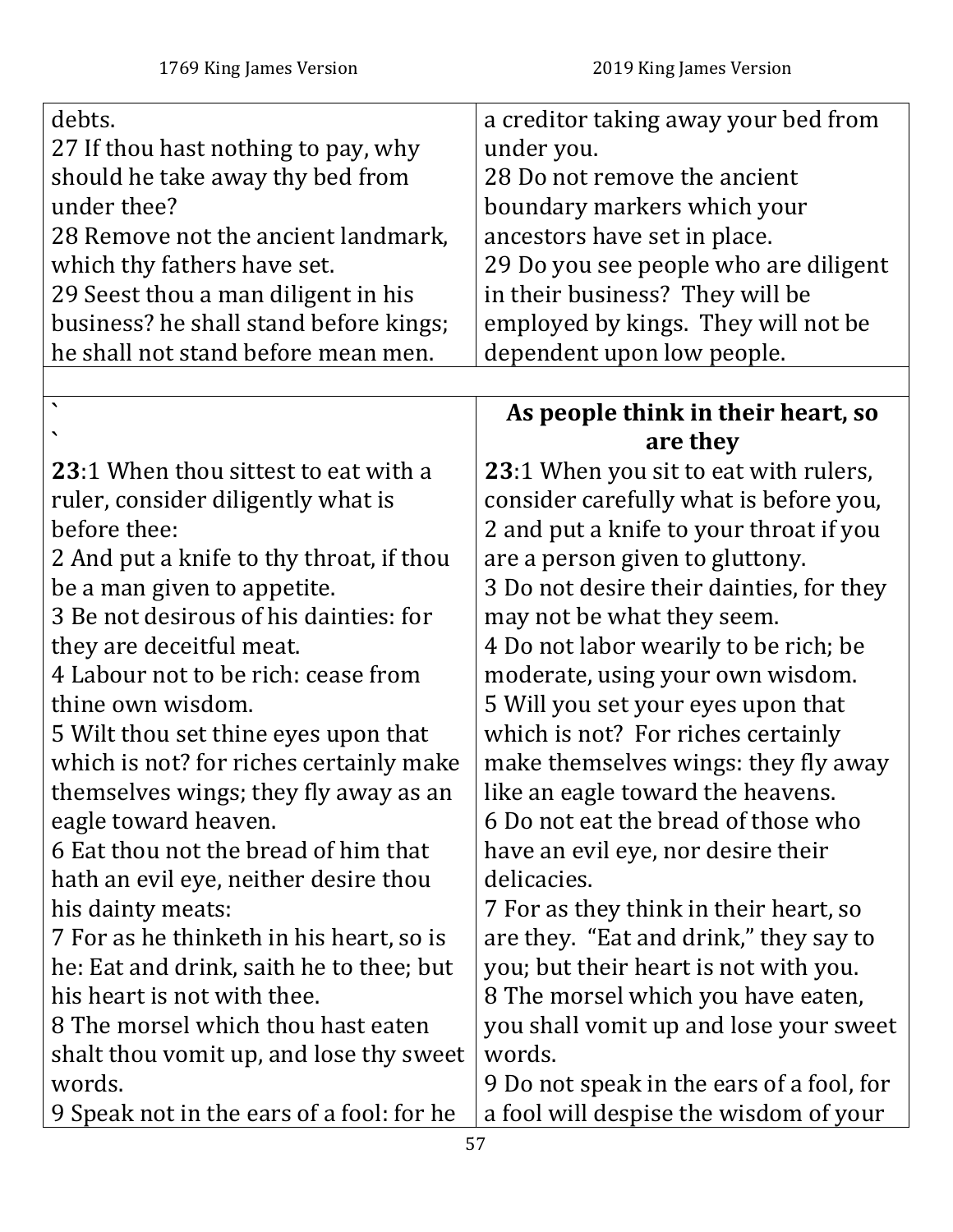| will despise the wisdom of thy words.   | words.                                    |
|-----------------------------------------|-------------------------------------------|
| 10 Remove not the old landmark; and     | 10 Do not remove the old boundary         |
| enter not into the fields of the        | markers, and do not trespass into the     |
| fatherless:                             | fields of the fatherless.                 |
| 11 For their redeemer is mighty; he     | 11 For their Redeemer is mighty. He       |
| shall plead their cause with thee.      | will plead their cause with you.          |
| 12 Apply thine heart unto instruction,  | 12 Apply your heart to instruction and    |
| and thine ears to the words of          | your ears to the words of knowledge.      |
| knowledge.                              | 13 Do not withhold correction from        |
| 13 Withhold not correction from the     | children, for if you beat them with the   |
| child: for if thou beatest him with the | rod, they will not die.                   |
| rod, he shall not die.                  | 14 You shall beat them with the rod       |
| 14 Thou shalt beat him with the rod,    | and shall deliver their soul (spirit)     |
| and shalt deliver his soul from hell.   | from hell.                                |
| 15 My son, if thine heart be wise, my   | 15 My child, if your heart is wise, my    |
| heart shall rejoice, even mine.         | heart will rejoice.                       |
| 16 Yea, my reins shall rejoice, when    | 16 Yes, my inner being will rejoice       |
| thy lips speak right things.            | when your lips speak right things.        |
| 17 Let not thine heart envy sinners:    | 17 Do not let your heart envy sinners,    |
| but be thou in the fear of the LORD all | but be in fear of Yahweh all day long.    |
| the day long.                           | 18 For surely there is an end to them,    |
| 18 For surely there is an end; and      | but your expectation will not be cut off. |
| thine expectation shall not be cut off. | 19 Hear, my children and be wise, and     |
| 19 Hear thou, my son, and be wise, and  | guide your heart in the right way.        |
| guide thine heart in the way.           | 20 Do not spend time among wine           |
| 20 Be not among winebibbers; among      | drinkers or among riotous eaters of       |
| riotous eaters of flesh:                | flesh.                                    |
| 21 For the drunkard and the glutton     | 21 For the drunkard and the glutton       |
| shall come to poverty: and drowsiness   | will come to poverty, and drowsiness      |
| shall clothe a man with rags.           | will clothe a person in rags.             |
| 22 Hearken unto thy father that begat   | 22 Listen to your father who raised       |
| thee, and despise not thy mother when   | you, and do not despise your mother       |
| she is old.                             | when she is old.                          |
| 23 Buy the truth, and sell it not; also | 24 The parents of the righteous will      |
| wisdom, and instruction, and            | greatly rejoice, and the parents who      |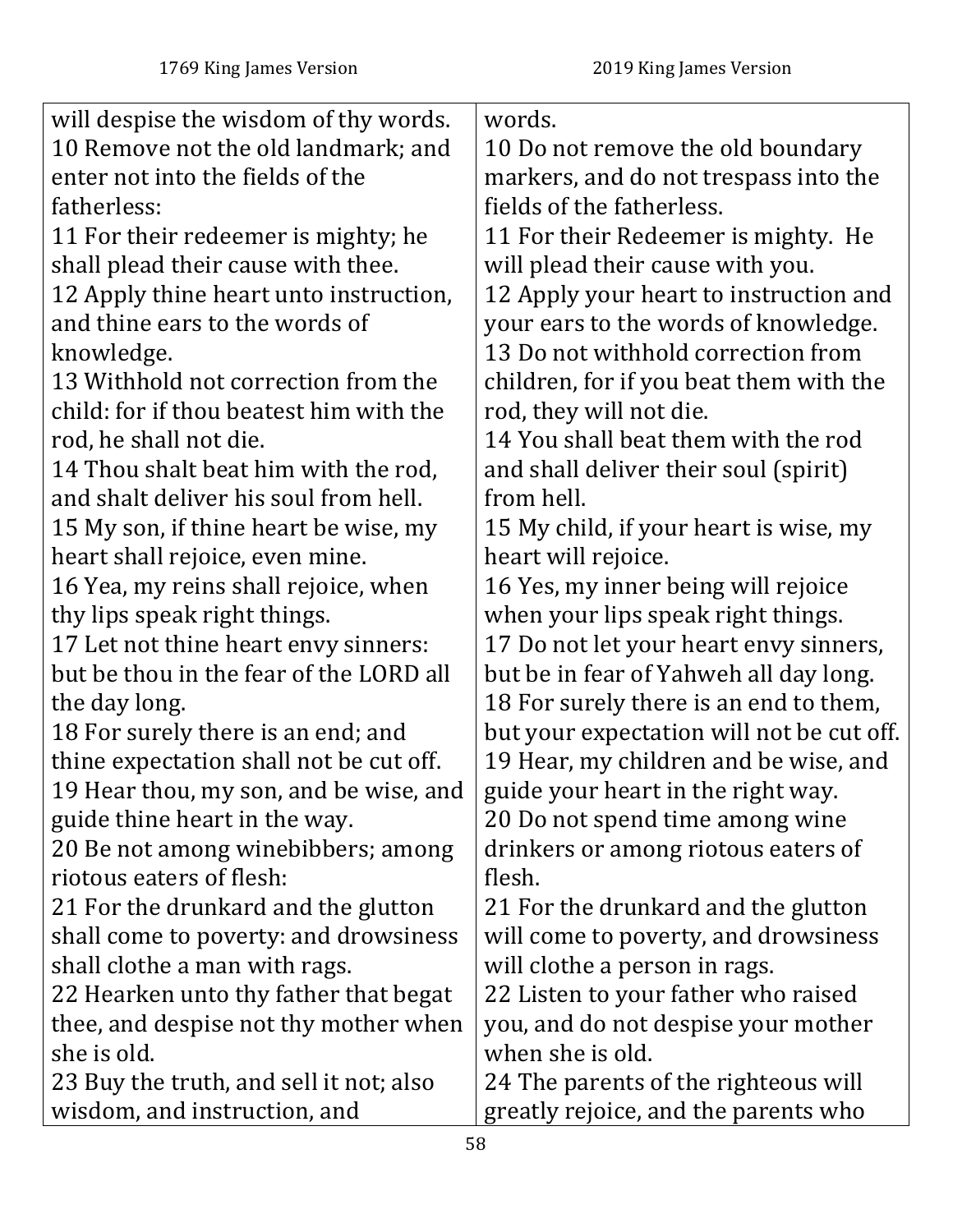| understanding.                           | have wise children will be joyful        |
|------------------------------------------|------------------------------------------|
| 24 The father of the righteous shall     | because of them.                         |
| greatly rejoice: and he that begetteth a | 25 Your father and your mother will be   |
| wise child shall have joy of him.        | glad. The woman who bore you will        |
| 25 Thy father and thy mother shall be    | rejoice.                                 |
| glad, and she that bare thee shall       | 26 My child, give me your heart, and     |
| rejoice.                                 | let your eyes observe my ways.           |
| 26 My son, give me thine heart, and let  | 27 For a whore is a deep ditch, and a    |
| thine eyes observe my ways.              | foreign woman is a narrow pit.           |
| 27 For a whore is a deep ditch; and a    | 28 She, just as a predator lies in wait, |
| strange woman is a narrow pit.           | lies in wait for prey, and increases sin |
| 28 She also lieth in wait as for a prey, | among men.                               |
| and increaseth the transgressors         | 29 Who has woe? Who has sorrow?          |
| among men.                               | Who gets into fights? Who has            |
| 29 Who hath woe? who hath sorrow?        | complaining? Who has wounds              |
| who hath contentions? who hath           | without cause? Who has redness of        |
| babbling? who hath wounds without        | eyes?                                    |
| cause? who hath redness of eyes?         | 30 Those who stay long at the wine,      |
| 30 They that tarry long at the wine;     | and those who go to seek mixed wine.     |
| they that go to seek mixed wine.         | 31 Do not look upon wine when it is      |
| 31 Look not thou upon the wine when      | red, when it shows its beautiful color   |
| it is red, when it giveth his colour in  | in the cup, when it goes down            |
| the cup, when it moveth itself aright.   | smoothly.                                |
| 32 At the last it biteth like a serpent, | 32 At last it bites like a serpent and   |
| and stingeth like an adder.              | stings like an adder.                    |
| 33 Thine eyes shall behold strange       | 33 Then your eyes will look longingly    |
| women, and thine heart shall utter       | at strange women, and your heart will    |
| perverse things.                         | speak crazy things.                      |
| 34 Yea, thou shalt be as he that lieth   | 34 Yes, you will be as one who lies      |
| down in the midst of the sea, or as he   | down in the midst of the sea, or as one  |
| that lieth upon the top of a mast.       | who lies on the top of a mast.           |
| 35 They have stricken me, shalt thou     | 35 "They have stricken me," you will     |
| say, and I was not sick; they have       | say, "and I was not sick; they beat me,  |
| beaten me, and I felt it not: when shall | and I did not feel it. When will I       |
| I awake? I will seek it yet again.       | awake? I will seek more wine."           |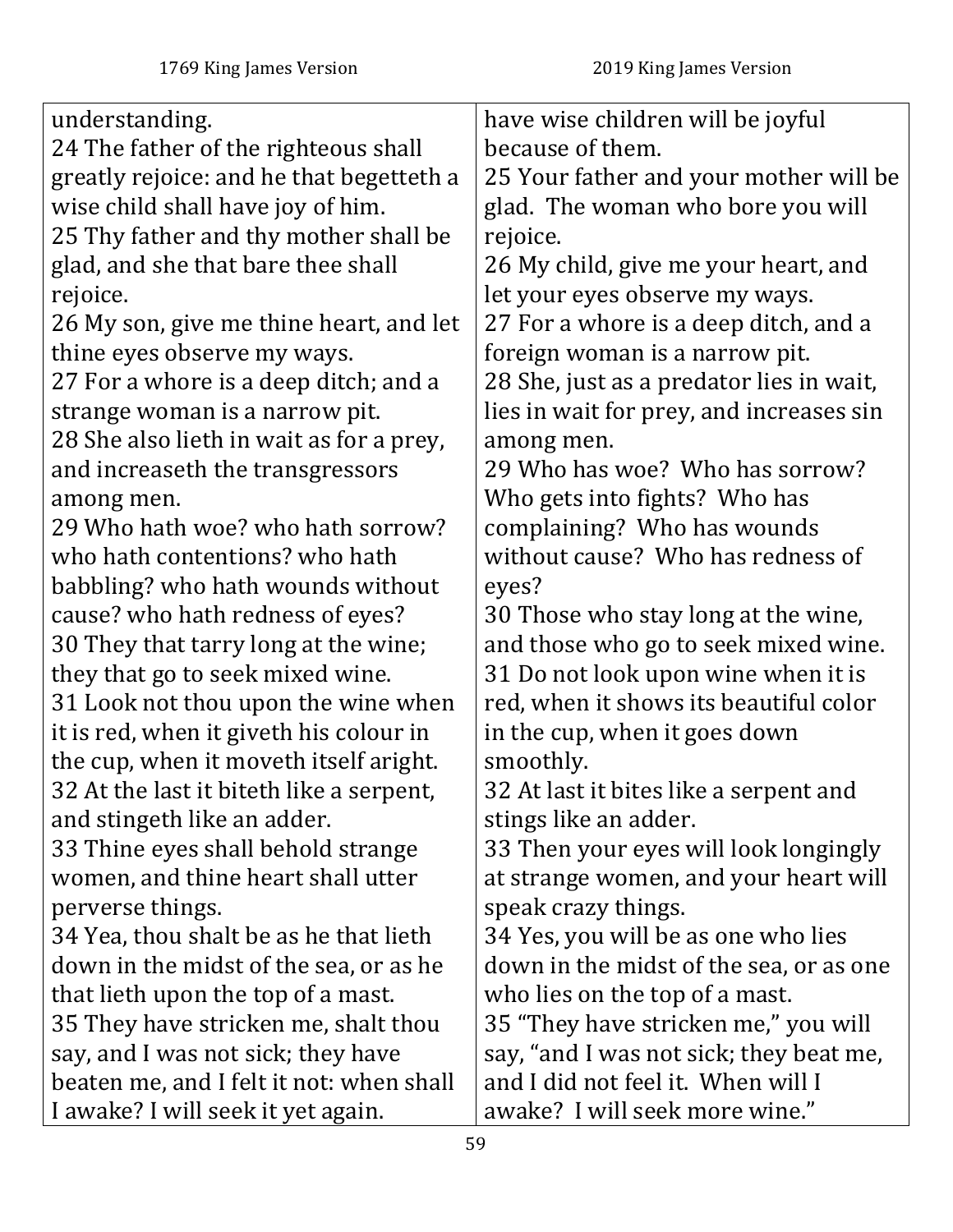$\overline{\phantom{a}}$ 

|                                              | Just persons may fall seven times,        |
|----------------------------------------------|-------------------------------------------|
|                                              | but they will rise again                  |
| <b>24:1 Be not thou envious against evil</b> | 24:1 Do not be envious of evil persons    |
| men, neither desire to be with them.         | nor desire to be with them.               |
| 2 For their heart studieth destruction,      | 2 For their hearts study ways of          |
| and their lips talk of mischief.             | destruction, and their lips talk of       |
| 3 Through wisdom is an house                 | crimes.                                   |
| builded; and by understanding it is          | 3 Through wisdom a house is built,        |
| established:                                 | and by understanding it is established.   |
| 4 And by knowledge shall the                 | 4 And by knowledge its rooms will be      |
| chambers be filled with all precious         | filled with all precious and pleasant     |
| and pleasant riches.                         | riches.                                   |
| 5 A wise man is strong; yea, a man of        | 5 A wise person is strong; yes, a person  |
| knowledge increaseth strength.               | of knowledge increases strength.          |
| 6 For by wise counsel thou shalt make        | 6 By wise counsel you will make your      |
| thy war: and in multitude of                 | war, and in a multitude of counselors,    |
| counsellors there is safety.                 | there is safety.                          |
| 7 Wisdom is too high for a fool: he          | 7 Wisdom is too high for fools. They      |
| openeth not his mouth in the gate.           | do not open their mouth in the gate of    |
| 8 He that deviseth to do evil shall be       | the city.                                 |
| called a mischievous person.                 | 8 The person who devises evil will be     |
| 9 The thought of foolishness is sin: and     | called a troublemaker.                    |
| the scorner is an abomination to men.        | 9 The planning of foolishness is a sin,   |
| 10 If thou faint in the day of adversity,    | and the scorner is an abomination to      |
| thy strength is small.                       | people.                                   |
| 11 If thou forbear to deliver them that      | 10 If you falter in the day of adversity, |
| are drawn unto death, and those that         | your strength being small,                |
| are ready to be slain;                       | 11 if you refrain from delivering those   |
|                                              | who are being taken away to death and     |
| 12 If thou sayest, Behold, we knew it        | those who are ready to be slain,          |
| not; doth not he that pondereth the          | 12 if you say, "We did not know about     |
| heart consider it? and he that keepeth       | it," does not He who ponders the heart    |
| thy soul, doth not he know it? and shall     | see you? And He who watches over          |
| not he render to every man according         | your soul (spirit), does He not know?     |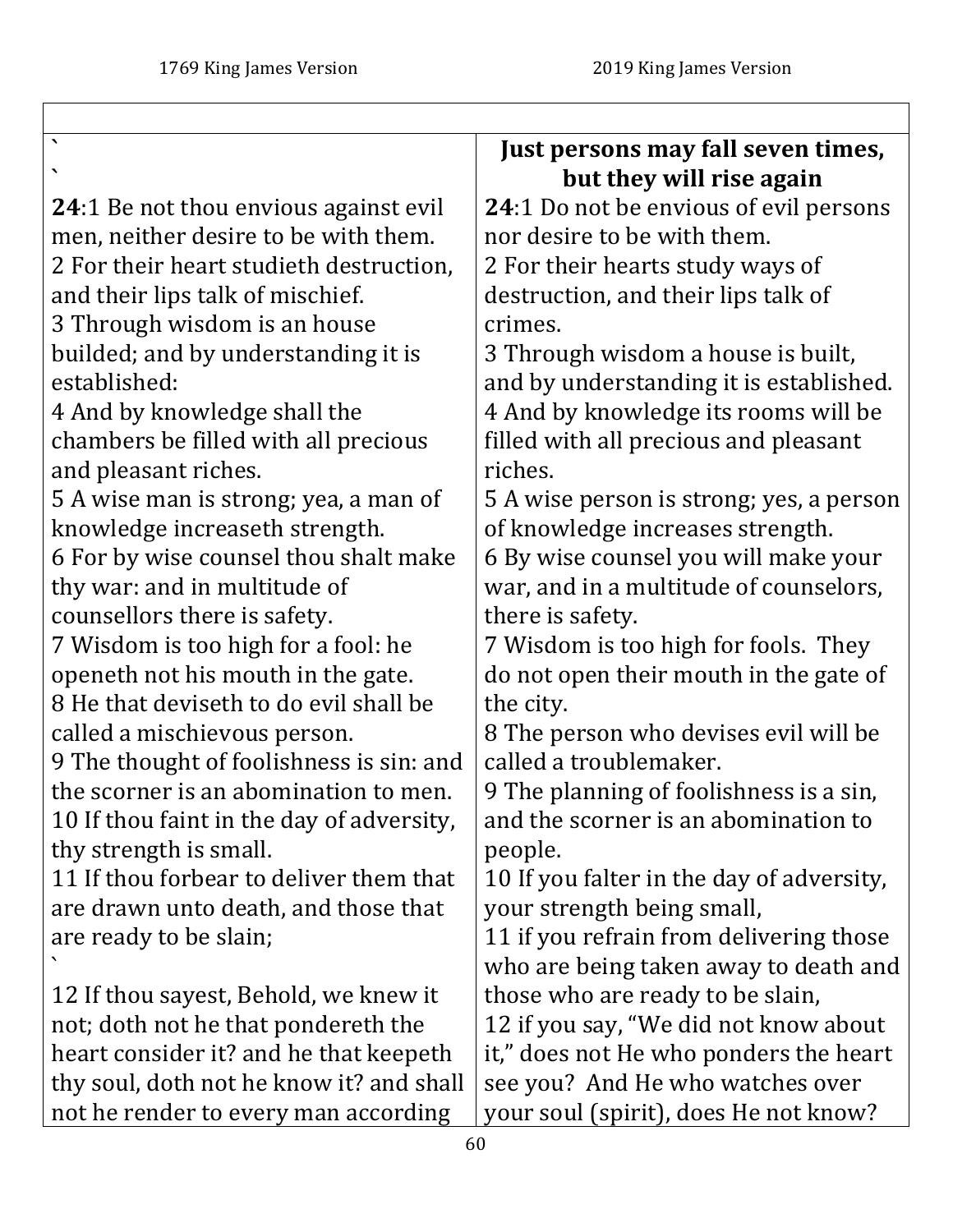| to his works?                             | And will He not repay to all people      |
|-------------------------------------------|------------------------------------------|
|                                           | according to their works?                |
| 13 My son, eat thou honey, because it     | 13 My children, eat honey because it is  |
| is good; and the honeycomb, which is      | good and the honeycomb which is          |
| sweet to thy taste:                       | sweet to your taste.                     |
| 14 So shall the knowledge of wisdom       | 14 So will the knowledge of wisdom be    |
| be unto thy soul: when thou hast found    | to your soul (spirit) when you have      |
| it, then there shall be a reward, and thy | found it. Then there will be a reward,   |
| expectation shall not be cut off.         | and your hopes will not be limited.      |
| 15 Lay not wait, O wicked man, against    | 15 Do not lie in wait, O wicked person,  |
| the dwelling of the righteous; spoil not  | against the dwelling of the righteous.   |
| his resting place:                        | Do not plunder their resting place.      |
| 16 For a just man falleth seven times,    | 16 For just persons may fall seven       |
| and riseth up again: but the wicked       | times, but they will rise again; but the |
| shall fall into mischief.                 | wicked will fall into trouble.           |
| 17 Rejoice not when thine enemy           | 17 Do not rejoice when your enemy        |
| falleth, and let not thine heart be glad  | falls, and do not do not let your heart  |
| when he stumbleth:                        | be glad when they stumble,               |
| 18 Lest the LORD see it, and it           | 18 lest Yahweh see it, and it displease  |
| displease him, and he turn away his       | Him, and He turn away His wrath from     |
| wrath from him.                           | them.                                    |
| 19 Fret not thyself because of evil men,  | 19 Do not fret yourself because of evil  |
| neither be thou envious at the wicked;    | persons, neither be envious of the       |
|                                           | wicked                                   |
| 20 For there shall be no reward to the    | 20 For there will be no reward for the   |
| evil man; the candle of the wicked shall  | evil person. The lamp of the wicked      |
| be put out.                               | will be put out.                         |
| 21 My son, fear thou the LORD and the     | 21 My children, fear Yahweh and fear     |
| king: and meddle not with them that       | the king, and do not become involved     |
| are given to change:                      | with those who are rebellious against    |
|                                           | either of them.                          |
| 22 For their calamity shall rise          | 22 For they can both punish suddenly.    |
| suddenly; and who knoweth the ruin        | And who knows the disaster they may      |
| of them both?                             | bring?                                   |
| 23 These things also belong to the        | 23 These things also belong to the       |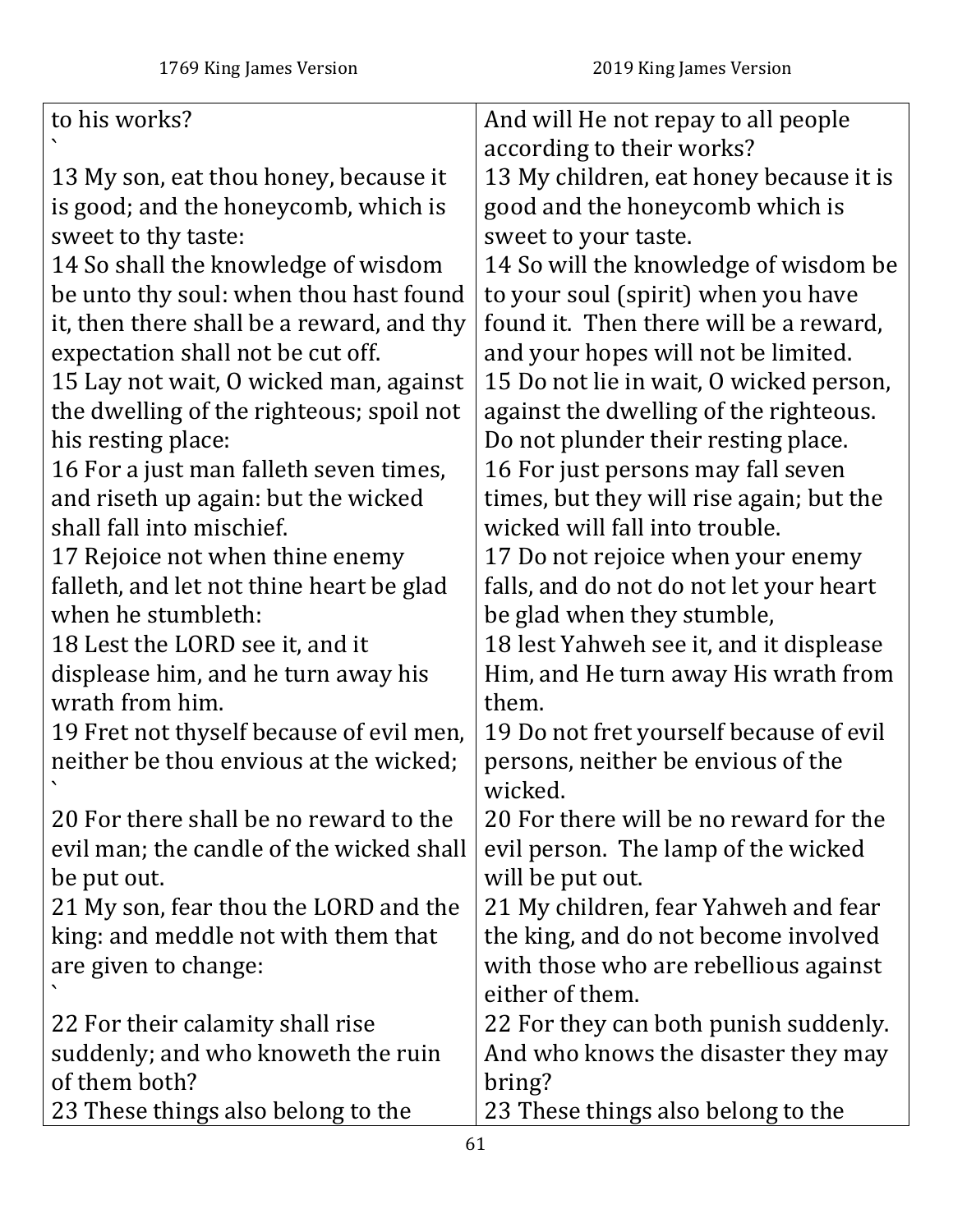| wise. It is not good to have respect of    | wise. It is not good to be partial to      |
|--------------------------------------------|--------------------------------------------|
| persons in judgment.                       | persons when you are making a              |
|                                            | judgment.                                  |
| 24 He that saith unto the wicked, Thou     | 24 People will curse and nations will      |
| art righteous; him shall the people        | abhor one who says to the wicked,          |
| curse, nations shall abhor him:            | "You are righteous,"                       |
| 25 But to them that rebuke him shall       | 25 But to those who rebuke the wicked      |
| be delight, and a good blessing shall      | will come delight, and a good blessing     |
| come upon them.                            | will come upon them.                       |
| 26 Every man shall kiss his lips that      | 26 Every person will kiss the lips of      |
| giveth a right answer.                     | one who gives a truthful answer.           |
| 27 Prepare thy work without, and           | 27 Prepare your work in the field and      |
| make it fit for thyself in the field; and  | do it well and afterward build your        |
| afterwards build thine house.              | house.                                     |
| 28 Be not a witness against thy            | 28 Do not be a witness against your        |
| neighbour without cause; and deceive       | neighbor without cause, and do not         |
| not with thy lips.                         | deceive with your lips.                    |
| 29 Say not, I will do so to him as he      | 29 Do not say, "I will do to them as       |
| hath done to me: I will render to the      | they have done to me. I will get even      |
| man according to his work.                 | with them."                                |
| 30 I went by the field of the slothful,    | 30 I went by the field of the lazy one,    |
| and by the vineyard of the man void of     | and by the vineyard of the person void     |
| understanding;                             | of understanding.                          |
| 31 And, lo, it was all grown over with     | 31 And, behold, it was all grown over      |
| thorns, and nettles had covered the        | with thorns, and nettles had covered it;   |
| face thereof, and the stone wall thereof   | and the stone wall around it was           |
| was broken down.                           | broken down.                               |
| 32 Then I saw, and considered it well: I   | 32 I saw, and considered it well. I        |
| looked upon it, and received               | looked upon it and received instruct-      |
| instruction.                               | tion.                                      |
| 33 Yet a little sleep, a little slumber, a | 33 Yet a little sleep, a little slumber, a |
| little folding of the hands to sleep:      | little folding of the hands to sleep,      |
| 34 So shall thy poverty come as one        | 34 and your poverty will come upon         |
| that travelleth; and thy want as an        | one like a robber and lack like an         |
| armed man.                                 | armed soldier.                             |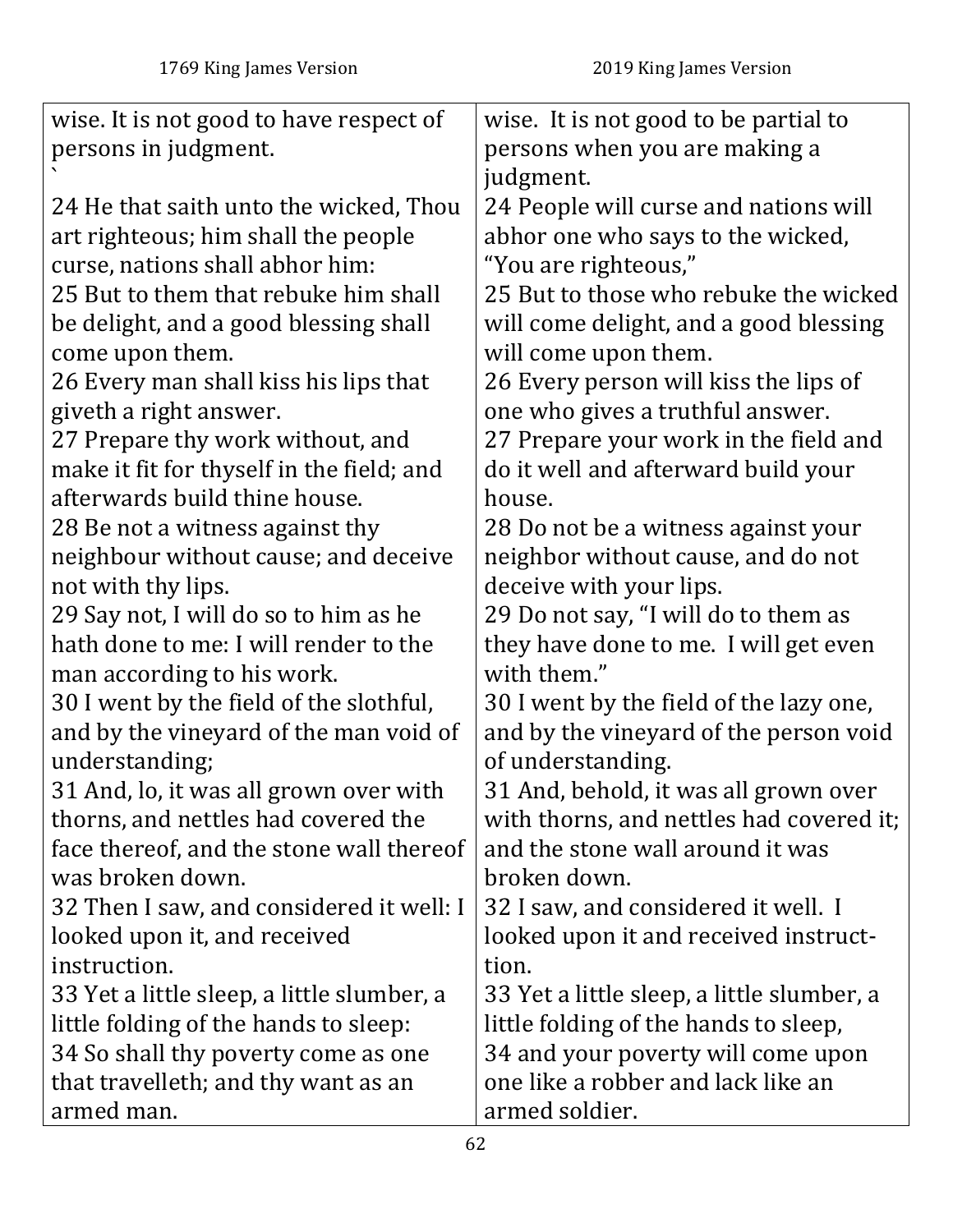|                                         | $\blacktriangledown$                     |
|-----------------------------------------|------------------------------------------|
|                                         |                                          |
| $\blacktriangleleft$                    | Wise criticism to an obedient            |
|                                         | listening ear is valuable                |
| <b>25:1 These are also proverbs of</b>  | <b>25:1 These are supposedlythe</b>      |
| Solomon, which the men of Hezekiah      | proverbs of Solomon, which the           |
| king of Judah copied out.               | officials of King Hezekiah of Judah      |
|                                         | copied out.                              |
| 2 It is the glory of God to conceal a   | 2 It is the glory of Yahweh to conceal a |
| thing: but the honour of kings is to    | thing, but the honor of kings is to      |
| search out a matter.                    | search out a matter.                     |
| 3 The heaven for height, and the earth  | 3 The heavens for height and the earth   |
| for depth, and the heart of kings is    | for depth, and the heart of a king are   |
| unsearchable.                           | all unsearchable.                        |
| 4 Take away the dross from the silver,  | 4 Take away the dross from the silver,   |
| and there shall come forth a vessel for | and a vessel shall come forth for the    |
| the finer.                              | refiner.                                 |
| 5 Take away the wicked from before      | 5 Take away the wicked from the court    |
| the king, and his throne shall be       | of the king, and his throne will be      |
| established in righteousness.           | established in righteousness.            |
| 6 Put not forth thyself in the presence | 6 Do not push yourself forward in the    |
| of the king, and stand not in the place | presence of the king, and do not stand   |
| of great men:                           | in the place of great persons.           |
| 7 For better it is that it be said unto | 7 For it is better for you to be told,   |
| thee, Come up hither; than that thou    | "Come up here," than that you should     |
| shouldest be put lower in the presence  | be put lower in the presence of the      |
| of the prince whom thine eyes have      | court.                                   |
| seen.                                   | 8 Do not be eager to fight lest you be   |
| 8 Go not forth hastily to strive, lest  | embarrassed when your neighbor has       |
| thou know not what to do in the end     | put you to shame.                        |
| thereof, when thy neighbour hath put    | 9 Argue your cause with your neighbor    |
| thee to shame.                          | alone, and do not share their secret     |
| 9 Debate thy cause with thy neighbour   | with another person,                     |
| himself; and discover not a secret to   | 10 lest the person who hears it puts     |
| another:                                | you to shame and your bad reputation     |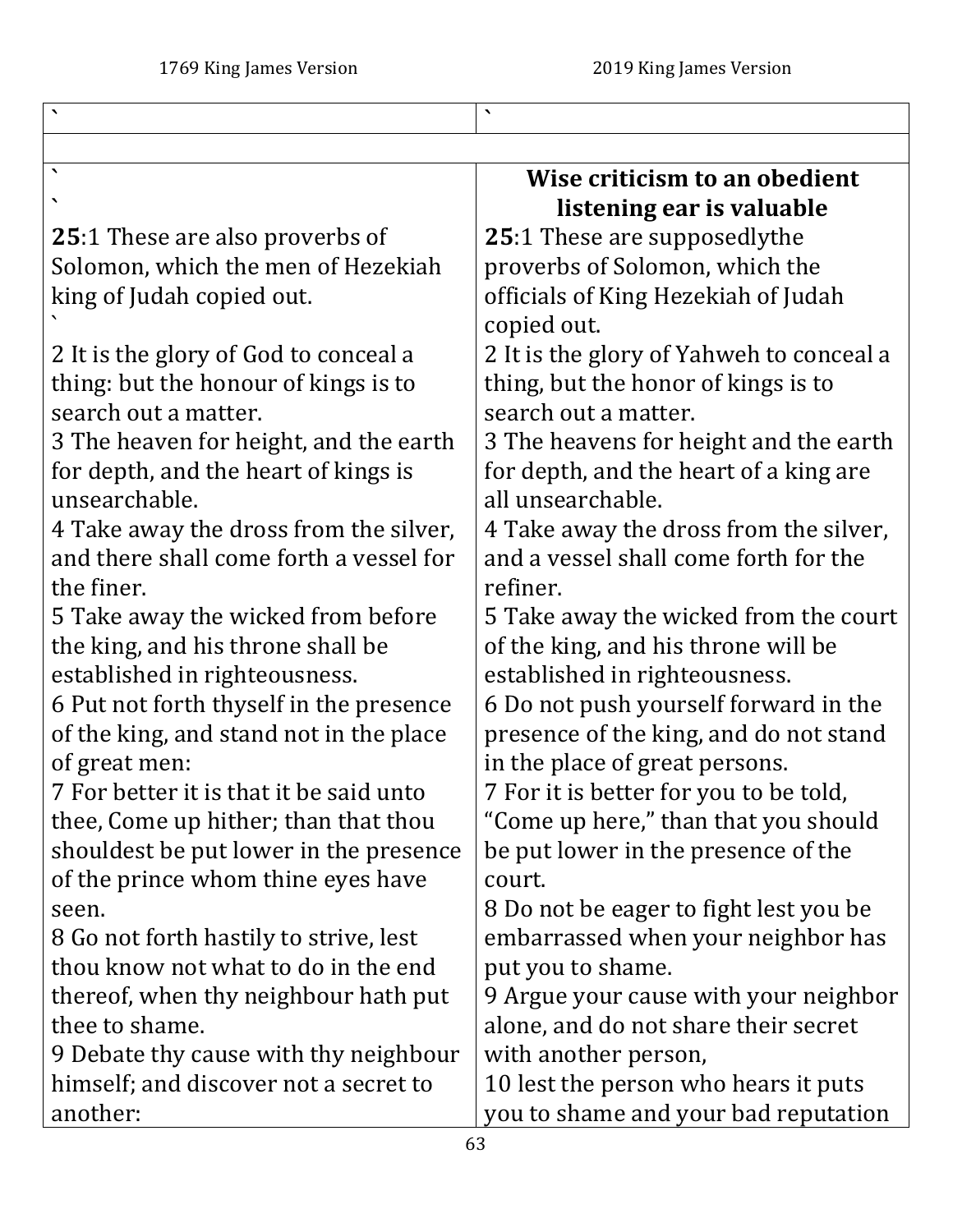| 10 Lest he that heareth it put thee to    | is established.                           |
|-------------------------------------------|-------------------------------------------|
| shame, and thine infamy turn not          | 11 A word fitly spoken is like apples of  |
| away.                                     | gold in a setting of silver.              |
| 11 A word fitly spoken is like apples of  | 12 Wise criticism to an obedient          |
| gold in pictures of silver.               | listening ear is as valuable as an        |
| 12 As an earring of gold, and an          | earring of gold or an ornament of fine    |
| ornament of fine gold, so is a wise       | gold.                                     |
| reprover upon an obedient ear.            | 13 Like cold snow in the time of          |
| 13 As the cold of snow in the time of     | harvest are faithful messengers to        |
| harvest, so is a faithful messenger to    | those who send them, for the              |
| them that send him: for he refresheth     | messengers refresh the soul (spirit) of   |
| the soul of his masters.                  | their masters.                            |
| 14 Whoso boasteth himself of a false      | 14 Whoever boasts about giving a gift     |
| gift is like clouds and wind without      | which was never given is like clouds      |
| rain.                                     | and wind without rain.                    |
| 15 By long forbearing is a prince         | 15 By long patient argument, a prince     |
| persuaded, and a soft tongue breaketh     | may be persuaded and soft words may       |
| the bone.                                 | break the bone.                           |
| 16 Hast thou found honey? eat so          | 16 Have you found honey? Eat only as      |
| much as is sufficient for thee, lest thou | much as is sufficient for you, lest you   |
| be filled therewith, and vomit it.        | be stuffed with it and vomit it.          |
| 17 Withdraw thy foot from thy             | 17 Do not overstay your welcome in        |
| neighbour's house; lest he be weary of    | your neighbor's house, lest your          |
| thee, and so hate thee.                   | neighbor become weary of you and so       |
|                                           | hate you.                                 |
| 18 A man that beareth false witness       | 18 One who is a false witness against     |
| against his neighbour is a maul, and a    | their neighbor causes injury like a       |
| sword, and a sharp arrow.                 | club, a sword, or a sharp arrow.          |
| 19 Confidence in an unfaithful man in     | 19 Confidence in an unfaithful person     |
| time of trouble is like a broken tooth,   | in time of trouble is like a broken tooth |
| and a foot out of joint.                  | or a foot out of joint.                   |
| 20 As he that taketh away a garment in    | 20 Like one who takes away                |
| cold weather, and as vinegar upon         | someone's coat in cold weather, or like   |
| nitre, so is he that singeth songs to an  | vinegar upon soda, is one who sings       |
| heavy heart.                              | songs to a heavy heart.                   |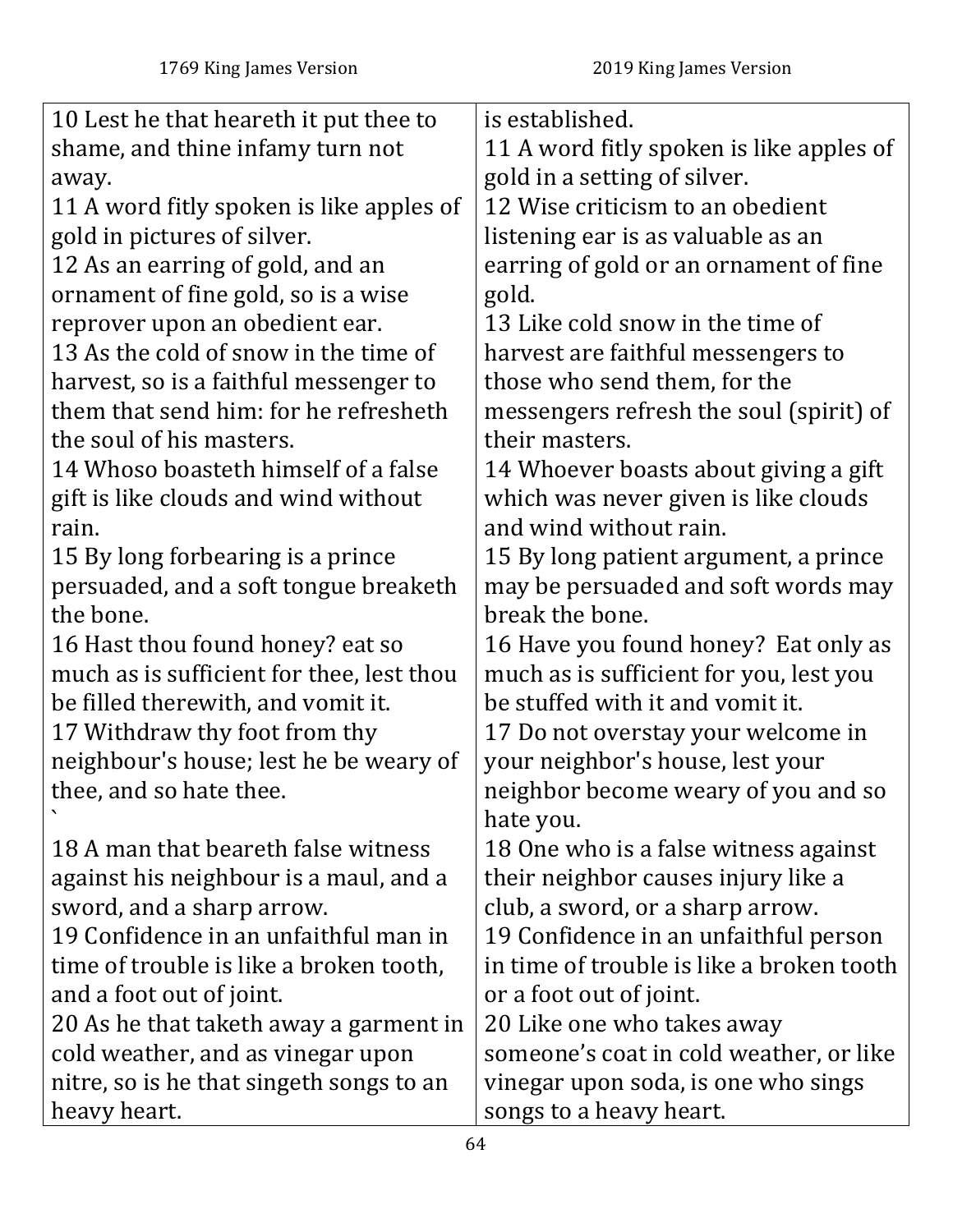| 21 If thine enemy be hungry, give him<br>bread to eat; and if he be thirsty, give<br>him water to drink:<br>22 For thou shalt heap coals of fire<br>upon his head, and the LORD shall<br>reward thee.<br>23 The north wind driveth away rain:<br>so doth an angry countenance a<br>backbiting tongue.<br>24 It is better to dwell in the corner of<br>the housetop, than with a brawling<br>woman and in a wide house.<br>25 As cold waters to a thirsty soul, so<br>is good news from a far country.<br>26 A righteous man falling down<br>before the wicked is as a troubled<br>fountain, and a corrupt spring.<br>27 It is not good to eat much honey: so | 21 If your enemies are hungry, give<br>them food to eat; and if they are<br>thirsty, give them water to drink.<br>22 For you will heap shame like coals<br>of fire upon their heads, and Yahweh<br>will reward you.<br>23 The north wind brings rain, so does<br>an angry countenance or a backbiting<br>tongue.<br>24 It is better to dwell in the corner of<br>a housetop than with a brawling<br>sprouse in a large house.<br>25 As cold waters to a thirsty soul<br>(spirit), so is good news from a far<br>country.<br>26 A righteous person falling down<br>before the wicked is like a troubled<br>fountain or a corrupt spring.<br>27 It is not good to eat much honey, |
|--------------------------------------------------------------------------------------------------------------------------------------------------------------------------------------------------------------------------------------------------------------------------------------------------------------------------------------------------------------------------------------------------------------------------------------------------------------------------------------------------------------------------------------------------------------------------------------------------------------------------------------------------------------|---------------------------------------------------------------------------------------------------------------------------------------------------------------------------------------------------------------------------------------------------------------------------------------------------------------------------------------------------------------------------------------------------------------------------------------------------------------------------------------------------------------------------------------------------------------------------------------------------------------------------------------------------------------------------------|
| not glory.<br>28 He that hath no rule over his own<br>spirit is like a city that is broken down,                                                                                                                                                                                                                                                                                                                                                                                                                                                                                                                                                             | glory is not glory.<br>28 One who has no rule over their own<br>spirit is like a city that is broken down                                                                                                                                                                                                                                                                                                                                                                                                                                                                                                                                                                       |
| and without walls.                                                                                                                                                                                                                                                                                                                                                                                                                                                                                                                                                                                                                                           | without walls.                                                                                                                                                                                                                                                                                                                                                                                                                                                                                                                                                                                                                                                                  |
|                                                                                                                                                                                                                                                                                                                                                                                                                                                                                                                                                                                                                                                              |                                                                                                                                                                                                                                                                                                                                                                                                                                                                                                                                                                                                                                                                                 |
| <b>26</b> :1 As snow in summer, and as rain<br>in harvest, so honour is not seemly for<br>a fool.<br>2 As the bird by wandering, as the<br>swallow by flying, so the curse<br>causeless shall not come.<br>3 A whip for the horse, a bridle for the<br>ass, and a rod for the fool's back.                                                                                                                                                                                                                                                                                                                                                                   | The causeless curse lands nowhere<br><b>26:1</b> Like snow in summer and like<br>rain at harvest time, so honor is not<br>fitting for a fool.<br>2 Like a fluttering bird, like a darting<br>swallow, so the causeless curse lands<br>nowhere.<br>3 A whip is for the horse, a bridle for<br>the donkey, and a rod for the fool's<br>back.                                                                                                                                                                                                                                                                                                                                      |
|                                                                                                                                                                                                                                                                                                                                                                                                                                                                                                                                                                                                                                                              |                                                                                                                                                                                                                                                                                                                                                                                                                                                                                                                                                                                                                                                                                 |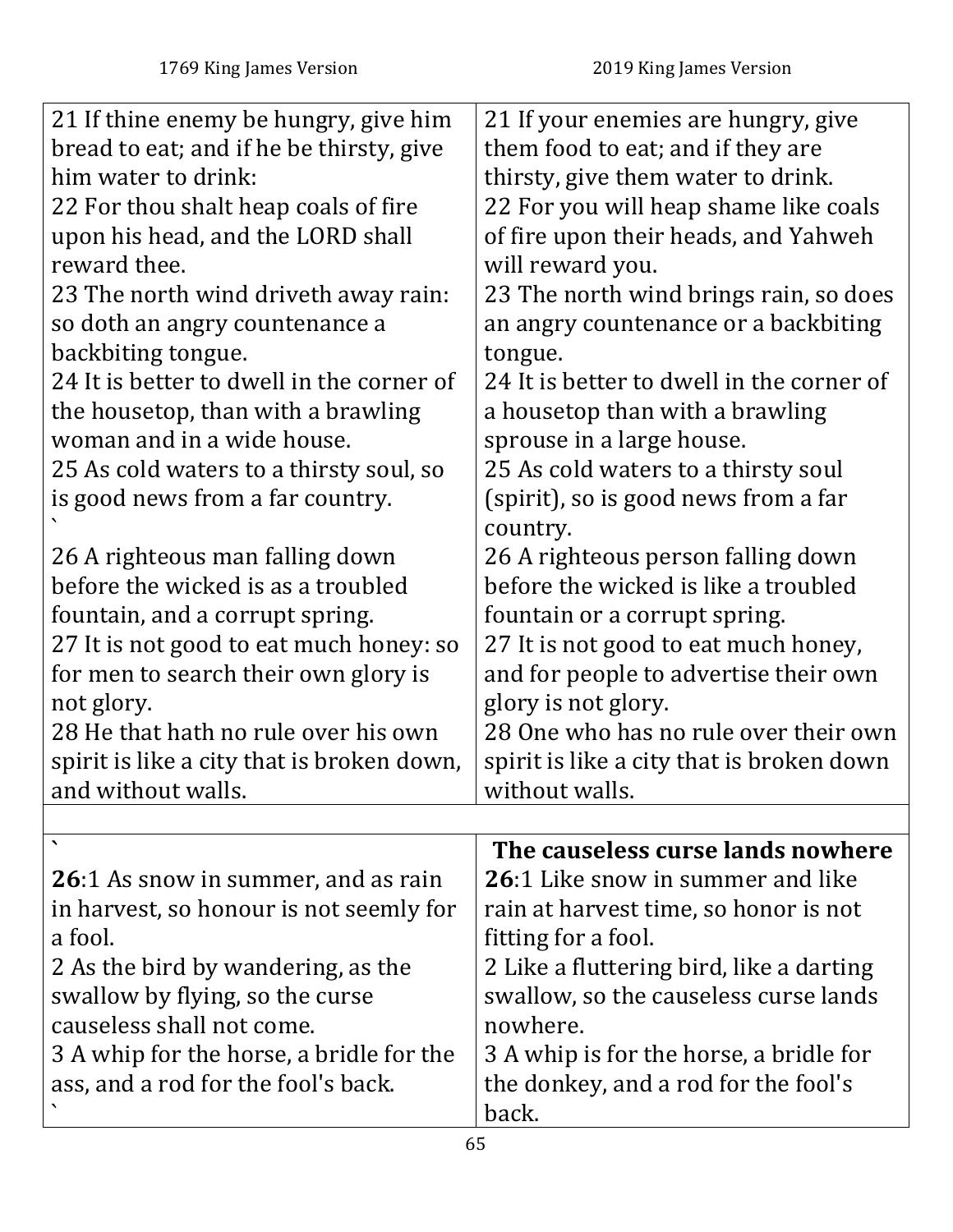| 4 Answer not a fool according to his       | 4 Do not answer fools according to          |
|--------------------------------------------|---------------------------------------------|
| folly, lest thou also be like unto him.    | their folly lest you also be like them.     |
| 5 Answer a fool according to his folly,    | 5 Answer fools according to their folly     |
| lest he be wise in his own conceit.        | lest they be wise in their own conceit.     |
| 6 He that sendeth a message by the         | 6 The person who sends a message by         |
| hand of a fool cutteth off the feet, and   | the hand of a fool cuts off the feet and    |
| drinketh damage.                           | drinks damage.                              |
| 7 The legs of the lame are not equal: so   | 7 The legs of the lame are not equal, so    |
| is a parable in the mouth of fools.        | is a parable in the mouth of fools.         |
| 8 As he that bindeth a stone in a sling,   | 8 Those who give honor to a fool are        |
| so is he that giveth honour to a fool.     | like those who tie a stone tightly in a     |
|                                            | sling.                                      |
| 9 As a thorn goeth up into the hand of     | 9 As a thorn goes up into the hand of a     |
| a drunkard, so is a parable in the         | drunkard, so is a parable in the mouth      |
| mouth of fools.                            | of fools.                                   |
| 10 The great God that formed all           | 10 The great God who formed all             |
| things both rewardeth the fool, and        | things both rewards the fool and            |
| rewardeth transgressors.                   | rewards sinners.                            |
| 11 As a dog returneth to his vomit, so a   | 11 As dogs return to their vomit, so        |
| fool returneth to his folly.               | fools return to their folly.                |
| 12 Seest thou a man wise in his own        | 12 Do you see someone wise in their         |
| conceit? there is more hope of a fool      | own eyes? There is more hope for a          |
| than of him.                               | fool than for them.                         |
| 13 The slothful man saith, There is a      | 13 The lazy person says, "There is a        |
| lion in the way; a lion is in the streets. | lion in the road; a lion is in the streets. |
| 14 As the door turneth upon his            | I cannot do any work."                      |
| hinges, so doth the slothful upon his      | 14 Like a door turning upon its hinges,     |
| bed.                                       | the slothful turn over upon their beds.     |
| 15 The slothful hideth his hand in his     | 15 The slothful hide their hand in their    |
| bosom; it grieveth him to bring it again   | bosom. It grieves them to lift it to their  |
| to his mouth.                              | mouth.                                      |
| 16 The sluggard is wiser in his own        | 16 Sluggards believe they are wiser         |
| conceit than seven men that can            | than seven persons who can reason.          |
| render a reason.                           | 17 People who are just passing-by and       |
| 17 He that passeth by, and meddleth        | meddle in a fight not belonging to          |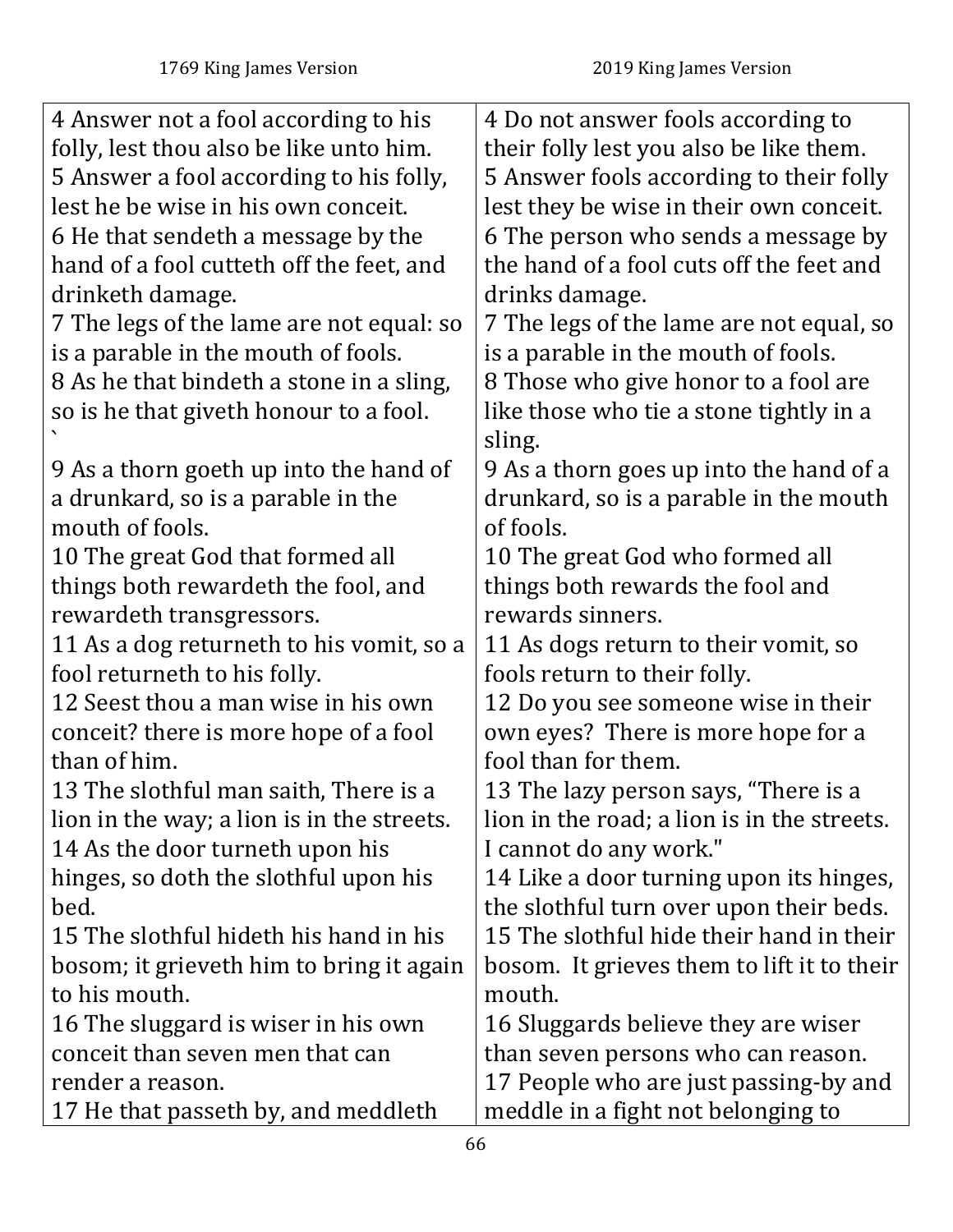| with strife belonging not to him, is like | them are like one who picks up a dog       |
|-------------------------------------------|--------------------------------------------|
| one that taketh a dog by the ears.        | by the ears.                               |
| 18 As a mad man who casteth               | 18 Like crazy people who cast              |
| firebrands, arrows, and death,            | firebrands, arrows, and death,             |
| 19 So is the man that deceiveth his       | 19 so are the people who deceive their     |
| neighbour, and saith, Am not I in         | neighbor and claim to be innocent.         |
| sport?                                    | 20 Where there is no wood, the fire        |
| 20 Where no wood is, there the fire       | goes out; so where there is no             |
| goeth out: so where there is no           | talebearer, the strife ceases.             |
| talebearer, the strife ceaseth.           | 21 As coals are to burning coals, and      |
| 21 As coals are to burning coals, and     | wood to fire; so is a quarrelsome          |
| wood to fire; so is a contentious man to  | person to strife.                          |
| kindle strife.                            | 22 The words of a talebearer are like      |
| 22 The words of a talebearer are as       | wounds, and they hurt the innermost        |
| wounds, and they go down into the         | parts of their victim.                     |
| innermost parts of the belly.             | 23 Insincere words hiding a wicked         |
| 23 Burning lips and a wicked heart are    | heart are like broken pottery pieces       |
| like a potsherd covered with silver       | covered with a silver glaze.               |
| dross.                                    | 24 The people who hate, lie and lay up     |
| 24 He that hateth dissembleth with his    | deceit within themselves.                  |
| lips, and layeth up deceit within him;    | 25 When they speak pleasantly, do not      |
| 25 When he speaketh fair, believe him     | believe them; for there are seven          |
| not: for there are seven abominations     | abominations in their heart.               |
| in his heart.                             | 26 Their hatred is covered by deceit;      |
| 26 Whose hatred is covered by deceit,     | their wickedness will be shown before      |
| his wickedness shall be shewed before     | the whole congregation.                    |
| the whole congregation.                   | 27 Whoever digs a pit for someone          |
| 27 Whoso diggeth a pit shall fall         | else will fall into it, and those who roll |
| therein: and he that rolleth a stone, it  | a stone with evil intention will find it   |
| will return upon him.                     | rolling back on them.                      |
| 28 A lying tongue hateth those that are   | 28 A lying tongue hates those who are      |
| afflicted by it; and a flattering mouth   | afflicted by it, and a flattering mouth    |
| worketh ruin.                             | works ruin.                                |
|                                           |                                            |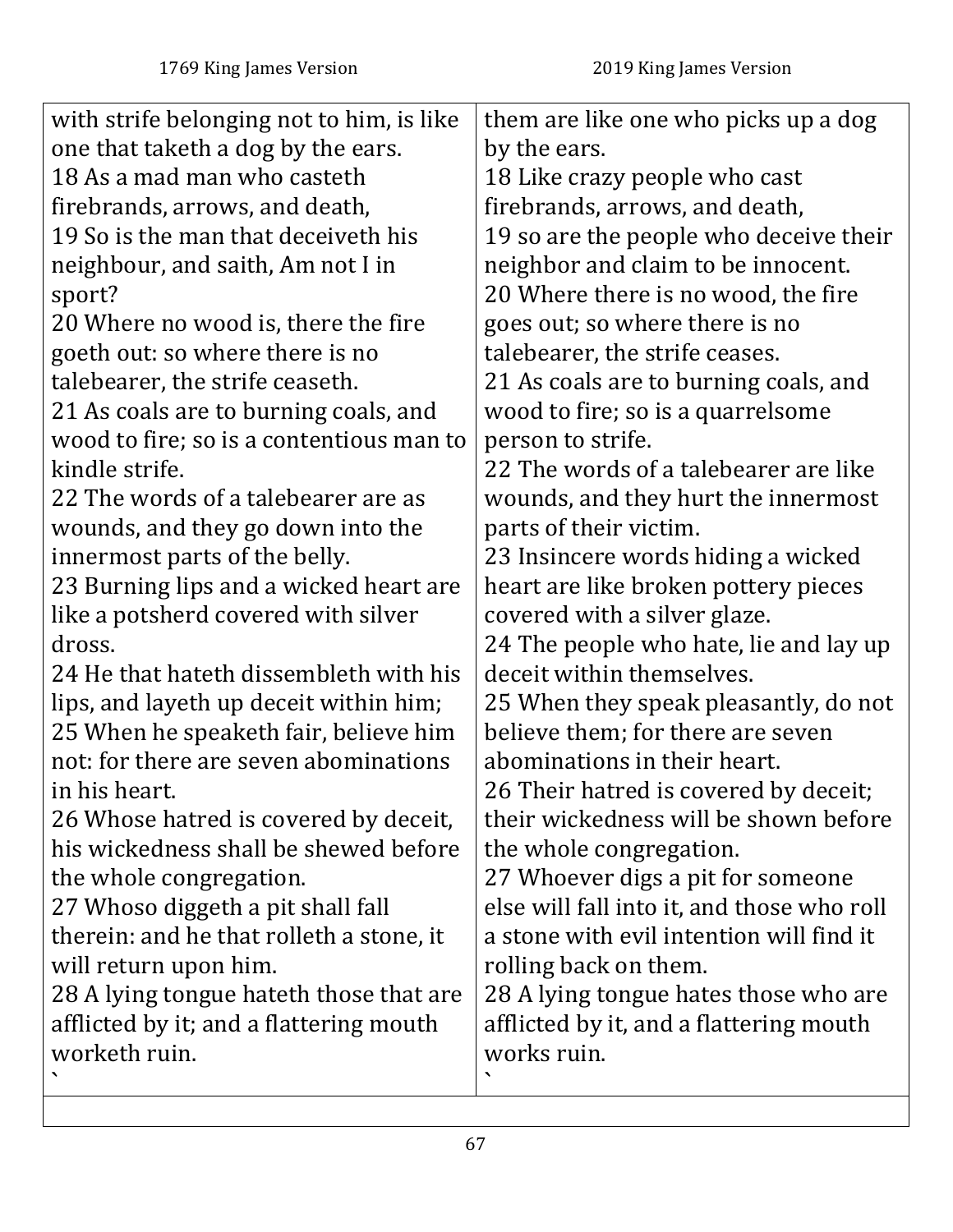|                                                        | The eyes of a mortal are never                                            |
|--------------------------------------------------------|---------------------------------------------------------------------------|
|                                                        | satisfied                                                                 |
| <b>27:1 Boast not thyself of to morrow;</b>            | 27:1 Do not boast of tomorrow, for                                        |
| for thou knowest not what a day may                    | you do not know what a day may bring                                      |
| bring forth.                                           | forth.                                                                    |
| 2 Let another man praise thee, and not                 | 2 Let others praise you, and not your                                     |
| thine own mouth; a stranger, and not                   | own mouth, a stranger, and not your                                       |
| thine own lips.                                        | own lips.                                                                 |
| 3 A stone is heavy, and the sand                       | 3 A stone is heavy, and sand weighty,                                     |
| weighty; but a fool's wrath is heavier                 | but a fool's wrath is heavier than them                                   |
| than them both.                                        | both.                                                                     |
| 4 Wrath is cruel, and anger is                         | 4 Rage is cruel, and anger is violent,<br>but who is able to stand before |
| outrageous; but who is able to stand                   | jealousy?                                                                 |
| before envy?                                           | 5 Open rebuke is better than secret                                       |
| 5 Open rebuke is better than secret                    | love.                                                                     |
| love.                                                  | 6 Criticism from a friend is faithful, but                                |
| 6 Faithful are the wounds of a friend;                 | the kisses of an enemy are deceitful.                                     |
| but the kisses of an enemy are                         | 7 One who is full loathes a honeycomb;                                    |
| deceitful.                                             | but to the hungry, even a bitter thing is                                 |
| 7 The full soul loatheth an honeycomb;                 | sweet.                                                                    |
| but to the hungry soul every bitter                    | 8 Like a bird that wanders from her                                       |
| thing is sweet.<br>8 As a bird that wandereth from her | nest, so is one who wanders from their                                    |
| nest, so is a man that wandereth from                  | home                                                                      |
| his place.                                             | 9 Ointment and perfume rejoice the                                        |
| 9 Ointment and perfume rejoice the                     | heart; so does the sweetness of a                                         |
| heart: so doth the sweetness of a man's                | friend's sincere words.                                                   |
| friend by hearty counsel.                              | 10 Do not forsake your own friend nor                                     |
| 10 Thine own friend, and thy father's                  | your parent's friend; neither go to a                                     |
| friend, forsake not; neither go into thy               | brother's or a sister's house on the day                                  |
| brother's house in the day of thy                      | of your calamity, for a neighbor who is                                   |
| calamity: for better is a neighbour that               | near is better than a brother or sister<br>far off.                       |
| is near than a brother far off.                        | 11 My children, be wise and make my                                       |
| 11 My son, be wise, and make my heart                  | heart glad, so that I may have an                                         |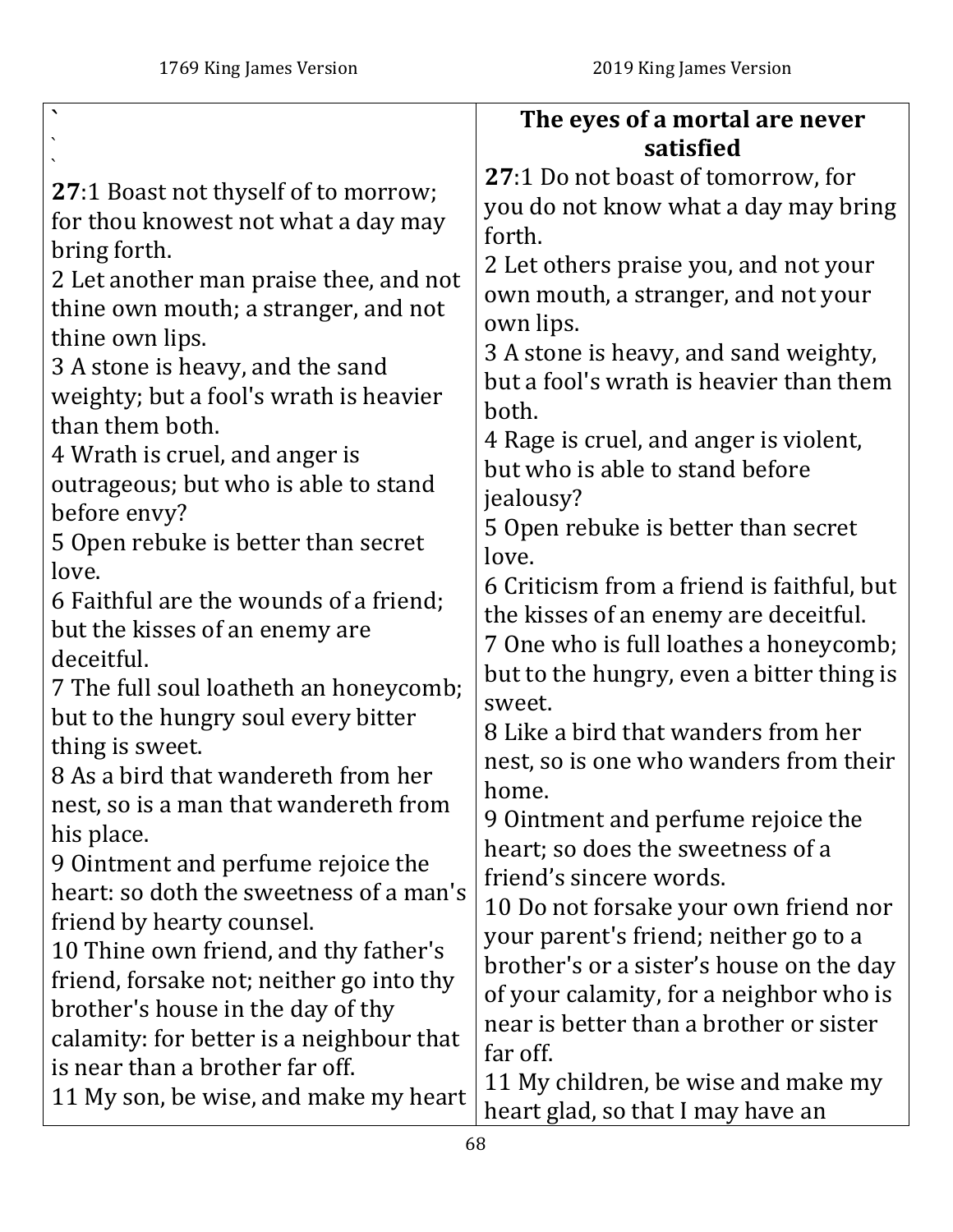| glad, that I may answer him that         | answer for one who reproaches me.        |
|------------------------------------------|------------------------------------------|
| reproacheth me.                          | 12 The prudent foresee evil and hide     |
| 12 A prudent man foreseeth the evil,     | themselves from it, but the simple       |
| and hideth himself; but the simple pass  | keep on and suffer.                      |
| on, and are punished.                    | 13 Take a person's garment when the      |
| 13 Take his garment that is surety for   | person has guaranteed payment of the     |
| a stranger, and take a pledge of him for | debt of a stranger, and take a pledge    |
| a strange woman.                         | from people when they guarantee          |
|                                          | payment of the debt of a foreign         |
|                                          | woman.                                   |
| 14 He that blesseth his friend with a    | 14 Greeting friends with a loud voice    |
| loud voice, rising early in the morning, | early in the morning is like cursing     |
| it shall be counted a curse to him.      | them.                                    |
| 15 A continual dropping in a very rainy  | 15 A continual dripping on a very rainy  |
| day and a contentious woman are          | day and a constantly quarreling person   |
| alike.                                   | are alike.                               |
| 16 Whosoever hideth her hideth the       | 16 Whoever can control a quarreling      |
| wind, and the ointment of his right      | person can control the wind and hold     |
| hand, which bewrayeth itself.            | olive oil in their hand.                 |
| 17 Iron sharpeneth iron; so a man        | 17 Iron sharpens iron and one person     |
| sharpeneth the countenance of his        | may sharpen the wit of another.          |
| friend.                                  | 18 Whoever cares for the fig tree        |
| 18 Whoso keepeth the fig tree shall eat  | should eat the fruit of it, so those who |
| the fruit thereof: so he that waiteth on | wait on their master should be           |
| his master shall be honoured.            | honored.                                 |
| 19 As in water face answereth to face,   | 19 As one's face is reflected in water,  |
| so the heart of man to man.              | so one's heart is reflected in another's |
|                                          | heart.                                   |
| 20 Hell and destruction are never full;  | 20 Hell and destruction are never full,  |
| so the eyes of man are never satisfied.  | so the eyes of a mortal are never        |
|                                          | satisfied.                               |
| 21 As the fining pot for silver, and the | 21 As the refining pot does for silver,  |
| furnace for gold; so is a man to his     | and the furnace does for gold, so does   |
| praise.                                  | praise test a person.                    |
| 22 Though thou shouldest bray a fool     | 22 Even if you would grind a fool in a   |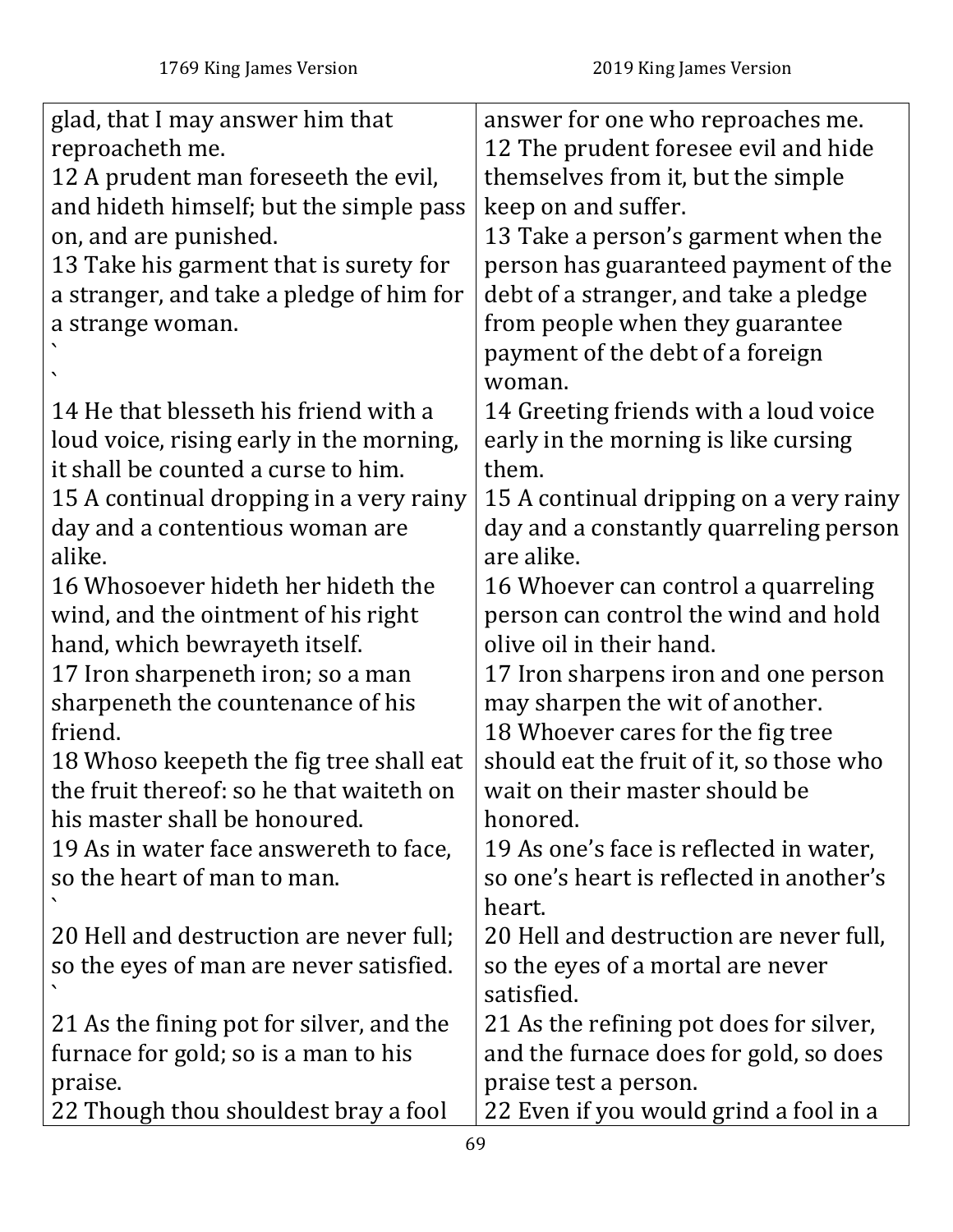| in a mortar among wheat with a pestle,<br>yet will not his foolishness depart from<br>him.<br>23 Be thou diligent to know the state<br>of thy flocks, and look well to thy<br>herds.<br>24 For riches are not for ever: and<br>doth the crown endure to every<br>generation?<br>25 The hay appeareth, and the tender<br>grass sheweth itself, and herbs of the<br>mountains are gathered.<br>26 The lambs are for thy clothing, and<br>the goats are the price of the field.<br>27 And thou shalt have goats' milk<br>enough for thy food, for the food of thy<br>household, and for the maintenance<br>for thy maidens. | bowl along with the wheat, their<br>foolishness would not depart from<br>them.<br>23 Be diligent to know the state of<br>your flocks, and look well to your<br>herds.<br>24 For riches are not forever. And<br>does the crown endure to every<br>generation?<br>25 When the grass appears, the tender<br>grass shows itself, and the herbs of the<br>mountains are gathered,<br>26 the lambs will provide your<br>clothing, and the goats the price of a<br>field,<br>27 and you will have goats' milk<br>enough for your food, the food of your<br>household, and the maintenance of |
|--------------------------------------------------------------------------------------------------------------------------------------------------------------------------------------------------------------------------------------------------------------------------------------------------------------------------------------------------------------------------------------------------------------------------------------------------------------------------------------------------------------------------------------------------------------------------------------------------------------------------|---------------------------------------------------------------------------------------------------------------------------------------------------------------------------------------------------------------------------------------------------------------------------------------------------------------------------------------------------------------------------------------------------------------------------------------------------------------------------------------------------------------------------------------------------------------------------------------|
|                                                                                                                                                                                                                                                                                                                                                                                                                                                                                                                                                                                                                          | your servants.                                                                                                                                                                                                                                                                                                                                                                                                                                                                                                                                                                        |
|                                                                                                                                                                                                                                                                                                                                                                                                                                                                                                                                                                                                                          | Those who seek God understand all                                                                                                                                                                                                                                                                                                                                                                                                                                                                                                                                                     |
|                                                                                                                                                                                                                                                                                                                                                                                                                                                                                                                                                                                                                          | things                                                                                                                                                                                                                                                                                                                                                                                                                                                                                                                                                                                |
| 28:1 The wicked flee when no man                                                                                                                                                                                                                                                                                                                                                                                                                                                                                                                                                                                         | <b>28:1 The wicked flee when no one</b>                                                                                                                                                                                                                                                                                                                                                                                                                                                                                                                                               |
| pursueth: but the righteous are bold as                                                                                                                                                                                                                                                                                                                                                                                                                                                                                                                                                                                  | pursues, but the righteous are as bold                                                                                                                                                                                                                                                                                                                                                                                                                                                                                                                                                |
| a lion.                                                                                                                                                                                                                                                                                                                                                                                                                                                                                                                                                                                                                  | as a lion.                                                                                                                                                                                                                                                                                                                                                                                                                                                                                                                                                                            |
| 2 For the transgression of a land many                                                                                                                                                                                                                                                                                                                                                                                                                                                                                                                                                                                   | 2 Rebellion in a land will result in                                                                                                                                                                                                                                                                                                                                                                                                                                                                                                                                                  |
| are the princes thereof: but by a man                                                                                                                                                                                                                                                                                                                                                                                                                                                                                                                                                                                    | many rulers, but by a ruler having                                                                                                                                                                                                                                                                                                                                                                                                                                                                                                                                                    |
| of understanding and knowledge the                                                                                                                                                                                                                                                                                                                                                                                                                                                                                                                                                                                       | understanding and knowledge, the                                                                                                                                                                                                                                                                                                                                                                                                                                                                                                                                                      |
| state thereof shall be prolonged.                                                                                                                                                                                                                                                                                                                                                                                                                                                                                                                                                                                        | state will be strengthened.                                                                                                                                                                                                                                                                                                                                                                                                                                                                                                                                                           |
| 3 A poor man that oppresseth the poor                                                                                                                                                                                                                                                                                                                                                                                                                                                                                                                                                                                    | 3 A poor person who oppresses the                                                                                                                                                                                                                                                                                                                                                                                                                                                                                                                                                     |
| is like a sweeping rain which leaveth                                                                                                                                                                                                                                                                                                                                                                                                                                                                                                                                                                                    | poor is like a sweeping rain which                                                                                                                                                                                                                                                                                                                                                                                                                                                                                                                                                    |
| no food.                                                                                                                                                                                                                                                                                                                                                                                                                                                                                                                                                                                                                 | leaves no food.                                                                                                                                                                                                                                                                                                                                                                                                                                                                                                                                                                       |
| 4 They that forsake the law praise the<br>wicked: but such as keep the law                                                                                                                                                                                                                                                                                                                                                                                                                                                                                                                                               | 4 Those who forsake the law praise the                                                                                                                                                                                                                                                                                                                                                                                                                                                                                                                                                |
|                                                                                                                                                                                                                                                                                                                                                                                                                                                                                                                                                                                                                          |                                                                                                                                                                                                                                                                                                                                                                                                                                                                                                                                                                                       |
| contend with them.                                                                                                                                                                                                                                                                                                                                                                                                                                                                                                                                                                                                       | wicked, but those who keep the law<br>oppose the wicked.                                                                                                                                                                                                                                                                                                                                                                                                                                                                                                                              |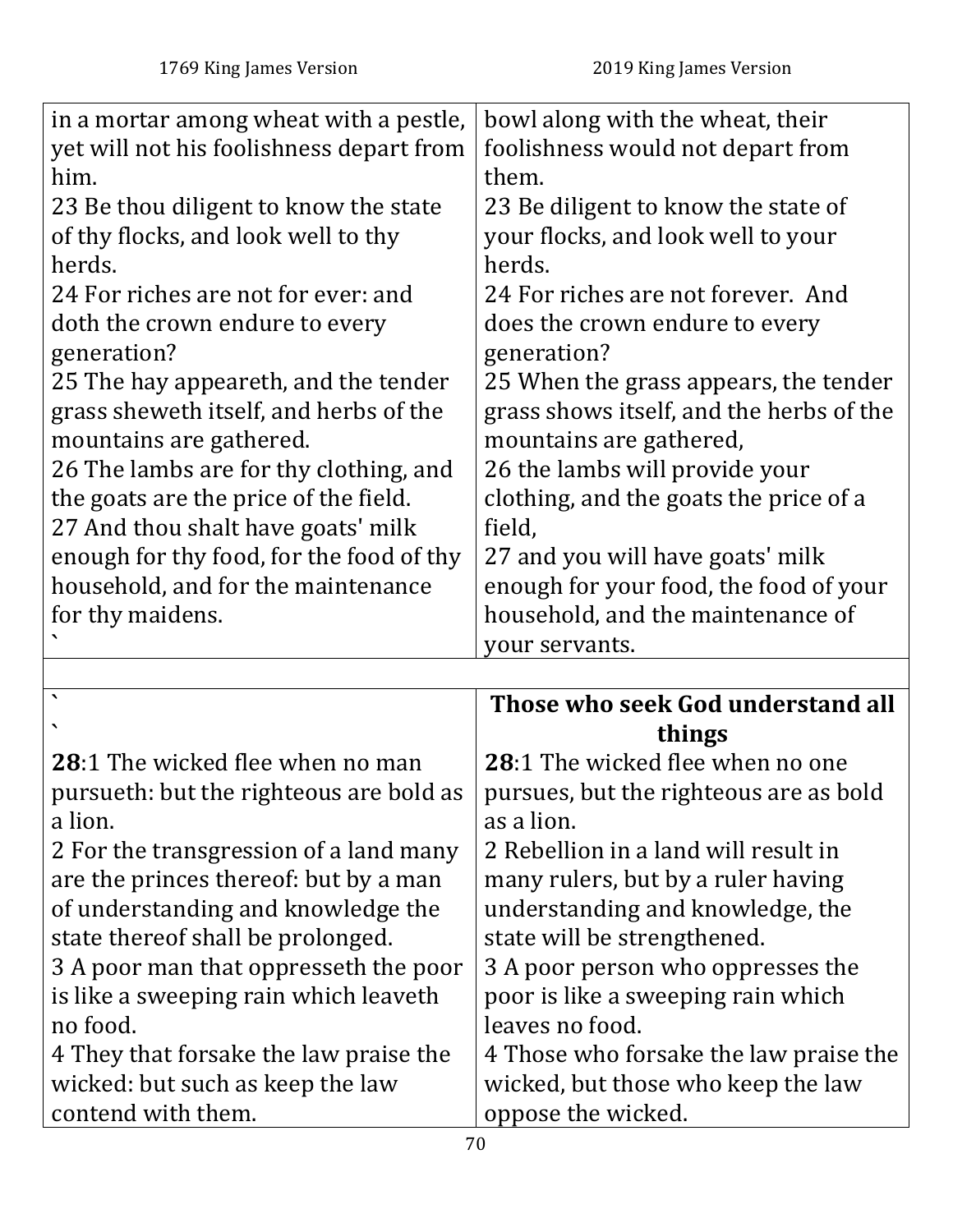| 5 Evil men understand not judgment:        | 5 Evil persons do not understand        |
|--------------------------------------------|-----------------------------------------|
| but they that seek the LORD                | justice, but those who seek God         |
| understand all things.                     | understand all things.                  |
| 6 Better is the poor that walketh in his   | 6 The poor who walk in their            |
| uprightness, than he that is perverse in   | uprightness are better than those who   |
| his ways, though he be rich.               | are crooked in their ways, though they  |
| 7 Whoso keepeth the law is a wise son:     | are rich.                               |
| but he that is a companion of riotous      | 7 Youths who keep the law are wise,     |
| men shameth his father.                    | but those who are companions of         |
|                                            | riotous persons shame their parents.    |
| 8 He that by usury and unjust gain         | 8 The people who by usury and unjust    |
| increaseth his substance, he shall         | gain increase their substance will      |
| gather it for him that will pity the poor. | gather it for the person who will pity  |
|                                            | the poor.                               |
| 9 He that turneth away his ear from        | 9 The prayer of the people who turn     |
| hearing the law, even his prayer shall     | their ear away from hearing the law     |
| be abomination.                            | will be abominable.                     |
| 10 Whoso causeth the righteous to go       | 10 Those who cause the righteous to     |
| astray in an evil way, he shall fall       | go astray in an evil way will           |
| himself into his own pit: but the          | themselves fall into their own pit, but |
| upright shall have good things in          | the upright will possess good things.   |
| possession.                                | 11 Those who are rich believe           |
| 11 The rich man is wise in his own         | themselves wise, but the poor who       |
| conceit; but the poor that hath            | have understanding will see them        |
| understanding searcheth him out.           | truly.                                  |
| 12 When righteous men do rejoice,          | 12 When the righteous rejoice, there is |
| there is great glory: but when the         | great glory, but when the wicked rise,  |
| wicked rise, a man is hidden.              | people hide themselves.                 |
| 13 He that covereth his sins shall not     | 13 Those who cover up their sins will   |
| prosper: but whoso confesseth and          | not prosper, but those who confess      |
| forsaketh them shall have mercy.           | and forsake their sins will have mercy. |
| 14 Happy is the man that feareth           | 14 Those who always fear Yahweh are     |
| alway: but he that hardeneth his heart     | blessed, but those who harden their     |
| shall fall into mischief.                  | hearts will fall into trouble.          |
| 15 As a roaring lion, and a ranging        | 15 Like a roaring lion and a prowling   |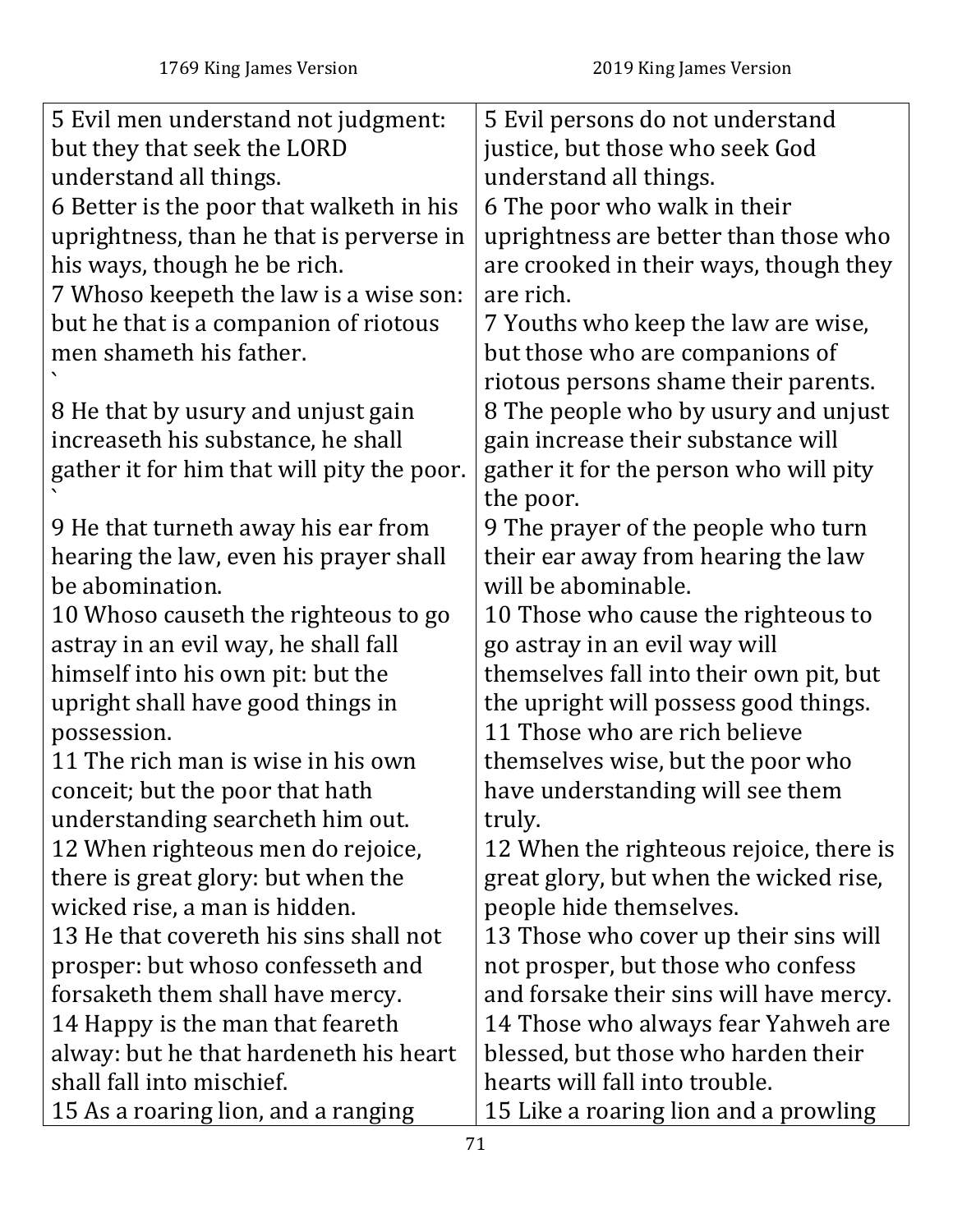| bear; so is a wicked ruler over the poor | bear is a wicked ruler over poor         |
|------------------------------------------|------------------------------------------|
| people.                                  | people.                                  |
| 16 The prince that wanteth               | 16 The prince who lacks                  |
| understanding is also a great            | understanding is also a great            |
| oppressor: but he that hateth            | oppressor, but the people who hate       |
| covetousness shall prolong his days.     | covetousness will prolong their days.    |
| 17 A man that doeth violence to the      | 17 A person who has committed            |
| blood of any person shall flee to the    | murder will flee to the pit; do not let  |
| pit; let no man stay him.                | anyone try to help that person.          |
| 18 Whoso walketh uprightly shall be      | 18 Whoever walks uprightly will be       |
| saved: but he that is perverse in his    | saved, but those who are crooked in      |
| ways shall fall at once.                 | their ways will fall at once.            |
| 19 He that tilleth his land shall have   | 19 The farmers who till their land will  |
| plenty of bread: but he that followeth   | have plenty of food, but the farmer      |
| after vain persons shall have poverty    | who follows after vain persons will      |
| enough.                                  | have poverty.                            |
| 20 A faithful man shall abound with      | 20 A faithful person will abound with    |
| blessings: but he that maketh haste to   | blessings, but one who is in a hurry to  |
| be rich shall not be innocent.           | become rich will not be innocent.        |
| 21 To have respect of persons is not     | 21 To show partiality in dealing with    |
| good: for a piece of bread that man will | others is not good; that person will     |
| transgress.                              | commit sin for a piece of food.          |
| 22 He that hasteth to be rich hath an    | 22 The people who hasten to be rich      |
| evil eye, and considereth not that       | have an evil eye and do not think that   |
| poverty shall come upon him.             | poverty will come upon them.             |
| 23 He that rebuketh a man afterwards     | 23 One who rebukes another person,       |
| shall find more favour than he that      | afterward will find more favor than      |
| flattereth with the tongue.              | one who flatters with the tongue.        |
| 24 Whoso robbeth his father or his       | 24 Those who rob their father or their   |
| mother, and saith, It is no              | mother, and say, "It is no sin," are the |
| transgression; the same is the           | companions of a destroyer.               |
| companion of a destroyer.                | 25 The person who has a proud heart      |
| 25 He that is of a proud heart stirreth  | stirs up strife, but the people who put  |
| up strife: but he that putteth his trust | their trust in God will be blessed.      |
| in the LORD shall be made fat.           | 26 Those who trust in their own heart    |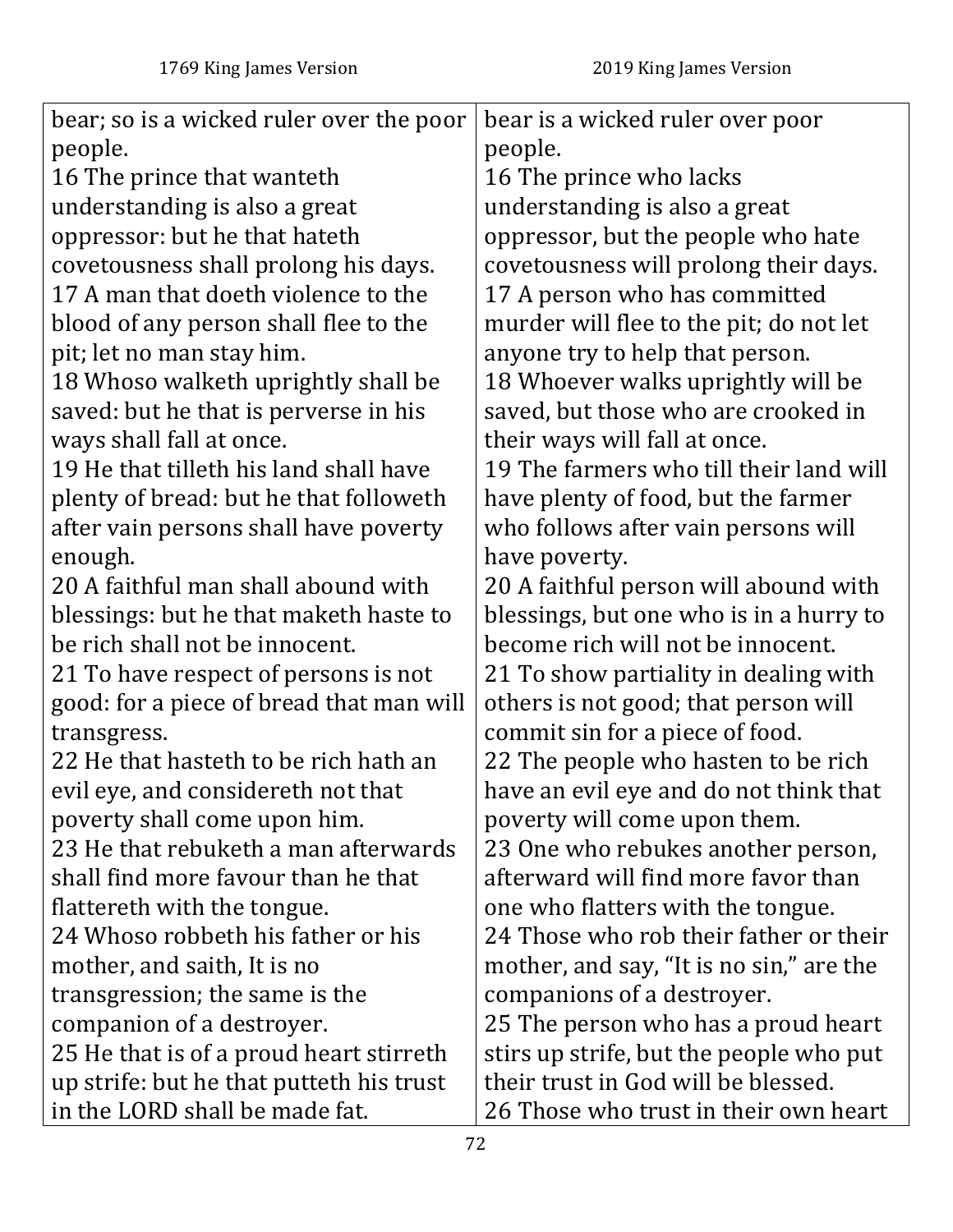| 26 He that trusteth in his own heart is | are fools, but whoever walks wisely     |
|-----------------------------------------|-----------------------------------------|
| a fool: but whoso walketh wisely, he    | will be saved.                          |
| shall be delivered.                     | 27 The person who gives to the poor     |
| 27 He that giveth unto the poor shall   | will not lack, but those who hide their |
| not lack: but he that hideth his eyes   | eyes from the poverty around them       |
| shall have many a curse.                | will have many curses.                  |
| 28 When the wicked rise, men hide       | 28 When the wicked rise, people hide;   |
| themselves: but when they perish, the   | but when the wicked perish, the         |
| righteous increase.                     | righteous increase.                     |
|                                         |                                         |

|                                                                                   | Where there is no vision, the people      |
|-----------------------------------------------------------------------------------|-------------------------------------------|
|                                                                                   | perish                                    |
| 29:1 He, that being often reproved                                                | 29:1 Those who being often reproved       |
| hardeneth his neck, shall suddenly be                                             | yet increase their stubbornness, will     |
| destroyed, and that without remedy.                                               | suddenly be destroyed and get no help.    |
| 2 When the righteous are in authority,                                            | 2 When the righteous are in authority,    |
| the people rejoice: but when the                                                  | the people rejoice; but when the          |
| wicked beareth rule, the people                                                   | wicked rule, the people mourn.            |
| mourn.                                                                            | 3 Those who love the wisdom of God        |
| 3 Whoso loveth wisdom rejoiceth his                                               | make their parents rejoice, but those     |
| father: but he that keepeth company                                               | who keep company with prostitutes         |
| with harlots spendeth his substance.                                              | spend their substance.                    |
| 4 The king by judgment establisheth                                               | 4 The king by justice establishes the     |
| the land: but he that receiveth gifts                                             | land, but one who takes bribes            |
| overthroweth it.                                                                  | overthrows it.                            |
| 5 A man that flattereth his neighbour                                             | 5 A person who flatters a neighbor        |
| spreadeth a net for his feet.                                                     | spreads a net for the neighbor's feet.    |
| 6 In the transgression of an evil man<br>there is a snare: but the righteous doth | 6 In the transgression of an evil person  |
| sing and rejoice.                                                                 | there is a snare, but the righteous sing  |
| 7 The righteous considereth the cause                                             | and rejoice.                              |
| of the poor: but the wicked regardeth                                             | 7 The righteous consider the rights of    |
| not to know it.                                                                   | the poor, but the wicked have no          |
| 8 Scornful men bring a city into a                                                | regard for it.                            |
| snare: but wise men turn away wrath.                                              | 8 The scornful bring a city into a snare, |
|                                                                                   | but wise persons turn away wrath.         |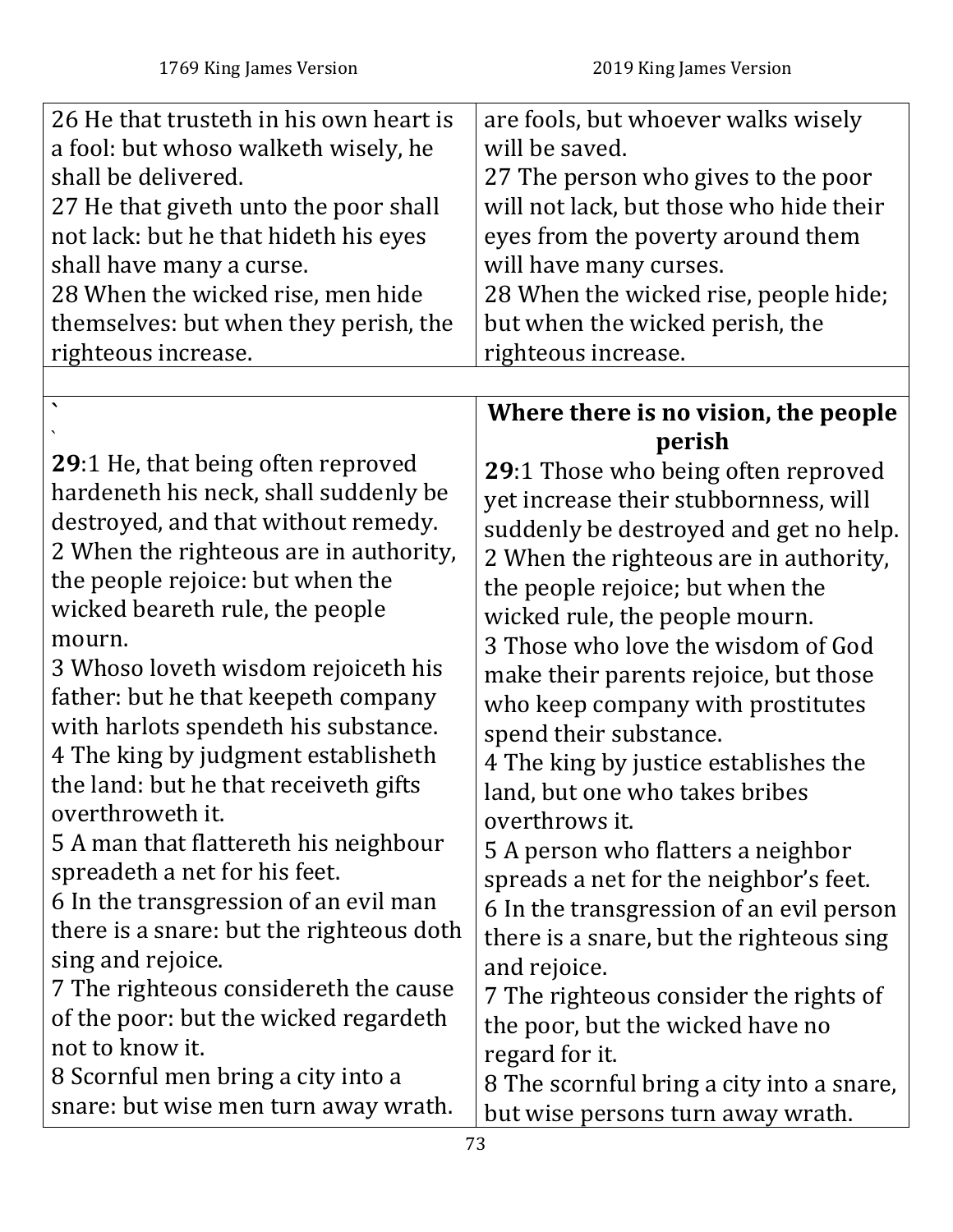| 9 If a wise man contendeth with a        |                                            |
|------------------------------------------|--------------------------------------------|
|                                          | 9 If a wise person contends with a         |
| foolish man, whether he rage or laugh,   | foolish person, whether the person         |
| there is no rest.                        | rages or laughs, there is no good          |
|                                          | ending.                                    |
| 10 The blood thirsty hate the upright:   | 10 The blood thirsty hate the upright,     |
| but the just seek his soul.              | but the just seek to bless their soul      |
|                                          | (spirit).                                  |
| 11 A fool uttereth all his mind: but a   | 11 Fools utter all their mind, but a       |
| wise man keepeth it in till afterwards.  | wise person speaks with caution.           |
| 12 If a ruler hearken to lies, all his   | 12 If rulers listen to lies, all their     |
| servants are wicked.                     | servants become wicked.                    |
| 13 The poor and the deceitful man        | 13 The poor and the deceitful person       |
| meet together: the LORD lighteneth       | have this in common: Yahweh has            |
| both their eyes.                         | lightened both their eyes.                 |
| 14 The king that faithfully judgeth the  | 14 The throne of the king who              |
| poor, his throne shall be established    | faithfully judges the poor will be         |
| for ever.                                | established forever.                       |
| 15 The rod and reproof give wisdom:      | 15 The rod and reproof give wisdom,        |
| but a child left to himself bringeth his | but children left to themselves bring      |
| mother to shame.                         | their parents to shame.                    |
| 16 When the wicked are multiplied,       | 16 When the wicked multiply, sin           |
| transgression increaseth: but the        | increases; but the righteous will see      |
| righteous shall see their fall.          | their fall.                                |
| 17 Correct thy son, and he shall give    | 17 Correct your children, and they will    |
| thee rest; yea, he shall give delight    | give you rest; yes, they will give delight |
| unto thy soul.                           | to your soul (spirit).                     |
| 18 Where there is no vision, the people  | 18 Where there is no vision, the people    |
| perish: but he that keepeth the law,     | perish, but all who keep the law are       |
| happy is he.                             | happy.                                     |
| 19 A servant will not be corrected by    | 19 Servants will not be corrected by       |
| words: for though he understand he       | mere words, for though they                |
| will not answer.                         | understand, they will not correct their    |
|                                          | ways.                                      |
| 20 Seest thou a man that is hasty in his | 20 Do you see people who are hasty in      |
| words? there is more hope of a fool      | their words? There is more hope for a      |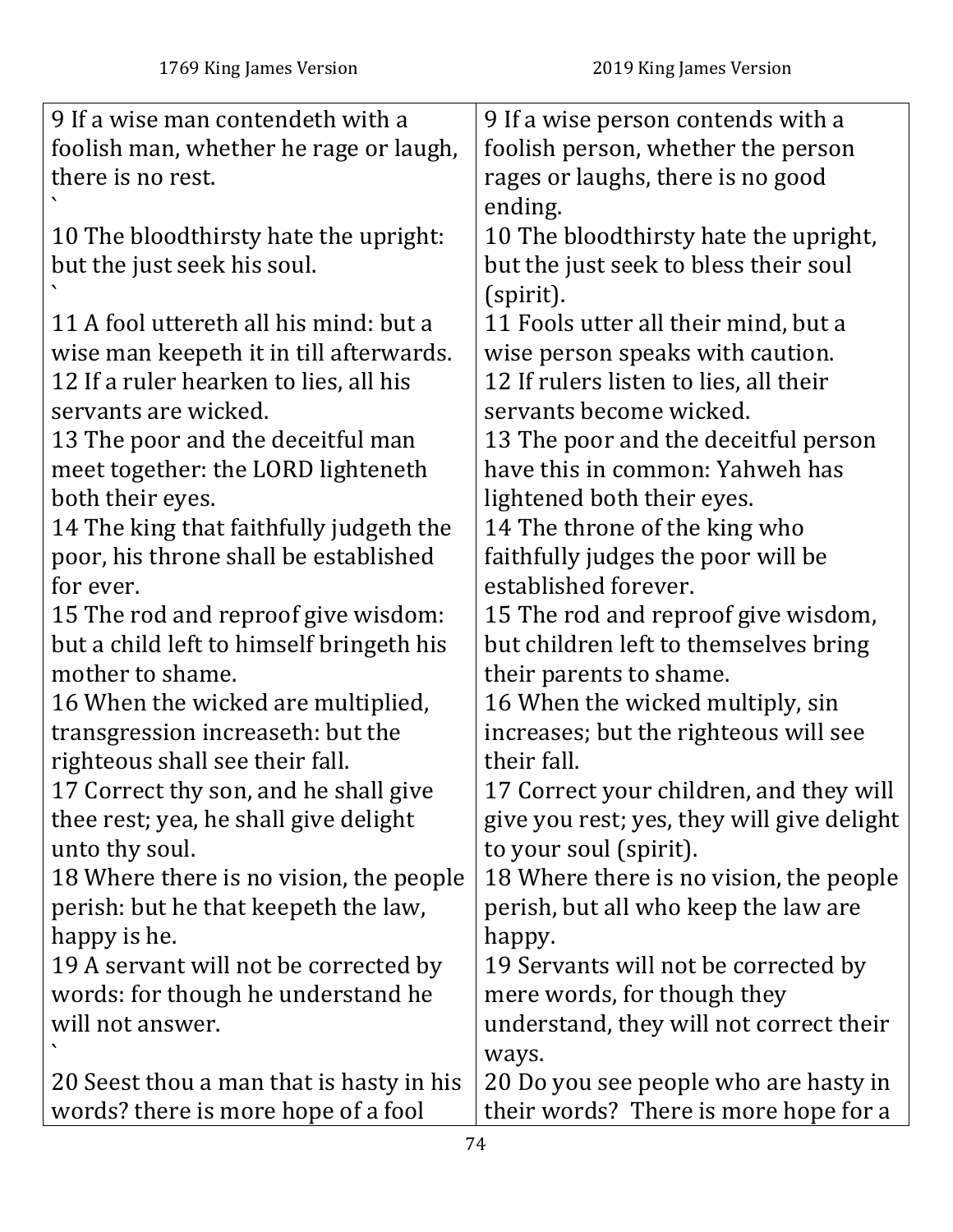| than of him.                              | fool than for these people.               |
|-------------------------------------------|-------------------------------------------|
| 21 He that delicately bringeth up his     | 21 The parents who delicately bring up    |
| servant from a child shall have him       | their servant from childhood will have    |
| become his son at the length.             | the servant become their child            |
|                                           | eventually.                               |
| 22 An angry man stirreth up strife, and   | 22 An angry person stirs up fighting,     |
| a furious man aboundeth in                | and a furious person abounds in evil      |
| transgression.                            | deeds.                                    |
| 23 A man's pride shall bring him low:     | 23 Pride will bring one low, but honor    |
| but honour shall uphold the humble in     | will uphold the humble in spirit.         |
| spirit.                                   | 24 Those who are partners with            |
| 24 Whoso is partner with a thief          | thieves hate their own life. They know    |
| hateth his own soul: he heareth           | they are cursed but will not admit it.    |
| cursing, and bewrayeth it not.            | 25 To fear other people brings a snare,   |
| 25 The fear of man bringeth a snare:      | but whoever puts their trust in God       |
| but whoso putteth his trust in the        | will be safe.                             |
| LORD shall be safe.                       | 26 Many seek the ruler's favor, but       |
| 26 Many seek the ruler's favour; but      | justice comes from God.                   |
| every man's judgment cometh from          | 27 An unjust person is an abomination     |
| the LORD.                                 | to the just, and the upright person is an |
| 27 An unjust man is an abomination to     | abomination to the wicked.                |
| the just: and he that is upright in the   |                                           |
| way is abomination to the wicked.         | ◥                                         |
|                                           |                                           |
|                                           | <b>Every word of God is pure</b>          |
| <b>30</b> :1 The words of Agur the son of | <b>30:1 The words of Agur the son of</b>  |
| Jakeh, even the prophecy: the man         | Jakeh, the prophecy spoken to Ithiel      |
| spake unto Ithiel, even unto Ithiel and   | and Ucal,                                 |
|                                           |                                           |

| Ucal,                                | 2 "Surely I am more brutish than any  |
|--------------------------------------|---------------------------------------|
| 2 Surely I am more brutish than any  | person and do not have understanding. |
| man, and have not the understanding  | 3 "I neither learned wisdom nor have  |
| of a man.                            | the knowledge of the holy.            |
| 3 I neither learned wisdom, nor have | 4 "Who has ascended up into heaven,   |
| the knowledge of the holy.           | or descended? Who has gathered the    |
| 4 Who hath ascended up into heaven,  | wind in His fists [with His power]?   |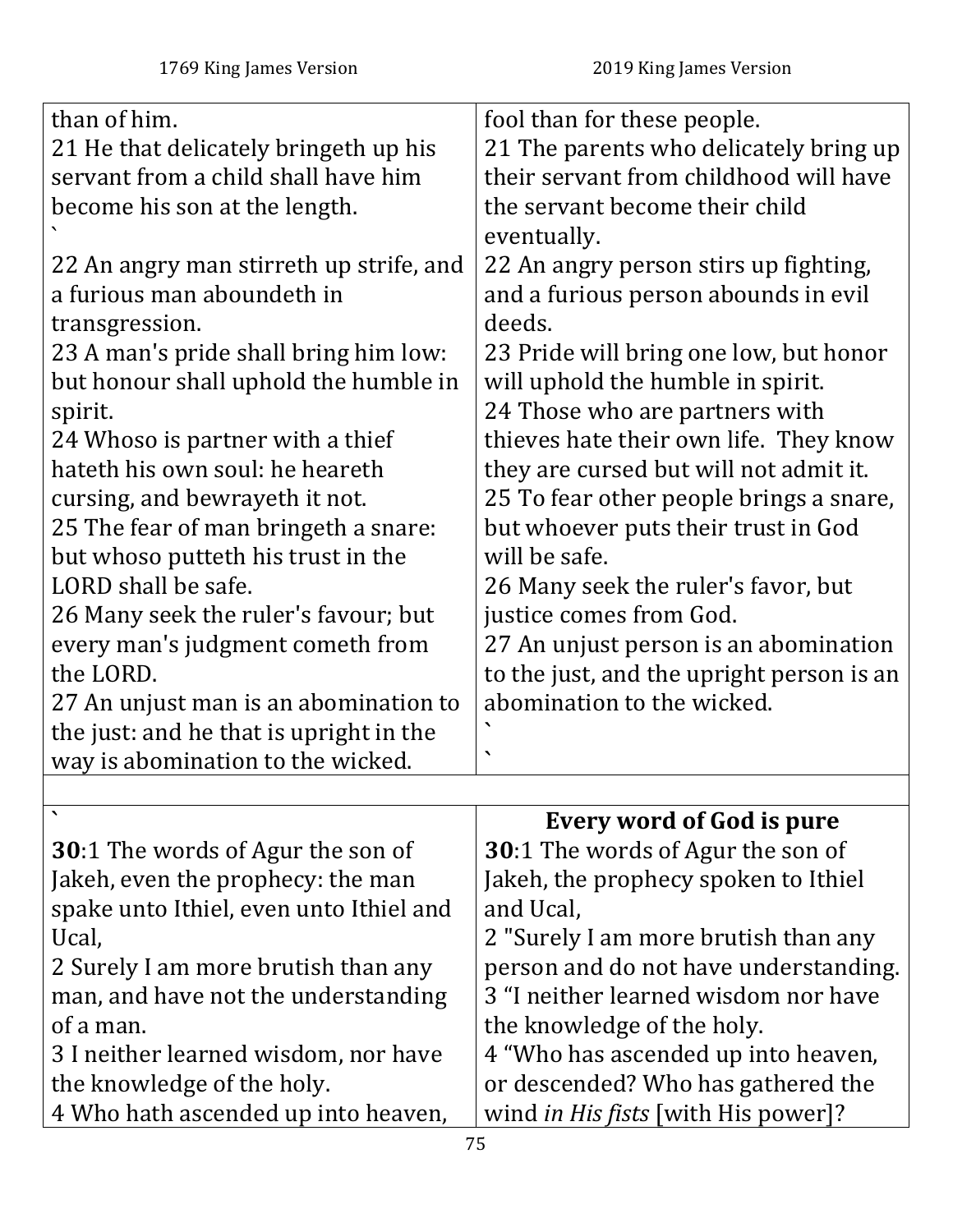| or descended? who hath gathered the       | Who has bound the waters in a            |
|-------------------------------------------|------------------------------------------|
| wind in his fists? who hath bound the     | garment? Who has established all the     |
| waters in a garment? who hath             | ends of the earth? What is His name,     |
| established all the ends of the earth?    | and what is His children's name, if you  |
| what is his name, and what is his son's   | can tell?"                               |
| name, if thou canst tell?                 | 5 Every word of God is pure. He is a     |
| 5 Every word of God is pure: he is a      | shield to those who put their trust in   |
| shield unto them that put their trust in  | Him.                                     |
| him.                                      | 6 Do not add to His words lest He        |
| 6 Add thou not unto his words, lest he    | reprove you and you are found to be a    |
| reprove thee, and thou be found a liar.   | liar.                                    |
| 7 Two things have I required of thee;     | 7 Two things I have required of You, O   |
| deny me them not before I die:            | Yahweh. Do not deny me them before       |
|                                           | I die.                                   |
| 8 Remove far from me vanity and lies:     | 8 Remove vanity and lies far from me.    |
| give me neither poverty nor riches;       | Give me neither poverty nor riches.      |
| feed me with food convenient for me:      | Feed me with food appropriate for me     |
| 9 Lest I be full, and deny thee, and say, | 9 lest I be full and deny You and say,   |
| Who is the LORD? or lest I be poor, and   | "Who is Yahweh?" Or lest I be poor,      |
| steal, and take the name of my God in     | steal, and take the name of Yahweh in    |
| vain.                                     | vain.                                    |
| 10 Accuse not a servant unto his          | 10 Do not accuse servants to their       |
| master, lest he curse thee, and thou be   | master lest they curse you, and you are  |
| found guilty.                             | found guilty.                            |
| 11 There is a generation that curseth     | 11 There is a generation that curses     |
| their father, and doth not bless their    | their father and does not bless their    |
| mother.                                   | mother.                                  |
| 12 There is a generation that are pure    | 12 There is a generation who are pure    |
| in their own eyes, and yet is not         | in their own eyes and yet are not        |
| washed from their filthiness.             | washed from their filthiness.            |
| 13 There is a generation, 0 how lofty     | 13 There is a generation, 0 how high     |
| are their eyes! and their eyelids are     | they think they are. Their eyes are      |
| lifted up.                                | lifted up.                               |
| 14 There is a generation, whose teeth     | 14 There is a generation whose teeth     |
| are as swords, and their jaw teeth as     | are like swords and their jaw teeth like |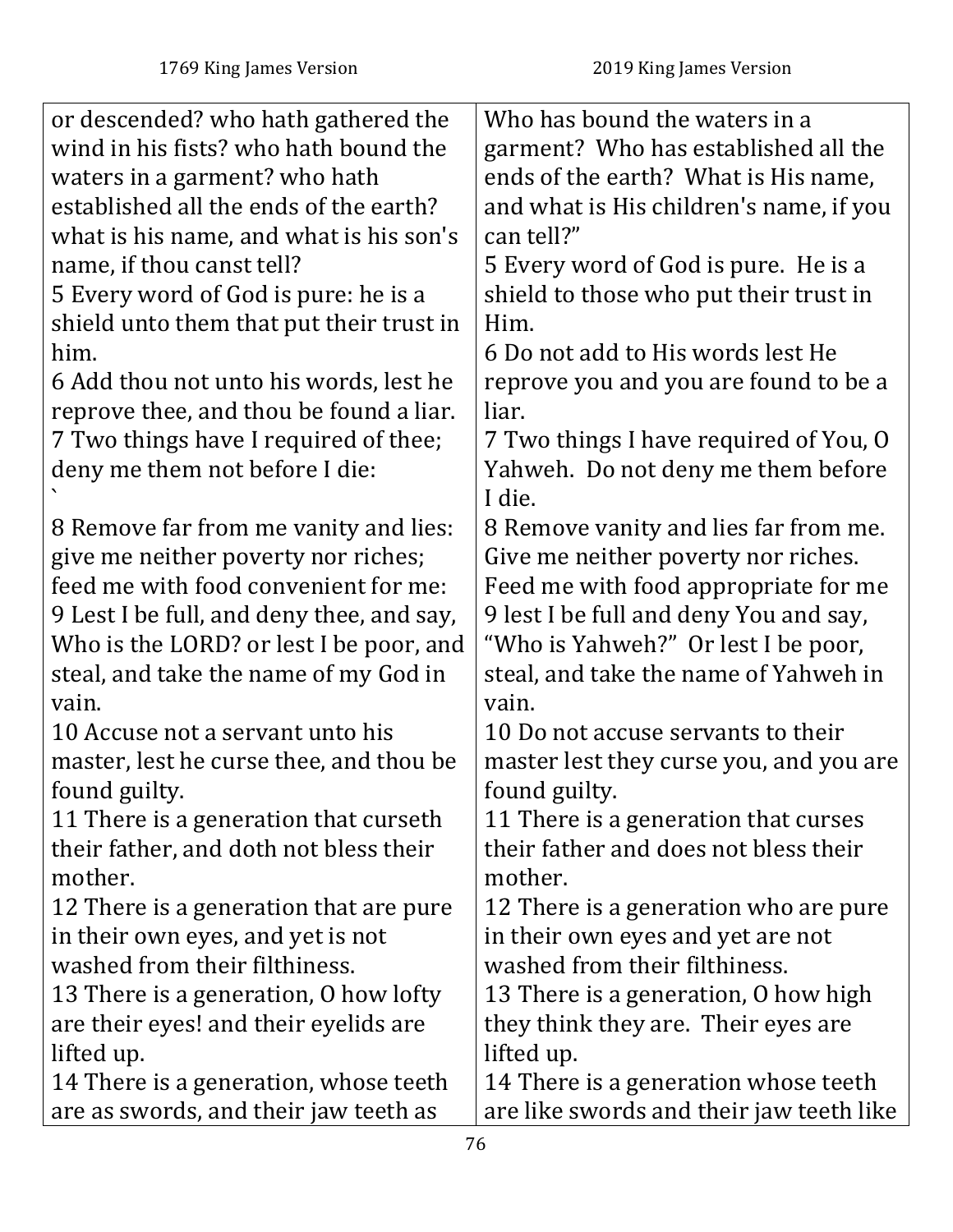| knives, to devour the poor from off the    | knives to devour the poor from off the   |
|--------------------------------------------|------------------------------------------|
| earth, and the needy from among men.       | earth, and the needy from among          |
|                                            | people.                                  |
| 15 The horseleach hath two daughters,      | 15 Greed has two daughters, crying,      |
| crying, Give, give. There are three        | "Give, give." There are three things     |
| things that are never satisfied, yea,      | that are never satisfied, yes, four      |
| four things say not, It is enough:         | things that do not say, "It is enough":  |
| 16 The grave; and the barren womb;         | 16 the grave, the barren womb, the       |
| the earth that is not filled with water;   | earth that is not filled with water, and |
| and the fire that saith not, It is enough. | the destroying fire.                     |
| 17 The eye that mocketh at his father,     | 17 The eyes that mock their father and   |
| and despiseth to obey his mother, the      | despise obeying their mother will be     |
| ravens of the valley shall pick it out,    | picked out by the ravens of the valley,  |
| and the young eagles shall eat it.         | and the young eagles will eat them.      |
| 18 There be three things which are too     | 18 There are three things which are      |
| wonderful for me, yea, four which I        | too wonderful for me, yes, four which I  |
| know not:                                  | do not know:                             |
| 19 The way of an eagle in the air; the     | 19 the way of an eagle in the air, the   |
| way of a serpent upon a rock; the way      | way of a serpent upon a rock, the way    |
| of a ship in the midst of the sea; and     | of a ship in the midst of the sea, and   |
| the way of a man with a maid.              | the way of a young man with a young      |
|                                            | woman.                                   |
| 20 Such is the way of an adulterous        | 20 This is the way of an adulterous      |
| woman; she eateth, and wipeth her          | woman: she eats, wipes her mouth,        |
| mouth, and saith, I have done no           | and says, "I have not done any           |
| wickedness.                                | wickedness."                             |
| 21 For three things the earth is           | 21 For three things the earth is         |
| disquieted, and for four which it          | disquieted, and for four which it        |
| cannot bear:                               | cannot bear:                             |
| 22 For a servant when he reigneth;         | 22 for a servant when he reigns, for a   |
| and a fool when he is filled with meat;    | fool when he is filled with meat,        |
| 23 For an odious woman when she is         | 23 for an odious woman when she is       |
| married; and an handmaid that is heir      | married, and for a servant who is heir   |
| to her mistress.                           | to her mistress.                         |
| 24 There be four things which are little   | 24 There are four things which are       |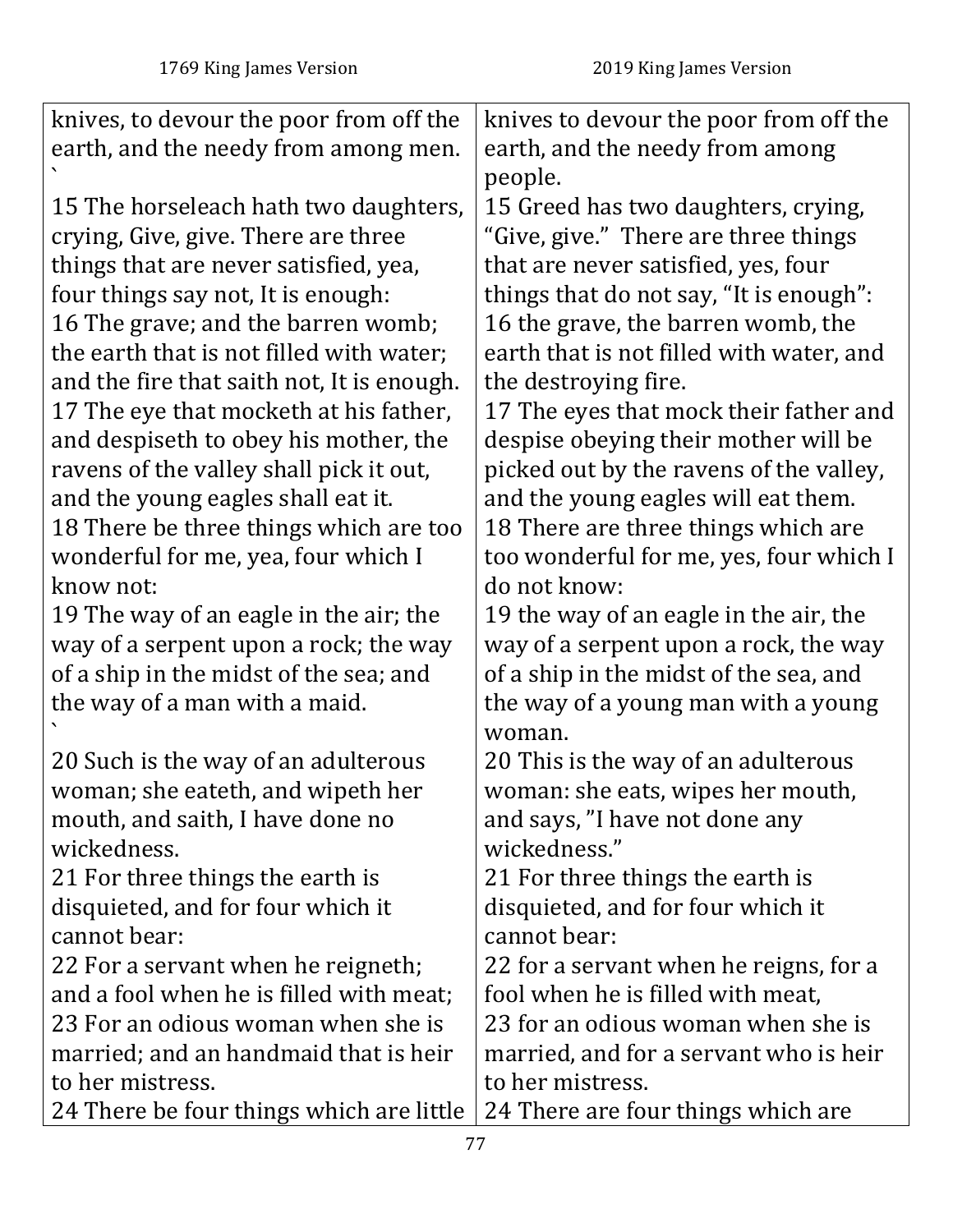| upon the earth, but they are exceeding     | little upon the earth, but they are       |
|--------------------------------------------|-------------------------------------------|
| wise:                                      | exceedingly wise:                         |
| 25 The ants are a people not strong,       | 25 the ants are a people who are not      |
| yet they prepare their meat in the         | strong, yet they prepare their food in    |
| summer;                                    | the summer;                               |
| 26 The conies are but a feeble folk, yet   | 26 rabbits are only a feeble folk, yet    |
| make they their houses in the rocks;       | they make their nests in the rocks;       |
| 27 The locusts have no king, yet go        | 27 the locusts have no king, yet all of   |
| they forth all of them by bands;           | them go forth in armies;                  |
| 28 The spider taketh hold with her         | 28 the spider takes hold with its webs    |
| hands, and is in kings' palaces.           | and is in kings' palaces.                 |
| 29 There be three things which go          | 29 There are three things which go        |
| well, yea, four are comely in going:       | well, yes, four are beautiful in motion:  |
| 30 A lion which is strongest among         | 30 a lion which is the strongest among    |
| beasts, and turneth not away for any;      | beasts and does not turn aside for        |
|                                            | anything,                                 |
| 31 A greyhound; an he goat also; and a     | 31 a greyhound, a male goat, and a        |
| king, against whom there is no rising      | king against whom there is no rising      |
| up.                                        | up.                                       |
| 32 If thou hast done foolishly in lifting  | 32 If you have done foolishly in lifting  |
| up thyself, or if thou hast thought evil,  | up yourself or if you have thought evil,  |
| lay thine hand upon thy mouth.             | lay your hand upon your mouth.            |
| 33 Surely the churning of milk             | 33 Surely the churning of milk brings     |
| bringeth forth butter, and the wringing    | forth butter, and the wringing of the     |
| of the nose bringeth forth blood: so the   | nose brings forth blood, so the stirring  |
| forcing of wrath bringeth forth strife.    | up of wrath brings forth fighting.        |
|                                            |                                           |
|                                            | The price of a virtuous women is far      |
| $\boldsymbol{\mathcal{L}}$                 | above rubies                              |
| <b>31</b> :1 The words of king Lemuel, the | <b>31:1 These are the words of King =</b> |
| prophecy that his mother taught him.       | Lemuel regarding the prophecy that        |
|                                            | his mother taught him.                    |
| 2 What, my son? and what, the son of       | 2 What, my children? What, the            |
| my womb? and what, the son of my           | children of my womb? And what, the        |
| vows?                                      | children of my vows?                      |
|                                            |                                           |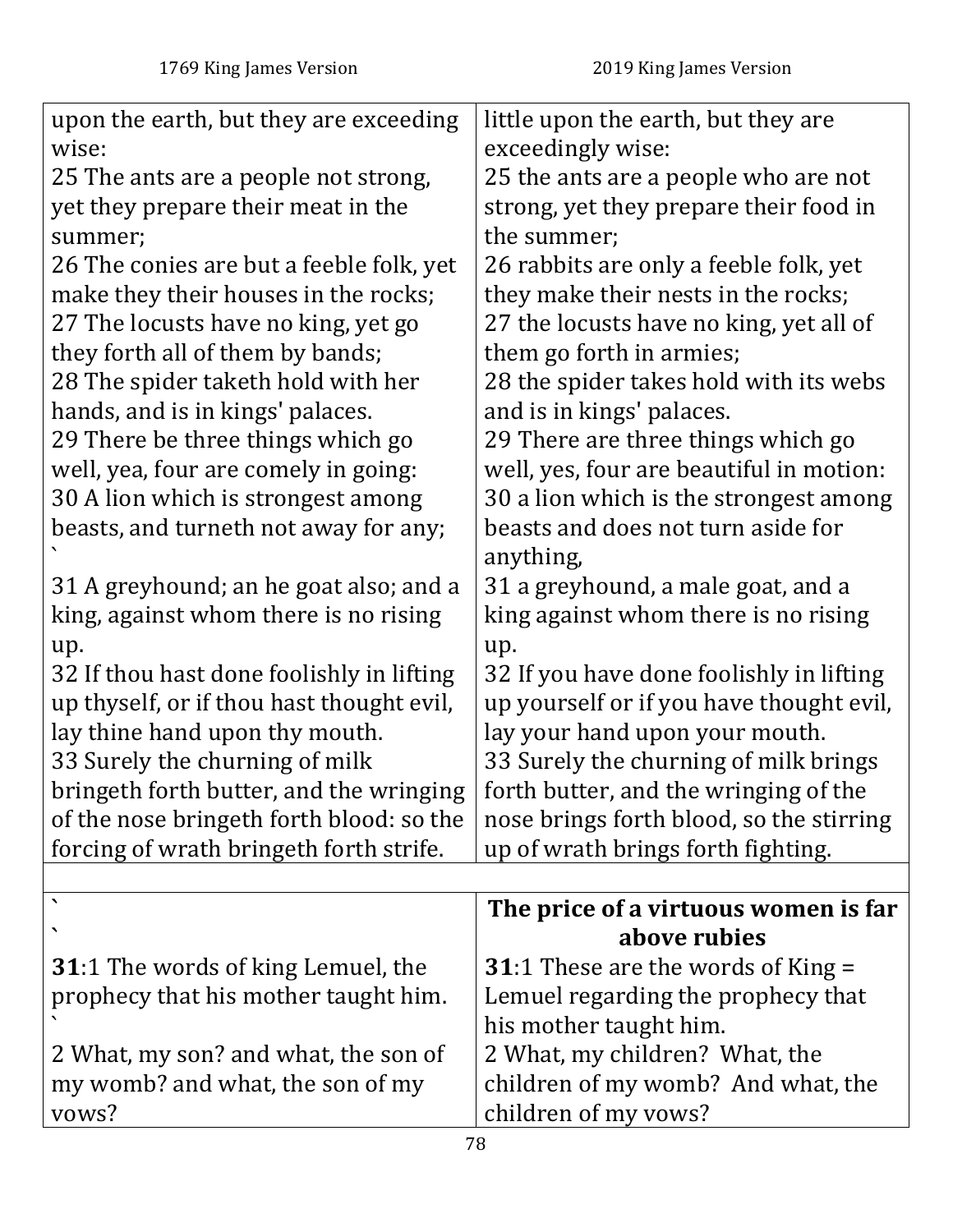| 3 Give not thy strength unto women,        | 3 Do not give your strength to others      |
|--------------------------------------------|--------------------------------------------|
| nor thy ways to that which destroyeth      | nor your ways to that which destroys       |
| kings.                                     | kings.                                     |
| 4 It is not for kings, O Lemuel, it is not | 4 It is not for kings, O Lemuel, it is not |
| for kings to drink wine; nor for princes   | for kings to drink wine, nor for princes   |
| strong drink:                              | to drink strong drink                      |
| 5 Lest they drink, and forget the law,     | 5 lest they drink, forget the law and      |
| and pervert the judgment of any of the     | pervert the judgment they render           |
| afflicted.                                 | regarding any of the afflicted.            |
| 6 Give strong drink unto him that is       | 6 Give strong drink to the person who      |
| ready to perish, and wine unto those       | is ready to perish and wine to those       |
| that be of heavy hearts.                   | who have heavy hearts.                     |
| 7 Let him drink, and forget his poverty,   | 7 Let them drink, forget their poverty,    |
| and remember his misery no more.           | and not remember their misery              |
|                                            | anymore.                                   |
| 8 Open thy mouth for the dumb in the       | 8 Speak for those who cannot speak,        |
| cause of all such as are appointed to      | for the rights of all condemned            |
| destruction.                               | unjustly.                                  |
| 9 Open thy mouth, judge righteously,       | 9 Open your mouth, judge righteously,      |
| and plead the cause of the poor and        | and plead the rights of the poor and       |
| needy.                                     | needy.                                     |
| 10 Who can find a virtuous woman?          | 10 Who can find a virtuous woman?          |
| for her price is far above rubies.         | For her price is far above rubies.         |
| 11 The heart of her husband doth           | 11 The heart of her husband can safely     |
| safely trust in her, so that he shall have | trust in her, so that he will have no      |
| no need of spoil.                          | need of plunder.                           |
| 12 She will do him good and not evil all   | 12 She will do him good and not evil all   |
| the days of her life.                      | the days of her life.                      |
| 13 She seeketh wool, and flax, and         | 13 She seeks wool and flax and works       |
| worketh willingly with her hands.          | willingly with her hands.                  |
| 14 She is like the merchants' ships; she   | 14 She is like the merchants' ships.       |
| bringeth her food from afar.               | She brings her food from afar.             |
| 15 She riseth also while it is yet night,  | 15 She rises while it is still night and   |
| and giveth meat to her household, and      | prepares food for her household and a      |
| a portion to her maidens.                  | portion for her women servants.            |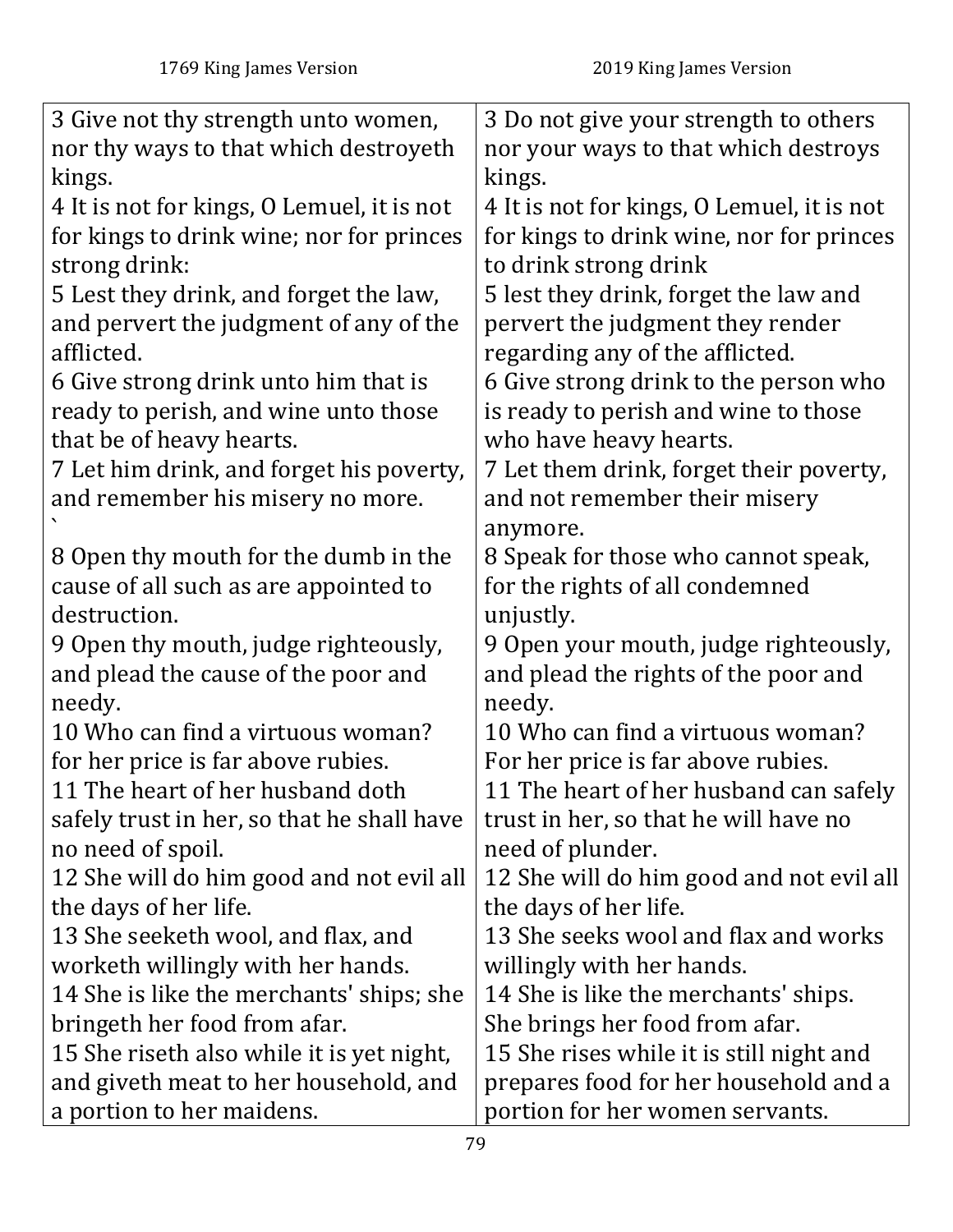| 16 She considereth a field, and buyeth    | 16 She considers a field and buys it.     |
|-------------------------------------------|-------------------------------------------|
| it: with the fruit of her hands she       | With the fruit of her hands, she plants   |
| planteth a vineyard.                      | a vineyard.                               |
| 17 She girdeth her loins with strength,   | 17 She girds her loins with strength      |
| and strengtheneth her arms.               | and strengthens her arms.                 |
| 18 She perceiveth that her                | 18 She perceives that her merchandise     |
| merchandise is good: her candle goeth     | is good. Her lamp does not go out by      |
| not out by night.                         | night.                                    |
| 19 She layeth her hands to the spindle,   | 19 She puts her hands to the spindle,     |
| and her hands hold the distaff.           | and her hands hold the distaff to spin    |
|                                           | her wool.                                 |
| 20 She stretcheth out her hand to the     | 20 She stretches out her hands to the     |
| poor; yea, she reacheth forth her hands   | poor; yes, she reaches forth her hands    |
| to the needy.                             | to the needy.                             |
| 21 She is not afraid of the snow for her  | 21 She is not afraid of the snow for her  |
| household: for all her household are      | household, for all her household are      |
| clothed with scarlet.                     | clothed with scarlet.                     |
| 22 She maketh herself coverings of        | 22 She makes herself coverings of         |
| tapestry; her clothing is silk and        | tapestry. Her clothing is silk and        |
| purple.                                   | purple.                                   |
| 23 Her husband is known in the gates,     | 23 Her husband is known in the gates      |
| when he sitteth among the elders of       | when he sits among the elders of the      |
| the land.                                 | land.                                     |
| 24 She maketh fine linen, and selleth it; | 24 She makes fine linen and sells it and  |
| and delivereth girdles unto the           | delivers clothes and belts to the         |
| merchant.                                 | merchant.                                 |
| 25 Strength and honour are her            | 25 Strength and honor are her             |
| clothing; and she shall rejoice in time   | clothing, and she will rejoice in time to |
| to come.                                  | come.                                     |
| 26 She openeth her mouth with             | 26 She opens her mouth with wisdom,       |
| wisdom; and in her tongue is the law      | and in her mouth is the law of            |
| of kindness.                              | kindness.                                 |
| 27 She looketh well to the ways of her    | 27 She looks well to the ways of her      |
| household, and eateth not the bread of    | household and does not eat the bread      |
| idleness.                                 | of idleness.                              |